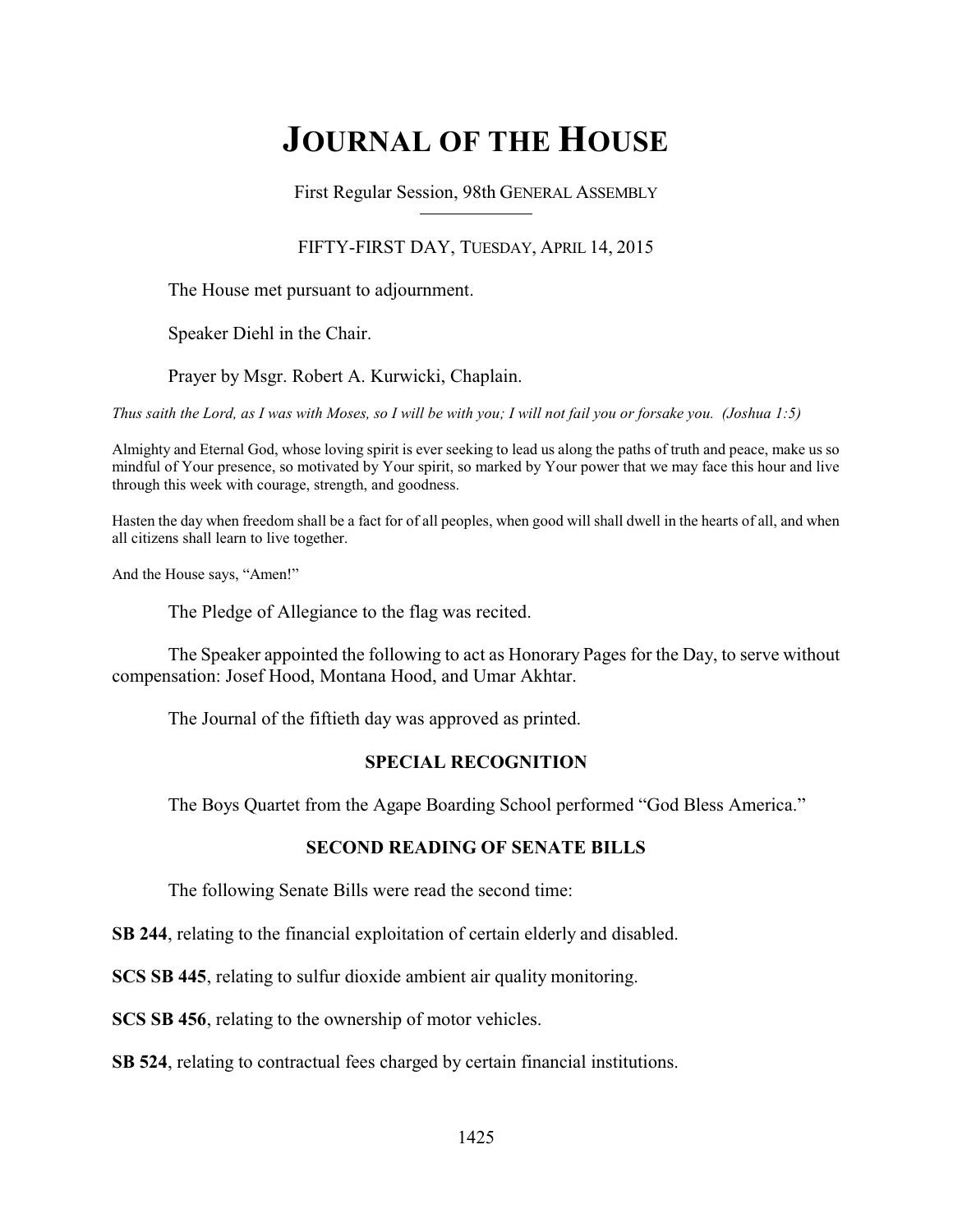## **COMMITTEE REPORTS**

## **Committee on Fiscal Review**, Chairman Allen reporting:

Mr. Speaker: Your Committee on Fiscal Review, to which was referred **HB 148**, begs leave to report it has examined the same and recommends that it **Do Pass**.

Mr. Speaker: Your Committee on Fiscal Review, to which was referred **HCS HB 268**, begs leave to report it has examined the same and recommends that it **Do Pass**.

Mr. Speaker: Your Committee on Fiscal Review, to which was referred **HCS HB 811**, begs leave to report it has examined the same and recommends that it **Do Pass**.

## **THIRD READING OF HOUSE BILLS**

**HB 148**, relating to workers' compensation, was taken up by Representative Fitzpatrick.

On motion of Representative Fitzpatrick, **HB 148** was read the third time and passed by the following vote:

| Adams               | Alferman      | Allen           | Anderson      | Andrews        |
|---------------------|---------------|-----------------|---------------|----------------|
| Arthur              | Bahr          | <b>Barnes</b>   | Basye         | <b>Beard</b>   |
| <b>Bernskoetter</b> | Berry         | <b>Black</b>    | <b>Bondon</b> | <b>Brattin</b> |
| Brown 57            | Brown 94      | <b>Burlison</b> | <b>Burns</b>  | Carpenter      |
| Chipman             | Cierpiot      | Conway 10       | Conway 104    | Cookson        |
| Corlew              | Cornejo       | Crawford        | Cross         | Curtman        |
| Davis               | Dogan         | Dugger          | Eggleston     | Engler         |
| English             | Entlicher     | Fitzpatrick     | Fitzwater 49  | Flanigan       |
| Fraker              | Franklin      | Frederick       | Gannon        | Gosen          |
| Haahr               | Haefner       | Hansen          | Harris        | Hicks          |
| Higdon              | Hill          | Hinson          | Hoskins       | Houghton       |
| Hubrecht            | Hurst         | Johnson         | Jones         | <b>Justus</b>  |
| Keeney              | Kelley        | Kendrick        | Kidd          | King           |
| Kirkton             | Koenig        | Kolkmeyer       | Korman        | Kratky         |
| LaFaver             | Lair          | Lant            | Lauer         | Lavender       |
| Leara               | Lichtenegger  | Love            | Lynch         | Marshall       |
| Mathews             | May           | McDaniel        | McGaugh       | McManus        |
| Messenger           | Miller        | Moon            | Morgan        | Morris         |
| Muntzel             | Otto          | Parkinson       | Pfautsch      | Phillips       |
| Pietzman            | Pike          | Pogue           | Rehder        | Remole         |
| Rhoads              | Richardson    | Roden           | Roeber        | Rone           |
| Ross                | Rowden        | Rowland         | Runions       | Ruth           |
| Shaul               | Shull         | Shumake         | Solon         | Sommer         |
| Spencer             | Swan          | Taylor          | Vescovo       | Walker         |
| Webber              | White         | Wiemann         | Wilson        | Wood           |
| Zerr                | Mr. Speaker   |                 |               |                |
| <b>NOES: 023</b>    |               |                 |               |                |
| Anders              | <b>Butler</b> | Curtis          | Gardner       | Green          |
| Hummel              | McCann Beatty | McCreery        | McDonald      | McNeil         |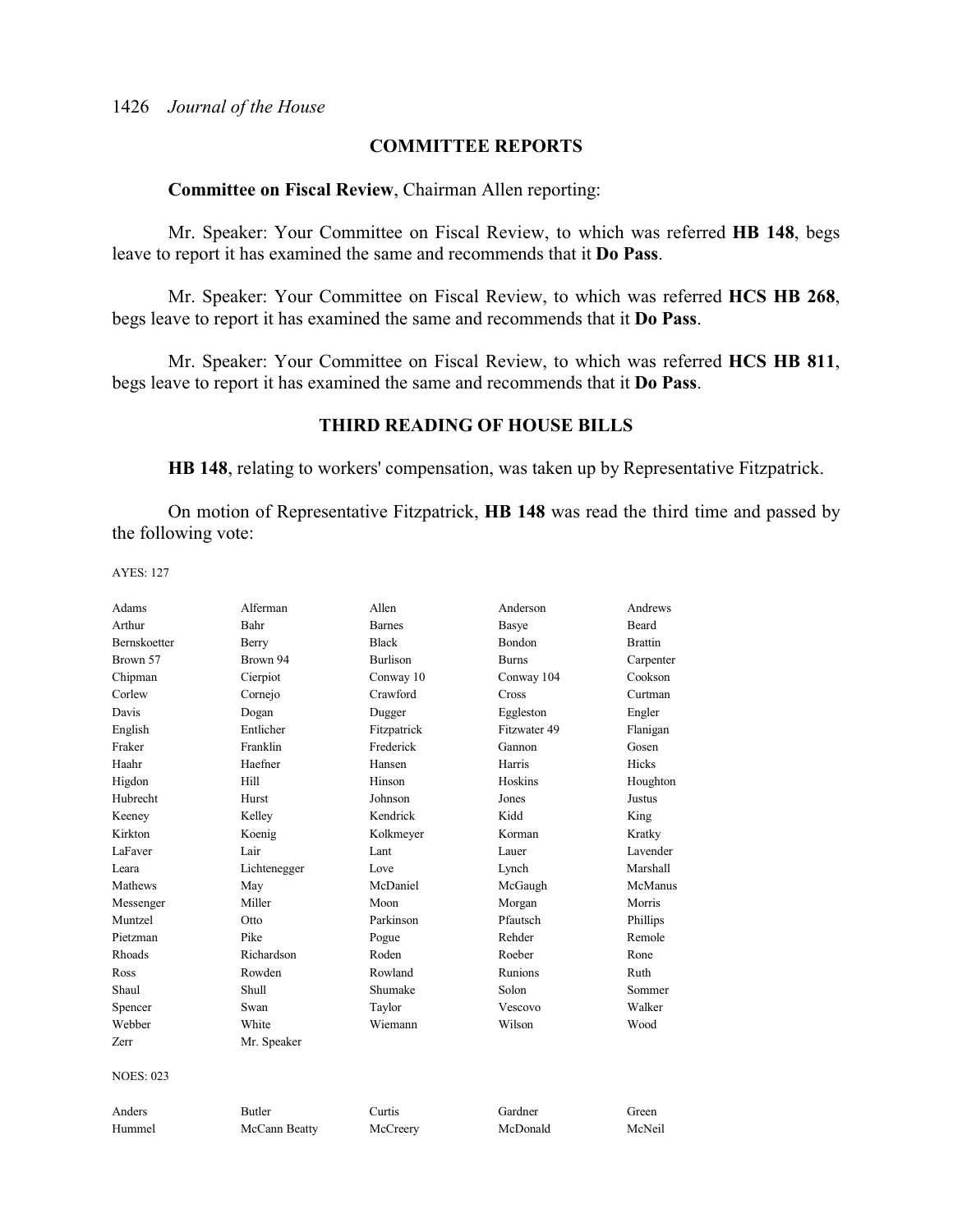## *Fifty-first Day–Tuesday, April 14, 2015* 1427

| Meredith                      | Mims     | Mitten             | Montecillo | Newman    |
|-------------------------------|----------|--------------------|------------|-----------|
| <b>Nichols</b>                | Norr     | Pace               | Peters     | Pierson   |
| Rizzo                         | Smith    | <b>Walton Gray</b> |            |           |
| PRESENT: 000                  |          |                    |            |           |
| <b>ABSENT WITH LEAVE: 012</b> |          |                    |            |           |
| Austin                        | Colona   | Dohrman            | Dunn       | Ellington |
| Fitzwater 144                 | Hough    | Hubbard            | McCaherty  | Neely     |
| Redmon                        | Reiboldt |                    |            |           |

## VACANCIES: 001

Speaker Diehl declared the bill passed.

**HCS HB 268**, relating to limitations on income tax credits or refunds, was taken up by Representative Miller.

On motion of Representative Miller, **HCS HB 268** was read the third time and passed by the following vote:

| Adams         | Alferman       | Allen         | Anders        | Anderson      |
|---------------|----------------|---------------|---------------|---------------|
| Andrews       | Arthur         | Austin        | Bahr          | <b>Barnes</b> |
| Basye         | Beard          | Bernskoetter  | Berry         | <b>Black</b>  |
| Bondon        | <b>Brattin</b> | Brown 57      | Brown 94      | <b>Burns</b>  |
| <b>Butler</b> | Carpenter      | Chipman       | Cierpiot      | Colona        |
| Conway 10     | Conway 104     | Cookson       | Corlew        | Cornejo       |
| Crawford      | Cross          | Curtis        | Curtman       | Davis         |
| Dogan         | Dugger         | Eggleston     | Engler        | English       |
| Entlicher     | Fitzpatrick    | Fitzwater 144 | Fitzwater 49  | Flanigan      |
| Fraker        | Franklin       | Frederick     | Gannon        | Gardner       |
| Gosen         | Haahr          | Haefner       | Hansen        | Harris        |
| Hicks         | Higdon         | Hill          | Hinson        | Hoskins       |
| Houghton      | Hubrecht       | Hummel        | Hurst         | Johnson       |
| Jones         | Justus         | Keeney        | Kelley        | Kendrick      |
| Kidd          | King           | Kirkton       | Koenig        | Kolkmeyer     |
| Korman        | Kratky         | LaFaver       | Lair          | Lant          |
| Lauer         | Lavender       | Leara         | Lichtenegger  | Love          |
| Lynch         | Mathews        | May           | McCann Beatty | McCreery      |
| McDaniel      | McDonald       | McGaugh       | McManus       | McNeil        |
| Meredith      | Messenger      | Miller        | Mims          | Mitten        |
| Montecillo    | Moon           | Morgan        | Morris        | Muntzel       |
| Newman        | <b>Nichols</b> | Norr          | Otto          | Pace          |
| Peters        | Pfautsch       | Phillips      | Pierson       | Pietzman      |
| Pike          | Reiboldt       | Remole        | Rhoads        | Richardson    |
| Rizzo         | Roden          | Roeber        | Rone          | Ross          |
| Rowden        | Rowland        | Runions       | Ruth          | Shaul         |
| Shull         | Shumake        | Smith         | Solon         | Sommer        |
| Spencer       | Swan           | Taylor        | Vescovo       | Walker        |
| Walton Gray   | Webber         | White         | Wiemann       | Wilson        |
| Wood          | Zerr           | Mr. Speaker   |               |               |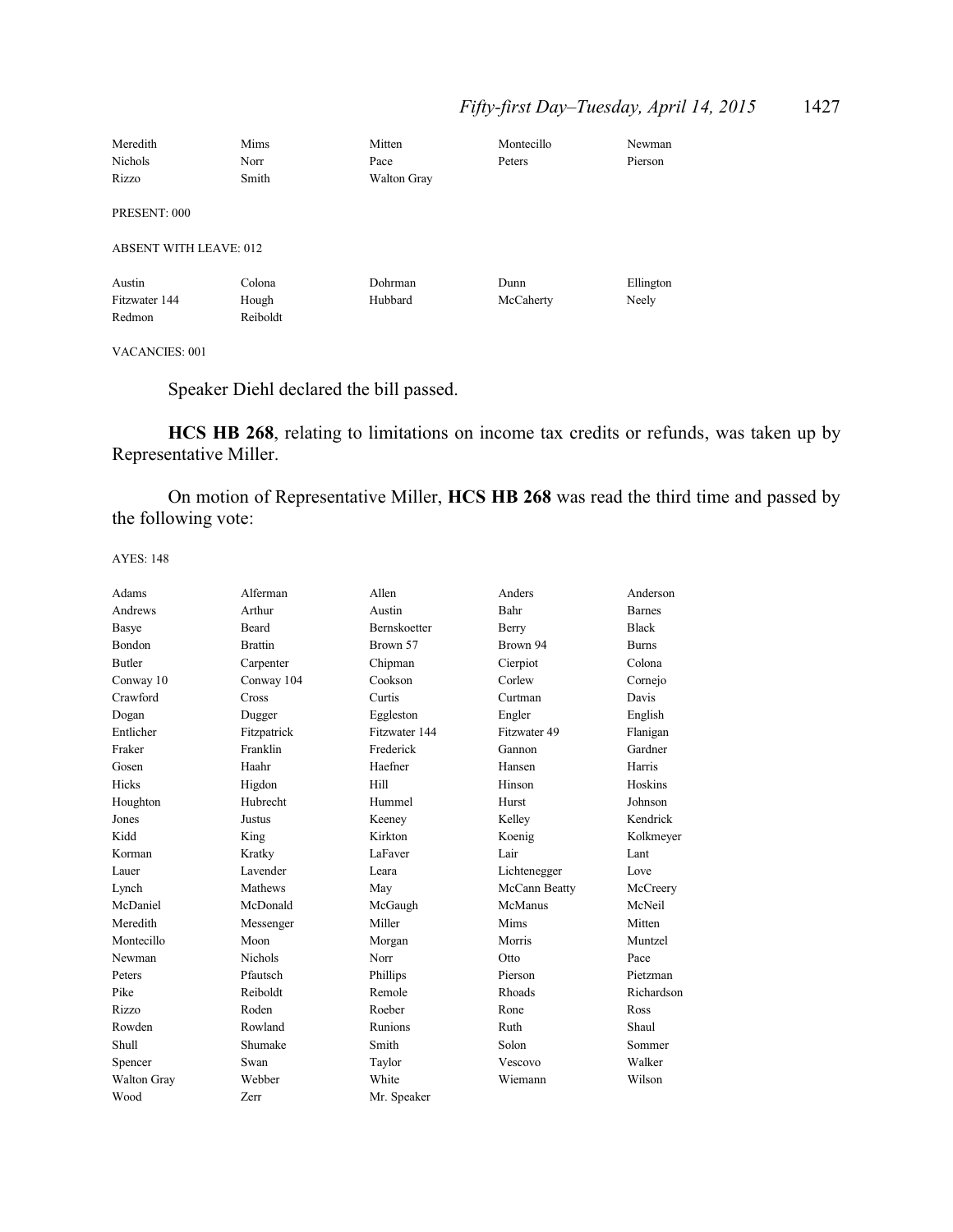NOES: 005

| <b>Burlison</b>               | Green         | Marshall               | Pogue           | Rehder  |
|-------------------------------|---------------|------------------------|-----------------|---------|
| PRESENT: 000                  |               |                        |                 |         |
| <b>ABSENT WITH LEAVE: 009</b> |               |                        |                 |         |
| Dohrman<br>McCaherty          | Dunn<br>Neely | Ellington<br>Parkinson | Hough<br>Redmon | Hubbard |

VACANCIES: 001

Speaker Diehl declared the bill passed.

**HCS HB 811**, relating to the Department of Revenue, was taken up by Representative Richardson.

On motion of Representative Richardson, **HCS HB 811** was read the third time and passed by the following vote:

| Adams          | Alferman            | Anders       | Anderson        | Andrews       |
|----------------|---------------------|--------------|-----------------|---------------|
| Arthur         | Austin              | Bahr         | <b>Barnes</b>   | Basye         |
| Beard          | <b>Bernskoetter</b> | <b>Berry</b> | <b>Black</b>    | <b>Bondon</b> |
| <b>Brattin</b> | Brown 57            | Brown 94     | <b>Burlison</b> | <b>Burns</b>  |
| <b>Butler</b>  | Carpenter           | Chipman      | Cierpiot        | Conway 10     |
| Conway 104     | Corlew              | Cornejo      | Crawford        | Curtis        |
| Curtman        | Davis               | Dogan        | Dohrman         | Eggleston     |
| Engler         | English             | Entlicher    | Fitzpatrick     | Fitzwater 144 |
| Fitzwater 49   | Fraker              | Franklin     | Frederick       | Gannon        |
| Gardner        | Gosen               | Green        | Haahr           | Haefner       |
| Hansen         | Harris              | <b>Hicks</b> | Higdon          | Hill          |
| Hinson         | Hoskins             | Houghton     | Hubrecht        | Hummel        |
| Hurst          | Johnson             | Jones        | Justus          | Keeney        |
| Kelley         | Kendrick            | Kidd         | King            | Kirkton       |
| Koenig         | Kolkmeyer           | Korman       | Kratky          | LaFaver       |
| Lair           | Lant                | Lauer        | Lavender        | Leara         |
| Lichtenegger   | Love                | Lynch        | Marshall        | Mathews       |
| May            | McCann Beatty       | McCreery     | McDaniel        | McDonald      |
| McGaugh        | McManus             | McNeil       | Meredith        | Messenger     |
| Miller         | Mims                | Mitten       | Montecillo      | Moon          |
| Morgan         | Morris              | Muntzel      | Nichols         | Otto          |
| Pace           | Parkinson           | Peters       | Pfautsch        | Phillips      |
| Pierson        | Pietzman            | Pike         | Pogue           | Rehder        |
| Reiboldt       | Remole              | Rhoads       | Richardson      | Rizzo         |
| Roden          | Roeber              | Rone         | Ross            | Rowland       |
| Runions        | Ruth                | Shaul        | Shull           | Shumake       |
| Smith          | Solon               | Sommer       | Spencer         | Swan          |
| Taylor         | Vescovo             | Walker       | Walton Gray     | Webber        |
| White          | Wiemann             | Wilson       | Wood            | Zerr          |
| Mr. Speaker    |                     |              |                 |               |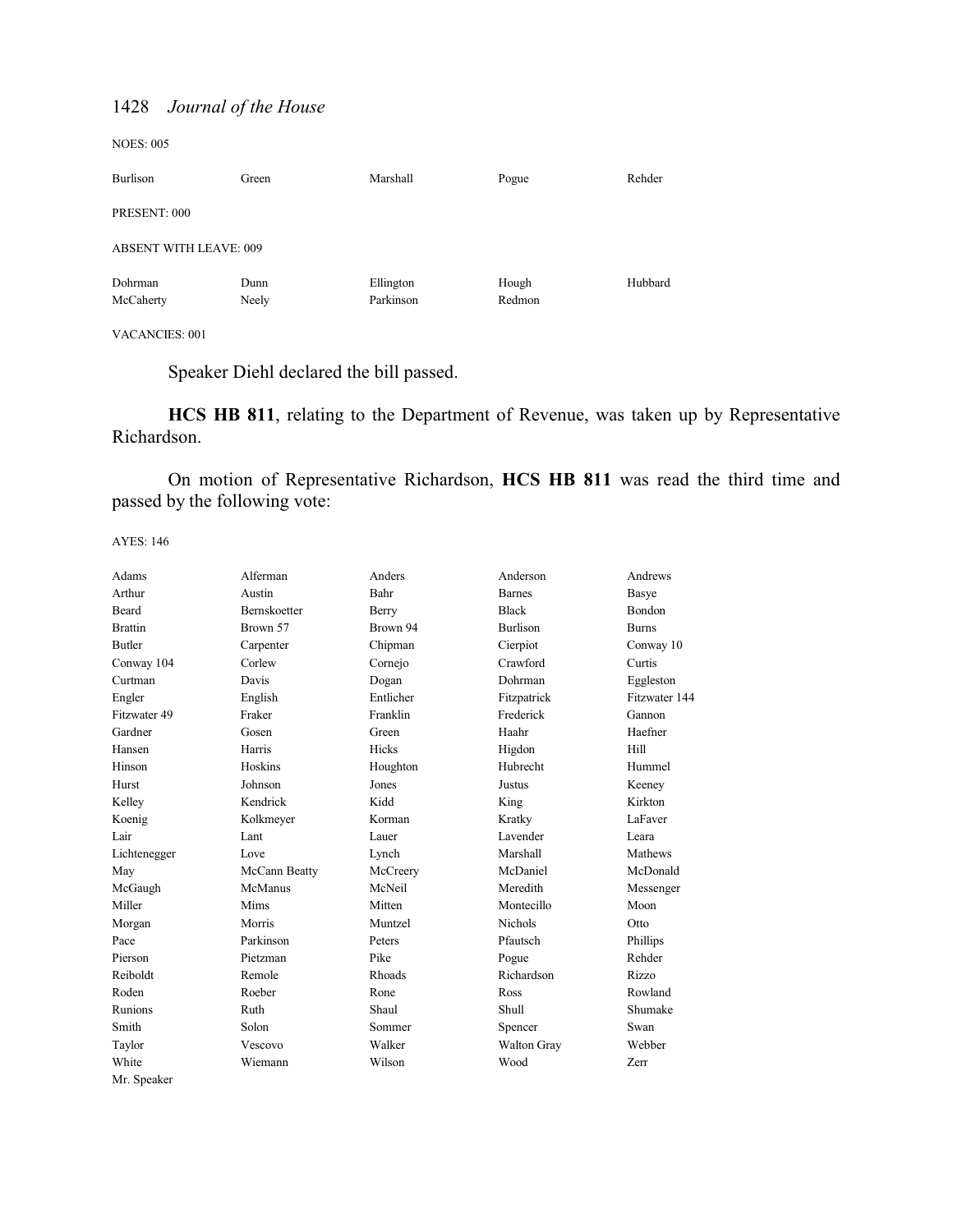NOES: 002

Colona Norr

PRESENT: 000

ABSENT WITH LEAVE: 014

| Allen     | Cookson  | $\sim$ ross | Dugger  | Dunn      |
|-----------|----------|-------------|---------|-----------|
| Ellington | Flanigan | Hough       | Hubbard | McCaherty |
| Neely     | Newman   | Redmon      | Rowden  |           |

VACANCIES: 001

Speaker Diehl declared the bill passed.

## **PERFECTION OF HOUSE BILLS**

**HCS HB 457**, relating to cardiopulmonary instruction in schools, was taken up by Representative Hicks.

## Representative Frederick offered **House Amendment No. 1**.

### *House Amendment No. 1*

AMEND House Committee Substitute for House Bill No. 457, Page 1, Section 170.310, Line 3, by inserting after the phrase "**cardiopulmonary resuscitation instruction**" the following:

## "**and training in the proper performance of the heimlich maneuver or other first aid for choking**"; and

Further amend said bill by amending the title, enacting clause, and intersectional references accordingly.

On motion of Representative Frederick, **House Amendment No. 1** was adopted.

Representative Richardson moved the previous question.

Which motion was adopted by the following vote:

| Alferman      | Anderson       | Andrews      | Austin          | Bahr         |
|---------------|----------------|--------------|-----------------|--------------|
| <b>Barnes</b> | Basye          | Beard        | Bernskoetter    | <b>Black</b> |
| Bondon        | <b>Brattin</b> | Brown 94     | <b>Burlison</b> | Chipman      |
| Cierpiot      | Cookson        | Corlew       | Cornejo         | Crawford     |
| Cross         | Curtman        | Davis        | Dogan           | Dohrman      |
| Dugger        | Eggleston      | Engler       | English         | Entlicher    |
| Fitzpatrick   | Fitzwater 144  | Fitzwater 49 | Fraker          | Frederick    |
| Gannon        | Gosen          | Haahr        | Haefner         | Hansen       |
| Hicks         | Higdon         | Hill         | Hinson          | Hoskins      |
| Hough         | Houghton       | Hubrecht     | Hurst           | Johnson      |
| Justus        | Keeney         | Kelley       | Kidd            | King         |
| Koenig        | Kolkmeyer      | Korman       | Lair            | Lant         |
| Lauer         | Leara          | Lichtenegger | Love            | Lynch        |
| Mathews       | McDaniel       | Messenger    | Miller          | Moon         |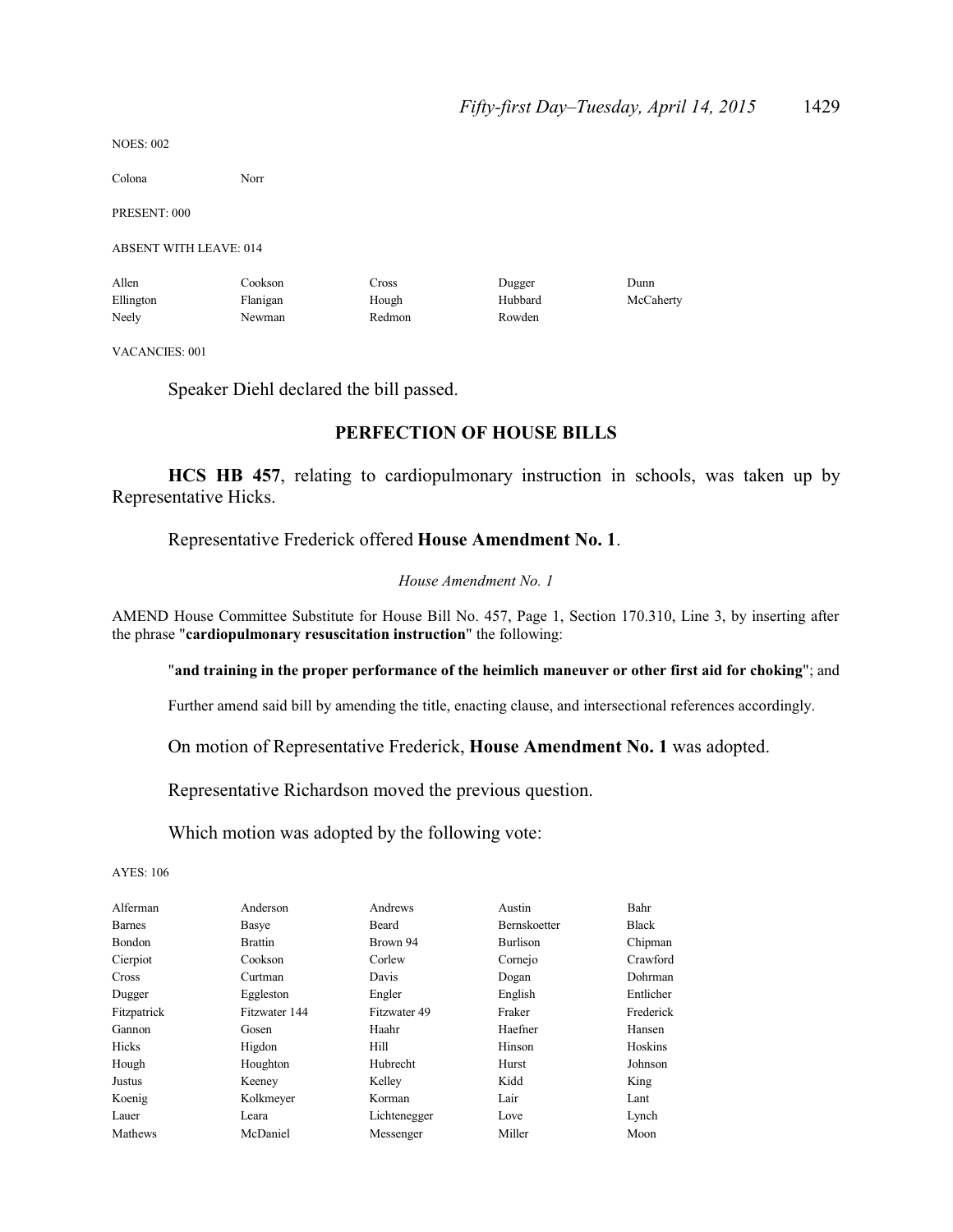| Morris                        | Parkinson      | Pfautsch   | Phillips     | Pietzman      |
|-------------------------------|----------------|------------|--------------|---------------|
| Pike                          | Pogue          | Redmon     | Rehder       | Reiboldt      |
| Remole                        | Rhoads         | Richardson | Roden        | Roeber        |
| Rone                          | Ross           | Rowden     | Rowland      | Ruth          |
| Shaul                         | Shull          | Shumake    | Solon        | Sommer        |
| Spencer                       | Swan           | Taylor     | Vescovo      | Walker        |
| White                         | Wiemann        | Wilson     | Wood         | Zerr          |
| Mr. Speaker                   |                |            |              |               |
| <b>NOES: 040</b>              |                |            |              |               |
| Adams                         | Anders         | Arthur     | <b>Burns</b> | <b>Butler</b> |
| Carpenter                     | Colona         | Conway 10  | Curtis       | Ellington     |
| Gardner                       | Green          | Harris     | Hummel       | Kendrick      |
| Kirkton                       | Kratky         | LaFaver    | Lavender     | May           |
| McCann Beatty                 | McCreery       | McDonald   | McManus      | McNeil        |
| Meredith                      | Mims           | Mitten     | Montecillo   | Morgan        |
| Newman                        | <b>Nichols</b> | Norr       | Pace         | Peters        |
| Pierson                       | Rizzo          | Runions    | Smith        | Walton Gray   |
| PRESENT: 001                  |                |            |              |               |
| Marshall                      |                |            |              |               |
| <b>ABSENT WITH LEAVE: 015</b> |                |            |              |               |
| Allen                         | Berry          | Brown 57   | Conway 104   | Dunn          |
| Flanigan                      | Franklin       | Hubbard    | Jones        | McCaherty     |
| McGaugh                       | Muntzel        | Neely      | Otto         | Webber        |

VACANCIES: 001

On motion of Representative Hicks, **HCS HB 457, as amended**, was adopted.

On motion of Representative Hicks, **HCS HB 457, as amended**, was ordered perfected and printed.

**HB 643, with House Amendment No. 1, pending**, relating to the Missouri Local Government Employees' Retirement System, was taken up by Representative Hinson.

Representative Barnes offered **House Amendment No. 1 to House Amendment No. 1**.

*House Amendment No. 1 to House Amendment No. 1*

AMEND House Amendment No. 1 to House Bill No. 643, Page 1, Line 3, by inserting after all of said line the following:

"Further amend said bill, Page 1, Section A, Line 2, by inserting after all of said line the following:

"50.1175. The right of a person to an annuity, pension benefit, funds, retirement allowance, right to a return on accumulated contributions, allowance options, property, or right created by or accrued, accruing or paid to any person pursuant to sections 50.1000 to 50.1300, including any defined contribution account created pursuant to sections 50.1210 to 50.1260 and any deferred compensation plan created pursuant to section 50.1300 shall not be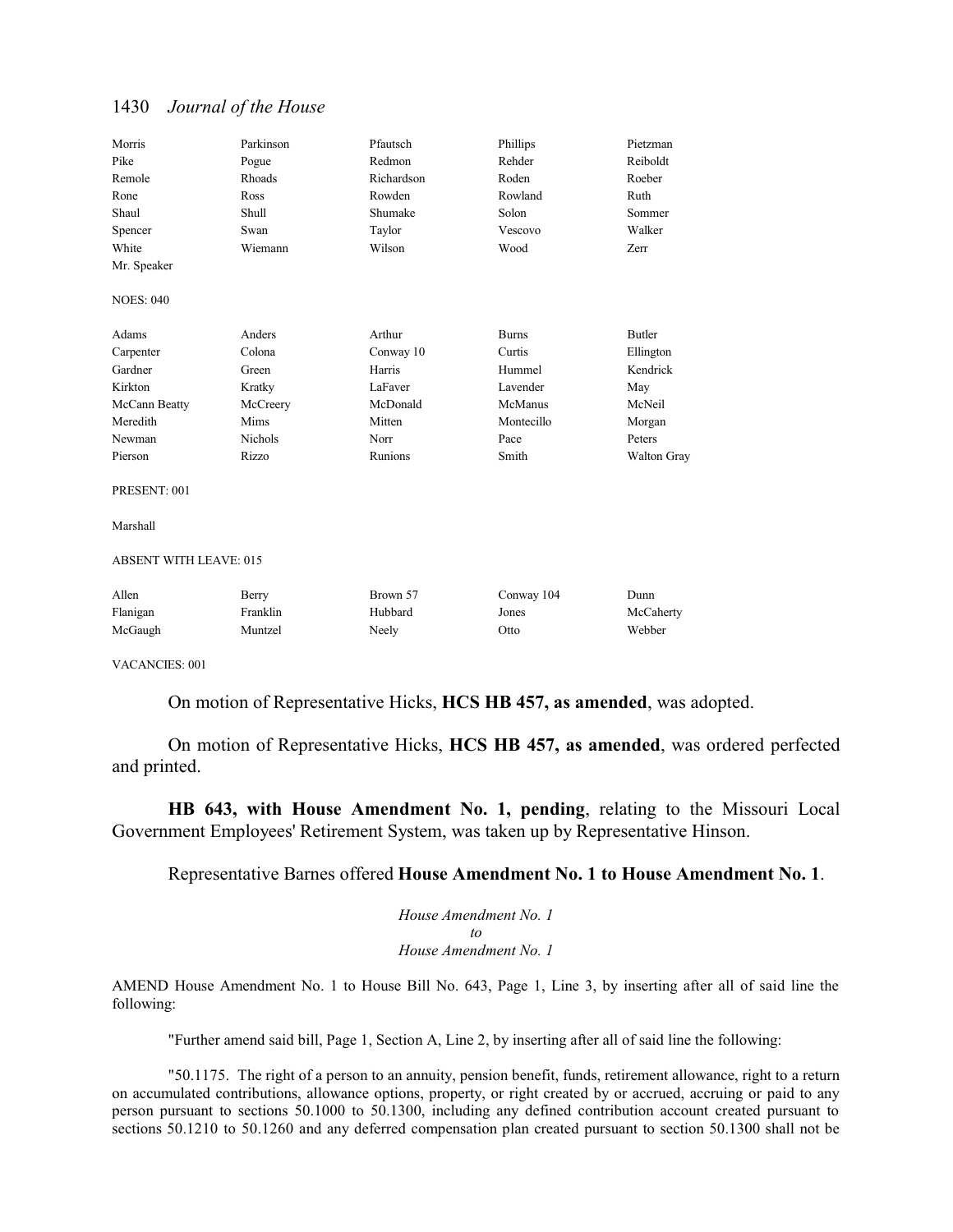subject to execution, garnishment, attachment, writ of sequestration, the operation of bankruptcy or insolvency laws**[**, a qualified domestic relations order as defined in 26 U.S.C. Section 414(p) or 29 U.S.C. Section 1056(d), or any other domestic relations order**]** or to any other claim or process of law whatsoever except for the collection of child support and maintenance after a member begins receiving payments, and shall be unassignable except as specifically provided in sections 50.1000 to 50.1300."; and "; and

Further amend said bill by amending the title, enacting clause, and intersectional references accordingly.

On motion of Representative Barnes, **House Amendment No. 1 to House Amendment No. 1** was adopted.

Representative Keeney assumed the Chair.

On motion of Representative Hinson, **House Amendment No. 1, as amended**, was adopted.

On motion of Representative Hinson, **HB 643, as amended**, was ordered perfected and printed.

**HB 923**, relating to state energy plans, was taken up by Representative Miller.

Speaker Diehl resumed the Chair.

On motion of Representative Miller, **HB 923** was ordered perfected and printed.

**HCS HB 258**, relating to the offense of animal or livestock trespass, was taken up by Representative Reiboldt.

Representative McDaniel offered **House Amendment No. 1**.

#### *House Amendment No. 1*

AMEND House Committee Substitute for House Bill No. 258, Page 1, In the Title, Line 3, by deleting said line and inserting in lieu thereof the following:

"sections relating to agricultural property, with penalty provisions."; and

Further amend said bill and page, Section A, Line 3, by inserting immediately after said section and line the following:

"**569.098. 1. A person commits the offense of tampering with farm equipment if he or she knowingly and without authorization or without reasonable grounds to believe that he or she has such authorization:**

**(1) Defaces, marks, disturbs, or vandalizes any farm equipment owned by another;**

**(2) Modifies or destroys any component necessary to the operation of any farm equipment owned by another; or**

**(3) Accesses and relocates any farm equipment owned by another.**

**2. The offense of tampering with farm equipment is a class A misdemeanor, unless the offense causes pecuniary loss in excess of one thousand dollars, in which case it is a class D felony if committed prior to January 1, 2017 and a class E felony if committed on or after January 1, 2017.**

**3. For the purposes of this section, the term "farm equipment" shall mean equipment including, but not limited to, tractors, trailers, combines, tillage implements, bailers, and other equipment including attachments and repair parts thereof used in the planting, cultivating, irrigation, harvesting, and marketing**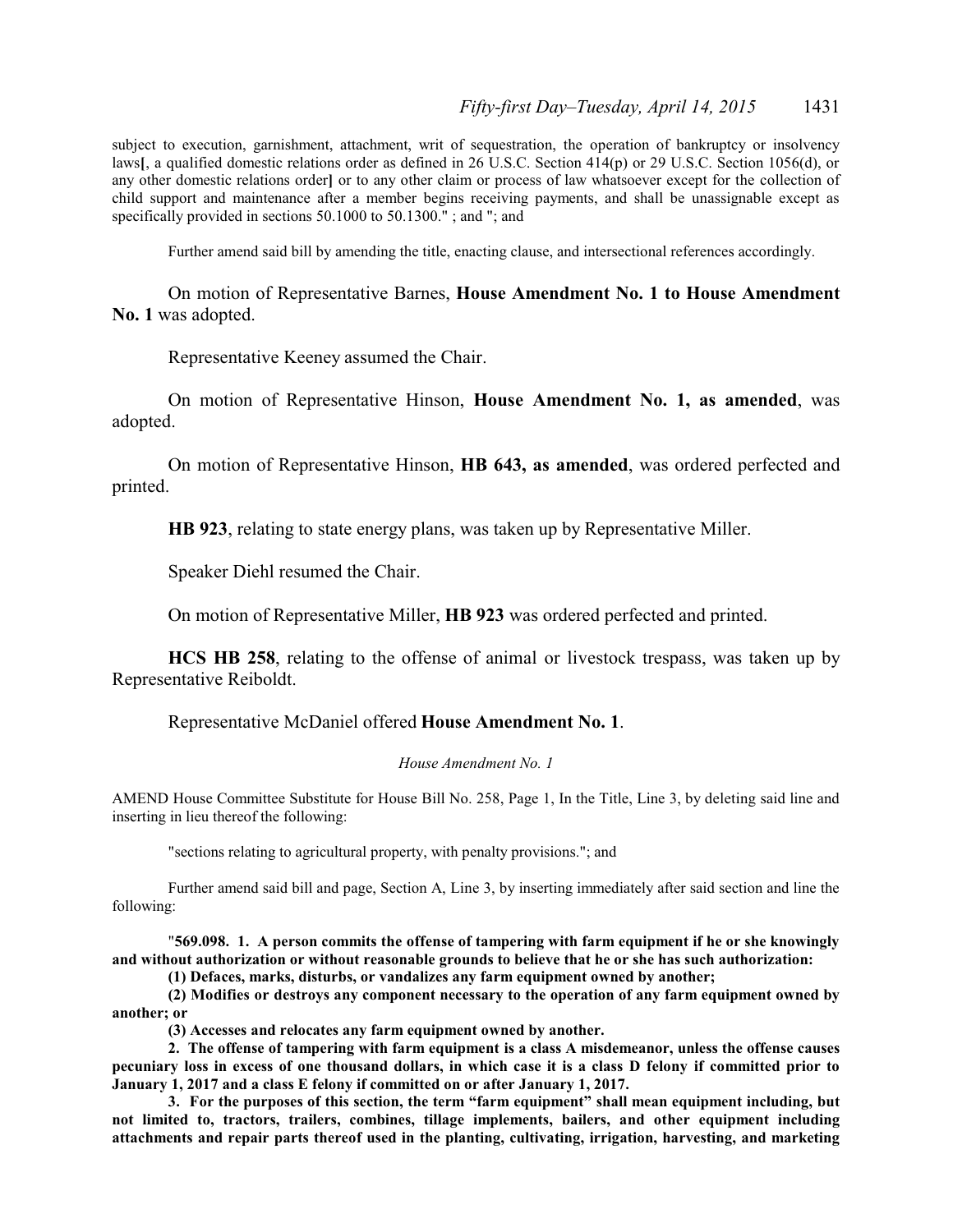## **of agricultural products, excluding self-propelled machines designed primarily for the transportation of persons or property on a street or highway.**"; and

Further amend said bill by amending the title, enacting clause, and intersectional references accordingly.

## On motion of Representative McDaniel, **House Amendment No. 1** was adopted.

## Representative McGaugh offered **House Amendment No. 2**.

#### *House Amendment No. 2*

AMEND House Committee Substitute for House Bill No. 258, Page 1, Section A, Line 3, by inserting after all of said section and line the following:

"272.030. **[**If any horses, cattle or other stock shall break over or through any lawful fence, as defined in section 272.020, and by so doing obtain access to, or do trespass upon, the premises of another, the owner of such animal shall, for the first trespass, make reparation to the party injured for the true value of the damages sustained, to be recovered with costs before a circuit or associate circuit judge, and for any subsequent trespass the party injured may put up said animal or animals and take good care of the same and immediately notify the owner, who shall pay to taker-up the amount of the damages sustained, and such compensation as shall be reasonable for the taking up and keeping of such animals, before he shall be allowed to remove the same, and if the owner and taker-up cannot agree upon the amount of the damages and compensation, either party may institute an action in circuit court as in other civil cases. If the owner recover, he shall recover his costs and any damages he may have sustained, and the court shall issue an order requiring the taker-up to deliver to him the animals. If the taker-up recover, the judgment shall be a lien upon the animals taken up, and in addition to a general judgment and execution, he shall have a special execution against such animals to pay the judgment rendered, and costs**] The owner of any livestock that trespasses on the premises of another shall not be held strictly liable for any damages**.

272.230. **[**If any horses, cattle or other stock trespass upon the premises of another, the owner of the animal shall for the first trespass make reparation to the party injured for the true value of the damages sustained, to be recovered with costs before an associate circuit judge, or in any court of competent jurisdiction, and for any subsequent trespass the party injured may put up the animal or animals and take good care of them and immediately notify the owner, who shall pay to the taker-up the amount of the damages sustained, and such compensation as shall be reasonable for the taking up and keeping of the animals, before he shall be allowed to remove them, and if the owner and taker-up cannot agree upon the amount of the damages and compensation either party may make complaint to an associate circuit judge of the county, setting forth the fact of the disagreement, and the associate circuit judge shall be possessed of the cause, and shall issue a summons to the adverse party and proceed with the cause as in other civil cases. If the owner recovers, he shall recover his costs and any damages he may have sustained, and the associate circuit judge shall issue an order requiring the taker-up to deliver to him the animals. If the taker-up recover, the judgment shall be a lien upon the animals taken up, and, in addition to a general judgment and execution, he shall have a special execution against the animals to pay the judgment rendered and costs**] The owner of any livestock that trespasses on the premises of another shall not be held strictly liable for any damages sustained**."; and

Further amend said bill by amending the title, enacting clause, and intersectional references accordingly.

## On motion of Representative McGaugh, **House Amendment No. 2** was adopted.

Representative Cierpiot moved the previous question.

Which motion was adopted by the following vote: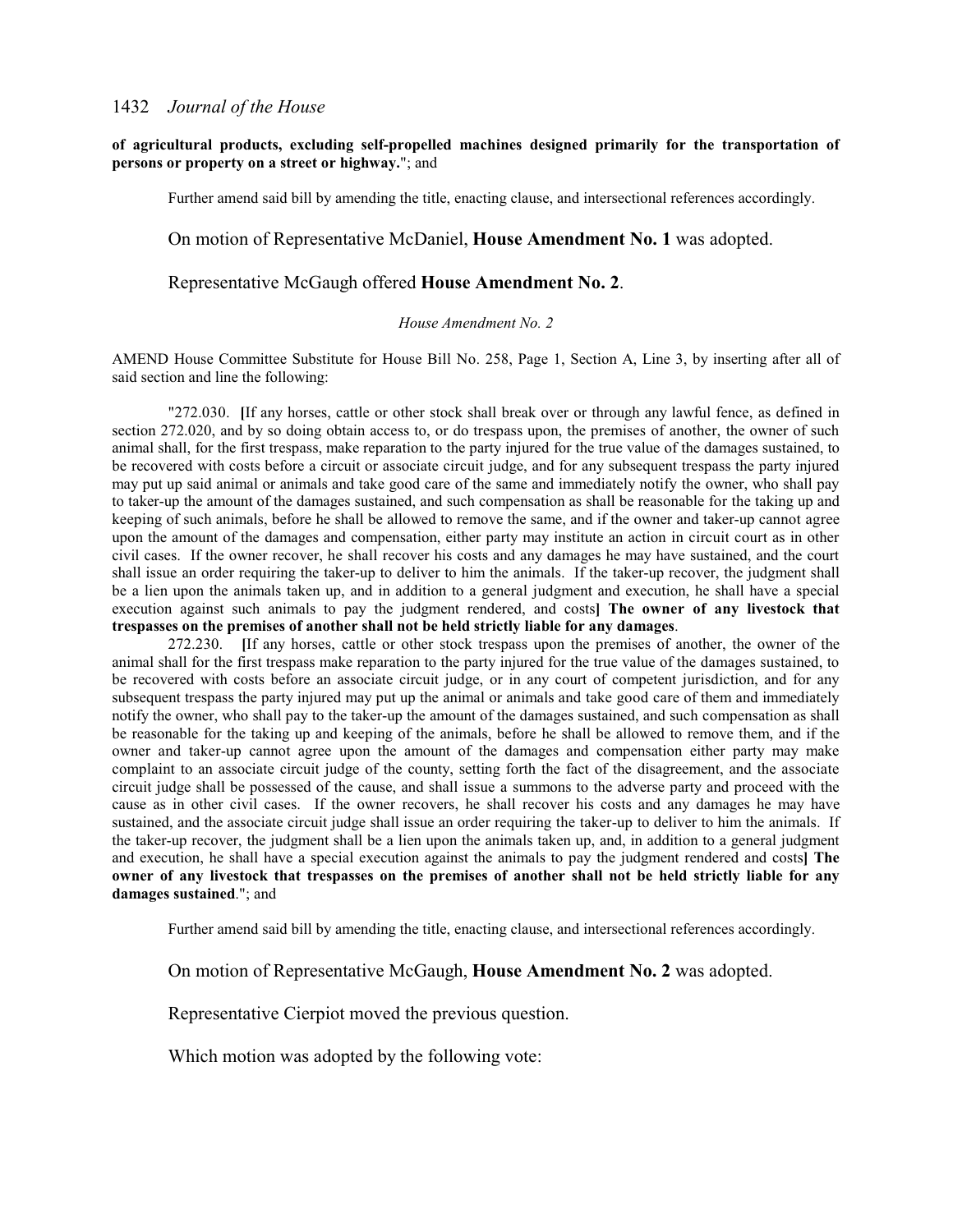## *Fifty-first Day–Tuesday, April 14, 2015* 1433

#### AYES: 101

| Alferman                      | Anderson      | Andrews        | Austin              | Bahr            |
|-------------------------------|---------------|----------------|---------------------|-----------------|
| <b>Barnes</b>                 | Basye         | <b>Beard</b>   | <b>Bernskoetter</b> | Berry           |
| <b>Black</b>                  | Bondon        | <b>Brattin</b> | Brown 94            | <b>Burlison</b> |
| <b>Burns</b>                  | Chipman       | Cierpiot       | Conway 104          | Cookson         |
| Corlew                        | Crawford      | Curtman        | Davis               | Dogan           |
| Dohrman                       | Eggleston     | Engler         | English             | Entlicher       |
| Fitzpatrick                   | Fitzwater 144 | Fitzwater 49   | Fraker              | Frederick       |
| Gosen                         | Haahr         | Haefner        | <b>Hicks</b>        | Higdon          |
| Hill                          | Hinson        | Hoskins        | Hough               | Houghton        |
| Hubrecht                      | Hurst         | Johnson        | Jones               | Justus          |
| Keeney                        | Kidd          | King           | Koenig              | Kolkmeyer       |
| Korman                        | Lair          | Lant           | Lauer               | Lichtenegger    |
| Love                          | Lynch         | Mathews        | McDaniel            | McGaugh         |
| Messenger                     | Miller        | Moon           | Morris              | Muntzel         |
| Parkinson                     | Pfautsch      | Phillips       | Pietzman            | Pike            |
| Pogue                         | Redmon        | Reiboldt       | Remole              | Richardson      |
| Roden                         | Roeber        | Rone           | Ross                | Rowland         |
| Ruth                          | Shaul         | <b>Shull</b>   | Shumake             | Solon           |
| Sommer                        | Spencer       | Swan           | Taylor              | Vescovo         |
| Walker                        | White         | Wiemann        | Wilson              | Wood            |
| Mr. Speaker                   |               |                |                     |                 |
| <b>NOES: 040</b>              |               |                |                     |                 |
| Adams                         | Anders        | Arthur         | <b>Butler</b>       | Carpenter       |
| Colona                        | Conway 10     | Curtis         | Ellington           | Gardner         |
| Green                         | Harris        | Hummel         | Kendrick            | Kirkton         |
| Kratky                        | Lavender      | May            | McCann Beatty       | McCreery        |
| McDonald                      | McManus       | McNeil         | Meredith            | Mims            |
| Mitten                        | Montecillo    | Morgan         | Newman              | <b>Nichols</b>  |
| Norr                          | Otto          | Pace           | Peters              | Pierson         |
| Rizzo                         | Runions       | Smith          | Walton Gray         | Webber          |
| PRESENT: 000                  |               |                |                     |                 |
| <b>ABSENT WITH LEAVE: 021</b> |               |                |                     |                 |
| Allen                         | Brown 57      | Cornejo        | Cross               | Dugger          |
| Dunn                          | Flanigan      | Franklin       | Gannon              | Hansen          |
| Hubbard                       | Kelley        | LaFaver        | Leara               | Marshall        |
| McCaherty                     | Neely         | Rehder         | Rhoads              | Rowden          |
| Zerr                          |               |                |                     |                 |
|                               |               |                |                     |                 |

VACANCIES: 001

On motion of Representative Reiboldt, **HCS HB 258, as amended**, was adopted.

On motion of Representative Reiboldt, **HCS HB 258, as amended**, was ordered perfected and printed.

## **THIRD READING OF HOUSE CONCURRENT RESOLUTIONS**

**HCR 38**, relating to the Human Trafficking Task Force, was taken up by Representative Haahr.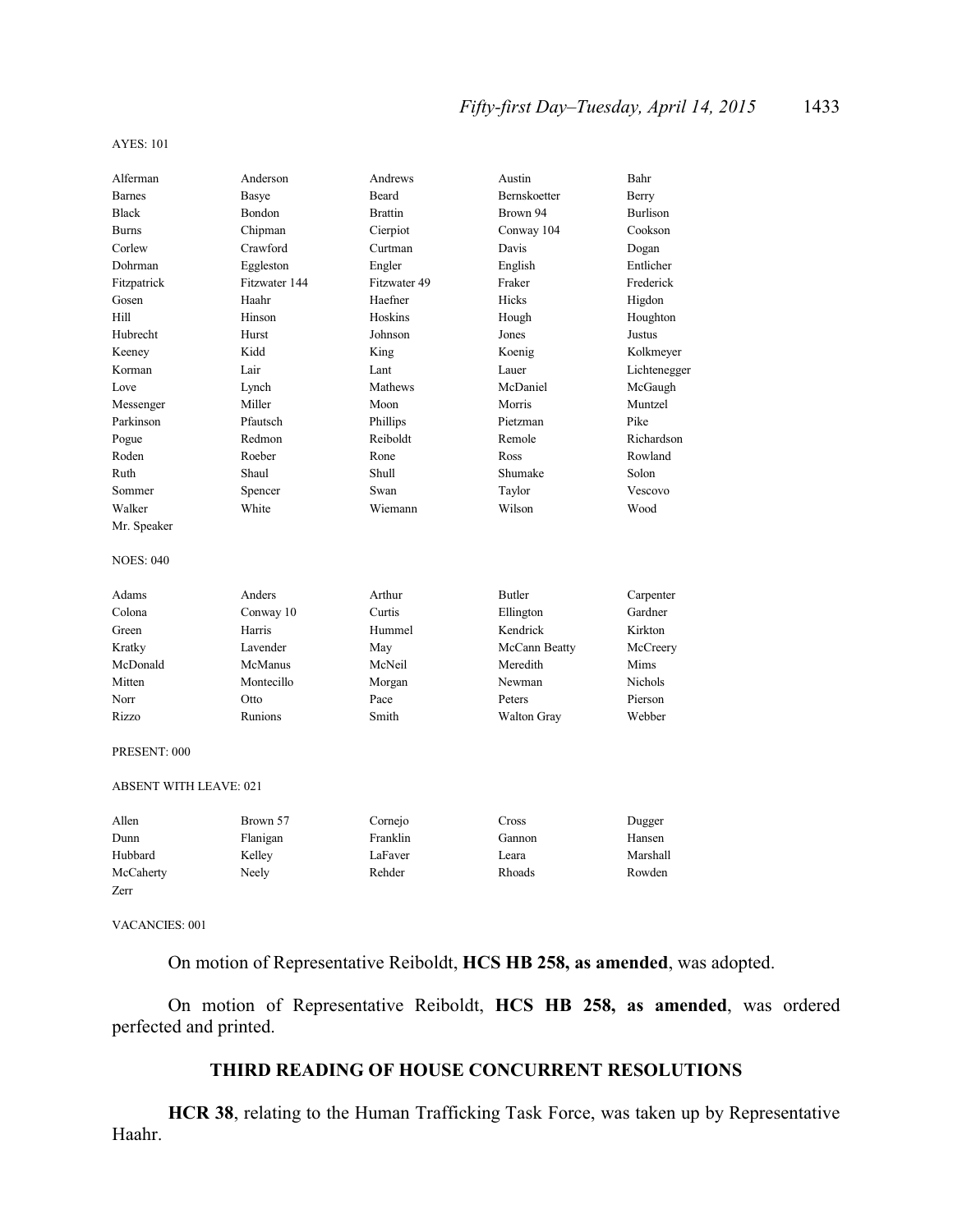On motion of Representative Haahr, **HCR 38** was read the third time and passed by the following vote:

### AYES: 152

| Adams                 | Alferman                      | Anders         | Anderson        | Andrews      |  |
|-----------------------|-------------------------------|----------------|-----------------|--------------|--|
| Arthur                | Austin                        | Bahr           | <b>Barnes</b>   | Basye        |  |
| Beard                 | Bernskoetter                  | Berry          | <b>Black</b>    | Bondon       |  |
| <b>Brattin</b>        | Brown 57                      | Brown 94       | <b>Burlison</b> | <b>Burns</b> |  |
| <b>Butler</b>         | Carpenter                     | Chipman        | Cierpiot        | Colona       |  |
| Conway 10             | Conway 104                    | Cookson        | Corlew          | Cornejo      |  |
| Crawford              | Cross                         | Curtis         | Curtman         | Davis        |  |
| Dogan                 | Dohrman                       | Eggleston      | Ellington       | English      |  |
| Entlicher             | Fitzpatrick                   | Fitzwater 144  | Fitzwater 49    | Fraker       |  |
| Franklin              | Frederick                     | Gannon         | Gardner         | Gosen        |  |
| Green                 | Haahr                         | Haefner        | Hansen          | Harris       |  |
| Hicks                 | Higdon                        | Hill           | Hinson          | Hoskins      |  |
| Hough                 | Houghton                      | Hubrecht       | Hummel          | Hurst        |  |
| Johnson               | Jones                         | Justus         | Keeney          | Kelley       |  |
| Kendrick              | Kidd                          | King           | Kirkton         | Koenig       |  |
| Kolkmeyer             | Korman                        | Kratky         | LaFaver         | Lair         |  |
| Lant                  | Lauer                         | Lavender       | Leara           | Lichtenegger |  |
| Love                  | Lynch                         | Marshall       | Mathews         | May          |  |
| McCann Beatty         | McCreery                      | McDaniel       | McDonald        | McGaugh      |  |
| McManus               | McNeil                        | Meredith       | Messenger       | Miller       |  |
| Mitten                | Montecillo                    | Moon           | Morgan          | Morris       |  |
| Muntzel               | Newman                        | <b>Nichols</b> | Norr            | Otto         |  |
| Pace                  | Parkinson                     | Peters         | Pfautsch        | Phillips     |  |
| Pierson               | Pietzman                      | Pike           | Pogue           | Redmon       |  |
| Reiboldt              | Remole                        | Rhoads         | Richardson      | Rizzo        |  |
| Roden                 | Roeber                        | Rone           | Ross            | Rowden       |  |
| Rowland               | Runions                       | Ruth           | Shaul           | Shull        |  |
| Shumake               | Smith                         | Solon          | Sommer          | Spencer      |  |
| Swan                  | Taylor                        | Vescovo        | Walker          | Walton Gray  |  |
| Webber                | White                         | Wiemann        | Wilson          | Wood         |  |
| Zerr                  | Mr. Speaker                   |                |                 |              |  |
| <b>NOES: 000</b>      |                               |                |                 |              |  |
| PRESENT: 000          |                               |                |                 |              |  |
|                       | <b>ABSENT WITH LEAVE: 010</b> |                |                 |              |  |
| Allen                 | Dugger                        | Dunn           | Engler          | Flanigan     |  |
| Hubbard               | McCaherty                     | Mims           | Neely           | Rehder       |  |
| <b>VACANCIES: 001</b> |                               |                |                 |              |  |

Speaker Diehl declared the bill passed.

## **PERFECTION OF HOUSE BILLS**

**HCS HB 296**, relating to the First Informer Broadcasters Act, was taken up by Representative Kelley.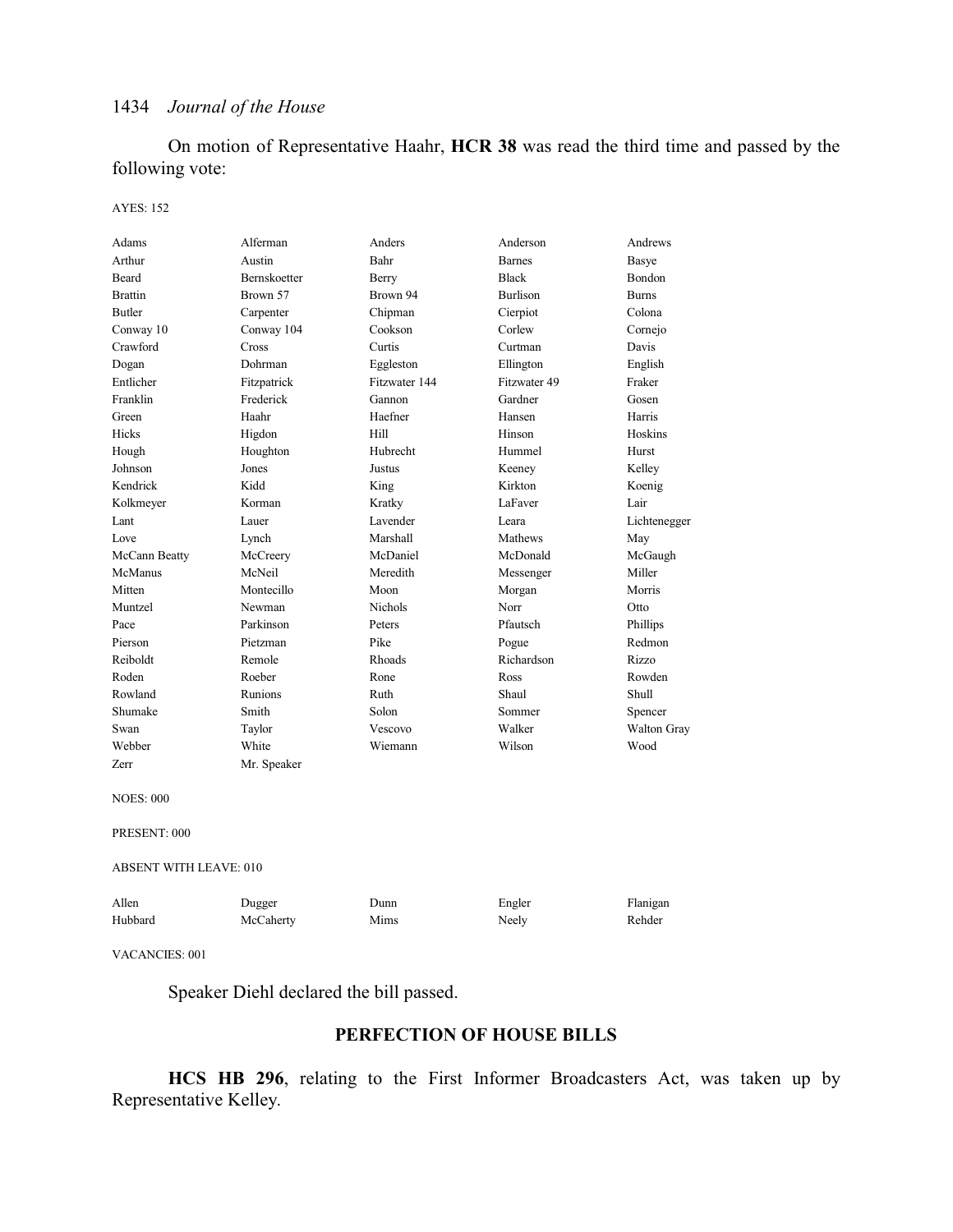On motion of Representative Kelley, **HCS HB 296** was adopted.

On motion of Representative Kelley, **HCS HB 296** was ordered perfected and printed.

**HCS HB 377**, relating to remediation prevention, was taken up by Representative Swan.

Representative Webber offered **House Amendment No. 1**.

## *House Amendment No. 1*

AMEND House Committee Substitute for House Bill No. 377, Page 3, Section 173.750, Line 32, by inserting immediately after said line the following:

"**285.560. 1. Notwithstanding any other provision of law, an employer shall grant a parent, guardian, or custodian of a child who is enrolled in a school in compliance with section 167.031 leave from his or her place of employment for four hours per school year, which shall be taken in increments of at least one hour, to attend parent-teacher conferences. The leave shall be at a time mutually agreed upon by the employer and the employee.**

**2. An employer may require:**

**(1) An employee to provide a written request for the leave at least five school days before the leave is taken; and**

**(2) An employee who takes leave under this section to provide documentation that during the time of the leave, the employee attended a parent-teacher conference.**

**3. An employer is not required to pay an employee for any leave taken under this section.**

**4. A parent, guardian, or custodian shall be granted leave in accordance with this section for each child of the parent, guardian, or custodian who is enrolled in school.**"; and

Further amend said bill by amending the title, enacting clause, and intersectional references accordingly.

Representative Corlew raised a point of order that **House Amendment No. 1** goes beyond the scope of the bill.

The Chair ruled the point of order well taken.

On motion of Representative Swan, **HCS HB 377** was adopted.

On motion of Representative Swan, **HCS HB 377** was ordered perfected and printed.

On motion of Representative Richardson, the House recessed until 2:30 p.m.

## **AFTERNOON SESSION**

The hour of recess having expired, the House was called to order by Speaker Diehl.

Representative Richardson suggested the absence of a quorum.

The following roll call indicated a quorum present: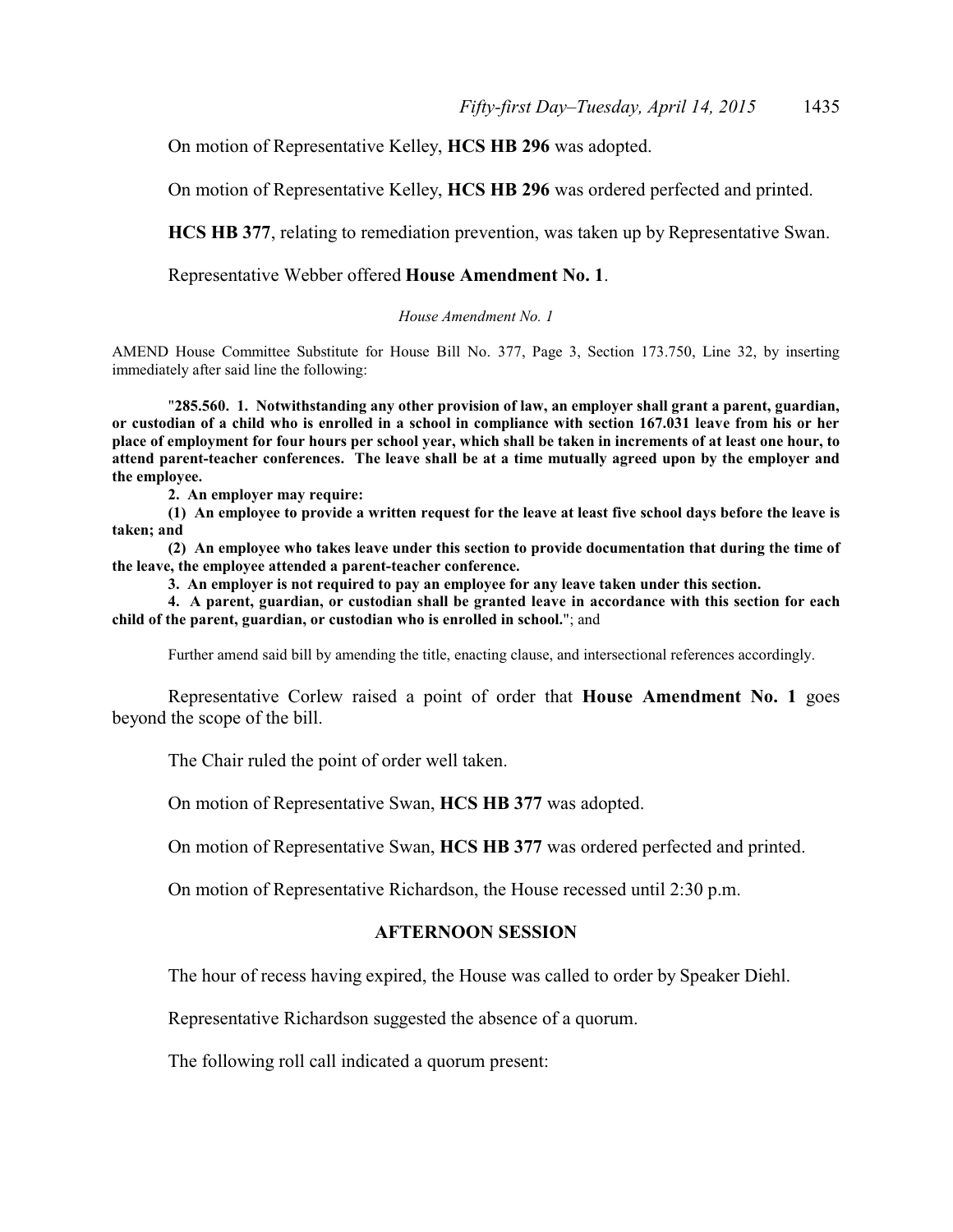#### AYES: 073

| Adams                         | Alferman      | Anderson       | Arthur     | Bernskoetter       |
|-------------------------------|---------------|----------------|------------|--------------------|
| Berry                         | <b>Black</b>  | Bondon         | Brown 94   | <b>Burlison</b>    |
| <b>Burns</b>                  | Colona        | Conway 10      | Conway 104 | Eggleston          |
| Entlicher                     | Fitzwater 144 | Fitzwater 49   | Flanigan   | Fraker             |
| Franklin                      | Gannon        | Gosen          | Green      | Haefner            |
| Harris                        | Higdon        | Hill           | Houghton   | Hubbard            |
| Hubrecht                      | Hurst         | Johnson        | Jones      | Kelley             |
| Kidd                          | Koenig        | Kolkmeyer      | Korman     | Kratky             |
| Lant                          | Lauer         | May            | McCreery   | Montecillo         |
| Moon                          | Morgan        | Morris         | Muntzel    | Newman             |
| Parkinson                     | Pfautsch      | Phillips       | Pike       | Pogue              |
| Remole                        | Rhoads        | Richardson     | Rizzo      | Rowden             |
| Runions                       | Ruth          | Shull          | Shumake    | Sommer             |
| Spencer                       | Taylor        | Vescovo        | Walker     | <b>Walton Gray</b> |
| White                         | Zerr          | Mr. Speaker    |            |                    |
| <b>NOES: 001</b>              |               |                |            |                    |
| McNeil                        |               |                |            |                    |
| PRESENT: 029                  |               |                |            |                    |
| Andrews                       | Austin        | Bahr           | Basye      | Chipman            |
| Davis                         | Dogan         | Dohrman        | Dunn       | English            |
| Hicks                         | Hummel        | Kendrick       | King       | Kirkton            |
| Lavender                      | Lynch         | McCann Beatty  | McDaniel   | McGaugh            |
| Messenger                     | Miller        | <b>Nichols</b> | Norr       | Pace               |
| Pierson                       | Reiboldt      | Roden          | Rowland    |                    |
| <b>ABSENT WITH LEAVE: 059</b> |               |                |            |                    |
| Allen                         | Anders        | <b>Barnes</b>  | Beard      | <b>Brattin</b>     |
| Brown 57                      | <b>Butler</b> | Carpenter      | Cierpiot   | Cookson            |
| Corlew                        | Cornejo       | Crawford       | Cross      | Curtis             |
| Curtman                       | Dugger        | Ellington      | Engler     | Fitzpatrick        |
| Frederick                     | Gardner       | Haahr          | Hansen     | Hinson             |
| Hoskins                       | Hough         | Justus         | Keeney     | LaFaver            |
| Lair                          | Leara         | Lichtenegger   | Love       | Marshall           |
| Mathews                       | McCaherty     | McDonald       | McManus    | Meredith           |
| Mims                          | Mitten        | Neely          | Otto       | Peters             |

Pietzman Redmon Rehder Roeber Rone Ross Shaul Smith Solon Swan

Webber Wiemann Wilson Wood

VACANCIES: 001

## **PERFECTION OF HOUSE BILLS**

**HB 1070**, relating to the office of military advocate, was taken up by Representative Davis.

On motion of Representative Davis, **HB 1070** was ordered perfected and printed.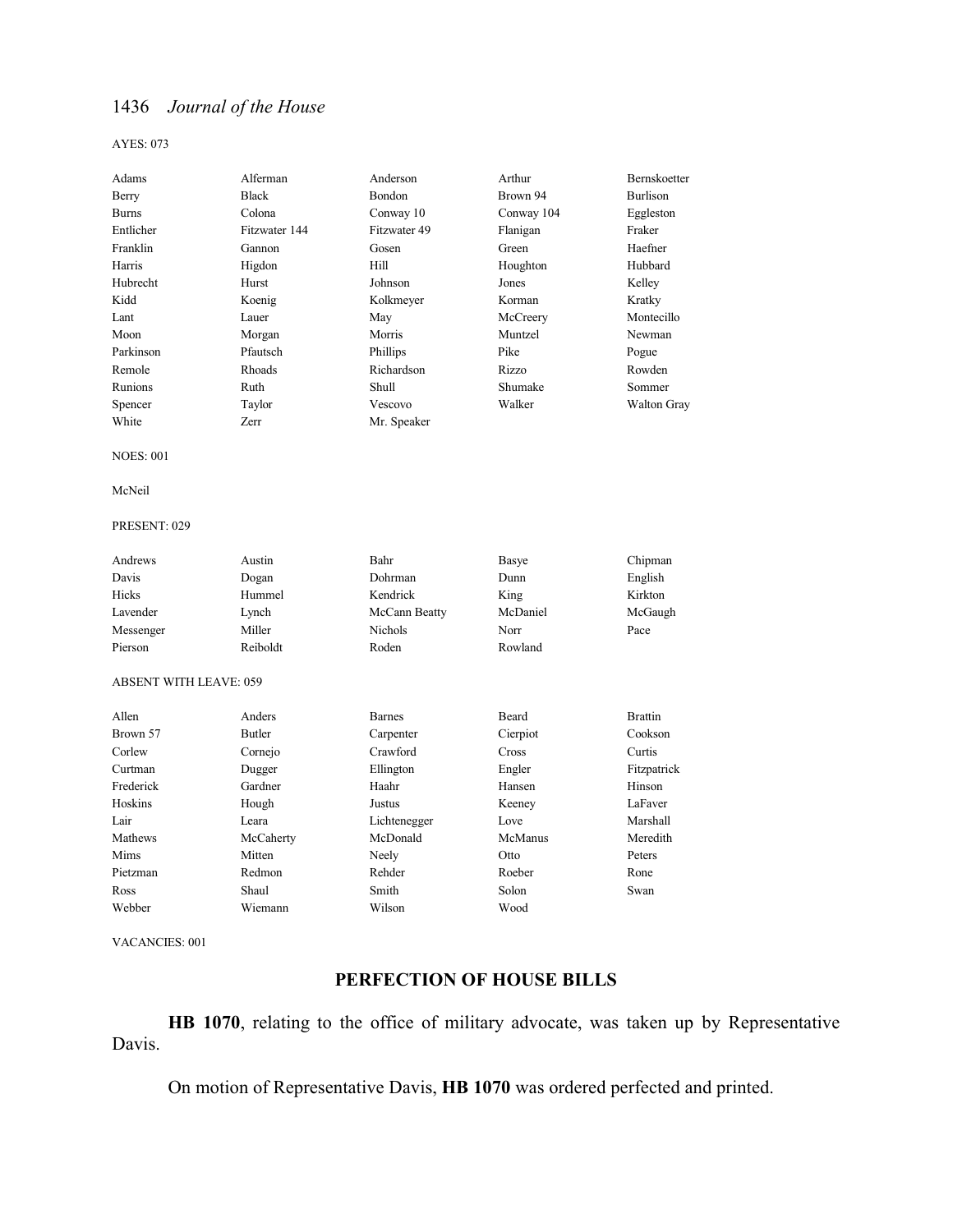**HCS HB 864**, relating to real property owned by limited liability companies, was taken up by Representative Solon.

## Representative Solon offered **House Amendment No. 1**.

*House Amendment No. 1*

AMEND House Committee Substitute for House Bill No. 864, Page 1, Section 347.048, Lines 8-15, by deleting all of said lines; and

Further amend said section and page, Line 16, by deleting "**(3)**" and inserting in lieu thereof "**(2)**"; and

Further amend said section, Page 2, Lines 24-25, by deleting all of said lines and inserting in lieu thereof the following:

### "**clerk, any person who is adversely affected by the failure or refusal or the home rule city may petition the circuit court in the county where the**"; and

Further amend said bill by amending the title, enacting clause, and intersectional references accordingly.

On motion of Representative Solon, **House Amendment No. 1** was adopted.

On motion of Representative Solon, **HCS HB 864, as amended**, was adopted.

On motion of Representative Solon, **HCS HB 864, as amended**, was ordered perfected and printed.

**HB 462**, relating to restrictive covenants, was taken up by Representative Bahr.

On motion of Representative Bahr, **HB 462** was ordered perfected and printed.

**HCS HB 796**, relating to nonmedical public assistance, was taken up by Representative Haefner.

Representative Hough offered **House Amendment No. 1**.

*House Amendment No. 1*

AMEND House Committee Substitute for House Bill No. 796, Page 1, In the Title, Line 2, by deleting the word "nonmedical"; and

Further amend said bill and page, Section 208.025, Line 11, by inserting immediately after all of said line and section the following:

"208.152. 1. MO HealthNet payments shall be made on behalf of those eligible needy persons as defined in section 208.151 who are unable to provide for it in whole or in part, with any payments to be made on the basis of the reasonable cost of the care or reasonable charge for the services as defined and determined by the MO HealthNet division, unless otherwise hereinafter provided, for the following:

(1) Inpatient hospital services, except to persons in an institution for mental diseases who are under the age of sixty-five years and over the age of twenty-one years; provided that the MO HealthNet division shall provide through rule and regulation an exception process for coverage of inpatient costs in those cases requiring treatment beyond the seventy-fifth percentile professional activities study (PAS) or the MO HealthNet children's diagnosis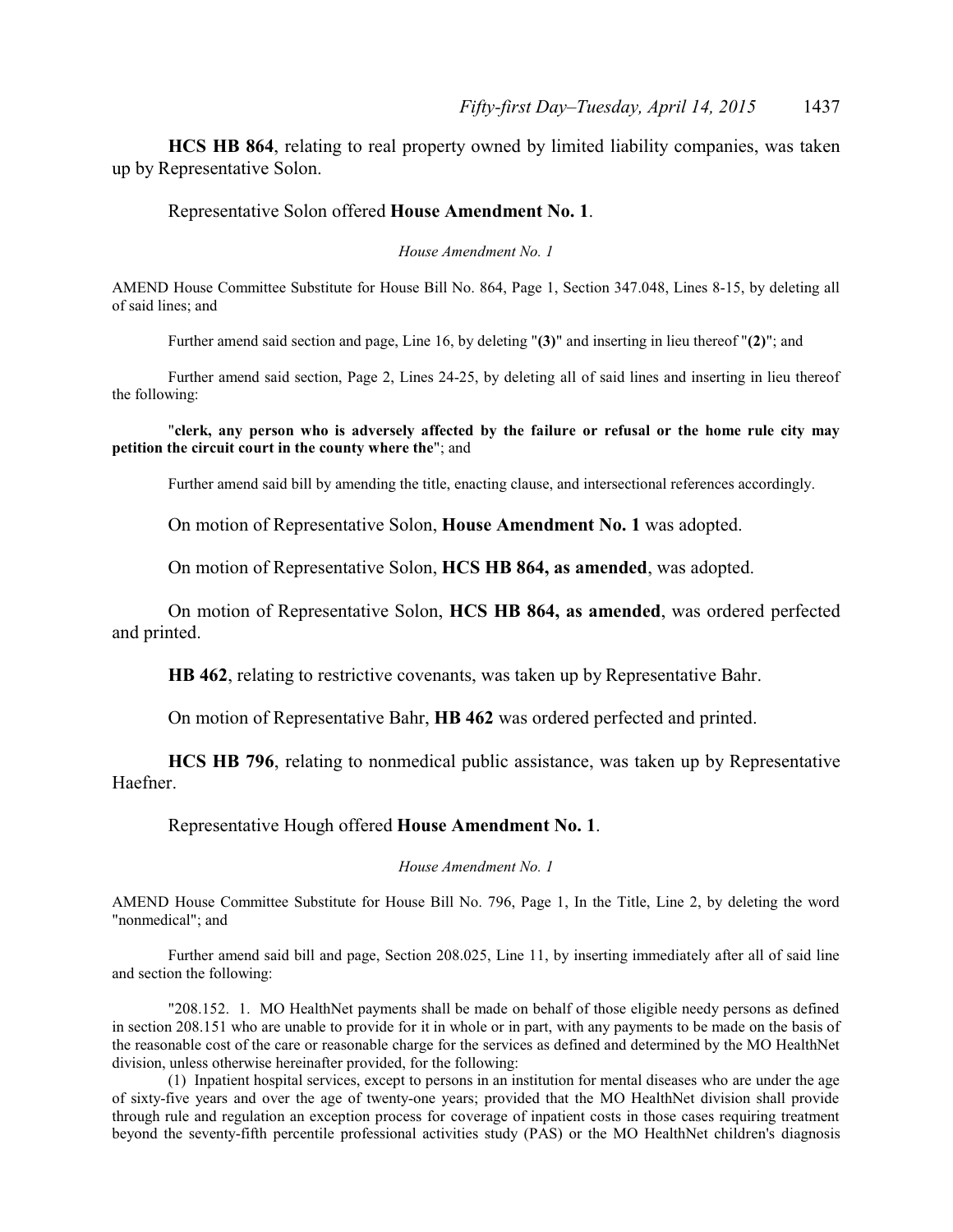length-of-stay schedule; and provided further that the MO HealthNet division shall take into account through its payment system for hospital services the situation of hospitals which serve a disproportionate number of low-income patients;

(2) All outpatient hospital services, payments therefor to be in amounts which represent no more than eighty percent of the lesser of reasonable costs or customary charges for such services, determined in accordance with the principles set forth in Title XVIII A and B, Public Law 89-97, 1965 amendments to the federal Social Security Act (42 U.S.C. Section 301, et seq.), but the MO HealthNet division may evaluate outpatient hospital services rendered under this section and deny payment for services which are determined by the MO HealthNet division not to be medically necessary, in accordance with federal law and regulations;

(3) Laboratory and X-ray services;

(4) Nursing home services for participants, except to persons with more than five hundred thousand dollars equity in their home or except for persons in an institution for mental diseases who are under the age of sixty-five years, when residing in a hospital licensed by the department of health and senior services or a nursing home licensed by the department of health and senior services or appropriate licensing authority of other states or government-owned and -operated institutions which are determined to conform to standards equivalent to licensing requirements in Title XIX of the federal Social Security Act (42 U.S.C. Section 301, et seq.), as amended, for nursing facilities. The MO HealthNet division may recognize through its payment methodology for nursing facilities those nursing facilities which serve a high volume of MO HealthNet patients. The MO HealthNet division when determining the amount of the benefit payments to be made on behalf of persons under the age of twenty-one in a nursing facility may consider nursing facilities furnishing care to persons under the age of twenty-one as a classification separate from other nursing facilities;

(5) Nursing home costs for participants receiving benefit payments under subdivision (4) of this subsection for those days, which shall not exceed twelve per any period of six consecutive months, during which the participant is on a temporary leave of absence from the hospital or nursing home, provided that no such participant shall be allowed a temporary leave of absence unless it is specifically provided for in his plan of care. As used in this subdivision, the term "temporary leave of absence" shall include all periods of time during which a participant is away from the hospital or nursing home overnight because he is visiting a friend or relative;

(6) Physicians' services, whether furnished in the office, home, hospital, nursing home, or elsewhere;

(7) Drugs and medicines when prescribed by a licensed physician, dentist, podiatrist, or an advanced practice registered nurse; except that no payment for drugs and medicines prescribed on and after January 1, 2006, by a licensed physician, dentist, podiatrist, or an advanced practice registered nurse may be made on behalf of any person who qualifies for prescription drug coverage under the provisions of P.L. 108-173;

(8) Emergency ambulance services and, effective January 1, 1990, medically necessary transportation to scheduled, physician-prescribed nonelective treatments;

(9) Early and periodic screening and diagnosis of individuals who are under the age of twenty-one to ascertain their physical or mental defects, and health care, treatment, and other measures to correct or ameliorate defects and chronic conditions discovered thereby. Such services shall be provided in accordance with the provisions of Section 6403 of P.L. 101-239 and federal regulations promulgated thereunder;

(10) Home health care services;

(11) Family planning as defined by federal rules and regulations; provided, however, that such family planning services shall not include abortions unless such abortions are certified in writing by a physician to the MO HealthNet agency that, in the physician's professional judgment, the life of the mother would be endangered if the fetus were carried to term;

(12) Inpatient psychiatric hospital services for individuals under age twenty-one as defined in Title XIX of the federal Social Security Act (42 U.S.C. Section 1396d, et seq.);

(13) Outpatient surgical procedures, including presurgical diagnostic services performed in ambulatory surgical facilities which are licensed by the department of health and senior services of the state of Missouri; except, that such outpatient surgical services shall not include persons who are eligible for coverage under Part B of Title XVIII, Public Law 89-97, 1965 amendments to the federal Social Security Act, as amended, if exclusion of such persons is permitted under Title XIX, Public Law 89-97, 1965 amendments to the federal Social Security Act, as amended;

(14) Personal care services which are medically oriented tasks having to do with a person's physical requirements, as opposed to housekeeping requirements, which enable a person to be treated by his or her physician on an outpatient rather than on an inpatient or residential basis in a hospital, intermediate care facility, or skilled nursing facility. Personal care services shall be rendered by an individual not a member of the participant's family who is qualified to provide such services where the services are prescribed by a physician in accordance with a plan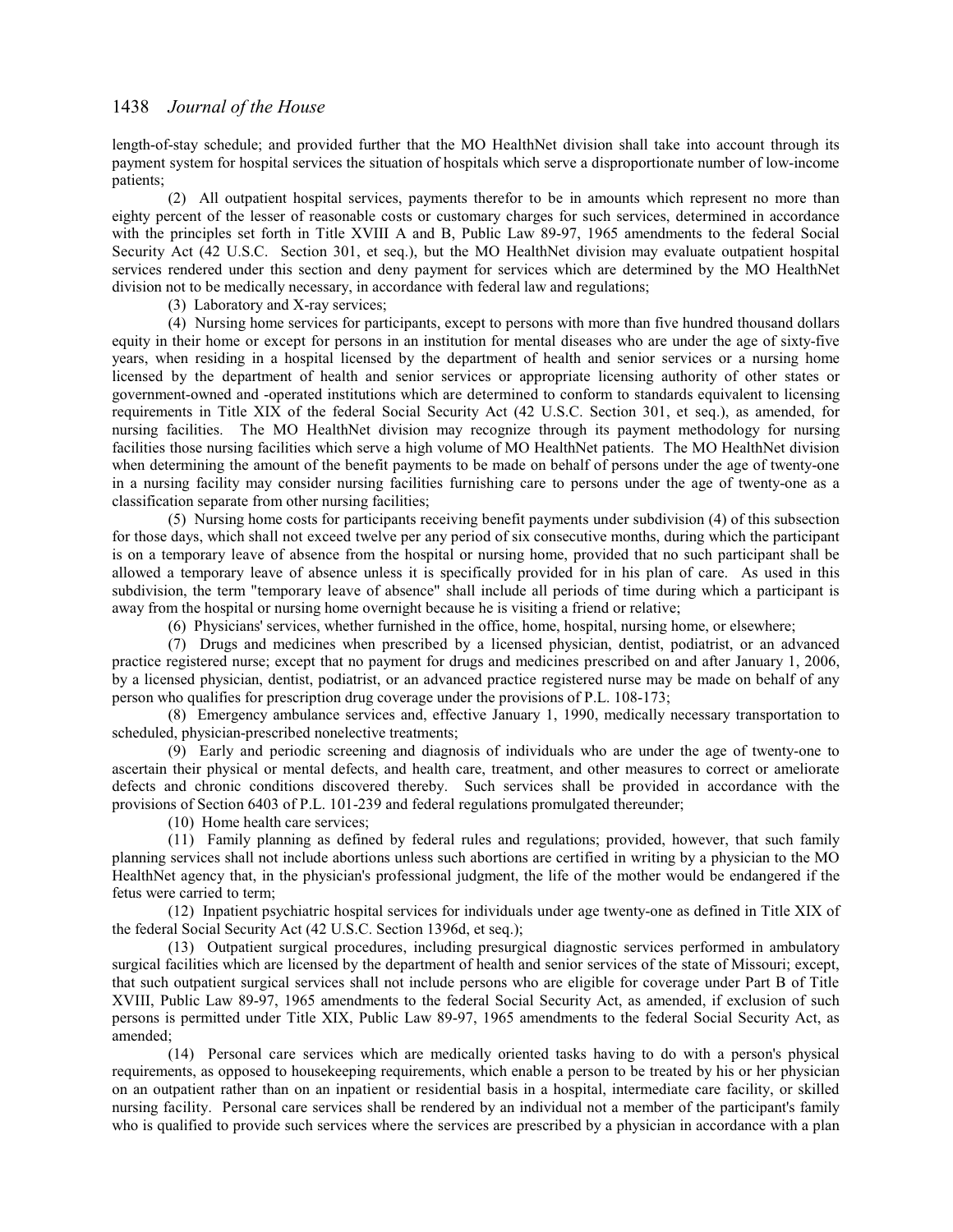of treatment and are supervised by a licensed nurse. Persons eligible to receive personal care services shall be those persons who would otherwise require placement in a hospital, intermediate care facility, or skilled nursing facility. Benefits payable for personal care services shall not exceed for any one participant one hundred percent of the average statewide charge for care and treatment in an intermediate care facility for a comparable period of time. Such services, when delivered in a residential care facility or assisted living facility licensed under chapter 198 shall be authorized on a tier level based on the services the resident requires and the frequency of the services. A resident of such facility who qualifies for assistance under section 208.030 shall, at a minimum, if prescribed by a physician, qualify for the tier level with the fewest services. The rate paid to providers for each tier of service shall be set subject to appropriations. Subject to appropriations, each resident of such facility who qualifies for assistance under section 208.030 and meets the level of care required in this section shall, at a minimum, if prescribed by a physician, be authorized up to one hour of personal care services per day. Authorized units of personal care services shall not be reduced or tier level lowered unless an order approving such reduction or lowering is obtained from the resident's personal physician. Such authorized units of personal care services or tier level shall be transferred with such resident if he or she transfers to another such facility. Such provision shall terminate upon receipt of relevant waivers from the federal Department of Health and Human Services. If the Centers for Medicare and Medicaid Services determines that such provision does not comply with the state plan, this provision shall be null and void. The MO HealthNet division shall notify the revisor of statutes as to whether the relevant waivers are approved or a determination of noncompliance is made;

(15) Mental health services. The state plan for providing medical assistance under Title XIX of the Social Security Act, 42 U.S.C. Section 301, as amended, shall include the following mental health services when such services are provided by community mental health facilities operated by the department of mental health or designated by the department of mental health as a community mental health facility or as an alcohol and drug abuse facility or as a child-serving agency within the comprehensive children's mental health service system established in section 630.097. The department of mental health shall establish by administrative rule the definition and criteria for designation as a community mental health facility and for designation as an alcohol and drug abuse facility. Such mental health services shall include:

(a) Outpatient mental health services including preventive, diagnostic, therapeutic, rehabilitative, and palliative interventions rendered to individuals in an individual or group setting by a mental health professional in accordance with a plan of treatment appropriately established, implemented, monitored, and revised under the auspices of a therapeutic team as a part of client services management;

(b) Clinic mental health services including preventive, diagnostic, therapeutic, rehabilitative, and palliative interventions rendered to individuals in an individual or group setting by a mental health professional in accordance with a plan of treatment appropriately established, implemented, monitored, and revised under the auspices of a therapeutic team as a part of client services management;

(c) Rehabilitative mental health and alcohol and drug abuse services including home and community-based preventive, diagnostic, therapeutic, rehabilitative, and palliative interventions rendered to individuals in an individual or group setting by a mental health or alcohol and drug abuse professional in accordance with a plan of treatment appropriately established, implemented, monitored, and revised under the auspices of a therapeutic team as a part of client services management. As used in this section, mental health professional and alcohol and drug abuse professional shall be defined by the department of mental health pursuant to duly promulgated rules. With respect to services established by this subdivision, the department of social services, MO HealthNet division, shall enter into an agreement with the department of mental health. Matching funds for outpatient mental health services, clinic mental health services, and rehabilitation services for mental health and alcohol and drug abuse shall be certified by the department of mental health to the MO HealthNet division. The agreement shall establish a mechanism for the joint implementation of the provisions of this subdivision. In addition, the agreement shall establish a mechanism by which rates for services may be jointly developed;

(16) Such additional services as defined by the MO HealthNet division to be furnished under waivers of federal statutory requirements as provided for and authorized by the federal Social Security Act (42 U.S.C. Section 301, et seq.) subject to appropriation by the general assembly;

(17) The services of an advanced practice registered nurse with a collaborative practice agreement to the extent that such services are provided in accordance with chapters 334 and 335, and regulations promulgated thereunder;

(18) Nursing home costs for participants receiving benefit payments under subdivision (4) of this subsection to reserve a bed for the participant in the nursing home during the time that the participant is absent due to admission to a hospital for services which cannot be performed on an outpatient basis, subject to the provisions of this subdivision: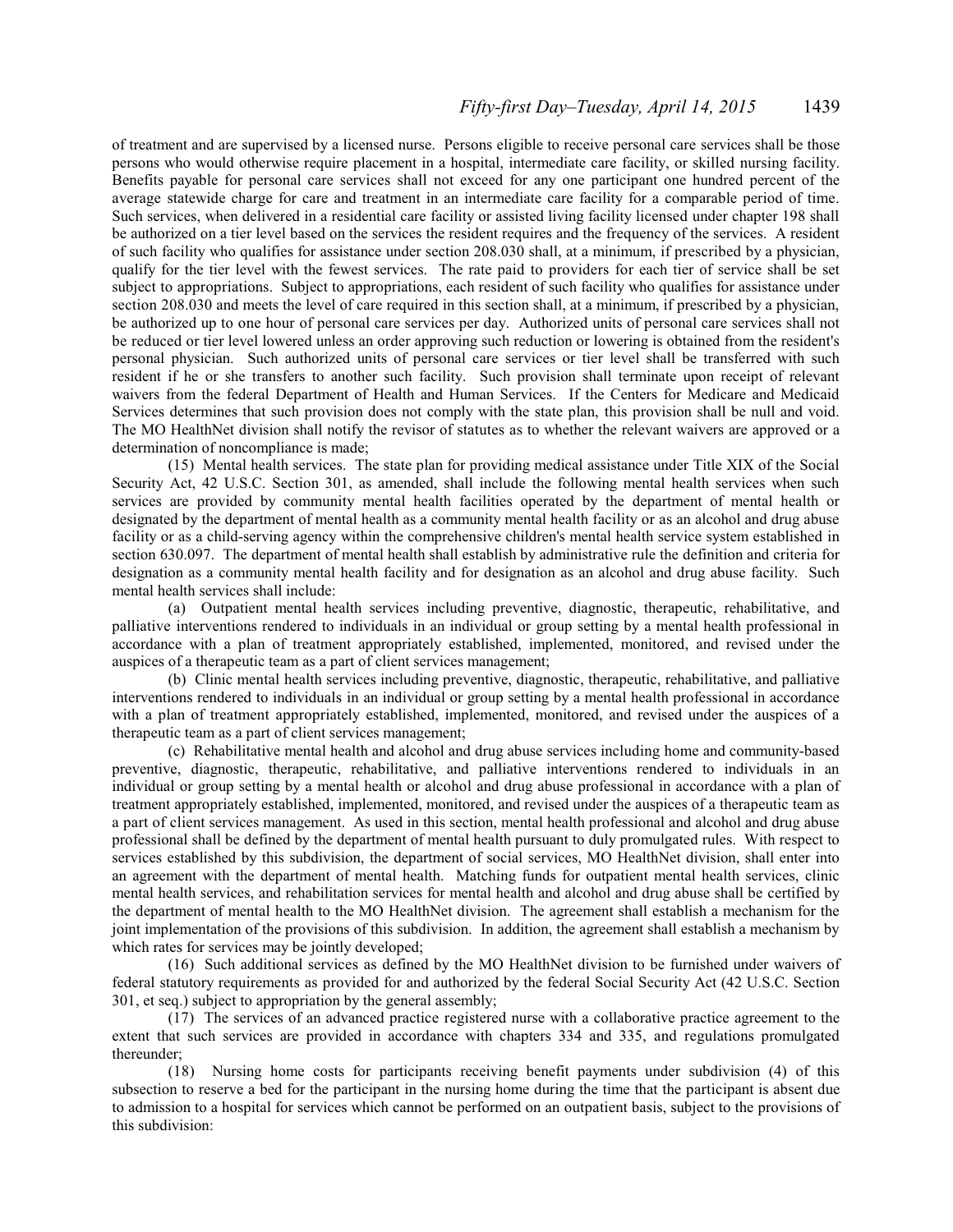(a) The provisions of this subdivision shall apply only if:

a. The occupancy rate of the nursing home is at or above ninety-seven percent of MO HealthNet certified licensed beds, according to the most recent quarterly census provided to the department of health and senior services which was taken prior to when the participant is admitted to the hospital; and

b. The patient is admitted to a hospital for a medical condition with an anticipated stay of three days or less;

(b) The payment to be made under this subdivision shall be provided for a maximum of three days per hospital stay;

(c) For each day that nursing home costs are paid on behalf of a participant under this subdivision during any period of six consecutive months such participant shall, during the same period of six consecutive months, be ineligible for payment of nursing home costs of two otherwise available temporary leave of absence days provided under subdivision (5) of this subsection; and

(d) The provisions of this subdivision shall not apply unless the nursing home receives notice from the participant or the participant's responsible party that the participant intends to return to the nursing home following the hospital stay. If the nursing home receives such notification and all other provisions of this subsection have been satisfied, the nursing home shall provide notice to the participant or the participant's responsible party prior to release of the reserved bed;

(19) Prescribed medically necessary durable medical equipment. An electronic web-based prior authorization system using best medical evidence and care and treatment guidelines consistent with national standards shall be used to verify medical need;

(20) Hospice care. As used in this subdivision, the term "hospice care" means a coordinated program of active professional medical attention within a home, outpatient and inpatient care which treats the terminally ill patient and family as a unit, employing a medically directed interdisciplinary team. The program provides relief of severe pain or other physical symptoms and supportive care to meet the special needs arising out of physical, psychological, spiritual, social, and economic stresses which are experienced during the final stages of illness, and during dying and bereavement and meets the Medicare requirements for participation as a hospice as are provided in 42 CFR Part 418. The rate of reimbursement paid by the MO HealthNet division to the hospice provider for room and board furnished by a nursing home to an eligible hospice patient shall not be less than ninety-five percent of the rate of reimbursement which would have been paid for facility services in that nursing home facility for that patient, in accordance with subsection (c) of Section 6408 of P.L. 101-239 (Omnibus Budget Reconciliation Act of 1989);

(21) Prescribed medically necessary dental services. Such services shall be subject to appropriations. An electronic web-based prior authorization system using best medical evidence and care and treatment guidelines consistent with national standards shall be used to verify medical need;

(22) Prescribed medically necessary optometric services. Such services shall be subject to appropriations. An electronic web-based prior authorization system using best medical evidence and care and treatment guidelines consistent with national standards shall be used to verify medical need;

(23) Blood clotting products-related services. For persons diagnosed with a bleeding disorder, as defined in section 338.400, reliant on blood clotting products, as defined in section 338.400, such services include:

(a) Home delivery of blood clotting products and ancillary infusion equipment and supplies, including the emergency deliveries of the product when medically necessary;

(b) Medically necessary ancillary infusion equipment and supplies required to administer the blood clotting products; and

(c) Assessments conducted in the participant's home by a pharmacist, nurse, or local home health care agency trained in bleeding disorders when deemed necessary by the participant's treating physician;

(24) The MO HealthNet division shall, by January 1, 2008, and annually thereafter, report the status of MO HealthNet provider reimbursement rates as compared to one hundred percent of the Medicare reimbursement rates and compared to the average dental reimbursement rates paid by third-party payors licensed by the state. The MO HealthNet division shall, by July 1, 2008, provide to the general assembly a four-year plan to achieve parity with Medicare reimbursement rates and for third-party payor average dental reimbursement rates. Such plan shall be subject to appropriation and the division shall include in its annual budget request to the governor the necessary funding needed to complete the four-year plan developed under this subdivision.

2. Additional benefit payments for medical assistance shall be made on behalf of those eligible needy children, pregnant women and blind persons with any payments to be made on the basis of the reasonable cost of the care or reasonable charge for the services as defined and determined by the MO HealthNet division, unless otherwise hereinafter provided, for the following:

(1) Dental services;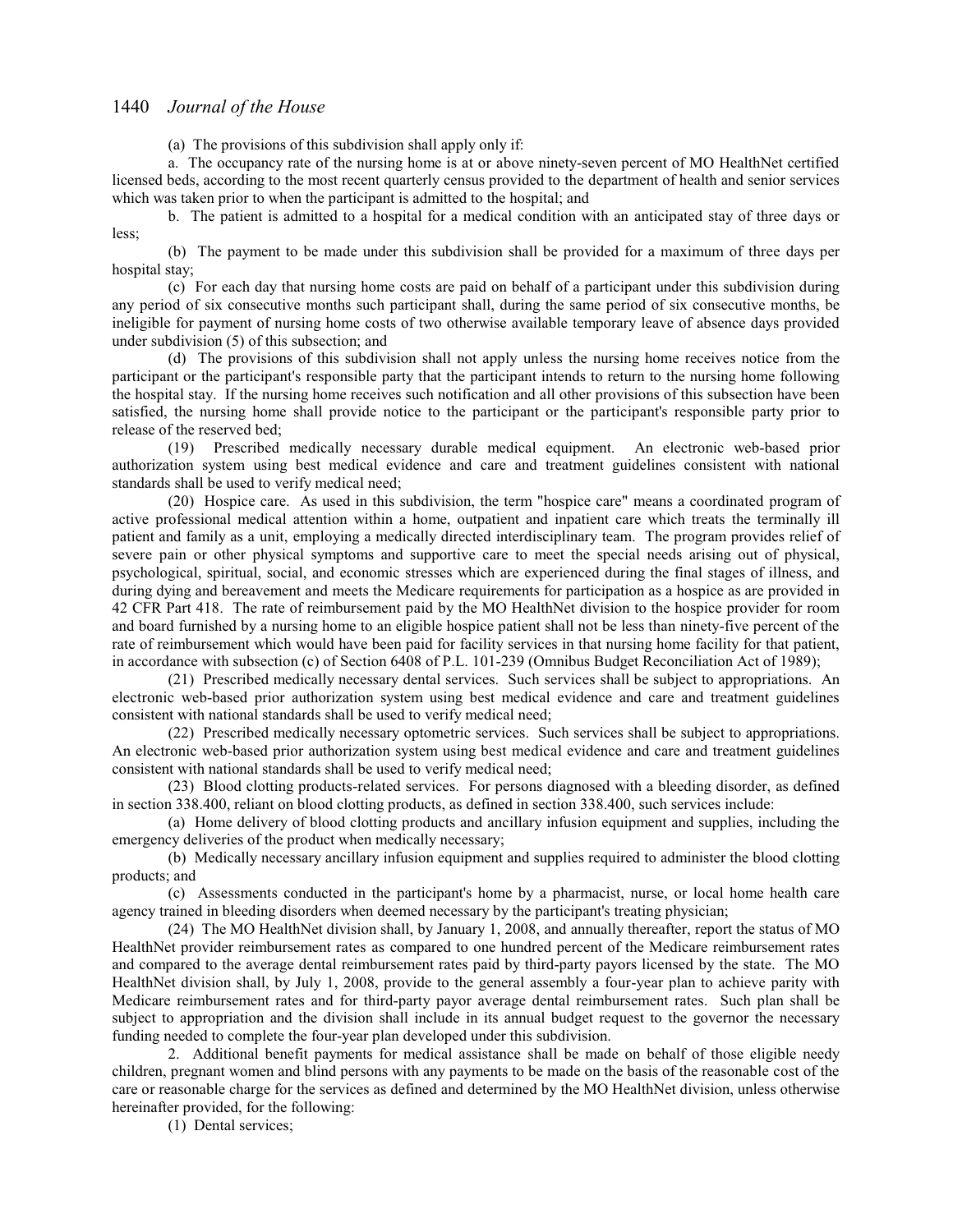(2) Services of podiatrists as defined in section 330.010;

- (3) Optometric services as defined in section 336.010;
- (4) Orthopedic devices or other prosthetics, including eye glasses, dentures, hearing aids, and wheelchairs;

(5) Hospice care. As used in this subdivision, the term "hospice care" means a coordinated program of active professional medical attention within a home, outpatient and inpatient care which treats the terminally ill patient and family as a unit, employing a medically directed interdisciplinary team. The program provides relief of severe pain or other physical symptoms and supportive care to meet the special needs arising out of physical, psychological, spiritual, social, and economic stresses which are experienced during the final stages of illness, and during dying and bereavement and meets the Medicare requirements for participation as a hospice as are provided in 42 CFR Part 418. The rate of reimbursement paid by the MO HealthNet division to the hospice provider for room and board furnished by a nursing home to an eligible hospice patient shall not be less than ninety-five percent of the rate of reimbursement which would have been paid for facility services in that nursing home facility for that patient, in accordance with subsection (c) of Section 6408 of P.L. 101-239 (Omnibus Budget Reconciliation Act of 1989);

(6) Comprehensive day rehabilitation services beginning early posttrauma as part of a coordinated system of care for individuals with disabling impairments. Rehabilitation services must be based on an individualized, goaloriented, comprehensive and coordinated treatment plan developed, implemented, and monitored through an interdisciplinary assessment designed to restore an individual to optimal level of physical, cognitive, and behavioral function. The MO HealthNet division shall establish by administrative rule the definition and criteria for designation of a comprehensive day rehabilitation service facility, benefit limitations and payment mechanism. Any rule or portion of a rule, as that term is defined in section 536.010, that is created under the authority delegated in this subdivision shall become effective only if it complies with and is subject to all of the provisions of chapter 536 and, if applicable, section 536.028. This section and chapter 536 are nonseverable and if any of the powers vested with the general assembly pursuant to chapter 536 to review, to delay the effective date, or to disapprove and annul a rule are subsequently held unconstitutional, then the grant of rulemaking authority and any rule proposed or adopted after August 28, 2005, shall be invalid and void.

3. The MO HealthNet division may require any participant receiving MO HealthNet benefits to pay part of the charge or cost until July 1, 2008, and an additional payment after July 1, 2008, as defined by rule duly promulgated by the MO HealthNet division, for all covered services except for those services covered under subdivisions (14) and (15) of subsection 1 of this section and sections 208.631 to 208.657 to the extent and in the manner authorized by Title XIX of the federal Social Security Act (42 U.S.C. Section 1396, et seq.) and regulations thereunder. When substitution of a generic drug is permitted by the prescriber according to section 338.056, and a generic drug is substituted for a name-brand drug, the MO HealthNet division may not lower or delete the requirement to make a co-payment pursuant to regulations of Title XIX of the federal Social Security Act. A provider of goods or services described under this section must collect from all participants the additional payment that may be required by the MO HealthNet division under authority granted herein, if the division exercises that authority, to remain eligible as a provider. Any payments made by participants under this section shall be in addition to and not in lieu of payments made by the state for goods or services described herein except the participant portion of the pharmacy professional dispensing fee shall be in addition to and not in lieu of payments to pharmacists. A provider may collect the co-payment at the time a service is provided or at a later date. A provider shall not refuse to provide a service if a participant is unable to pay a required payment. If it is the routine business practice of a provider to terminate future services to an individual with an unclaimed debt, the provider may include uncollected co-payments under this practice. Providers who elect not to undertake the provision of services based on a history of bad debt shall give participants advance notice and a reasonable opportunity for payment. A provider, representative, employee, independent contractor, or agent of a pharmaceutical manufacturer shall not make copayment for a participant. This subsection shall not apply to other qualified children, pregnant women, or blind persons. If the Centers for Medicare and Medicaid Services does not approve the **[**Missouri**]** MO HealthNet state plan amendment submitted by the department of social services that would allow a provider to deny future services to an individual with uncollected co-payments, the denial of services shall not be allowed. The department of social services shall inform providers regarding the acceptability of denying services as the result of unpaid co-payments.

4. The MO HealthNet division shall have the right to collect medication samples from participants in order to maintain program integrity.

5. Reimbursement for obstetrical and pediatric services under subdivision (6) of subsection 1 of this section shall be timely and sufficient to enlist enough health care providers so that care and services are available under the state plan for MO HealthNet benefits at least to the extent that such care and services are available to the general population in the geographic area, as required under subparagraph (a)(30)(A) of 42 U.S.C. Section 1396a and federal regulations promulgated thereunder.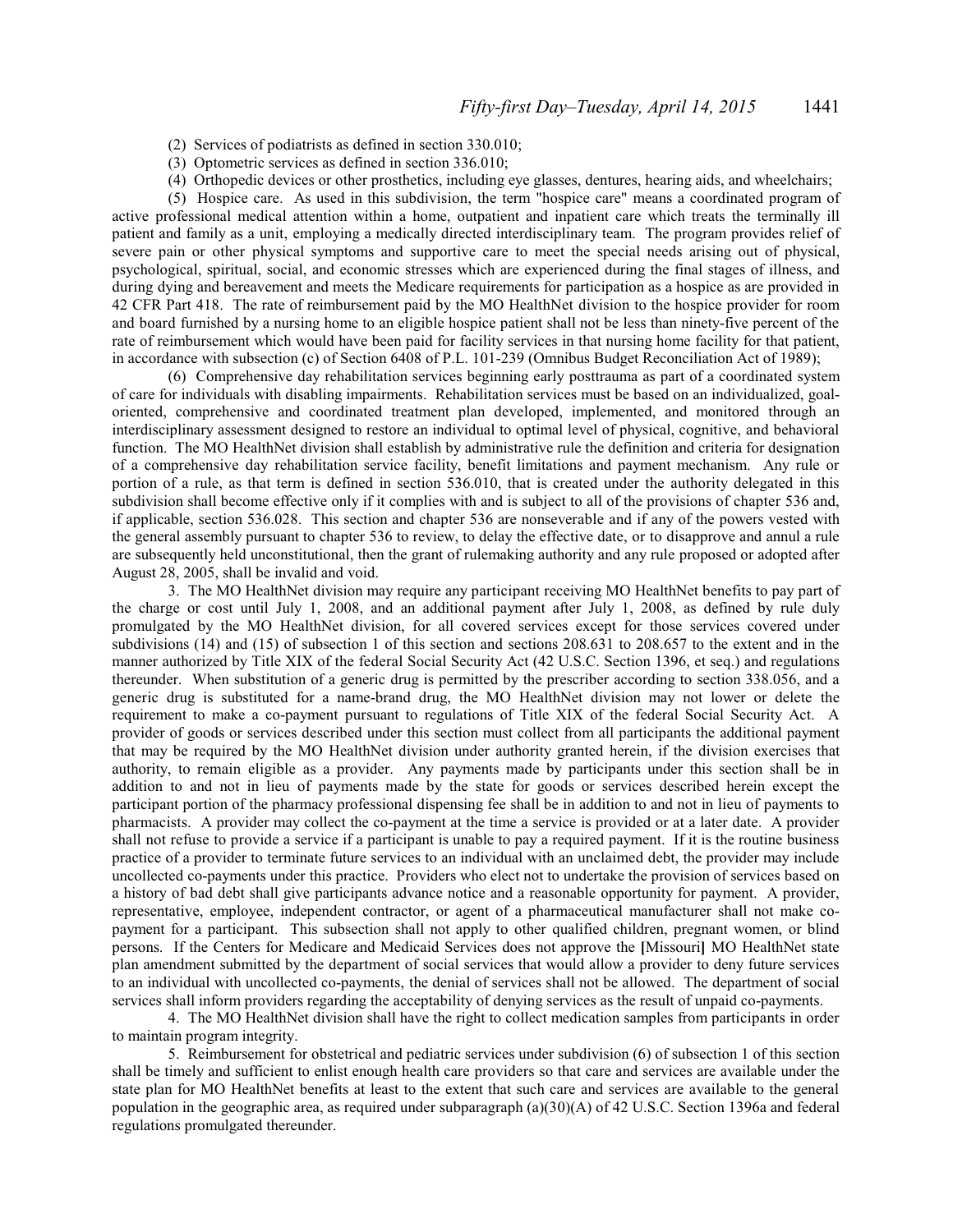6. Beginning July 1, 1990, reimbursement for services rendered in federally funded health centers shall be in accordance with the provisions of subsection 6402(c) and Section 6404 of P.L. 101-239 (Omnibus Budget Reconciliation Act of 1989) and federal regulations promulgated thereunder.

7. Beginning July 1, 1990, the department of social services shall provide notification and referral of children below age five, and pregnant, breast-feeding, or postpartum women who are determined to be eligible for MO HealthNet benefits under section 208.151 to the special supplemental food programs for women, infants and children administered by the department of health and senior services. Such notification and referral shall conform to the requirements of Section 6406 of P.L. 101-239 and regulations promulgated thereunder.

8. Providers of long-term care services shall be reimbursed for their costs in accordance with the provisions of Section 1902 (a)(13)(A) of the Social Security Act, 42 U.S.C. Section 1396a, as amended, and regulations promulgated thereunder.

9. Reimbursement rates to long-term care providers with respect to a total change in ownership, at arm's length, for any facility previously licensed and certified for participation in the MO HealthNet program shall not increase payments in excess of the increase that would result from the application of Section 1902 (a)(13)(C) of the Social Security Act, 42 U.S.C. Section 1396a (a)(13)(C).

10. The MO HealthNet division, may enroll qualified residential care facilities and assisted living facilities, as defined in chapter 198, as MO HealthNet personal care providers.

11. Any income earned by individuals eligible for certified extended employment at a sheltered workshop under chapter 178 shall not be considered as income for purposes of determining eligibility under this section.

**12. If Missouri Medicaid Audit and Compliance changes any interpretation or application of the requirements for reimbursement for MO HealthNet services from the interpretation or application that has been applied previously by the state in any audit of a MO HealthNet provider, Missouri Medicaid Audit and Compliance shall notify all affected MO HealthNet providers five business days before such change shall take effect. Failure of Missouri Medicaid Audit and Compliance to notify a provider of such change shall entitle the provider to continue to receive and retain reimbursement until such notification is provided and shall waive any liability of such provider for recoupment or other loss of any payments previously made prior to the five business days after such notice has been sent. Each provider shall provide Missouri Medicaid Audit and Compliance a valid email address and shall agree to receive communications electronically. The notification required under this section shall be delivered in writing by the United States Postal Service or electronic mail to each provider.**

**13. Nothing in this section shall be construed to abrogate or limit the department's statutory requirement to promulgate rules under chapter 536.** 

**14. The MO HealthNet division shall provide an additional reimbursement to ambulance service providers who divert MO HealthNet recipients who do not require emergency treatment from emergency departments to urgent care or other primary care facilities. The department of social services shall have the authority to promulgate rules and regulations limiting the circumstances in which an emergency medical technician may divert a MO HealthNet recipient from an emergency department under the provisions of this subsection.**"; and

Further amend said bill by amending the title, enacting clause, and intersectional references accordingly.

On motion of Representative Hough, **House Amendment No. 1** was adopted.

On motion of Representative Haefner, **HCS HB 796, as amended**, was adopted.

On motion of Representative Haefner, **HCS HB 796, as amended**, was ordered perfected and printed.

**HB 996**, relating to tax credits for certain contributions, was taken up by Representative Hoskins.

On motion of Representative Hoskins, **HB 996** was ordered perfected and printed.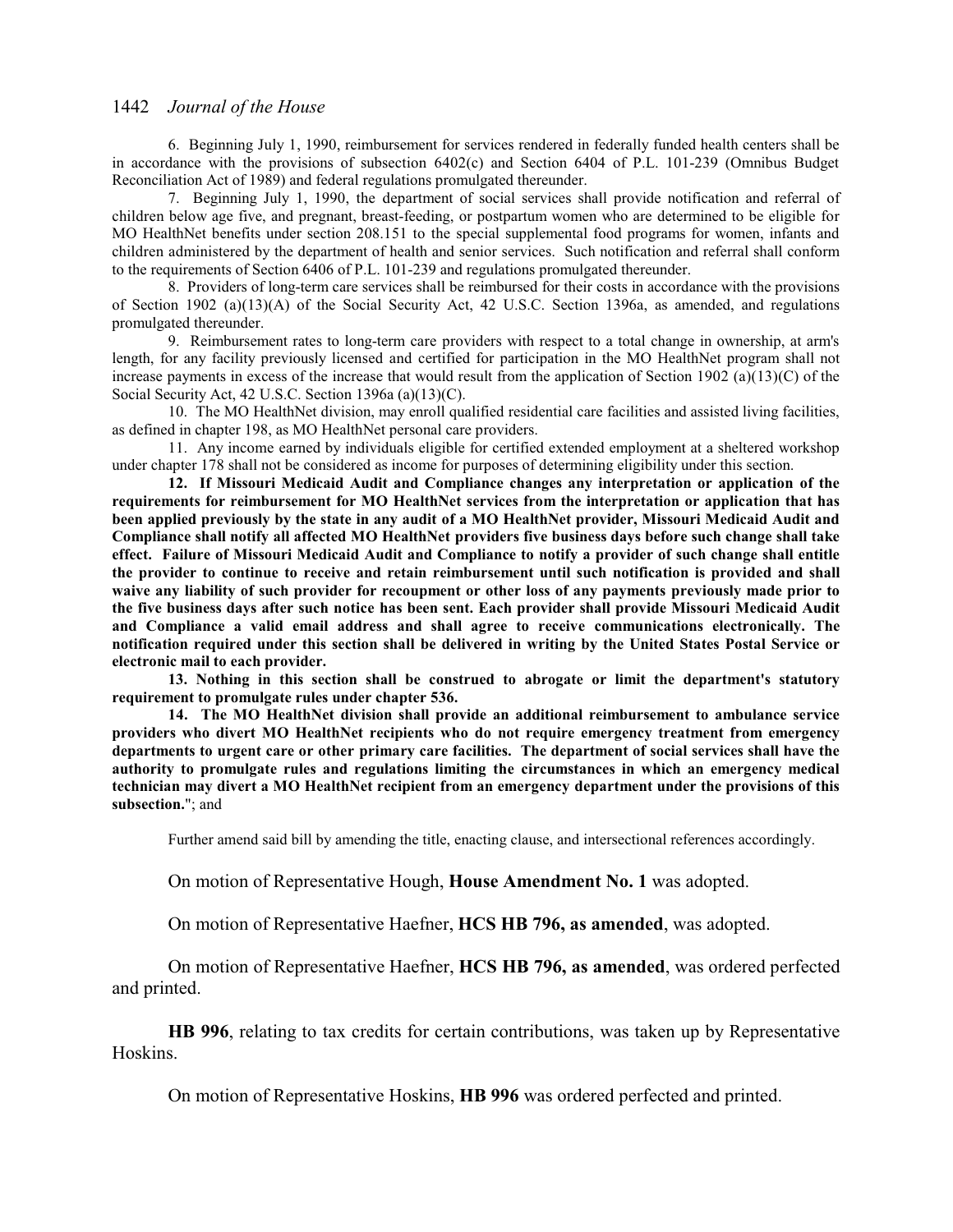## **SIGNING OF HOUSE BILL**

All other business of the House was suspended while **SS HB 384** was read at length and, there being no objection, was signed by the Speaker to the end that the same may become law.

Having been duly signed in open session of the Senate, **SS HB 384** was delivered to the Governor by the Chief Clerk of the House.

## **PERFECTION OF HOUSE BILLS**

**HCS HB 1134**, relating to state employee health care incentives, was taken up by Representative Bernskoetter.

Representative Bernskoetter offered **House Amendment No. 1**.

#### *House Amendment No. 1*

AMEND House Committee Substitute for House Bill No. 1134, Page 1, Section 104.403, Lines 9-16, by deleting all of said lines and inserting in lieu thereof the following:

"whichever occurs first; and (3) After five years or upon becoming eligible for Medicare, the cost for medical"; and

Further amend said bill by amending the title, enacting clause, and intersectional references accordingly.

On motion of Representative Bernskoetter, **House Amendment No. 1** was adopted.

On motion of Representative Bernskoetter, **HCS HB 1134, as amended**, was adopted.

On motion of Representative Bernskoetter, **HCS HB 1134, as amended**, was ordered perfected and printed.

**HB 1305**, relating to the Regulatory Improvement Commission, was taken up by Representative Rowden.

Representative Miller offered **House Amendment No. 1**.

*House Amendment No. 1*

AMEND House Bill No. 1305, Page 1, Section A, Line 2, by inserting immediately after said line the following:

"**620.3150. Notwithstanding any other provision of law, any comprehensive state energy plan developed by the division of energy shall be adopted and implemented only upon the approval of such plan by the general assembly by concurrent resolution.**"; and

Further amend said bill by amending the title, enacting clause, and intersectional references accordingly.

On motion of Representative Miller, **House Amendment No. 1** was adopted.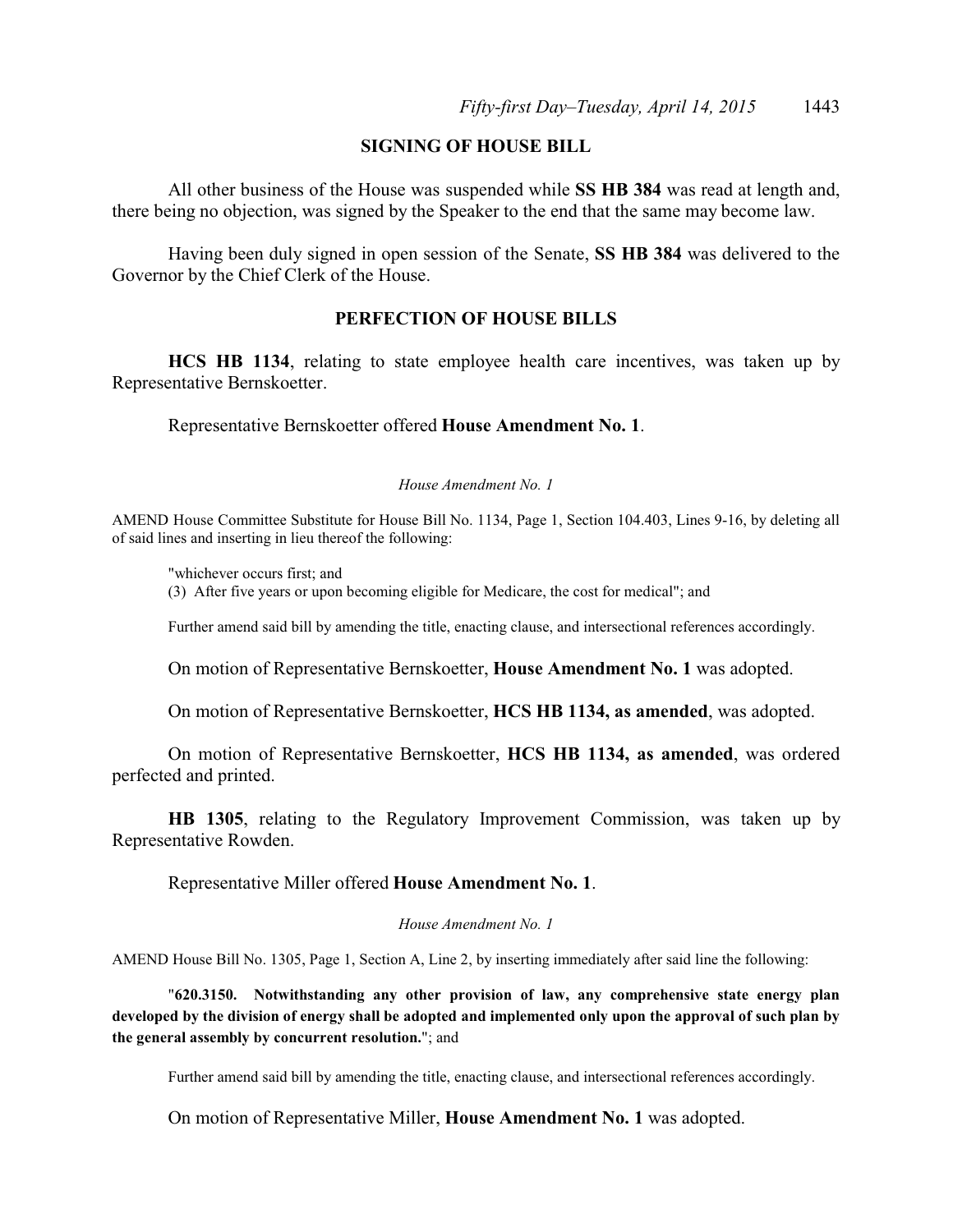On motion of Representative Rowden, **HB 1305, as amended**, was ordered perfected and printed.

**HCS HB 129**, relating to inmate charges for medical treatment at correctional facilities, was taken up by Representative Brattin.

Representative Eggleston moved the previous question.

Which motion was adopted by the following vote:

AYES: 108

| Alferman                      | Allen         | Anderson     | Andrews        | Austin         |
|-------------------------------|---------------|--------------|----------------|----------------|
| Bahr                          | <b>Barnes</b> | Basye        | Beard          | Bernskoetter   |
| Berry                         | <b>Black</b>  | Bondon       | <b>Brattin</b> | Brown 94       |
| <b>Burlison</b>               | Chipman       | Cierpiot     | Conway 104     | Cookson        |
| Corlew                        | Cornejo       | Crawford     | Cross          | Curtman        |
| Davis                         | Dogan         | Dohrman      | Dugger         | Eggleston      |
| Engler                        | English       | Entlicher    | Fitzpatrick    | Fitzwater 144  |
| Fitzwater 49                  | Fraker        | Franklin     | Frederick      | Gannon         |
| Gosen                         | Haahr         | Haefner      | Hansen         | Hicks          |
| Higdon                        | Hill          | Hinson       | Hoskins        | Houghton       |
| Hubrecht                      | Hurst         | Johnson      | Justus         | Keeney         |
| Kidd                          | King          | Koenig       | Kolkmeyer      | Korman         |
| Lant                          | Leara         | Lichtenegger | Love           | Lynch          |
| <b>Mathews</b>                | McDaniel      | McGaugh      | Messenger      | Miller         |
| Moon                          | Morris        | Muntzel      | Parkinson      | Pfautsch       |
| Phillips                      | Pietzman      | Pike         | Pogue          | Redmon         |
| Rehder                        | Reiboldt      | Remole       | Rhoads         | Richardson     |
| Roden                         | Roeber        | Rone         | Ross           | Rowden         |
| Rowland                       | Ruth          | Shaul        | Shull          | Shumake        |
| Solon                         | Sommer        | Spencer      | Swan           | Taylor         |
| Vescovo                       | Walker        | White        | Wiemann        | Wilson         |
| Wood                          | Zerr          | Mr. Speaker  |                |                |
| <b>NOES: 038</b>              |               |              |                |                |
| Adams                         | Anders        | <b>Burns</b> | Butler         | Carpenter      |
| Colona                        | Conway 10     | Curtis       | Dunn           | Ellington      |
| Gardner                       | Green         | Harris       | Hubbard        | Kendrick       |
| Kirkton                       | Kratky        | LaFaver      | Lavender       | McCreery       |
| McManus                       | McNeil        | Meredith     | Mims           | Mitten         |
| Montecillo                    | Morgan        | Newman       | <b>Nichols</b> | Norr           |
| Otto                          | Peters        | Pierson      | Rizzo          | <b>Runions</b> |
| Smith                         | Walton Gray   | Webber       |                |                |
| PRESENT: 000                  |               |              |                |                |
| <b>ABSENT WITH LEAVE: 016</b> |               |              |                |                |

Arthur **Brown 57** Flanigan Hough Hummel Jones Kelley Lair Lauer Marshall May McCaherty McCann Beatty McDonald Neely Pace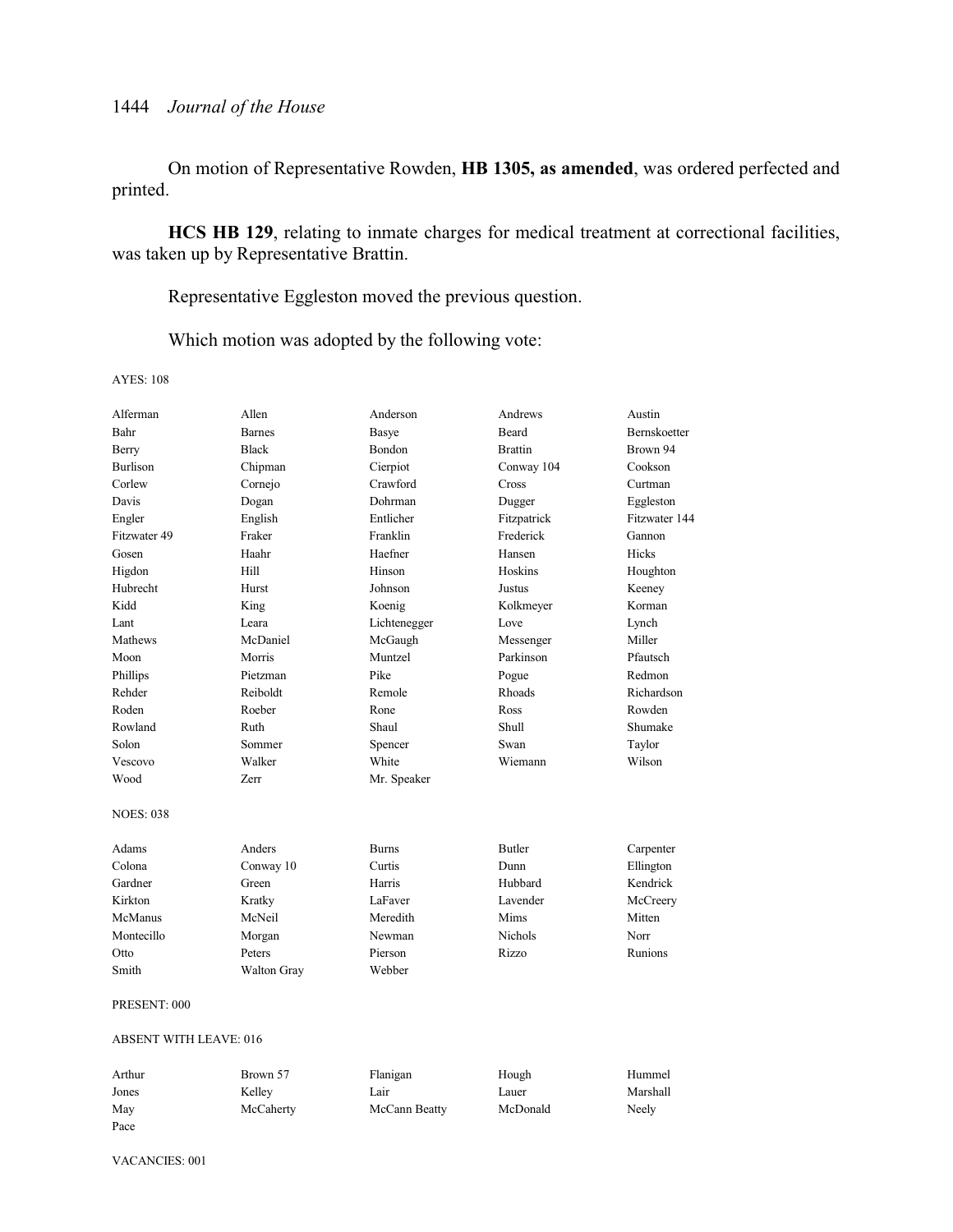On motion of Representative Brattin, **HCS HB 129** was adopted.

On motion of Representative Brattin, **HCS HB 129** was ordered perfected and printed.

**HCS HB 752**, relating to public employee retirement plan benefits, was taken up by Representative Dugger.

On motion of Representative Dugger, **HCS HB 752** was adopted.

On motion of Representative Dugger, **HCS HB 752** was ordered perfected and printed.

**HCS HB 444**, relating to an income tax deduction for volunteer firefighters, was taken up by Representative English.

On motion of Representative English, **HCS HB 444** was adopted.

On motion of Representative English, **HCS HB 444** was ordered perfected and printed.

**HCS HB 672**, relating to MO HealthNet reimbursement for behavior assessment and intervention, was taken up by Representative Frederick.

On motion of Representative Frederick, **HCS HB 672** was adopted.

On motion of Representative Frederick, **HCS HB 672** was ordered perfected and printed.

**HCS HB 692**, relating to political party committee elections, was taken up by Representative Entlicher.

Speaker Pro Tem Hoskins assumed the Chair.

Representative Dugger offered **House Amendment No. 1**.

*House Amendment No. 1*

AMEND House Committee Substitute for House Bill No. 692, Page 3, Section 115.609, Lines 1-6, by deleting all of said lines and inserting in lieu thereof the following:

"115.609. In each city not situated in a county and in each county which has over nine hundred thousand inhabitants, all members of the county **or city** committee shall be elected at the primary election immediately preceding each gubernatorial election and shall hold office until their successors are elected and qualified. In each other county, all members of the county committee shall be elected at each primary election and shall hold office until their successors are elected and qualified."; and

Further amend said bill, Page 3, Section 115.611, Lines 9-18, by deleting all of said lines and inserting in lieu thereof the following:

"forwarded to the treasurer of such candidate's party's committee, a **[**certain sum of money, as follows:

(1)**] filing fee not to exceed** one hundred dollars**, as determined by the respective political party,** if such candidate is a candidate for**:**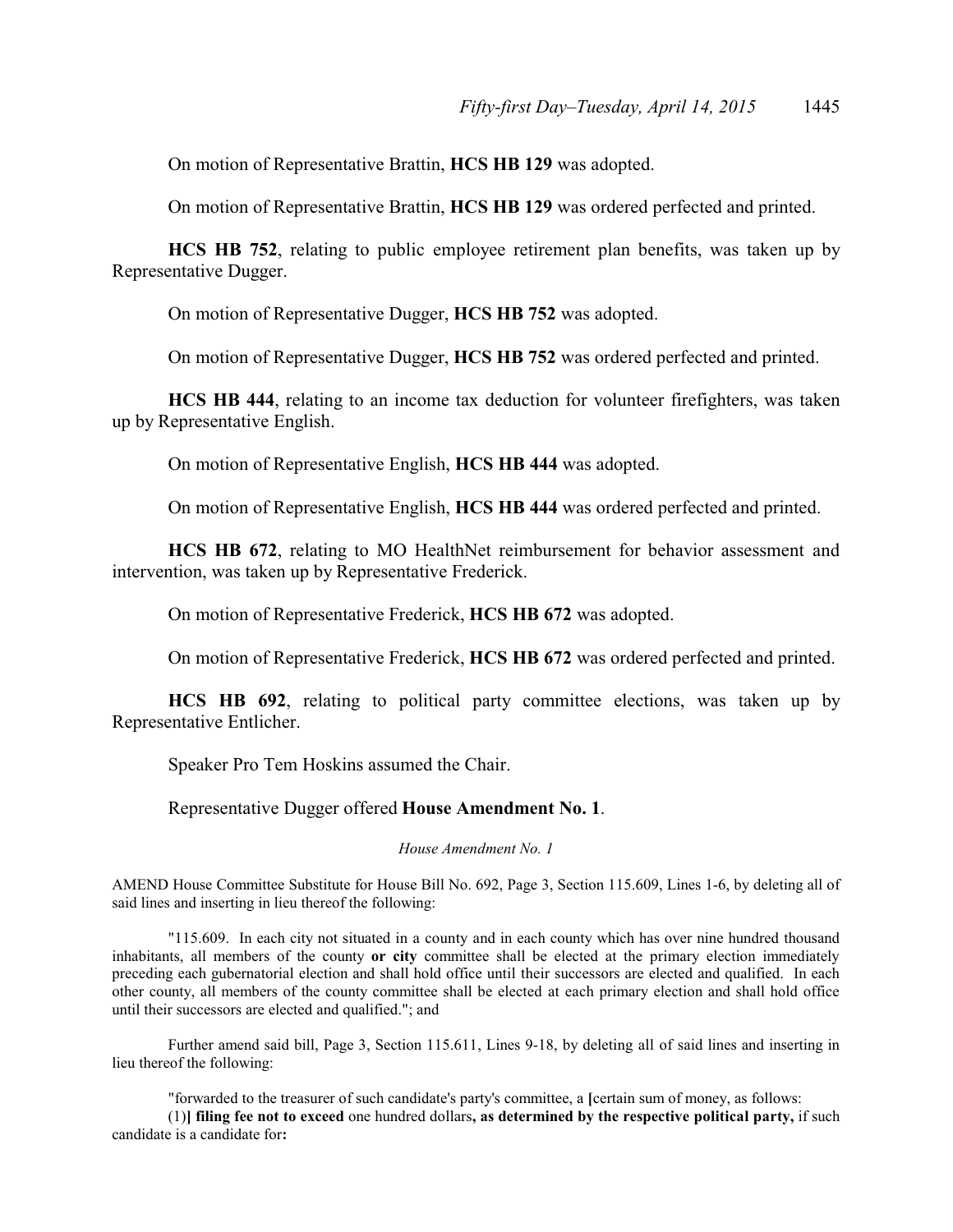**(1)** County committeeman or committeewoman in any county which has or hereafter has over nine hundred thousand inhabitants **[**or**];**

**(2) City committeeman or committeewoman** in any city not situated in a county; **or**

**[**(2) Twenty-five dollars if such candidate is a candidate for**]**

**(3)** County committeeman or committeewoman in any county of the first class containing the major portion of a city which has over three hundred thousand inhabitants**[**;

(3) Except as provided in subdivisions (1) and (2) of this subsection, no candidate**]. Candidates** for county committeeman or committeewoman **[**shall**] in any other county may** be required to pay a filing fee **not to exceed one hundred dollars as determined by the respective political party**."; and

Further amend said bill, Page 5, Section 115.619, Line 12, by deleting all of said line and inserting in lieu thereof the following:

### "**(2) A person may serve on any committee for which such person is entitled to serve under this section, but shall only be elected chair or vice chair of a legislative district** "; and

Further amend said section, Page 6, Line 45, by deleting all of said line and inserting in lieu thereof the following:

#### "**(1) Parts of one or more counties;**"; and

Further amend said page and section, Line 52, by inserting after the word, "**district**" the words, "**in whole or in part**"; and

Further amend said page and section, Lines 61-63, by deleting all of said lines and inserting in lieu thereof the following:

"**5. Any person serving on a congressional, senatorial, or judicial district committee as a committeeman or committeewoman of a city committee or a committee of a county which has over nine hundred thousand inhabitants shall only serve as chair or vice chair of such committee if a majority of the votes which elected that person as chair or vice chair came from persons who are also serving on the congressional, senatorial, or judicial district committee as a committeeman or committeewoman of a city committee or a committee of a county which has over nine hundred thousand inhabitants.**"; and

Further amend said bill, Pages 6-8, Section 115.621, Lines 1-58, by deleting all of said section and lines and inserting in lieu thereof the following:

"**115.620. Provisions for proxy voting for district committees organized under section 115.621 may be made by a political party. In the event that such provisions are not made, proxy voting shall only be allowed for legislative, congressional, senatorial, and judicial district committee meetings. In any event, persons may only serve as a proxy voter if such person is legally permitted to vote in the district, of which the proxy is from.**

115.621. 1. **Notwithstanding any other provision of this section to the contrary, any legislative, senatorial, or judicial district committee that is wholly contained within a county or a city not within a county may choose to meet on the same day as the respective county or city committee. All other committees shall meet as otherwise prescribed in this section.**

**2. The members of each county committee shall meet at the county seat not earlier than two weeks after each primary election but in no event later than the third Saturday after each primary election, at the discretion of the chairman at the committee. In each city not within a county, the city committee shall meet on the same day at the city hall. In all counties of the first, second, and third classification, the county courthouse shall be made available for such meetings and any other county political party meeting at no charge to the party committees. In all cities not within a county, the city hall shall be made available for such meetings and any other city political party meeting at no charge to the party committees. At the meeting, each committee shall organize by electing two of its members, a man and a woman, as chair and vice chair, a man and a woman who may or may not be members of the committee as secretary and treasurer.**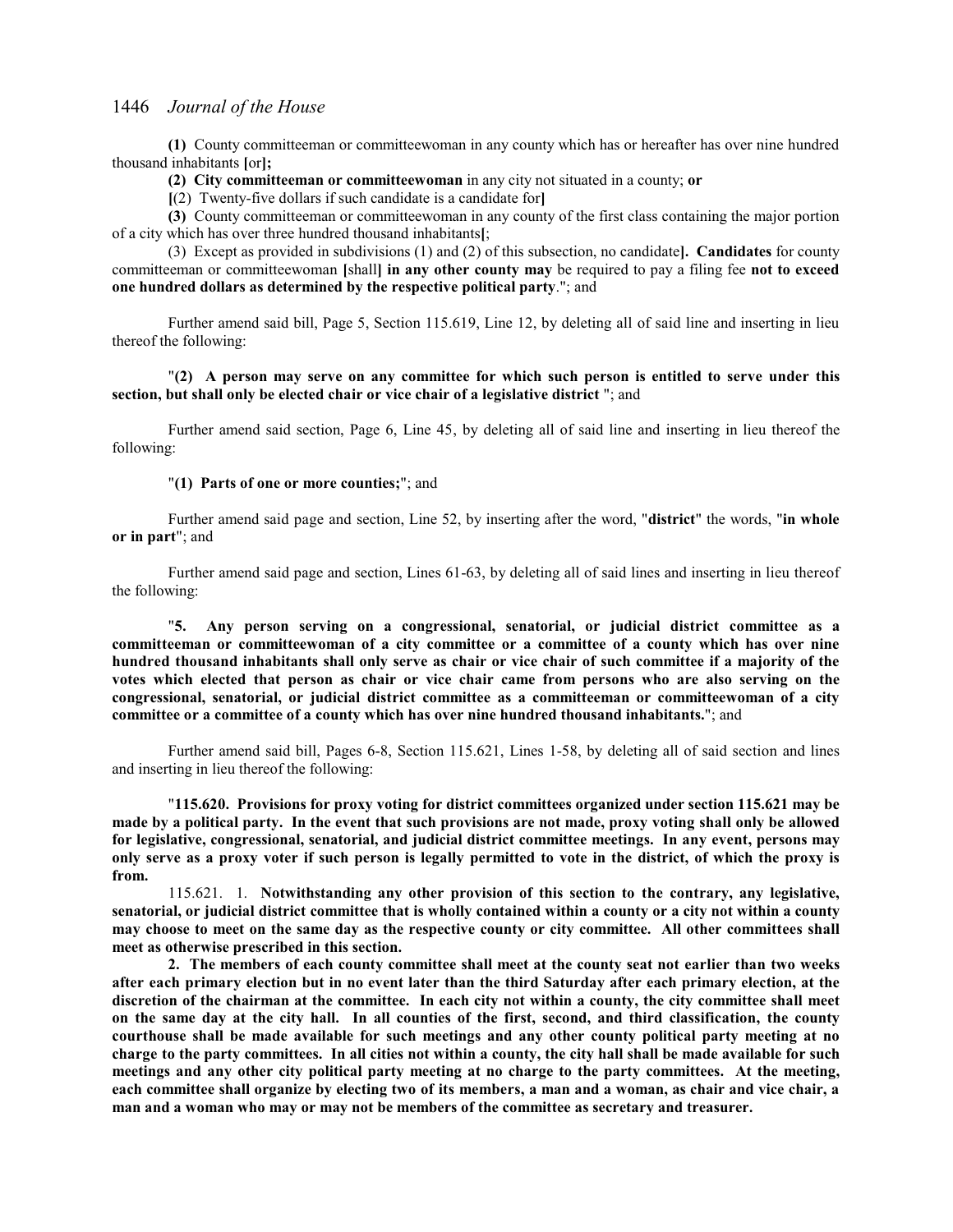**3.** The members of each congressional district committee shall meet at some place **and time** within the district, to be designated by the current chair of the committee, **[**on the last Tuesday in August**] not earlier than five weeks** after each primary election **but in no event later than the sixth Saturday after each primary election**. The county courthouse in counties of the first, second and third classification in which the meeting is to take place, as designated by the chair, shall be made available for such meeting and any other congressional district political party committee meeting at no charge to the committee. At the meeting, the committee shall organize by electing one of its members as chair and one of its members as vice chair, one of whom shall be a woman and one of whom shall be a man, and a secretary and a treasurer, one of whom shall be a woman and one of whom shall be a man, who may or may not be members of the committee.

**[**2.**] 4.** The members of each legislative district committee shall meet at some place **and date** within the legislative district or within one of the counties in which the legislative district exists, to be designated by the current chair of the committee, **[**on the third Wednesday**] not earlier than three weeks** after each **[**August**]** primary election **but in no event later than the fourth Saturday after each primary election**. The county courthouse in counties of the first, second and third classification in which the meeting is to take place, as designated by the chair, shall be made available for such meeting and any other legislative district political party committee meeting at no charge to the committee. At the meeting, the committee shall organize **[**pursuant to subsection 1 of section 115.619**] by electing two of its members, a man and a woman, as chair and vice chair, and a man and a woman who may or may not be members of the committee as secretary and treasurer**.

**[**3.**] 5.** The members of each senatorial district committee shall meet at some place **and date** within the district, to be designated by the current chair of the committee, if there is one, and if not, by the chair of the congressional district in which the senatorial district is principally located, **[**on the third Saturday**] not earlier than four week** after each **[**August**]** primary election **but in no event later than the fifth Saturday after each primary election**. The county courthouse in counties of the first, second and third classification in which the meeting is to take place, as so designated pursuant to this subsection, shall be made available for such meeting and any other senatorial district political party committee meeting at no charge to the committee. At the meeting, the committee shall organize by electing one of its members as chair and one of its members as vice chair, one of whom shall be a woman and one of whom shall be a man, and a secretary and a treasurer, one of whom shall be a woman and one of whom shall be a man, who may or may not be members of the committee.

**6.** The members of each senatorial district shall also meet at some place within the district, to be designated by the current chair of the committee, if there is one, and if not, by the chair of the congressional district in which the senatorial district is principally located, on the Saturday after **[**the third Tuesday in November after**]** each general election. At the meeting, the committee shall proceed to elect two registered voters of the district, one man and one woman, as members of the party's state committee.

**[**4.**] 7.** The members of each judicial district may meet at some place **and date** within the judicial district or within one of the counties in which the judicial district exists, to be designated by the current chair of the committee or the chair of the congressional district committee, **[**on the first Tuesday in September**] not earlier than six weeks** after each primary election**[**, or at another time designated by the chairmen of the committees**] but in no event later than the seventh Saturday after each primary election**. The county courthouse in counties of the first, second and third classification in which the meeting is to take place, as so designated pursuant to this subsection, shall be made available for such meeting and any other judicial district political party committee meeting at no charge to the committee. At the meeting, the committee shall organize **[**pursuant to subsection 1 of section 115.619**] by electing two of its members, a man and a woman, as chair and vice chair, and a man and a woman who may or may not be members of the committee as secretary and treasurer**."; and

Further amend said bill by amending the title, enacting clause, and intersectional references accordingly.

On motion of Representative Dugger, **House Amendment No. 1** was adopted.

On motion of Representative Entlicher, **HCS HB 692, as amended**, was adopted.

On motion of Representative Entlicher, **HCS HB 692, as amended**, was ordered perfected and printed.

**HCS HB 734**, relating to child protection, was taken up by Representative Haefner.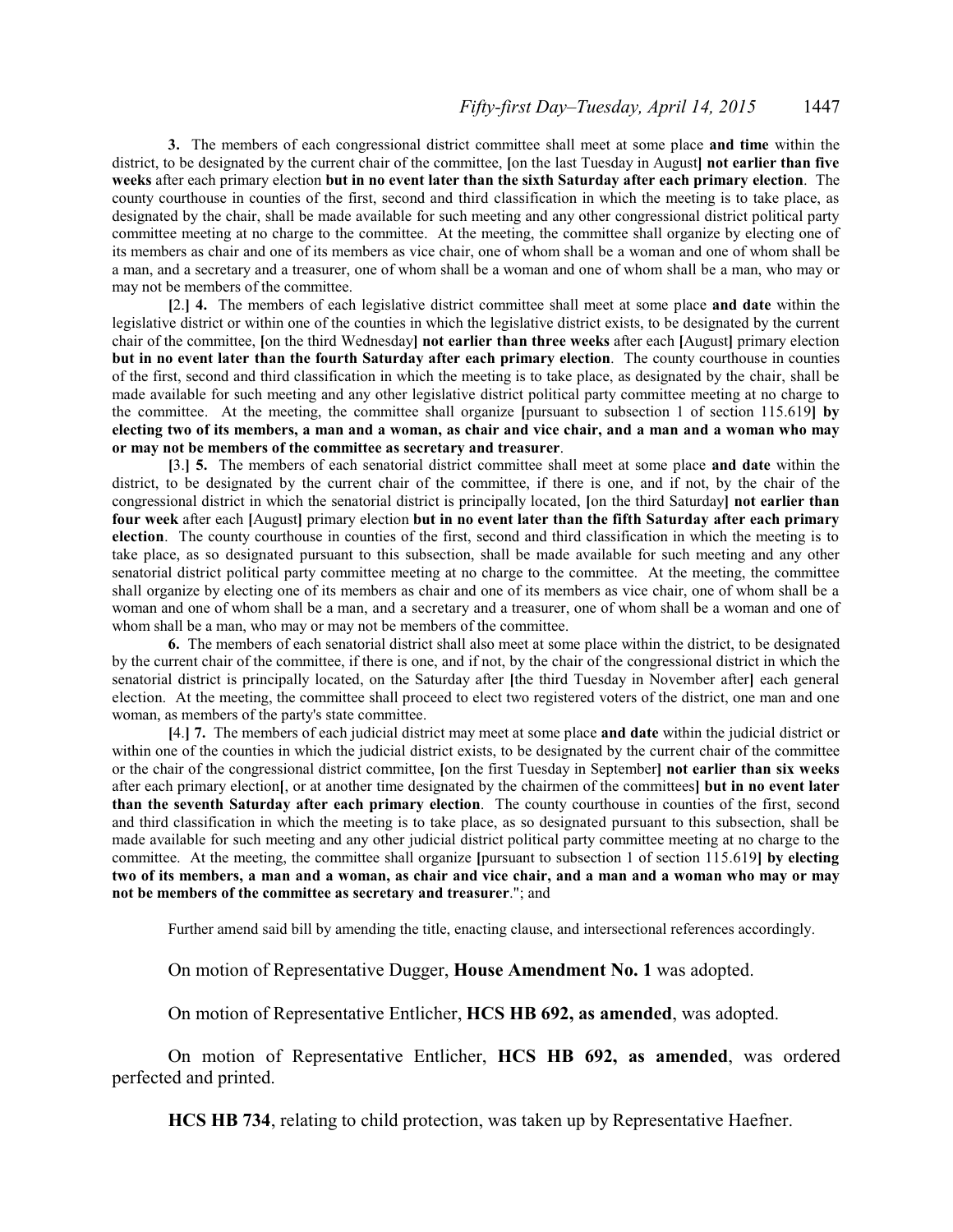## Representative Haefner offered **House Amendment No. 1**.

#### *House Amendment No. 1*

AMEND House Committee Substitute for House Bill No. 734, Page 8, Section 210.142, Line 40, by inserting immediately after said line the following:

"**5. Notwithstanding any other provision of law to the contrary, the photographs, audio recordings, reports, or any other records created or in the possession of a child advocacy center as defined in section 135.341 or any member of a multidisciplinary investigation team as defined in section 210.110, shall be subject to the provisions of supreme court rule 25.03. The child advocacy center or multidisciplinary investigation team shall disclose such materials to any prosecuting attorney who has filed a criminal charge. Such prosecuting attorney may request that the trial court in which the criminal case is pending grant a protective order regarding the material disclosed under this section, if he or she feels such request is appropriate.**"; and

Further amend said bill by amending the title, enacting clause, and intersectional references accordingly.

On motion of Representative Haefner, **House Amendment No. 1** was adopted.

Representative Lant offered **House Amendment No. 2**.

#### *House Amendment No. 2*

AMEND House Committee Substitute for House Bill No. 734, Page 1, Section A, Line 3, by inserting after all of said line the following:

"**37.719. 1. The office shall have the authority to and may conduct an independent review of any entity within a county that has experienced three or more review requests in a calendar year including, but not limited to, children's division, the juvenile office, or guardian ad litem. The office shall establish and implement procedures for reviewing any such entity.**

**2. The office shall have the authority to make the necessary inquiries and review relevant information and records as the office deems necessary in order to conduct such reviews.**

**3. The office may make recommendations on changes to any entity's policies and procedures based on the results of the review in order to improve the delivery of services or the function of the entity. Upon completing a review under the provisions of this section, the office shall submit any findings and recommendations to the children's division and the office of state courts administrator.**"; and

Further amend said bill by amending the title, enacting clause, and intersectional references accordingly.

On motion of Representative Lant, **House Amendment No. 2** was adopted.

On motion of Representative Haefner, **HCS HB 734, as amended**, was adopted.

On motion of Representative Haefner, **HCS HB 734, as amended**, was ordered perfected and printed.

**HCS HB 759**, relating to sales tax refund claims, was taken up by Representative Koenig.

On motion of Representative Koenig, **HCS HB 759** was adopted.

On motion of Representative Koenig, **HCS HB 759** was ordered perfected and printed.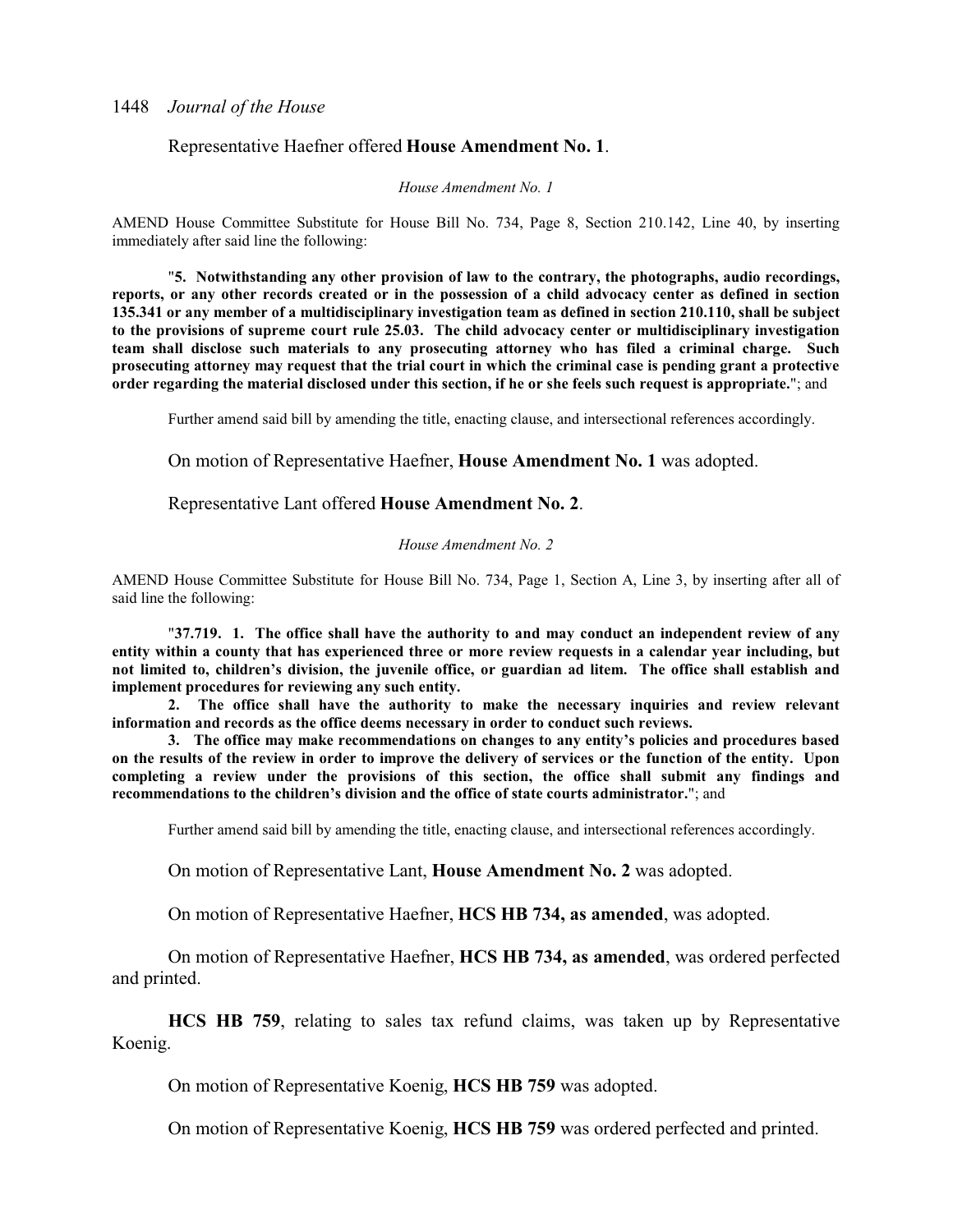**HCS HB 868**, relating to regional emergency medical services, was taken up by Representative Rhoads.

On motion of Representative Rhoads, **HCS HB 868** was adopted.

On motion of Representative Rhoads, **HCS HB 868** was ordered perfected and printed.

**HCS HB 994**, relating to audits of political subdivisions, was taken up by Representative Bondon.

On motion of Representative Bondon, **HCS HB 994** was adopted.

On motion of Representative Bondon, **HCS HB 994** was ordered perfected and printed.

**HB 473**, relating to county municipal courts, was taken up by Representative Higdon.

Representative Fitzwater (49) offered **House Amendment No. 1**.

### *House Amendment No. 1*

AMEND House Bill No. 473, Page 1, In the Title, Lines 2 and 3, by deleting the words, "county municipal"; and

Further amend said bill, Page 2, Section 67.320, Line 31, by inserting after all of said line the following:

"476.083. 1. In addition to any appointments made pursuant to section 485.010, the presiding judge of each circuit containing one or more facilities operated by the department of corrections with an average total inmate population in all such facilities in the circuit over the previous two years of more than two thousand five hundred inmates **or containing, as of January 1, 2015, a diagnostic and reception center operated by the department of corrections and a mental health facility operated by the department of mental health which houses persons found not guilty of a crime by reason of mental disease or defect under chapter 552 and provides sex offender rehabilitation and treatment services (SORTS)** may appoint a circuit court marshal to aid the presiding judge in the administration of the judicial business of the circuit by overseeing the physical security of the courthouse, serving court-generated papers and orders, and assisting the judges of the circuit as the presiding judge determines appropriate. Such circuit court marshal appointed pursuant to the provisions of this section shall serve at the pleasure of the presiding judge. The circuit court marshal authorized by this section is in addition to staff support from the circuit clerks, deputy circuit clerks, division clerks, municipal clerks, and any other staff personnel which may otherwise be provided by law.

2. The salary of a circuit court marshal shall be established by the presiding judge of the circuit within funds made available for that purpose, but such salary shall not exceed ninety percent of the salary of the highest paid sheriff serving a county wholly or partially within that circuit. Personnel authorized by this section shall be paid from state funds or federal grant moneys which are available for that purpose and not from county funds.

3. Any person appointed as a circuit court marshal pursuant to this section shall have at least five years' prior experience as a law enforcement officer. In addition, any such person shall within one year after appointment, or as soon as practicable, attend a court security school or training program operated by the United States Marshal Service. In addition to all other powers and duties prescribed in this section, a circuit court marshal may:

(1) Serve process;

(2) Wear a concealable firearm; and

(3) Make an arrest based upon local court rules and state law, and as directed by the presiding judge of the circuit."; and

Further amend said bill by amending the title, enacting clause, and intersectional references accordingly.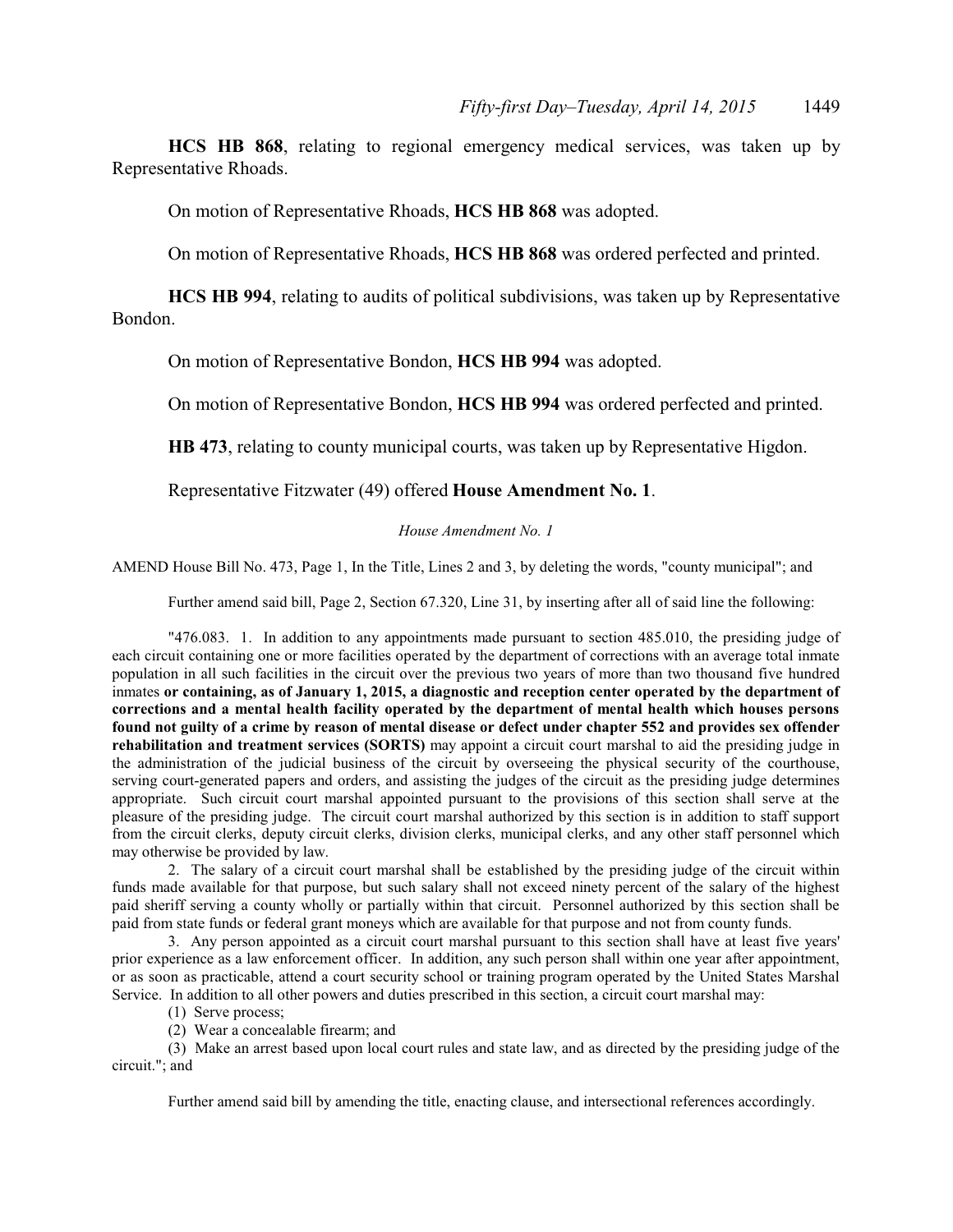## On motion of Representative Fitzwater (49), **House Amendment No. 1** was adopted.

## Representative Cornejo offered **House Amendment No. 2**.

### *House Amendment No. 2*

AMEND House Bill No. 473, Page 1, In the Title, Lines 2-3, by deleting the words "county municipal"; and

Further amend said bill, Section 67.320, Page 2, Line 31, by inserting immediately after said section and line the following:

"**479.155. 1. By September 1, 2015, the presiding judge of the circuit court in which the municipal division is located shall report to the clerk of the supreme court the name and address of the municipal division and any other information regarding the municipal division requested by the clerk of the supreme court on a standardized form developed by the clerk of the supreme court.**

**2. If a municipality elects to abolish or establish a municipal division, the presiding judge of the circuit court in which the municipal division is located shall notify the clerk of the supreme court, and the presiding judge of any new municipal division shall complete the report required under subsection 1 of this section within ninety days of the establishment of the division.**"; and

Further amend said bill by amending the title, enacting clause, and intersectional references accordingly.

Representative LaFaver raised a point of order that **House Amendment No. 2** amends previously amended material.

The Chair ruled the point of order not well taken.

On motion of Representative Cornejo, **House Amendment No. 2** was adopted.

On motion of Representative Higdon, **HB 473, as amended**, was ordered perfected and printed.

**HB 743**, relating to tax credits for guaranty fees, was taken up by Representative Shull.

Representative Shull offered **House Amendment No. 1**.

*House Amendment No. 1*

AMEND House Bill No. 743, Page 1, In the Title, Lines 2-3, by deleting the phrase "tax credits for"; and

Further amend said bill and page, Section 135.766, Line 12, by inserting immediately after the word "**issued**" the words "**on or**"; and

Further amend said bill by amending the title, enacting clause, and intersectional references accordingly.

On motion of Representative Shull, **House Amendment No. 1** was adopted.

On motion of Representative Shull, **HB 743, as amended**, was ordered perfected and printed.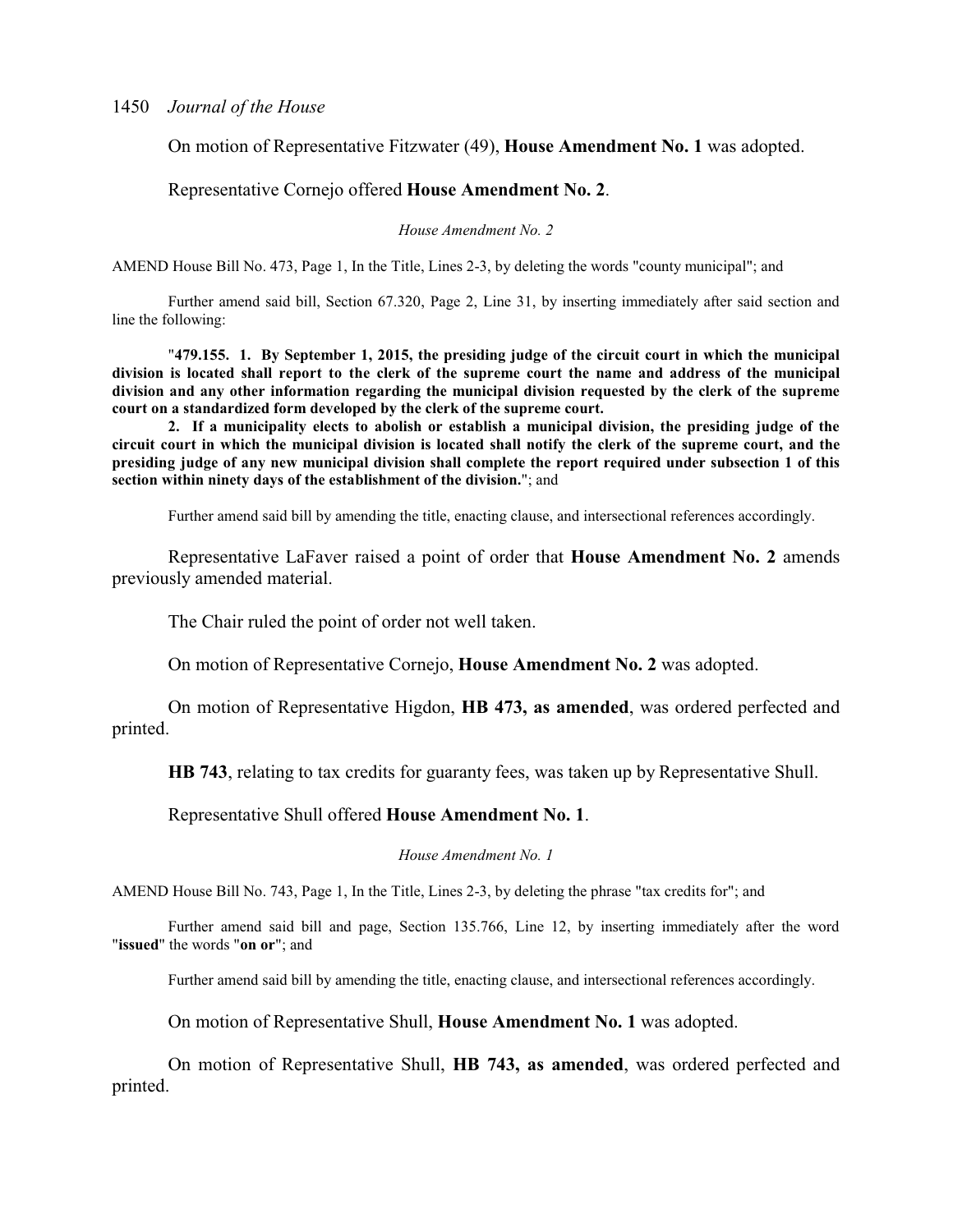**HB 787, with House Committee Amendment No. 1**, relating to service dogs, was taken up by Representative Sommer.

On motion of Representative Franklin, **House Committee Amendment No. 1** was adopted.

## Representative Kratky offered **House Amendment No. 1**.

## *House Amendment No. 1*

AMEND House Bill No. 787, Page 3, Section 209.200, Line 36, by inserting immediately after all of said section and line the following:

"209.202. 1. Any person who knowingly, intentionally, or recklessly causes substantial physical injury to or the death of a service dog is guilty of a class A misdemeanor. The provisions of this subsection shall not apply to the destruction of a service dog for humane purposes.

2. Any person who knowingly or intentionally fails to exercise sufficient control over an animal such person owns, keeps, harbors, or exercises control over to prevent the animal from causing the substantial physical injury to or death of a service dog, or the subsequent inability to function as a service dog as a result of the animal's attacking, chasing, or harassing the service dog is guilty of a class A misdemeanor.

3. Any person who harasses or chases a dog known to such person to be a service dog is guilty of a class B misdemeanor.

4. Any person who owns, keeps, harbors, or exercises control over an animal and who knowingly or intentionally fails to exercise sufficient control over the animal to prevent such animal from chasing or harassing a service dog while such dog is carrying out the dog's function as a service dog, to the extent that the animal temporarily interferes with the service dog's ability to carry out the dog's function is guilty of a class B misdemeanor **and shall be ordered to pay restitution in an amount that fully compensates the owner for the injury, loss, or replacement of his or her service dog**.

5. An owner of a service dog or a person with a disability who uses a service dog may file a cause of action to recover civil damages against any person who:

(1) Violates the provisions of subsection 1 or 2 of this section; or

(2) Steals a service dog resulting in the loss of the services of the service dog.

6. Any civil damages awarded under subsection 5 of this section shall be based on the following:

(1) The replacement value of an equally trained service dog, without any differentiation for the age or experience of the service dog;

(2) The cost and expenses incurred by the owner of a service dog or the person with a disability who used the service dog, including:

(a) The cost of temporary replacement services, whether provided by another service dog or by a person;

(b) The reasonable costs incurred in efforts to recover a stolen service dog; and

(c) Court costs and attorney's fees incurred in bringing a civil action under subsection 5 of this section.

7. An owner of a service dog or a person with a disability who uses a service dog may file a cause of action to recover civil damages against a person who:

(1) Violates the provisions of subsections 1 to 4 of this section resulting in injury from which the service dog recovers to an extent that the dog is able to function as a service dog for the person with a disability; or

(2) Steals a service dog and the service dog is recovered resulting in the service dog being able to function as a service dog for the person with a disability.

8. Any civil damages awarded under subsection 7 of this section shall be based on the following:

(1) Veterinary medical expenses;

(2) Retraining expenses;

(3) The cost of temporary replacement services, whether provided by another service dog or by a person;

(4) Reasonable costs incurred in the recovery of the service dog; and

(5) Court costs and attorney's fees incurred in bringing the civil action under subsection 7 of this section.

9. The provisions of this section shall not apply if a person with a disability, an owner, or a person having custody or supervision of a service dog commits criminal or civil trespass.

10. Nothing in this section shall be construed to preclude any other remedies available at law."; and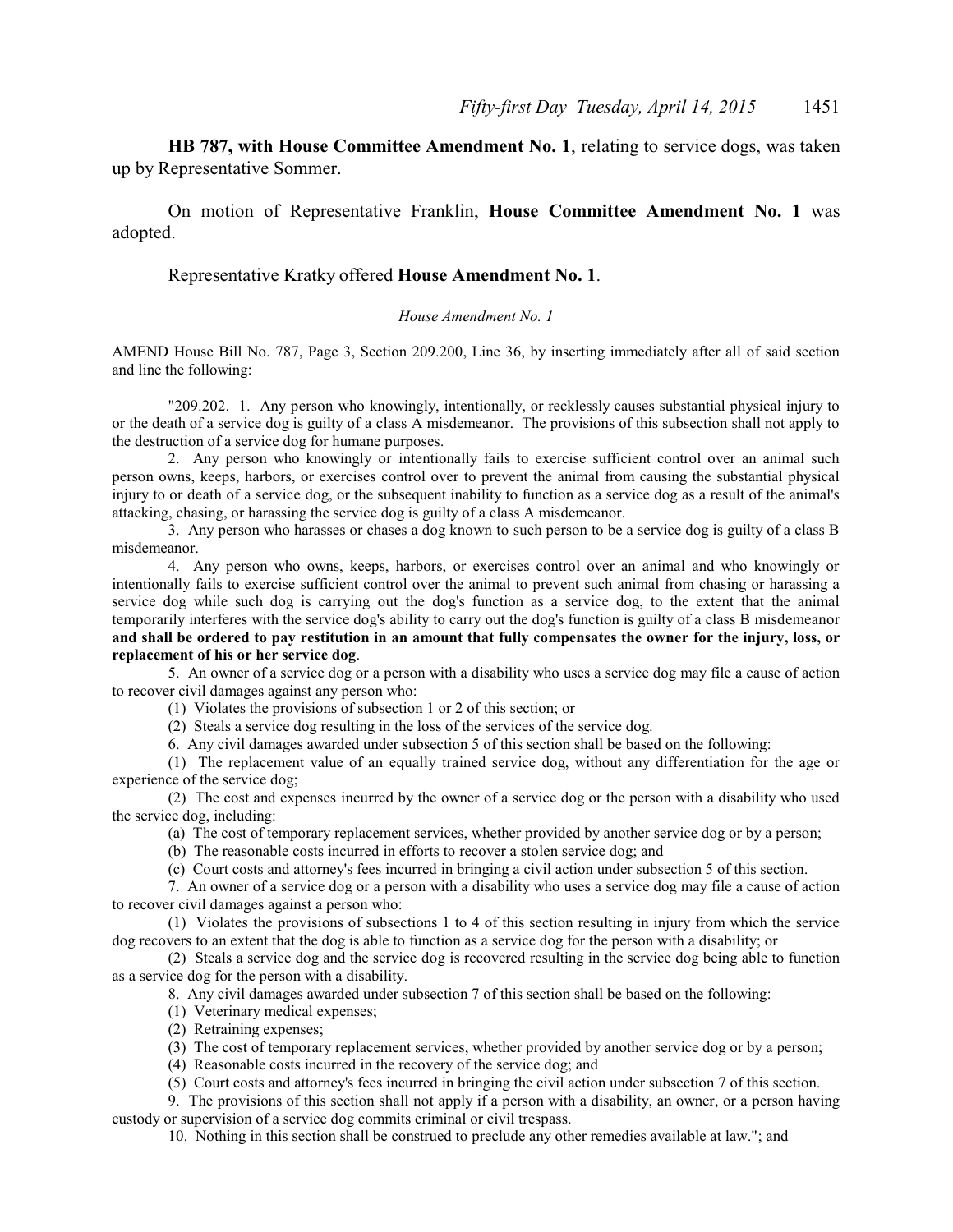Further amend said bill by amending the title, enacting clause, and intersectional references accordingly.

On motion of Representative Kratky, **House Amendment No. 1** was adopted.

On motion of Representative Sommer, **HB 787, as amended**, was ordered perfected and printed.

**HCS HB 121**, relating to brew-on-premises licenses, was taken up by Representative Gosen.

## Representative Gosen offered **House Amendment No. 1**.

#### *House Amendment No. 1*

AMEND House Committee Substitute for House Bill No. 121, Page 3, Section 311.910, Lines 84-86, by deleting all of said lines and inserting in lieu thereof the following:

"**hundred gallons. Excise taxes shall be paid by the licensed manufacturer that holds a retail license organizing the event in the same manner as if it were produced or purchased by the manufacturer. A permit issued under this section by the division shall be valid**"; and

Further amend said bill by amending the title, enacting clause, and intersectional references accordingly.

On motion of Representative Gosen, **House Amendment No. 1** was adopted.

Representative Gosen offered **House Amendment No. 2**.

#### *House Amendment No. 2*

AMEND House Committee Substitute for House Bill No. 121, Page 1, Section A, Line 2, by inserting after all of said line the following:

"**311.067. 1. Notwithstanding any other provisions of law or rule to the contrary, any advertising provided or paid for by any retailer offering any sale or price discount for any intoxicating liquor sold or provided at retail in the original package for consumption off the premises is hereby permitted so long as the retailer is responsible for assuming the cost of the sale or price discount and no advertised retail price is below the retailer's cost.**

**2. The supervisor of the division of alcohol and tobacco control within the Missouri department of public safety may consider the implications of the First and Twenty First Amendments of the Constitution of the United States and any other constitutional requirements if deciding whether to promulgate any new regulations not specifically required by general law and if considering the repeal or modification of existing regulations as allowed by general law.**"; and

Further amend said bill by amending the title, enacting clause, and intersectional references accordingly.

On motion of Representative Gosen, **House Amendment No. 2** was adopted.

Representative Alferman offered **House Amendment No. 3**.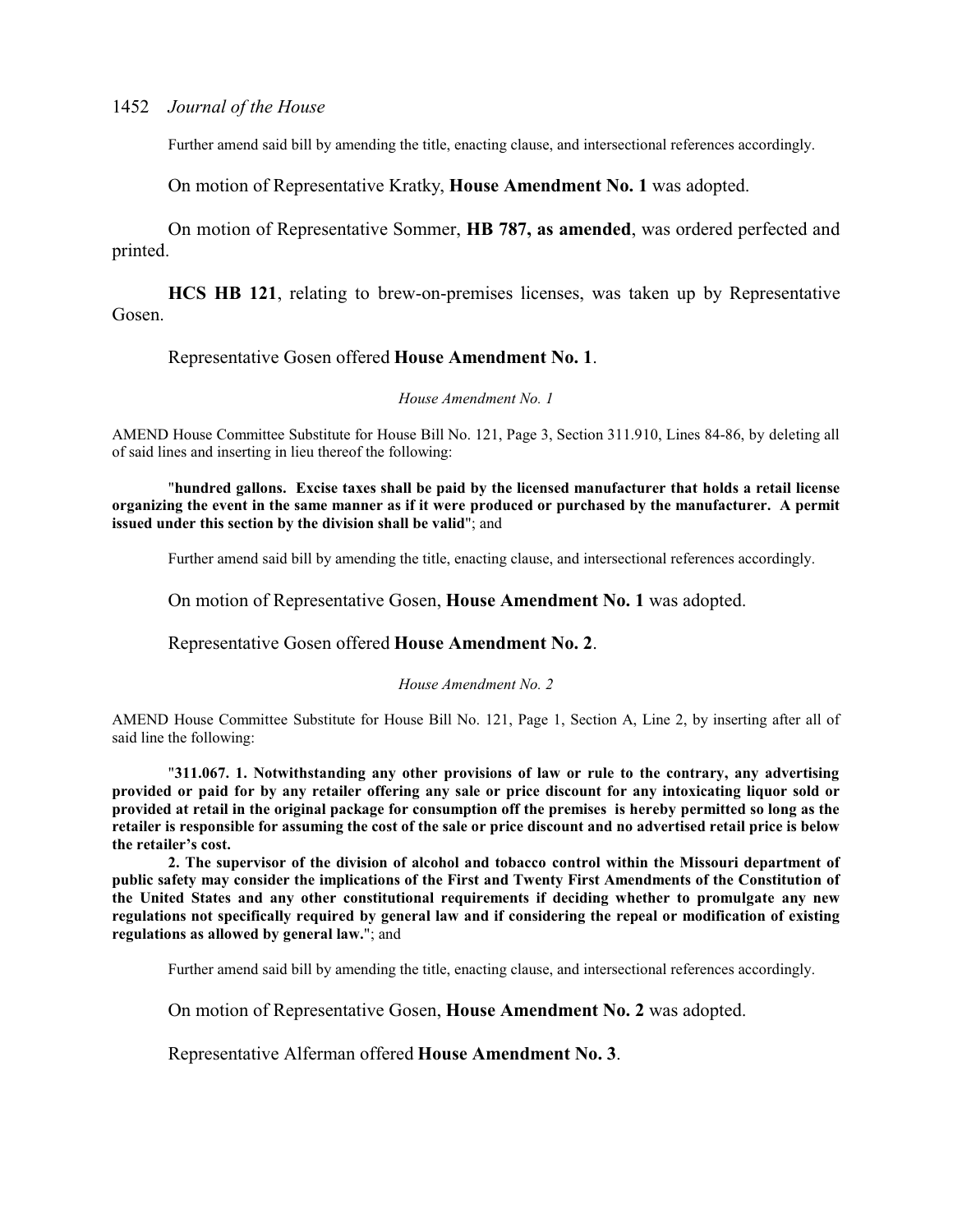#### *House Amendment No. 3*

AMEND House Committee Substitute for House Bill No. 121, Page 1, Section 311.910, Lines 3 and 4, by deleting the following on said lines "**beer and malt beverages**" and inserting in lieu thereof the following:

#### "**beer, malt beverages, cider, mead, or wine**"; and

Further amend said page and section, Line 6, by deleting the following on said lines "**beer or malt beverages**" and inserting in lieu thereof the following:

#### "**beer, malt beverages, cider, mead, or wine**"; and

Further amend said page and section, Lines 10 and 11, by deleting the following on said lines "**beer and malt beverages**" and inserting in lieu thereof the following:

#### "**beer, malt beverages, cider, mead, or wine**"; and

Further amend said section, Page 2, Line 18, by deleting the following on said lines "**beer or malt beverages**" and inserting in lieu thereof the following:

#### "**beer, malt beverages, cider, mead, or wine**"; and

Further amend said page and section, Line 23, by deleting the following on said lines "**beer or malt beverages**" and inserting in lieu thereof the following:

### "**beer, malt beverages, cider, mead, or wine**"; and

Further amend said page and section, Line 25, by deleting the following on said lines "**beer or malt beverages**" and inserting in lieu thereof the following:

#### "**beer, malt beverages, cider, mead, or wine**"; and

Further amend said page and section, Line 30, by deleting the following on said lines "**beer and malt beverages**" and inserting in lieu thereof the following:

#### "**beer, malt beverages, cider, mead, or wine**"; and

Further amend said page and section, Line 32, by deleting the following on said lines "**beer and malt beverages**" and inserting in lieu thereof the following:

#### "**beer, malt beverages, cider, mead, or wine**"; and

Further amend said page and section, Line 35, by deleting the following on said lines "**beer and malt beverages**" and inserting in lieu thereof the following:

#### "**beer, malt beverages, cider, mead, or wine**"; and

Further amend said page and section, Line 39, by deleting the following on said lines "**beer and malt beverages**" and inserting in lieu thereof the following:

#### "**beer, malt beverages, cider, mead, and wine**"; and

Further amend said page and section, Line 43, by deleting the following on said lines "**beer and malt beverages**" and inserting in lieu thereof the following:

#### "**beer, malt beverages, cider, mead, and wine**"; and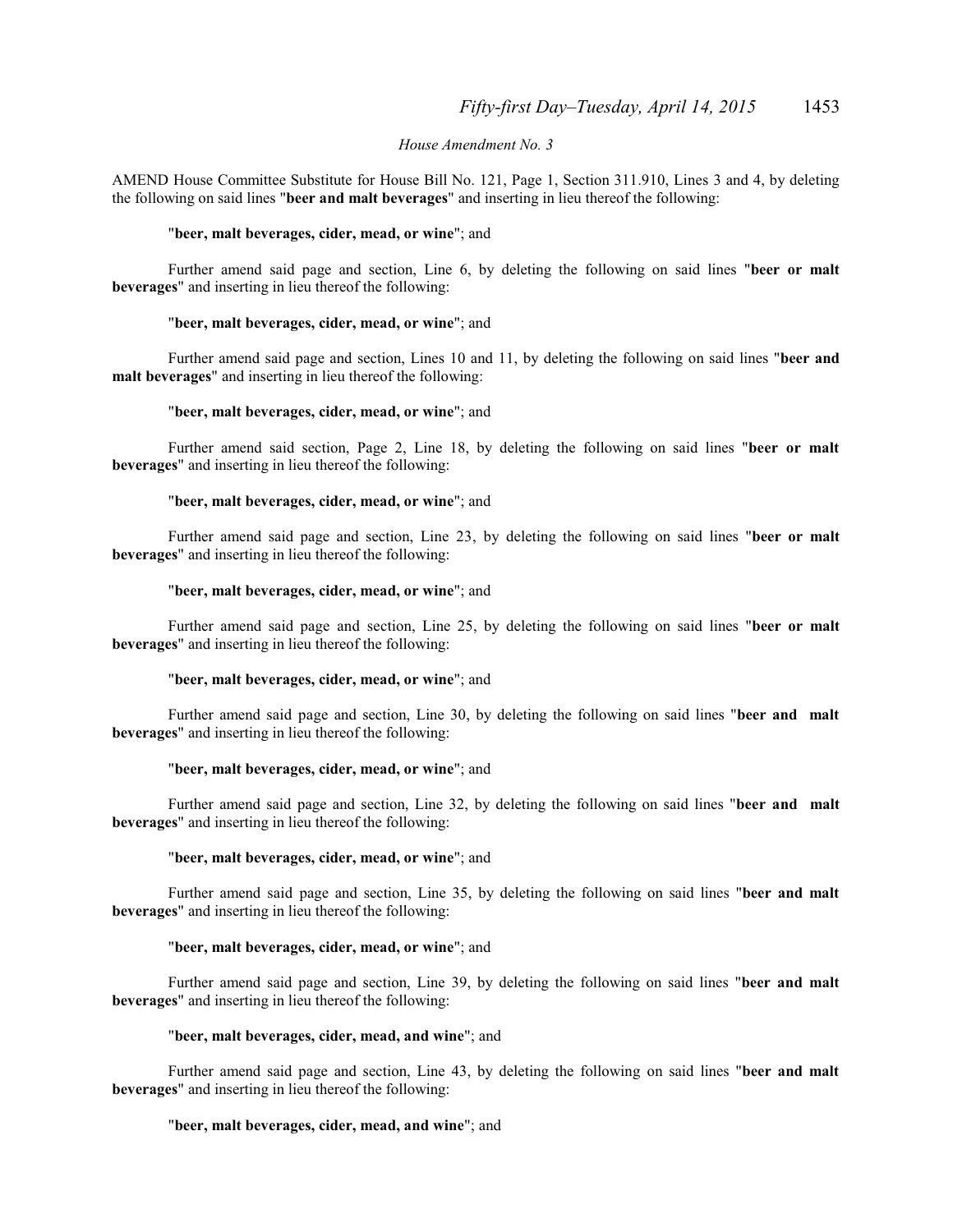Further amend said page and section, Line 47, by deleting the following on said lines "**beer and malt beverages**" and inserting in lieu thereof the following:

### "**beer, malt beverages, cider, mead, and wine**"; and

Further amend said page and section, Line 50, by deleting the following on said lines "**beer and malt beverages**" and inserting in lieu thereof the following:

#### "**beer, malt beverages, cider, mead, or wine**"; and

Further amend said page and section, Line 51, by deleting the following on said lines "**beer and malt beverages**" and inserting in lieu thereof the following:

### "**beer, malt beverages, cider, mead, or wine**"; and

Further amend said section, Pages 2 and 3, Lines 52 and 53, by deleting the following on said lines "**beer and malt beverages produced. Beer and malt beverages** " and inserting in lieu thereof the following:

"**beer, malt beverages, cider, mead, or wine produced. Beer, malt beverages, cider, mead, or wine**"; and

Further amend said page and section, Line 55, by deleting the following on said lines "**beer or malt beverages**" and inserting in lieu thereof the following:

#### "**beer, malt beverages, cider, mead, or wine**"; and

Further amend said page and section, Line 57, by deleting the following on said lines "**beer and malt beverages**" and inserting in lieu thereof the following:

#### "**beer, malt beverages, cider, mead, or wine**"; and

Further amend said page and section, Lines 64 and 65, by deleting the following on said lines "**beer or malt beverages**" and inserting in lieu thereof the following:

#### "**beer, malt beverages, cider, mead, or wine**"; and

Further amend said page and section, Line 66, by deleting the following on said lines "**beer or malt beverages**" and inserting in lieu thereof the following:

#### "**beer, malt beverages, cider, mead, or wine**"; and

Further amend said bill by amending the title, enacting clause, and intersectional references accordingly.

### On motion of Representative Alferman, **House Amendment No. 3** was adopted.

## Representative Alferman offered **House Amendment No. 4**.

## *House Amendment No. 4*

AMEND House Committee Substitute for House Bill No. 121, Page 1, Section 3112.910, Line 12, by inserting after the phrase "**license if**" on said line the word "**it**"; and

Further amend said section, Page 3, Line 66, by deleting the phrase "**Transportation of brewed**" and inserting in lieu thereof the phrase "**Brewed**"; and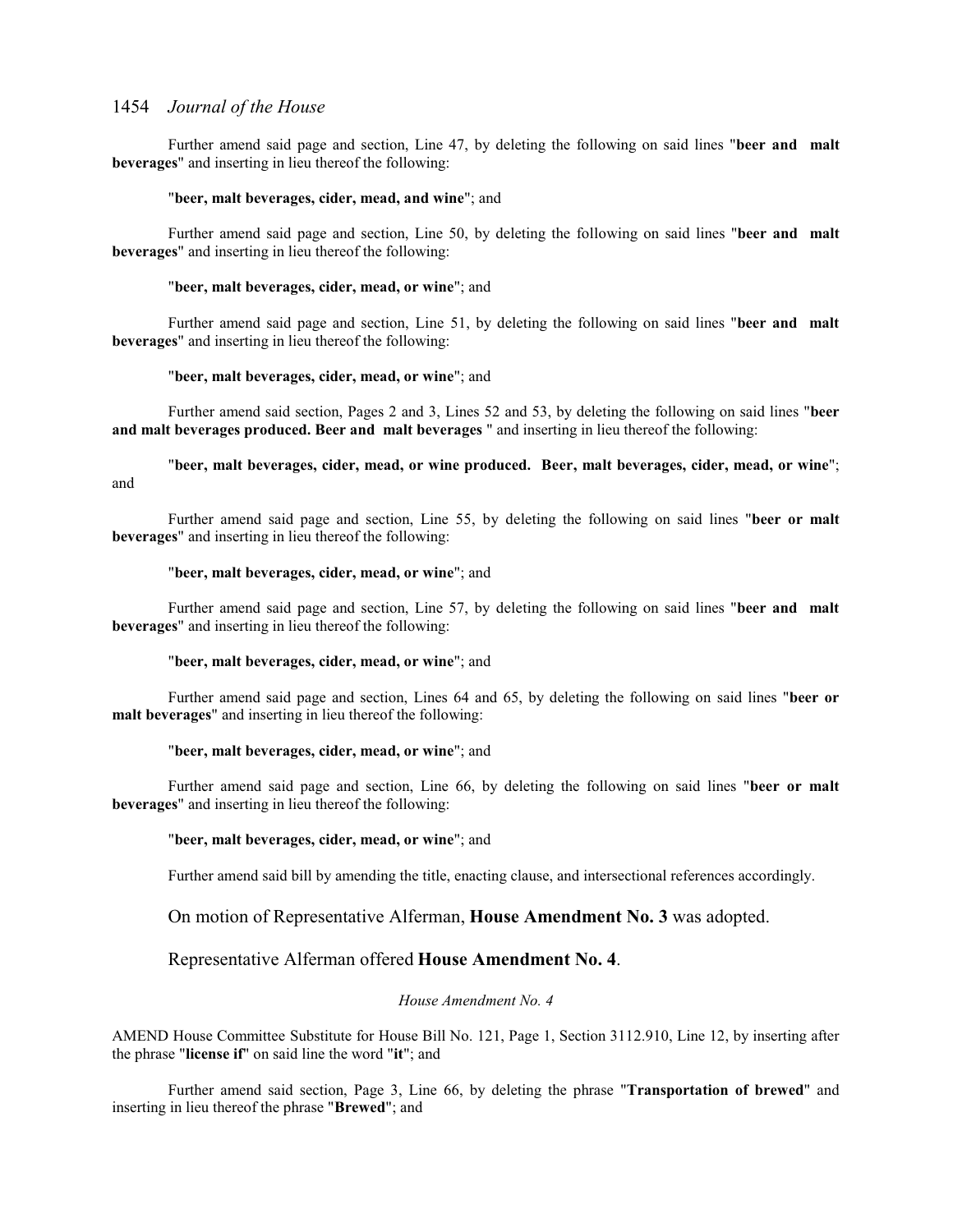Further amend said section, Page 3, Line 84, by deleting the phrase "licenses" and inserting in lieu thereof the phrase "**licensed**"; and

Further amend said bill by amending the title, enacting clause, and intersectional references accordingly.

On motion of Representative Alferman, **House Amendment No. 4** was adopted.

On motion of Representative Gosen, **HCS HB 121, as amended**, was adopted.

On motion of Representative Gosen, **HCS HB 121, as amended**, was ordered perfected and printed.

**HB 218**, relating to sheriffs, was taken up by Representative Wilson.

Representative Conway (104) offered **House Amendment No. 1**.

### *House Amendment No. 1*

AMEND House Bill No. 218, Page 1, Section 57.111, Line 5, by inserting after the word "**employed**" the following:

"**, other than a county with a charter form of government and with more than three hundred thousand but fewer than four hundred fifty thousand inhabitants,**"; and

Further amend said bill by amending the title, enacting clause, and intersectional references accordingly.

**House Amendment No. 1** was withdrawn.

On motion of Representative Wilson, **HB 218** was ordered perfected and printed.

## **THIRD READING OF HOUSE CONCURRENT RESOLUTIONS**

**HCR 39**, relating to the 2015 Dietary Guidelines Advisory Committee, was taken up by Representative Houghton.

Representative Houghton offered **House Amendment No. 1**.

#### *House Amendment No. 1*

AMEND House Concurrent Resolution No. 39, Page 2, Line 44, by deleting the word "health" and inserting in lieu thereof the word "healthy"; and

Further amend said bill by amending the title, enacting clause, and intersectional references accordingly.

On motion of Representative Houghton, **House Amendment No. 1** was adopted.

On motion of Representative Houghton, **HCR 39, as amended**, was read the third time and passed by the following vote: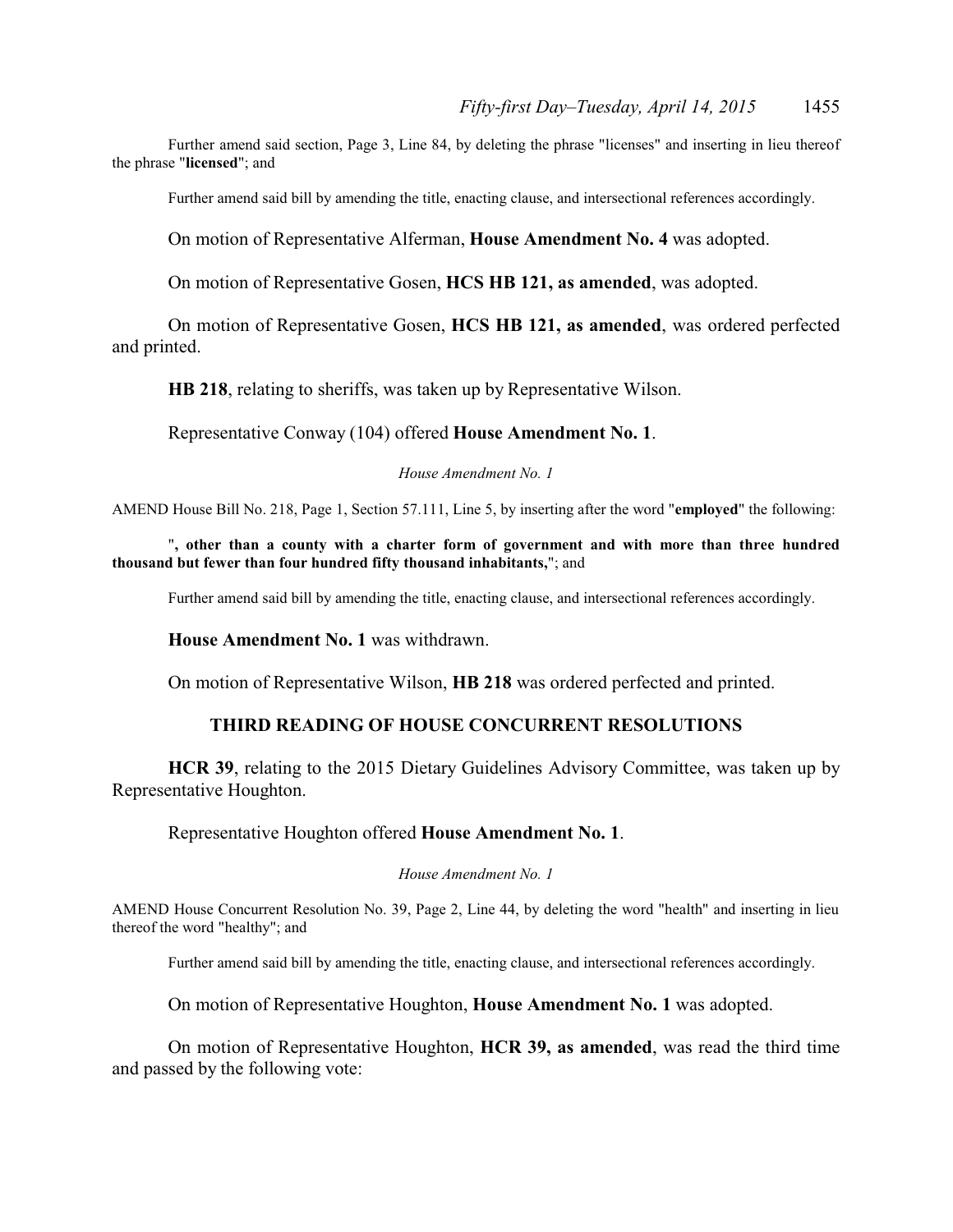#### AYES: 125

| Adams                         | Alferman      | Anderson      | Andrews        | Arthur       |
|-------------------------------|---------------|---------------|----------------|--------------|
| Austin                        | Bahr          | <b>Barnes</b> | Basye          | Bernskoetter |
| Berry                         | <b>Black</b>  | Bondon        | <b>Brattin</b> | Brown 94     |
| <b>Burlison</b>               | <b>Burns</b>  | Chipman       | Cierpiot       | Conway 10    |
| Conway 104                    | Cookson       | Corlew        | Cornejo        | Crawford     |
| Cross                         | Curtis        | Curtman       | Davis          | Dogan        |
| Dohrman                       | Dugger        | Eggleston     | English        | Entlicher    |
| Fitzpatrick                   | Fitzwater 144 | Fitzwater 49  | Flanigan       | Fraker       |
| Franklin                      | Frederick     | Gannon        | Gosen          | Green        |
| Haahr                         | Haefner       | Hansen        | Harris         | Hicks        |
| Higdon                        | Hill          | Hinson        | Hoskins        | Hough        |
| Houghton                      | Hubbard       | Hubrecht      | Hurst          | Johnson      |
| Jones                         | Justus        | Keeney        | Kelley         | Kendrick     |
| Kidd                          | King          | Koenig        | Kolkmeyer      | Korman       |
| Kratky                        | LaFaver       | Lair          | Lant           | Lauer        |
| Leara                         | Lichtenegger  | Love          | Lynch          | Marshall     |
| Mathews                       | McCreery      | McDaniel      | McGaugh        | Messenger    |
| Miller                        | Moon          | Morris        | Muntzel        | Nichols      |
| Otto                          | Pfautsch      | Phillips      | Pierson        | Pietzman     |
| Pike                          | Pogue         | Redmon        | Rehder         | Reiboldt     |
| Remole                        | Richardson    | Roden         | Roeber         | Rone         |
| Ross                          | Rowden        | Rowland       | Runions        | Ruth         |
| Shaul                         | Shull         | Shumake       | Solon          | Sommer       |
| Spencer                       | Swan          | Taylor        | Vescovo        | Walker       |
| White                         | Wiemann       | Wilson        | Wood           | Zerr         |
| <b>NOES: 021</b>              |               |               |                |              |
| Anders                        | Carpenter     | Colona        | Dunn           | Gardner      |
| Kirkton                       | Lavender      | McCann Beatty | McManus        | McNeil       |
| Meredith                      | Mims          | Mitten        | Montecillo     | Morgan       |
| Newman                        | Norr          | Peters        | Rizzo          | Smith        |
| Walton Gray                   |               |               |                |              |
| PRESENT: 000                  |               |               |                |              |
| <b>ABSENT WITH LEAVE: 016</b> |               |               |                |              |
|                               |               |               |                |              |

| Allen       | Beard  | Brown 57  | Butler    | Ellington |
|-------------|--------|-----------|-----------|-----------|
| Engler      | Hummel | May       | McCaherty | McDonald  |
| Neely       | Pace   | Parkinson | Rhoads    | Webber    |
| Mr. Speaker |        |           |           |           |

VACANCIES: 001

Speaker Pro Tem Hoskins declared the bill passed.

**HCS HCR 49**, relating to eggs, was taken up by Representative Alferman.

Representative Richardson moved the previous question.

Which motion was adopted by the following vote: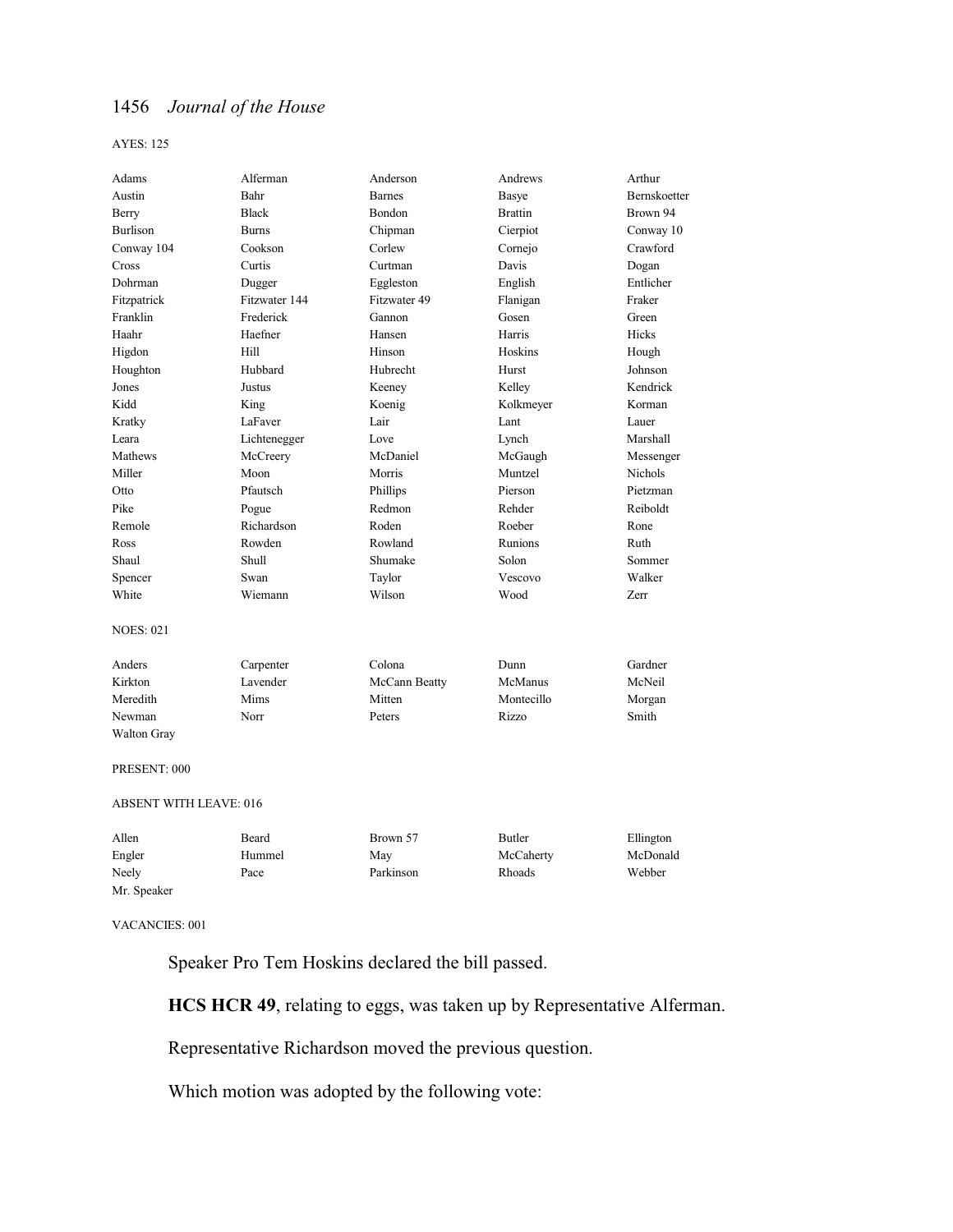#### AYES: 106

| Alferman                      | Allen          | Anderson           | Andrews         | Austin         |
|-------------------------------|----------------|--------------------|-----------------|----------------|
| Bahr                          | Basye          | Bernskoetter       | Berry           | <b>Black</b>   |
| Bondon                        | <b>Brattin</b> | Brown 94           | <b>Burlison</b> | Chipman        |
| Cierpiot                      | Conway 104     | Cookson            | Corlew          | Cornejo        |
| Crawford                      | Cross          | Curtman            | Davis           | Dogan          |
| Dohrman                       | Dugger         | Eggleston          | English         | Entlicher      |
| Fitzpatrick                   | Fitzwater 144  | Fitzwater 49       | Fraker          | Franklin       |
| Frederick                     | Gannon         | Gosen              | Haahr           | Haefner        |
| Hansen                        | Hicks          | Higdon             | Hill            | Hoskins        |
| Houghton                      | Hubrecht       | Hurst              | Johnson         | Justus         |
| Keeney                        | Kelley         | Kidd               | King            | Koenig         |
| Kolkmeyer                     | Korman         | Lair               | Lant            | Lauer          |
| Leara                         | Lichtenegger   | Love               | Lynch           | Marshall       |
| Mathews                       | McDaniel       | McGaugh            | Messenger       | Miller         |
| Moon                          | Morris         | Muntzel            | Parkinson       | Pfautsch       |
| Phillips                      | Pietzman       | Pike               | Pogue           | Redmon         |
| Rehder                        | Reiboldt       | Remole             | Richardson      | Roden          |
| Roeber                        | Rone           | Ross               | Rowden          | Rowland        |
| Ruth                          | Shaul          | Shull              | Shumake         | Solon          |
| Sommer                        | Spencer        | Swan               | Taylor          | Vescovo        |
| Walker                        | White          | Wiemann            | Wilson          | Wood           |
| <b>Zerr</b>                   |                |                    |                 |                |
| <b>NOES: 038</b>              |                |                    |                 |                |
| Adams                         | Anders         | Arthur             | <b>Burns</b>    | <b>Butler</b>  |
| Carpenter                     | Colona         | Conway 10          | Curtis          | Dunn           |
| Ellington                     | Gardner        | Green              | Harris          | Hubbard        |
| Kendrick                      | Kirkton        | Kratky             | LaFaver         | Lavender       |
| McCann Beatty                 | McCreery       | McNeil             | Meredith        | Mims           |
| Mitten                        | Montecillo     | Morgan             | Newman          | <b>Nichols</b> |
| Norr                          | Otto           | Peters             | Pierson         | Rizzo          |
| Runions                       | Smith          | <b>Walton Gray</b> |                 |                |
| PRESENT: 000                  |                |                    |                 |                |
| <b>ABSENT WITH LEAVE: 018</b> |                |                    |                 |                |
| <b>Barnes</b>                 | Beard          | Brown 57           | Engler          | Flanigan       |
| Hinson                        | Hough          | Hummel             | Jones           | May            |
| McCaherty                     | McDonald       | McManus            | Neely           | Pace           |
| Rhoads                        | Webber         | Mr. Speaker        |                 |                |
|                               |                |                    |                 |                |

VACANCIES: 001

On motion of Representative Alferman, **HCS HCR 49** was adopted.

On motion of Representative Alferman, **HCS HCR 49** was read the third time and passed by the following vote: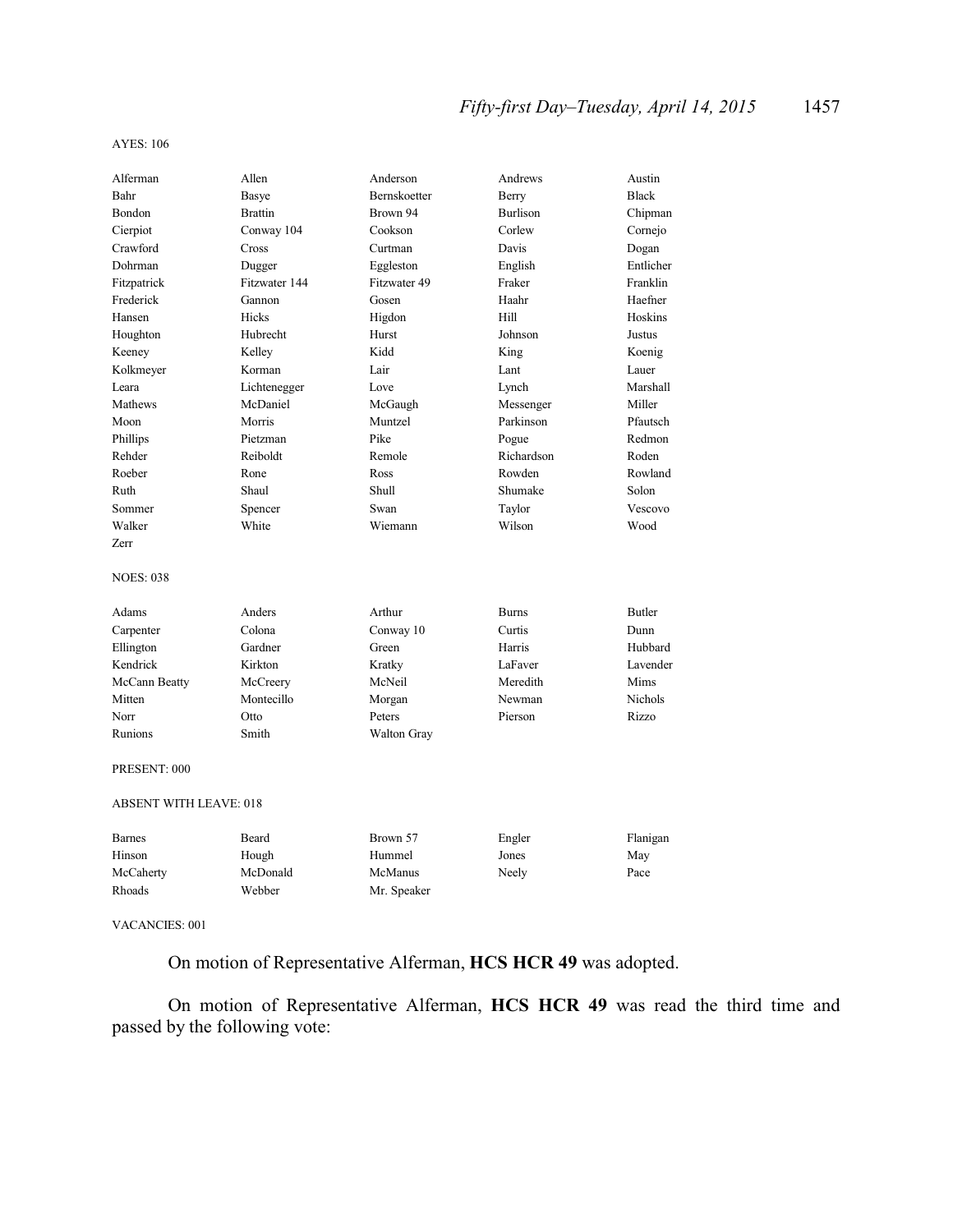#### AYES: 117

| Alferman                      | Allen         | Anderson       | Andrews        | Arthur        |
|-------------------------------|---------------|----------------|----------------|---------------|
| Austin                        | Bahr          | <b>Barnes</b>  | Basye          | Bernskoetter  |
| Berry                         | <b>Black</b>  | Bondon         | <b>Brattin</b> | Brown 94      |
| <b>Burlison</b>               | <b>Butler</b> | Chipman        | Cierpiot       | Conway 104    |
| Cookson                       | Corlew        | Cornejo        | Crawford       | Cross         |
| Curtis                        | Curtman       | Davis          | Dogan          | Dohrman       |
| Dugger                        | Eggleston     | English        | Entlicher      | Fitzpatrick   |
| Fitzwater 144                 | Fitzwater 49  | Fraker         | Franklin       | Frederick     |
| Gannon                        | Gosen         | Green          | Haahr          | Haefner       |
| Hansen                        | Harris        | Hicks          | Higdon         | Hill          |
| Hoskins                       | Houghton      | Hubrecht       | Hurst          | Johnson       |
| Jones                         | Justus        | Keeney         | Kelley         | Kendrick      |
| Kidd                          | King          | Koenig         | Kolkmeyer      | Korman        |
| Lair                          | Lant          | Lauer          | Leara          | Lichtenegger  |
| Love                          | Lynch         | Marshall       | Mathews        | McCreery      |
| McDaniel                      | McGaugh       | Messenger      | Miller         | Moon          |
| Morris                        | Muntzel       | Parkinson      | Pfautsch       | Phillips      |
| Pierson                       | Pietzman      | Pike           | Pogue          | Redmon        |
| Rehder                        | Reiboldt      | Remole         | Richardson     | Rizzo         |
| Roden                         | Roeber        | Rone           | Ross           | Rowden        |
| Rowland                       | Ruth          | Shaul          | <b>Shull</b>   | Shumake       |
| Solon                         | Sommer        | Spencer        | Swan           | Taylor        |
| Vescovo                       | Walker        | White          | Wiemann        | Wilson        |
| Wood                          | Zerr          |                |                |               |
| <b>NOES: 029</b>              |               |                |                |               |
| Adams                         | Anders        | <b>Burns</b>   | Carpenter      | Colona        |
| Conway 10                     | Dunn          | Ellington      | Gardner        | Hubbard       |
| Kirkton                       | Kratky        | LaFaver        | Lavender       | McCann Beatty |
| McNeil                        | Meredith      | Mims           | Mitten         | Montecillo    |
| Morgan                        | Newman        | <b>Nichols</b> | Norr           | Otto          |
| Peters                        | Runions       | Smith          | Walton Gray    |               |
| PRESENT: 000                  |               |                |                |               |
| <b>ABSENT WITH LEAVE: 016</b> |               |                |                |               |
| Beard                         | Brown 57      | Engler         | Flanigan       | Hinson        |
| Hough                         | Hummel        | May            | McCaherty      | McDonald      |
| McManus                       | Neely         | Pace           | Rhoads         | Webber        |
| Mr. Speaker                   |               |                |                |               |

VACANCIES: 001

Speaker Pro Tem Hoskins declared the bill passed.

## **HOUSE RESOLUTIONS**

**HR 910**, relating to regulations of the Department of Veterans Affairs (VA) for the Aid and Attendance Pension Program, was taken up by Representative Hill.

On motion of Representative Hill, **HR 910** was adopted.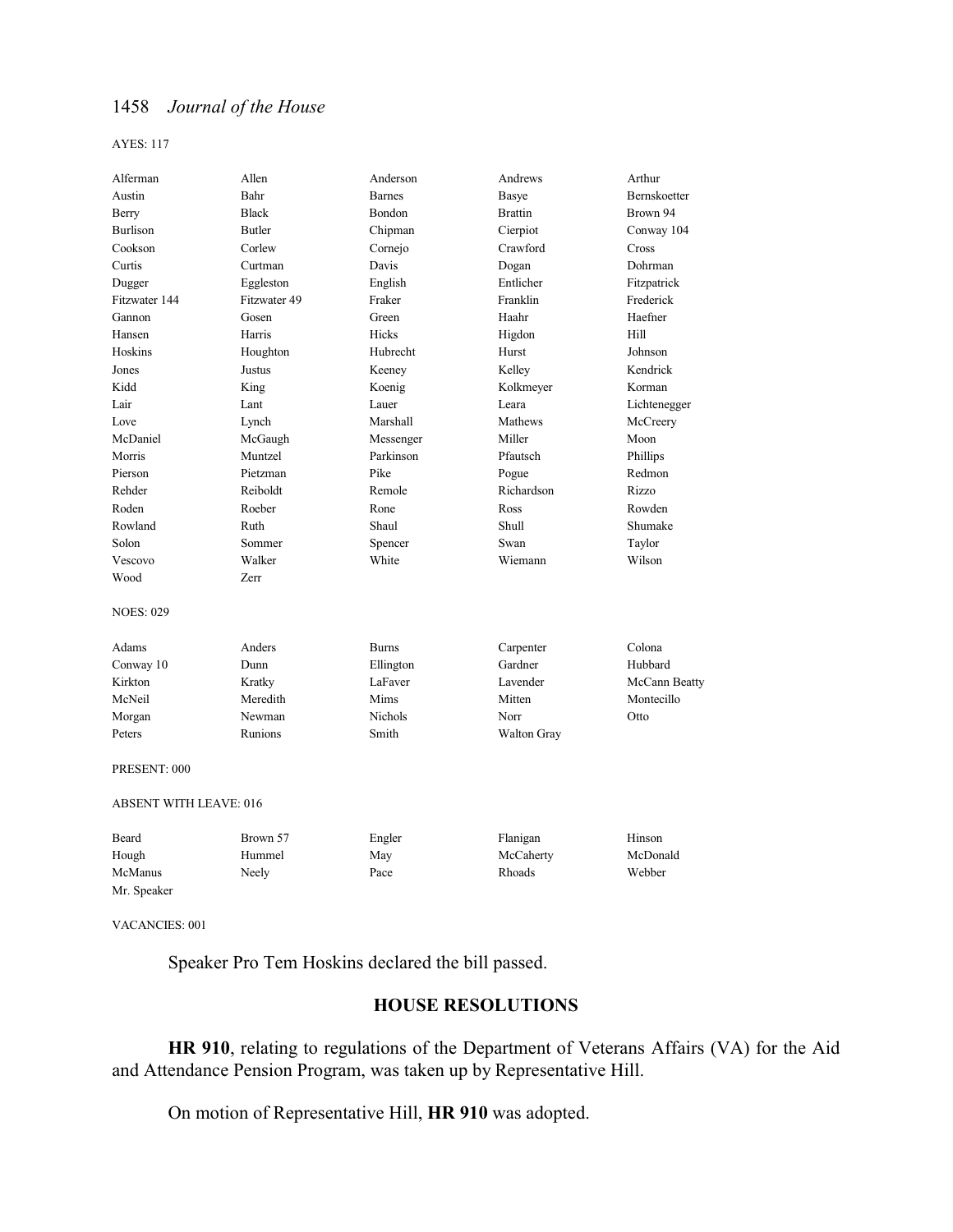## **REFERRAL OF HOUSE BILLS**

The following House Bills were referred to the Committee indicated:

**HCS HB 377** - Fiscal Review **HCS HBs 405 & 381** - Fiscal Review **HCS HB 444** - Fiscal Review **HCS HB 759** - Fiscal Review **HB 776** - Fiscal Review **HB 918** - Fiscal Review **HB 128** - Emerging Issues **HB 131** - Children and Families **HB 161** - Public Safety and Emergency Preparedness **HB 182** - Civil and Criminal Proceedings **HB 215** - Emerging Issues **HB 216** - Emerging Issues **HB 264** - Emerging Issues **HB 265** - Health Insurance **HB 280** - Civil and Criminal Proceedings **HB 281** - Civil and Criminal Proceedings **HB 282** - Health Insurance **HB 284** - Health Insurance **HB 287** - Elections **HB 291** - Civil and Criminal Proceedings **HB 293** - Civil and Criminal Proceedings **HB 386** - Health and Mental Health Policy **HB 446** - Ways and Means **HB 448** - Elementary and Secondary Education **HB 450** - Public Safety and Emergency Preparedness **HB 455** - Transportation **HB 480** - Health Insurance **HB 532** - Elementary and Secondary Education **HB 541** - Transportation **HB 542** - Economic Development and Business Attraction and Retention **HB 551** - Health and Mental Health Policy **HB 688** - Higher Education **HB 708** - Corrections **HB 763** - Conservation and Natural Resources **HB 891** - Health Insurance **HB 938** - Civil and Criminal Proceedings **HB 1304** - Energy and the Environment

## **REFERRAL OF SENATE BILLS**

The following Senate Bill was referred to the Committee indicated:

**SS SCS SBs 63 & 111** - Health Insurance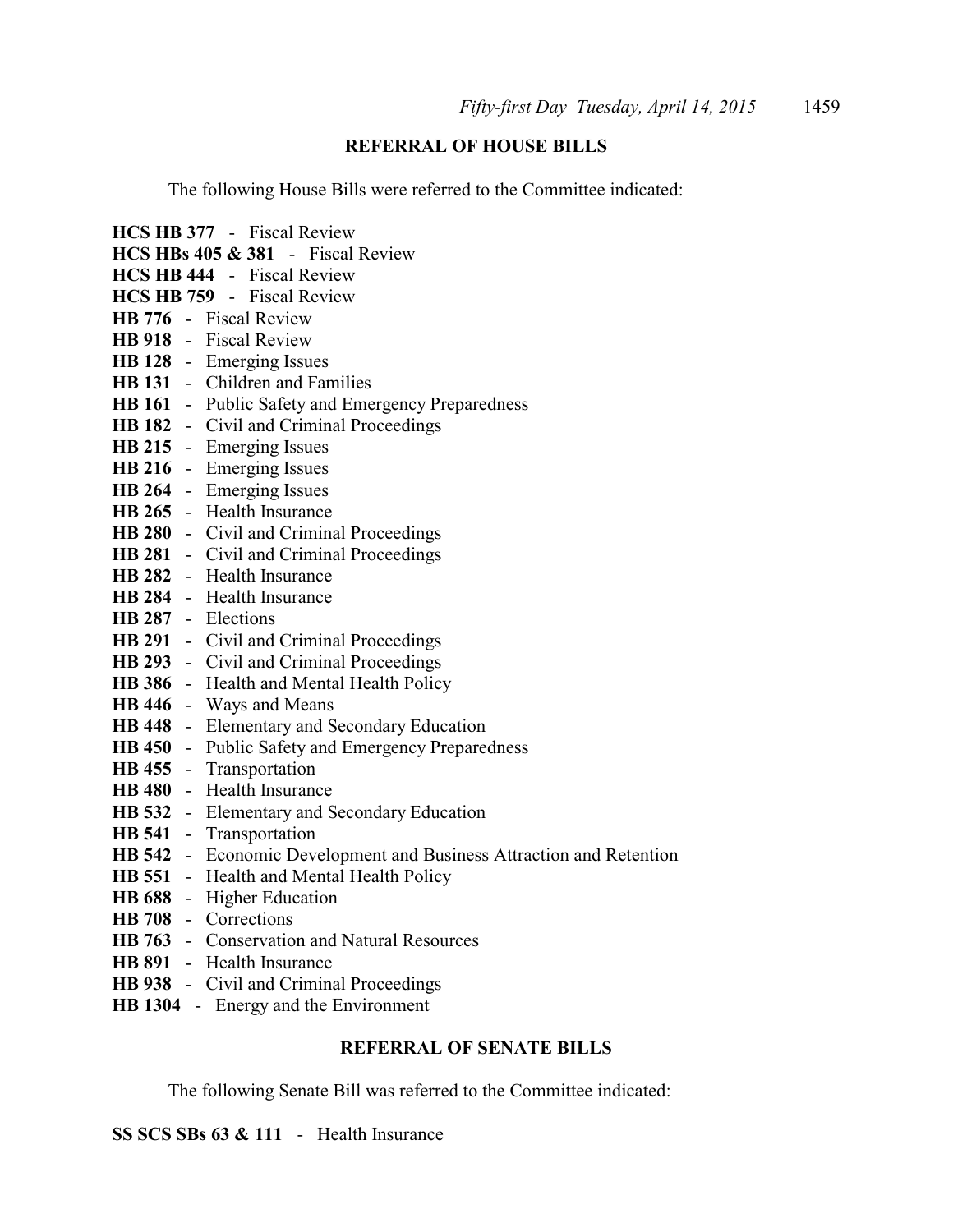## **COMMITTEE REPORTS**

## **Committee on Agriculture Policy**, Chairman Houghton reporting:

Mr. Speaker: Your Committee on Agriculture Policy, to which was referred **HB 1264**, begs leave to report it has examined the same and recommends that it **Do Pass with House Committee Amendment No. 1**, and pursuant to Rule 27(2) be referred to the Select Committee on Agriculture.

#### *House Committee Amendment No. 1*

AMEND House Bill No. 1264, Page 2, Section 578.622, Line 1, by deleting all of said line and inserting in lieu thereof the following:

"578.622. **1.** Sections 578.600 to 578.624 shall not apply to a circus, the"; and

Further amend said bill, page and section, Line 3, by inserting after all of said line the following:

"**2. For a mini circus exhibit or display within the state, the department shall not charge any fees in excess of ten dollars per exhibit or display.**"; and

Further amend said bill by amending the title, enacting clause, and intersectional references accordingly.

## **Committee on Civil and Criminal Proceedings**, Chairman Cornejo reporting:

Mr. Speaker: Your Committee on Civil and Criminal Proceedings, to which was referred **SS SCS SB 5**, begs leave to report it has examined the same and recommends that it **Do Pass with House Committee Amendment No. 1**, and pursuant to Rule 27(9) be referred to the Select Committee on Judiciary.

#### *House Committee Amendment No. 1*

AMEND Senate Substitute for Senate Committee Substitute for Senate Bill No. 5, Pages 1-5, Section 302.341, Lines 1-156, by deleting all of said section and inserting in lieu thereof the following:

"479.020. 1. Any city, town or village, including those operating under a constitutional or special charter, may, and cities with a population of four hundred thousand or more shall, provide by ordinance or charter for the selection, tenure and compensation of a municipal judge or judges consistent with the provisions of this chapter who shall have original jurisdiction to hear and determine all violations against the ordinances of the municipality. The method of selection of municipal judges shall be provided by charter or ordinance. Each municipal judge shall be selected for a term of not less than two years as provided by charter or ordinance.

2. Except where prohibited by charter or ordinance, the municipal judge may be a part-time judge and may serve as municipal judge in more than one municipality.

3. No person shall serve as a municipal judge of any municipality with a population of seven thousand five hundred or more or of any municipality in a county of the first class with a charter form of government unless the person is licensed to practice law in this state unless, prior to January 2, 1979, such person has served as municipal judge of that same municipality for at least two years.

4. Notwithstanding any other statute, a municipal judge need not be a resident of the municipality or of the circuit in which the municipal judge serves except where ordinance or charter provides otherwise. Municipal judges shall be residents of Missouri.

5. Judges selected under the provisions of this section shall be municipal judges of the circuit court and shall be divisions of the circuit court of the circuit in which the municipality, or major geographical portion thereof, is located. The judges of these municipal divisions shall be subject to the rules of the circuit court which are not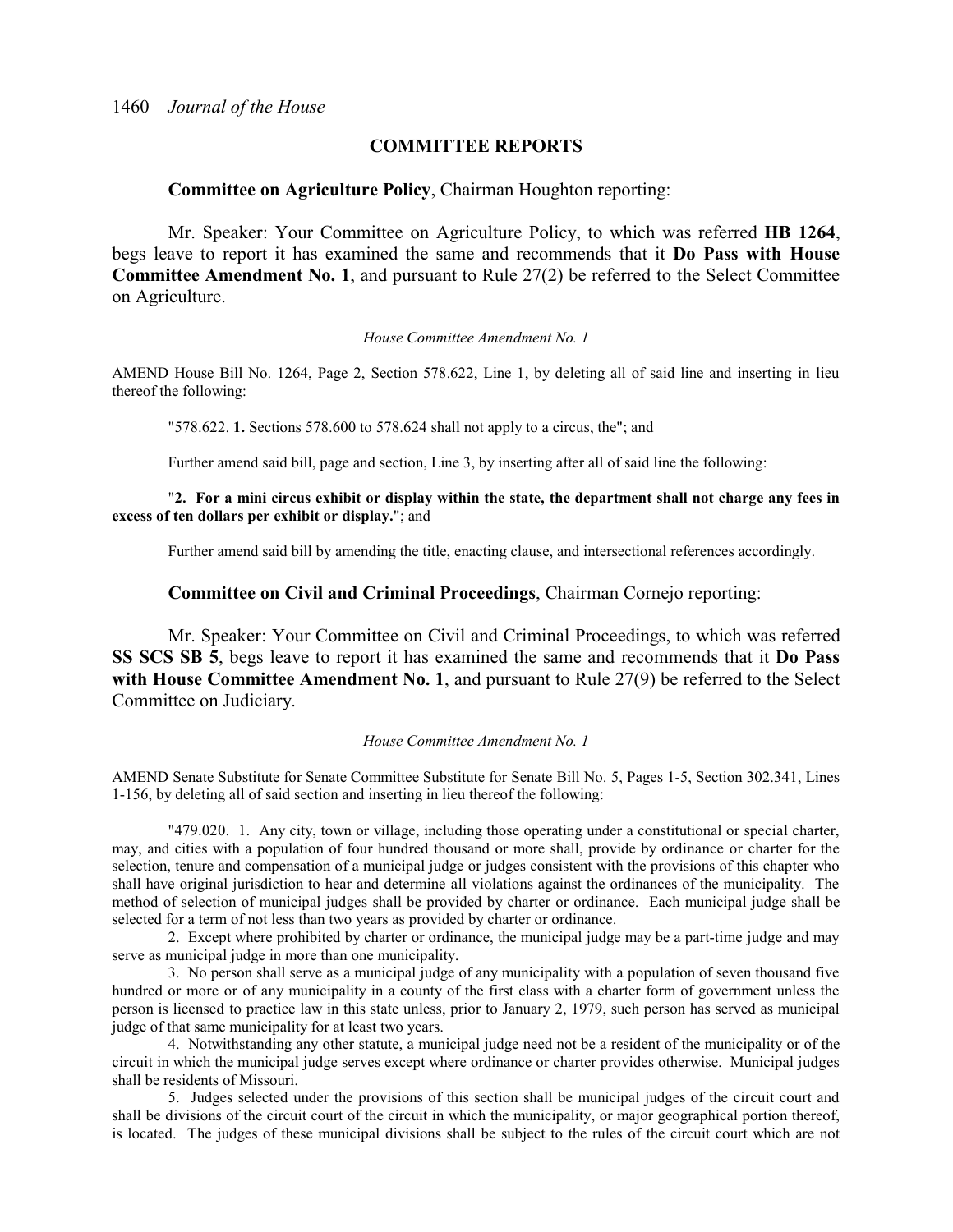inconsistent with the rules of the supreme court. The presiding judge of the circuit shall have general administrative authority over the judges and court personnel of the municipal divisions within the circuit.

6. No municipal judge shall hold any other office in the municipality which the municipal judge serves as judge. The compensation of any municipal judge and other court personnel shall not be dependent in any way upon the number of cases tried, the number of guilty verdicts reached or the amount of fines imposed or collected.

7. Municipal judges shall be at least twenty-one years of age. No person shall serve as municipal judge after that person has reached that person's seventy-fifth birthday.

8. Within six months after selection for the position, each municipal judge who is not licensed to practice law in this state shall satisfactorily complete the course of instruction for municipal judges prescribed by the supreme court. The state courts administrator shall certify to the supreme court the names of those judges who satisfactorily complete the prescribed course. If a municipal judge fails to complete satisfactorily the prescribed course within six months after the municipal judge's selection as municipal judge, the municipal judge's office shall be deemed vacant and such person shall not thereafter be permitted to serve as a municipal judge, nor shall any compensation thereafter be paid to such person for serving as municipal judge.

**9. The conduct of municipal court judges shall conform to the rules governing the judiciary set forth in supreme court rules.**

**479.155. 1. By September 1, 2015, the presiding judge of the circuit court in which the municipal division is located shall report to the clerk of the supreme court the name and address of the municipal division and any other information regarding the municipal division requested by the clerk of the supreme court on a standardized form developed by the clerk of the supreme court.**

**2. If a municipality elects to abolish or establish a municipal division, the presiding judge of the circuit court in which the municipal division is located shall notify the clerk of the supreme court, and the presiding judge of any new municipal division shall complete the report required under subsection 1 of this section within ninety days of the establishment of the division.**

**3. The supreme court shall develop rules regarding conflict of interest for any prosecutor, defense attorney, public defender, or judge that has a pending case before the municipal division of any circuit court.**

**479.350. For purposes of sections 479.350 to 479.372, the following terms mean:**

**(1) "Annual general operating revenue", revenue that can be used to pay any bill or obligation of a county, city, town, or village, including general sales tax; general use tax; general property tax; fees from licenses and permits; unrestricted user fees, fines, bond forfeitures, and penalties. Annual general operating revenue does not include designated sales or use taxes; restricted user fees; grant funds; funds expended by a political subdivision for technological assistance in collecting, storing, and disseminating criminal history record information and facilitating criminal identification activities for the purpose of sharing criminal justice-related information among political subdivisions; or other revenue designated for a specific purpose;**

**(2) "Court costs", costs, fees, or surcharges which are retained by a county, city, town, or village upon a finding of guilty or plea of guilty, and shall exclude any fees disbursed to the state or other entities by a county, city, town, or village;**

**(3) "Minor traffic violation", a violation prosecuted that does not involve an accident or injury, that does not involve the operation of a commercial motor vehicle, and for which the department of revenue is authorized to assess no more than four points to a person's driving record upon conviction. Minor traffic violation shall exclude a violation for exceeding the speed limit by more than nineteen miles per hour or a violation occurring within a construction zone or school zone.**

**479.353. The following conditions shall apply to minor traffic violations:**

**(1) The court shall not assess a fine, if combined with the amount of court costs, totaling in excess of two hundred dollars;**

**(2) The court shall not sentence a person to confinement;**

**(3) A person shall not be placed in confinement for failure to pay a fine;**

**(4) Court costs that apply to criminal cases shall be assessed against the defendant unless the court finds that the defendant is indigent based on standards set forth in determining such by the presiding judge of the circuit. Such standards shall reflect model rules and requirements to be developed by the supreme court; and**

**(5) No court costs shall be assessed if the case is dismissed.**

**479.359. 1. Every county, city, town, and village shall annually calculate the percentage of its annual general operating revenue received from fines and court costs for charges originally cited as minor traffic violations, whether the violation was prosecuted in municipal court, associate circuit court, or circuit court, occurring within the county, city, town, or village. If the percentage is more than thirty percent, the excess**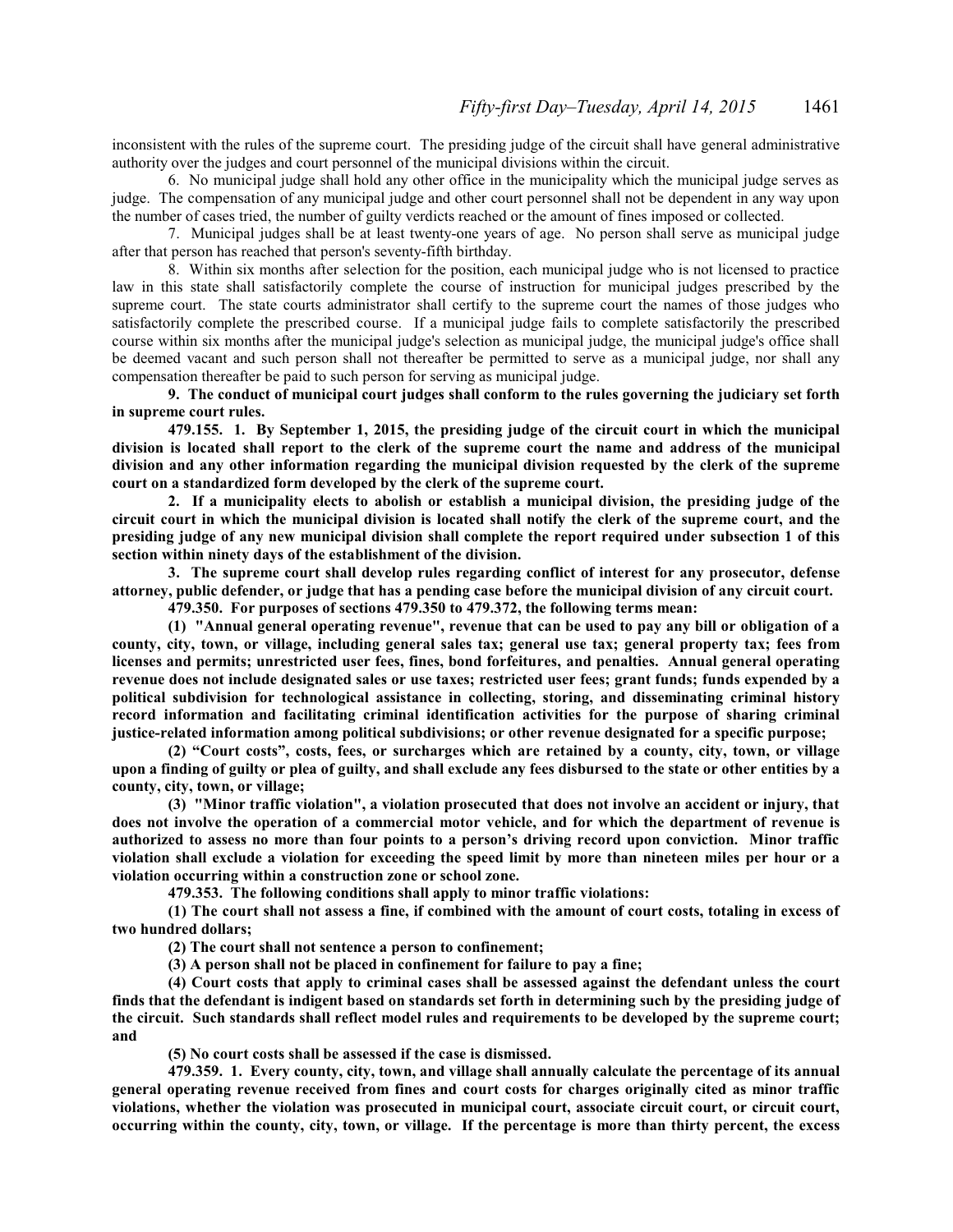**amount shall be sent to the director of the department of revenue. The director of the department of revenue shall set forth by rule a procedure whereby excess revenues as set forth in this section shall be sent to the department of revenue. The department of revenue shall distribute these moneys annually to the schools of the county in the same manner that proceeds of all fines collected for any breach of the penal laws of this state are distributed.**

**2. Beginning January 1, 2016, the percentage specified in subsection 1 of this section shall be reduced from thirty percent to twenty percent, unless any county, city, town, or village has a fiscal year beginning on any date other than January first, in which case the reduction shall begin on the first day of the immediately following fiscal year except that any county with a charter form of government and with more than nine hundred fifty thousand inhabitants shall be reduced from thirty percent to fifteen percent.**

**3. Every county, city, town, and village shall file with the state auditor, together with its report due under section 105.145, its certification of its substantial compliance signed by its municipal judge with the municipal court procedures set forth in this subsection during the preceding fiscal year. The procedures to be adopted and certified include the following:**

**(1) Defendants in municipal custody pursuant to an initial arrest warrant have an opportunity to be heard by a judge in person or by telephone as soon as practicable and not later than forty-eight hours on traffic violations and not later than seventy-two hours on other violations and, if not given that opportunity, are released;**

**(2) Defendants in municipal custody without a warrant have an opportunity to be heard by a judge in person or by telephone as soon as practicable and no later than twenty hours after an arrest and, if not given that opportunity, are released;**

**(3) Defendants are not detained in order to coerce payment of fines and costs;**

**(4) The municipal court has established procedures to allow impoverished defendants to present evidence of their financial condition and takes such evidence into account if determining fines and costs and establishing related payment requirements;**

**(5) No sentence of incarceration is imposed unless an impoverished defendant has reasonable access to an attorney if required under chapter 600;**

**(6) The municipal court only assesses fines and costs as authorized by law;**

**(7) No additional charge shall be issued for the failure to appear for a municipal charge;**

**(8) The municipal court conducts proceedings in a courtroom that is open to the public and large enough to reasonably accommodate the public, parties, and attorneys;**

**(9) The municipal court makes use of alternative payment plans and community service alternatives; and**

**(10) The municipal court has adopted an electronic payment system or payment by mail for the payment of minor traffic violations.**

**4. An addendum to the annual financial report submitted to the state auditor by the county, city, town, or village under section 105.145 shall contain an accounting of the percent of:**

**(1) The total revenues from fines and court costs for minor traffic violations occurring within the county, city, town, or village, including amended charges from any minor traffic violations;**

**(2) The percent of annual general operating revenue from fines and court costs for minor traffic violations occurring within the county, city, town, or village, including amended charges from any charged minor traffic violation, charged in the municipal court of that county, city, town, or village; and**

**(3) Said addendum shall be certified and signed by a representative with knowledge of the subject matter as to the accuracy of the addendum contents, under oath and under the penalty of perjury, and witnessed by a notary public.**

**5. On or before December 31, 2015, the state auditor shall set forth by rule a procedure for including the addendum information required by this section. The rule shall also allow reasonable opportunity for demonstration of compliance without unduly burdensome calculations.**

**479.362. 1. The director of the department of revenue shall report any excess amount it has received from any county, city, town, or village to the state auditor. The auditor shall review the information filed in the addendum as required by section 479.359 and such information as reported to it by the department of revenue and shall determine if any county, city, town, or village:**

**(1) Failed to file the addendum; or**

**(2) Failed to remit to the department of revenue the excess amount as set forth, certified, and signed in the addendum.**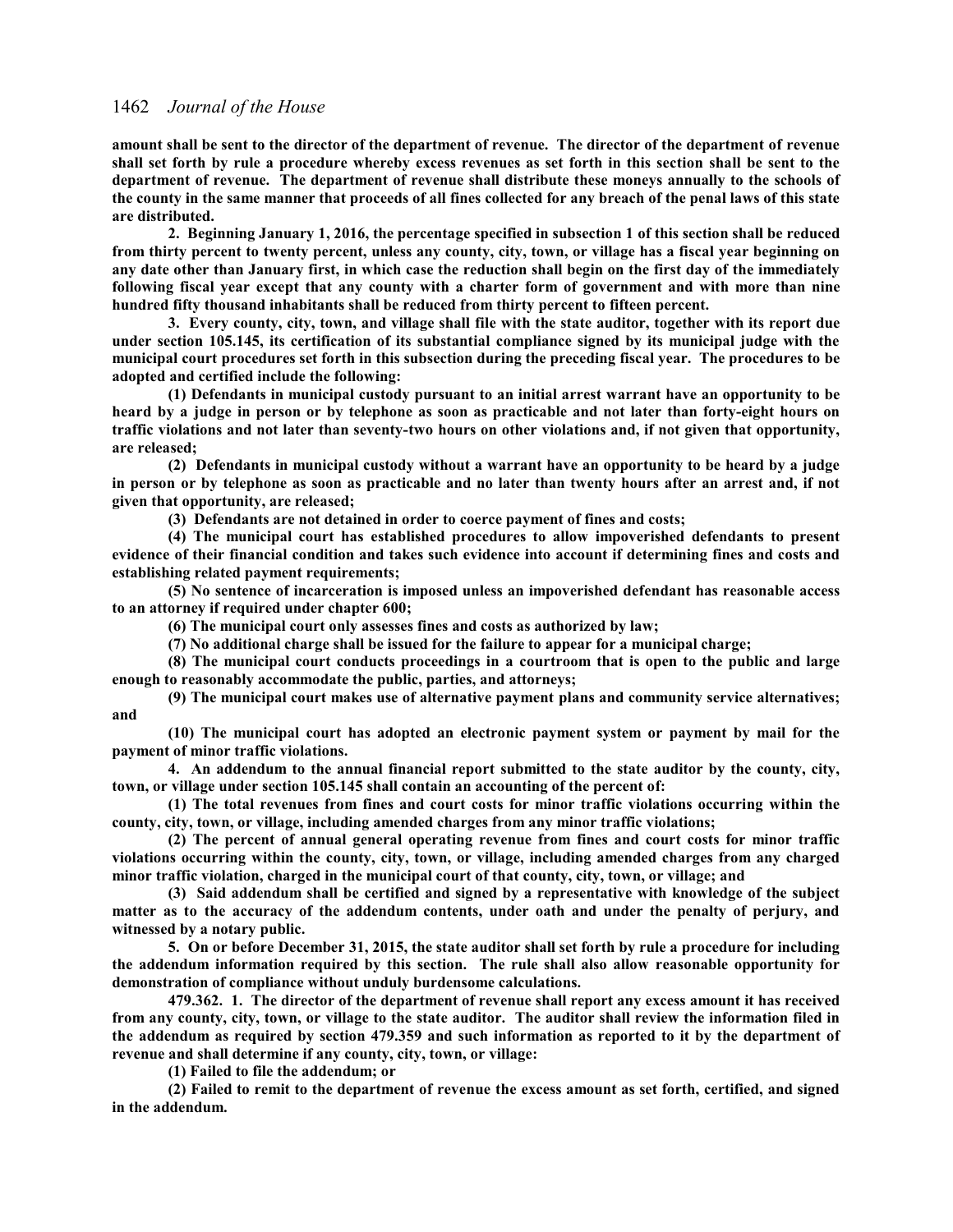**The auditor shall send a notice by certified mail to every county, city, town, or village failing to make the required filing or excess payment. The notice shall advise the county, city, town, or village of the failure and state that the county, city, town, or village is to correct the failure within sixty days of the date of the notice.**

**2. If a county, city, town, or village filed the required addendum after notice from the auditor, the auditor shall determine whether the county, city, town, or village failed to pay the excess amount required. If so, the auditor shall send the notice of failure to pay the excess amount and the county, city, town, or village shall pay the excess amount within sixty days of the date of the original notice.**

**3. A county, city, town, or village sent a notice by the auditor of failure to pay or failure to file the required addendum under this section may seek judicial review of any determination made by the state auditor by filing a petition under section 536.150 within thirty days of receipt of such determination. The county, city, town, or village shall give written notice of such filing to the director of revenue and the state auditor by certified mail. Within fifteen days of filing the petition, the county, city, town, or village shall deposit an amount equal to any amount in dispute into the registry of the circuit court by the county, city, town, or village. Failure to do so shall result in a dismissal of the case.**

**4. In addition to other available remedies, if the circuit court determines that the state auditor's determination as to the amount of excess funds or failure to file is in error, the circuit court shall return the amount not required to be remitted to the department of revenue to the county, city, town, or village immediately. The remainder of the funds held in the registry shall be paid to the director of the department of revenue for distribution under subsection 1 of section 479.359.**

**5. If after a final determination is made that any county, city, town, or village failed to make an accurate or timely report under section 105.145 or to send excess revenue to the director of the department of revenue, any matters pending in the municipal court shall be certified to the presiding judge of the circuit who shall assign the matters to other divisions within the court.**

**479.368. 1. Any county, city, town, or village failing to timely remit the required excess revenues after notice by the auditor or any final determination on excess revenue by the court, whichever is later, shall not receive from the date the notice becomes final any amount of moneys to which the county, city, town, or village would otherwise be entitled to receive from revenues from local sales tax as defined in section 32.085 to the extent that the county, city, town, or village failed to remit excess revenues to the director of the department of revenue. Such general local sales tax revenues shall be sent to the director of the department of revenue and shall be distributed as provided in subsection 1 of section 479.359.**

**2. In addition to the provisions of subsection 1 of this section, any such county shall have an election upon the question of disincorporation under article VI, section 5 of the Constitution of Missouri, and any such city, town, or village shall have an election upon the question of disincorporation according to the following procedure:**

**(1) The election upon the question of disincorporation of such city, town, or village shall be held on the next general election day, as defined by section 115.121;**

**(2) The director of the department of revenue shall notify the election authorities responsible for conducting the election according to the terms of section 115.125 and the county governing body in which the city, town, or village is located not later than 5:00 p.m. on the tenth Tuesday prior to the election of the amount of the excess revenues due;**

**(3) The question shall be submitted to the voters of such city, town, or village in substantially the following form:**

**The city/town/village of .............. has kept more revenue from fines, bond forfeitures, and court costs for minor traffic violations than is permitted by state law. Shall the city/town/village of .............. be dissolved?;**

**(4) Upon notification by the director of the department of revenue, the county governing body in which the city, town, or village is located shall give notice of the election for eight consecutive weeks prior to the election by publication in a newspaper of general circulation published in the city, town, or village, or if there is no such newspaper in the city, town, or village, then in the newspaper in the county published nearest the city, town, or village; and**

**(5) Upon the affirmative vote of sixty percent of those persons voting on the question, the county governing body shall disincorporate the city, town, or village.**

**479.372. Any rule or portion of a rule, as that term is defined in section 536.010, that is created under the authority delegated in sections 479.350 to 479.372 shall become effective only if it complies with and is subject to all of the provisions of chapter 536 and, if applicable, section 536.028. This section and chapter 536 are nonseverable, and if any of the powers vested with the general assembly pursuant to chapter 536 to**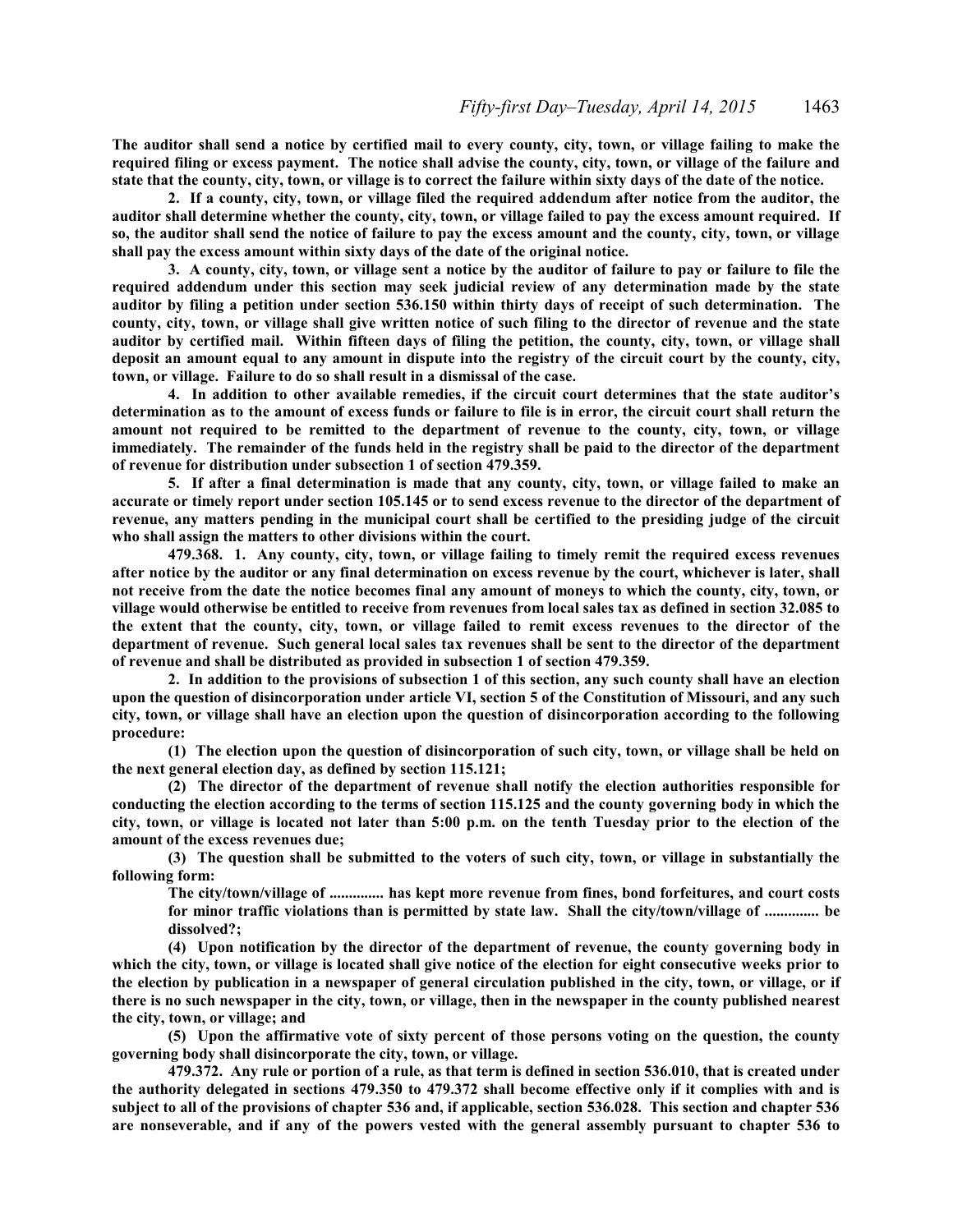## **review, to delay the effective date, or to disapprove and annul a rule are subsequently held unconstitutional, then the grant of rulemaking authority and any rule proposed or adopted after August 28, 2015, shall be invalid and void.**

**[**302.341. 1. If a Missouri resident charged with a moving traffic violation of this state or any county or municipality of this state fails to dispose of the charges of which the resident is accused through authorized prepayment of fine and court costs and fails to appear on the return date or at any subsequent date to which the case has been continued, or without good cause fails to pay any fine or court costs assessed against the resident for any such violation within the period of time specified or in such installments as approved by the court or as otherwise provided by law, any court having jurisdiction over the charges shall within ten days of the failure to comply inform the defendant by ordinary mail at the last address shown on the court records that the court will order the director of revenue to suspend the defendant's driving privileges if the charges are not disposed of and fully paid within thirty days from the date of mailing. Thereafter, if the defendant fails to timely act to dispose of the charges and fully pay any applicable fines and court costs, the court shall notify the director of revenue of such failure and of the pending charges against the defendant. Upon receipt of this notification, the director shall suspend the license of the driver, effective immediately, and provide notice of the suspension to the driver at the last address for the driver shown on the records of the department of revenue. Such suspension shall remain in effect until the court with the subject pending charge requests setting aside the noncompliance suspension pending final disposition, or satisfactory evidence of disposition of pending charges and payment of fine and court costs, if applicable, is furnished to the director by the individual. The filing of financial responsibility with the bureau of safety responsibility, department of revenue, shall not be required as a condition of reinstatement of a driver's license suspended solely under the provisions of this section.

2. If any city, town, village, or county receives more than thirty percent of its annual general operating revenue from fines and court costs for traffic violations, including amended charges from any traffic violation, occurring within the city, town, village, or county, all revenues from such violations in excess of thirty percent of the annual general operating revenue of the city, town, village, or county shall be sent to the director of the department of revenue and shall be distributed annually to the schools of the county in the same manner that proceeds of all penalties, forfeitures and fines collected for any breach of the penal laws of the state are distributed. The director of the department of revenue shall set forth by rule a procedure whereby excess revenues as set forth above shall be sent to the department of revenue. If any city, town, village, or county disputes a determination that it has received excess revenues required to be sent to the department of revenue, such city, town, village, or county may submit to an annual audit by the state auditor under the authority of Article IV, Section 13 of the Missouri Constitution. An accounting of the percent of annual general operating revenue from fines and court costs for traffic violations, including amended charges from any charged traffic violation, occurring within the city, town, village, or county and charged in the municipal court of that city, town, village, or county shall be included in the comprehensive annual financial report submitted to the state auditor by the city, town, village, or county under section 105.145. Any city, town, village, or county which fails to make an accurate or timely report, or to send excess revenues from such violations to the director of the department of revenue by the date on which the report is due to the state auditor shall suffer an immediate loss of jurisdiction of the municipal court of said city, town, village, or county on all trafficrelated charges until all requirements of this section are satisfied. Any rule or portion of a rule, as that term is defined in section 536.010, that is created under the authority delegated in this section shall become effective only if it complies with and is subject to all of the provisions of chapter 536 and, if applicable, section 536.028. This section and chapter 536 are nonseverable and if any of the powers vested with the general assembly under chapter 536 to review, to delay the effective date, or to disapprove and annul a rule are subsequently held unconstitutional, then the grant of rulemaking authority and any rule proposed or adopted after August 28, 2009, shall be invalid and void.**]**"; and

Further amend said bill by amending the title, enacting clause, and intersectional references accordingly.

## **Committee on Conservation and Natural Resources**, Chairman Anderson reporting:

Mr. Speaker: Your Committee on Conservation and Natural Resources, to which was referred **HB 834**, begs leave to report it has examined the same and recommends that it **Do Pass**, and pursuant to Rule 27(2) be referred to the Select Committee on Agriculture.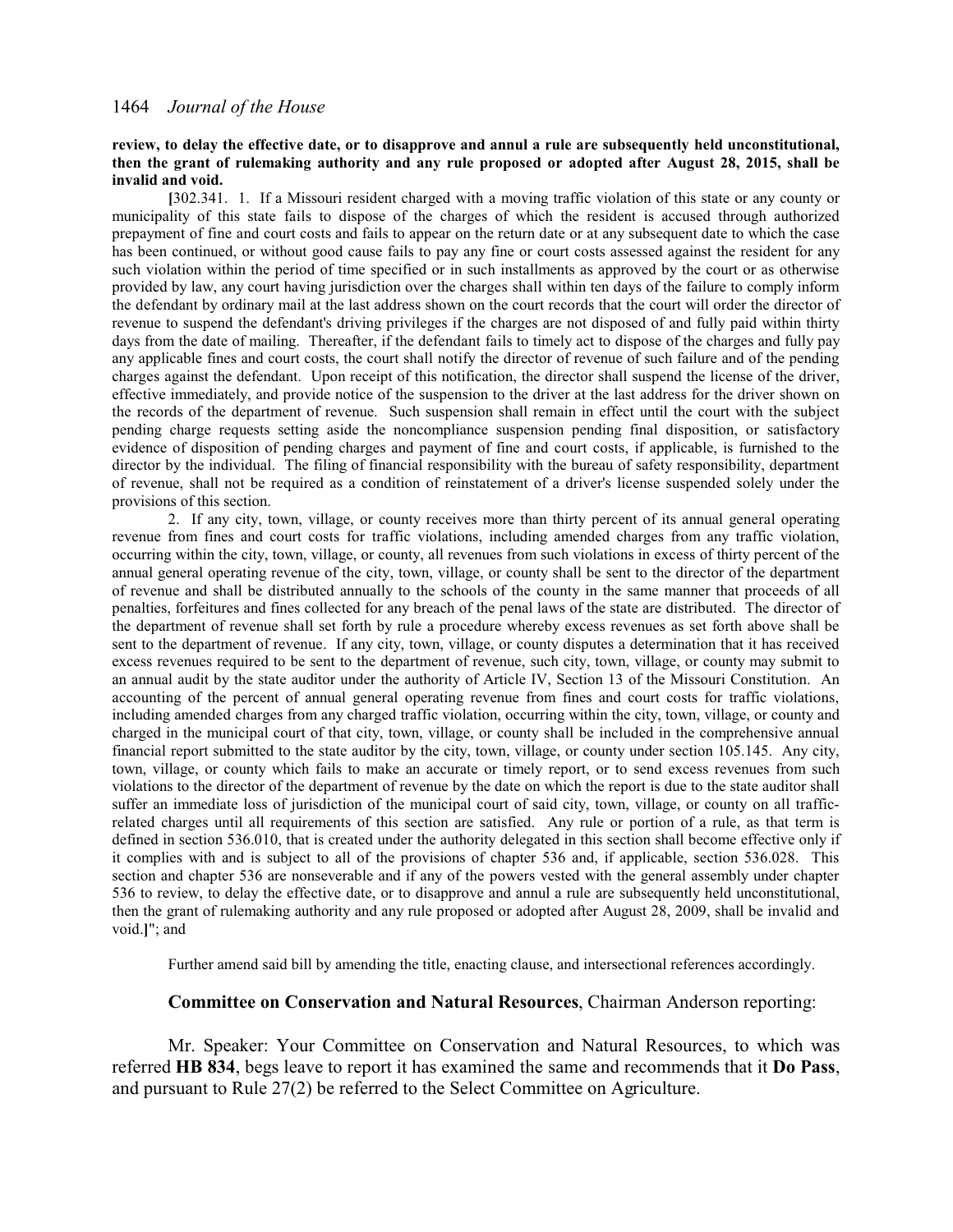Mr. Speaker: Your Committee on Conservation and Natural Resources, to which was referred **HB 835**, begs leave to report it has examined the same and recommends that it **Do Pass with House Committee Amendment No. 1 to House Committee Amendment No. 1,** and **House Committee Amendment No. 1, as amended**, and pursuant to Rule 27(2) be referred to the Select Committee on Agriculture.

> *House Committee Amendment No. 1 to House Committee Amendment No. 1*

AMEND House Committee Amendment No.1 to House Bill No. 835, Page 1, Line 7, by deleting the phrase "**whichever is sooner,**"; and

Further amend said bill by amending the title, enacting clause, and intersectional references accordingly.

#### *House Committee Amendment No. 1*

AMEND House Bill No. 835, Page 2, Section 640.095, Lines 29-31, by deleting all of said lines and inserting in lieu thereof the following:

"**3. Notwithstanding any other provision of law to the contrary, prior to submitting any state implementation plan to the Environmental Protection Agency, the department shall submit the proposed state implementation plan to the general assembly. Within forty-five calendar days of submittal or the beginning of the next legislative session, whichever is sooner, the general assembly may disapprove or modify the state implementation plan or any portion therein through passage of a concurrent resolution.**"; and

Further amend said bill by amending the title, enacting clause, and intersectional references accordingly.

# **Committee on Economic Development and Business Attraction and Retention**, Chairman Rowden reporting:

Mr. Speaker: Your Committee on Economic Development and Business Attraction and Retention, to which was referred **HB 855**, begs leave to report it has examined the same and recommends that it **Do Pass with House Committee Amendment No. 1**, and pursuant to Rule 27(4) be referred to the Select Committee on Commerce.

*House Committee Amendment No. 1*

AMEND House Bill No. 855, Page 5, Section 99.820, Lines 138-139, by deleting all of said lines and inserting in lieu thereof the following:

"thousand inhabitants shall, prior to adoption of"; and

Further amend said bill and section, Page 6, Line 176, by inserting immediately after said line the following:

## "**4. Beginning August 28, 2015:**

**(1) In lieu of a commission created under subsections 2 or 3, any city, town, or village in a county of the first classification with more than one hundred fifty thousand but fewer than two hundred thousand inhabitants shall, prior to adoption of an ordinance approving the designation of a redevelopment area or approving a redevelopment plan or redevelopment project, create a commission consisting of eleven persons to be appointed as follows:**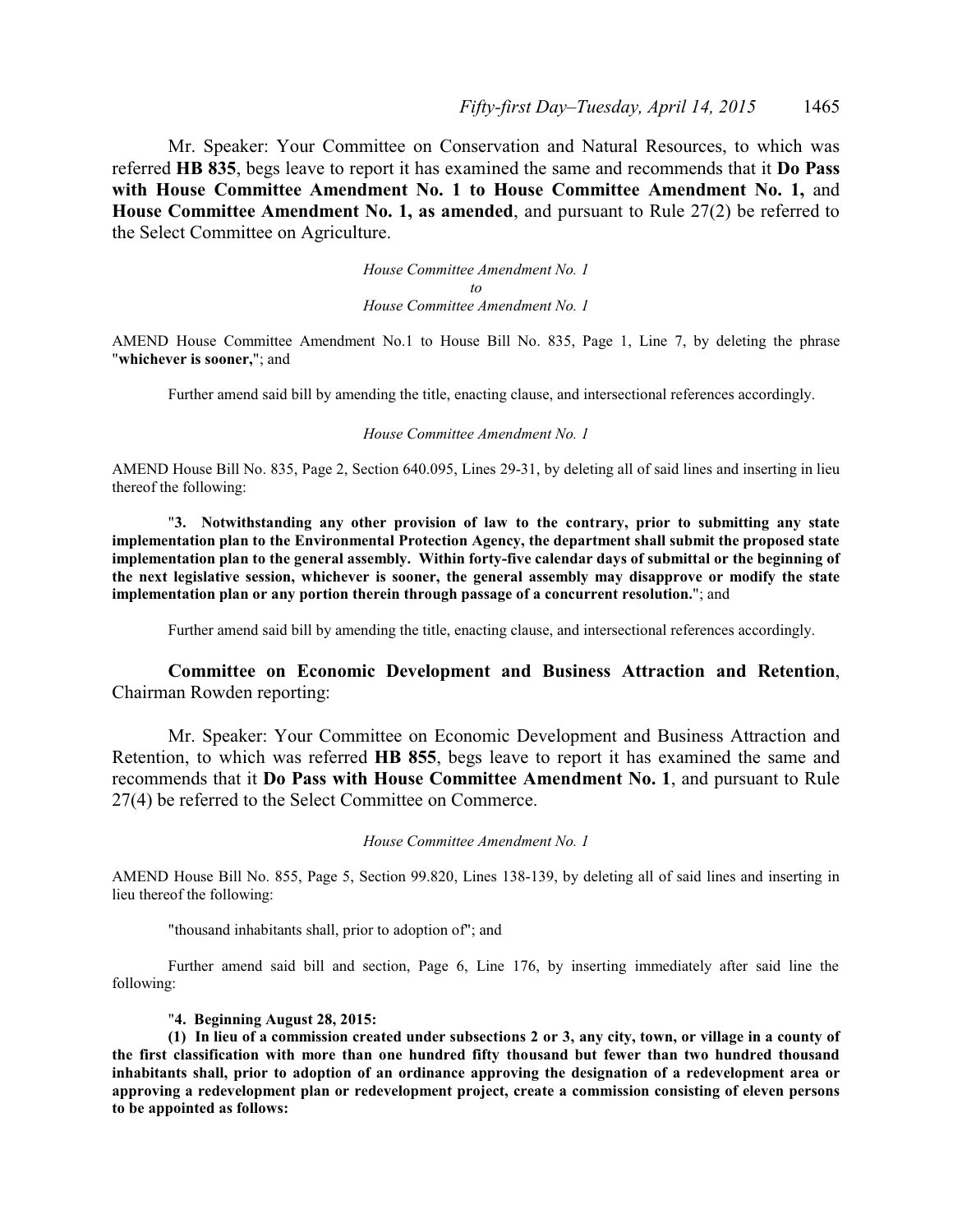**(a) Four members appointed either by the county executive or presiding commissioner; notwithstanding any provision of law to the contrary, no approval by the county's governing body shall be required;** 

**(b) Four members appointed by the cities, towns, or villages in the county which have tax increment financing districts in a manner in which the chief elected officials of such cities, towns, or villages agree;** 

**(c) Two members appointed by the school boards whose districts are included in the county in a manner in which the school boards agree; and** 

**(d) One member to represent all other districts levying ad valorem taxes in the proposed redevelopment area in a manner in which all such districts agree. No city, town, or village subject to this subsection shall create or maintain a commission under subsection 2 of this section, except as necessary to complete a public hearing for which notice under section 99.830 has been provided prior to August 28, 2015, and to vote or make recommendations relating to redevelopment plans, redevelopment projects, or designation of redevelopment areas, or amendments thereto that were the subject of such public hearing;** 

**(2) Members appointed to the commission created under this subsection, except those four members appointed by either the county executive or presiding commissioner, shall serve on the commission for a term to coincide with the length of time a redevelopment project, redevelopment plan, or designation of a redevelopment area is considered for approval by the commission. The four members appointed by either the county executive or the presiding commissioner shall serve on all such commissions until replaced. The city, town, or village that creates a commission under this subsection shall send notice thereof by certified mail to the county executive or presiding commissioner, to the school districts whose boundaries include any portion of the proposed redevelopment area, and to the other taxing districts whose boundaries include any portion of the proposed redevelopment area. The city, town, or village that creates the commission shall also be solely responsible for notifying all other cities, towns, and villages in the county that have tax increment financing districts and shall exercise all administrative functions of the commission. The school districts receiving notice from the city, town, or village shall be solely responsible for notifying the other school districts within the county of the formation of the commission. If the county, school board, or other taxing district fails to appoint members to the commission within thirty days after the city, town, or village sends the written notice, as provided herein, that it has convened such a commission or within thirty days of the expiration of any such member's term, the remaining duly appointed members of the commission may exercise the full powers of the commission.**"; and

Further amend said section by renumbering the subsections accordingly; and

Further amend said bill, page, and section, Line 191, by deleting the phrase "subsection 3" and inserting in lieu thereof the phrase "subsection**s** 3 **or 4**"; and

Further amend said bill by amending the title, enacting clause, and intersectional references accordingly.

Mr. Speaker: Your Committee on Economic Development and Business Attraction and Retention, to which was referred **SB 194**, begs leave to report it has examined the same and recommends that it **Do Pass**, and pursuant to Rule 27(4) be referred to the Select Committee on Commerce.

## **Committee on Elections**, Chairman Entlicher reporting:

Mr. Speaker: Your Committee on Elections, to which was referred **HB 1029**, begs leave to report it has examined the same and recommends that it **Do Pass with House Committee Amendment No. 1**, and pursuant to Rule 27(13) be referred to the Select Committee on State and Local Governments.

### *House Committee Amendment No. 1*

AMEND House Bill No. 1029, Pages 1-2, Section 160.671, Lines 1-27, by removing all of said section and lines from the bill; and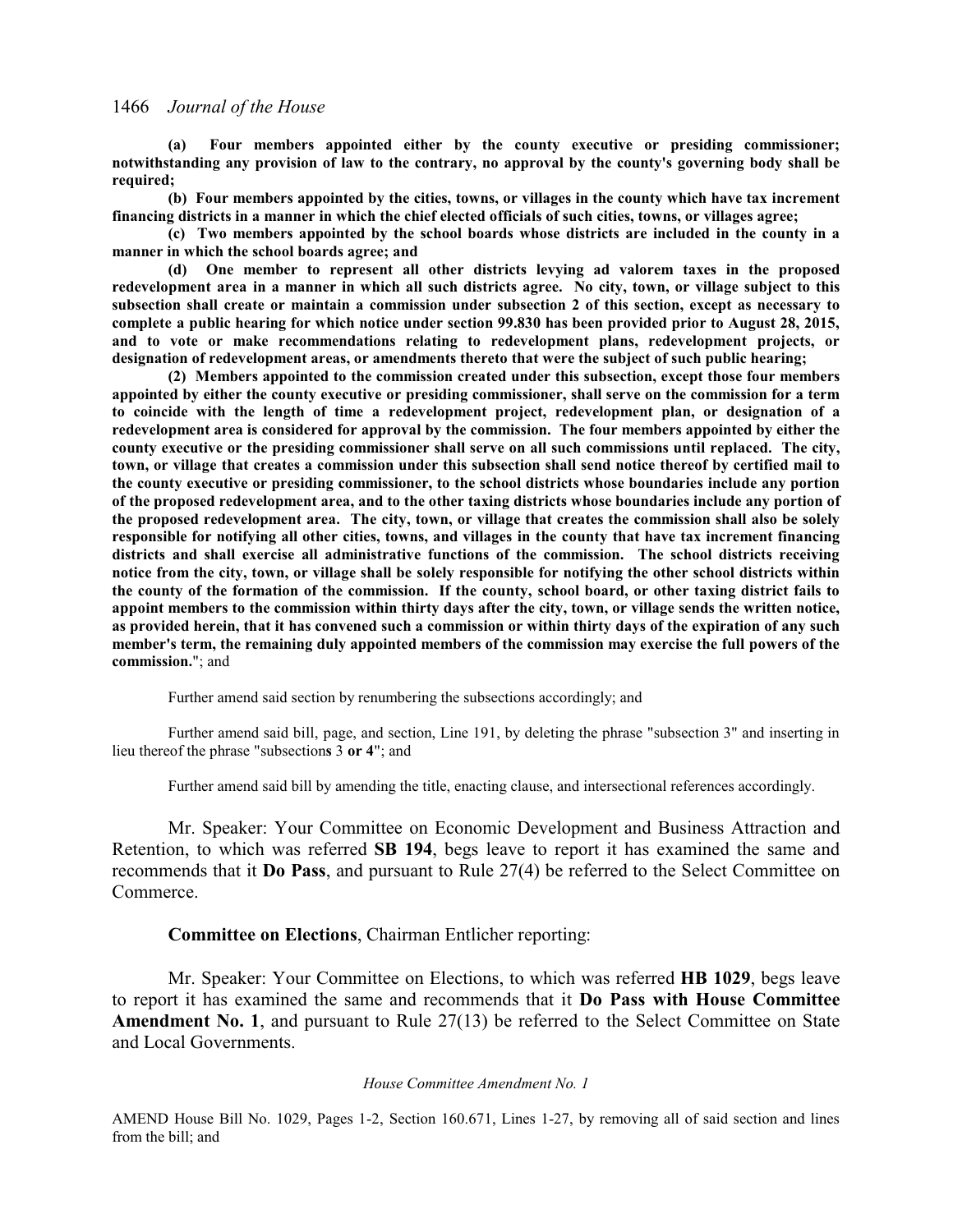Further amend said bill, Page 4, Section 162.481, Line 50, by deleting the word "**four**" on said line and inserting in lieu thereof the word "**three**"; and

Further amend said bill by amending the title, enacting clause, and intersectional references accordingly.

Mr. Speaker: Your Committee on Elections, to which was referred **HB 1179**, begs leave to report it has examined the same and recommends that it **Do Pass with House Committee** Amendment No. 1, and pursuant to Rule 27(13) be referred to the Select Committee on State and Local Governments.

#### *House Committee Amendment No. 1*

AMEND House Bill No. 1179, Page 1, Section 49.060, Lines 5-8, by deleting all of said lines and inserting in lieu thereof the following:

"**2. It shall be the duty of the governor to fill such vacancy no later than sixty days after certification by appointing, by**"; and

Further amend said bill, Page 2, Section 51.090, Lines 2-4, by deleting all of said lines and inserting in lieu thereof the following:

"by death, resignation, removal, refusal to act, or otherwise, it shall be the duty of the governor to fill such vacancy by appointing**, no later than sixty days after the vacancy occurs and by and with the advice and consent of the senate**"; and

Further amend said bill and page, Section 52.145, Lines 2-4, by deleting all of said lines and inserting in lieu thereof the following:

"**death, resignation, removal, refusal to act, or otherwise, it shall be the duty of the governor to fill such vacancy by appointing, no later than sixty days after the vacancy occurs and by and with the advice and consent of the**"; and

Further amend said bill and page, Section 53.010, Lines 9-11, by deleting all of said lines and inserting in lieu thereof the following:

"**removal, refusal to act, or otherwise, it shall be the duty of the governor to fill such vacancy by appointing, no later than sixty days after the vacancy occurs and by and with the advice and consent of the senate subject to the**"; and

Further amend said bill, Page 3, Section 54.033, Lines 5-7, by deleting all of said lines and inserting in lieu thereof the following:

"until said treasurer returns or the unexpired term is filled under section 105.030. **The governor shall fill a vacancy under this section no later than sixty days after such vacancy occurs by appointing, by and with**"; and

Further amend said bill, Page 4, Section 55.050, Lines 9 and 10, by deleting all of said lines and inserting in lieu thereof the following:

"otherwise, the governor shall fill the vacancy**, no later than sixty days after it occurs,** by appointing some eligible person to the"; and

Further amend said bill, Page 4, Section 58.040, Lines 2-4, by deleting all of said lines and inserting in lieu thereof the following: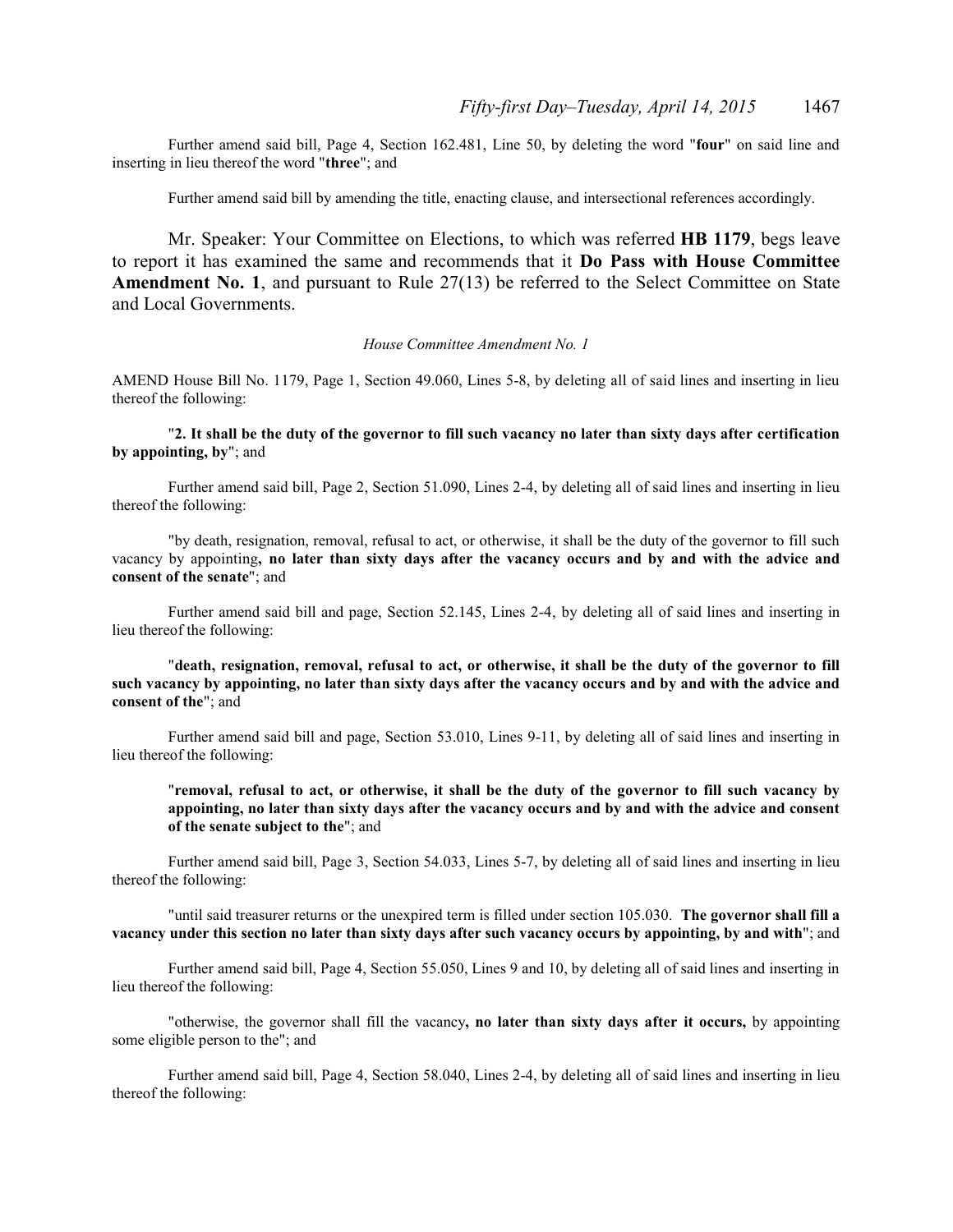"removal, refusal to act, or in any other manner, it shall be the duty of the governor to fill such vacancy**, no later than sixty days after its occurrence,** by appointing some eligible person to such office **by and with the advice and consent**"; and

Further amend said bill, Page 4, Section 59.022, Lines 5-7, by deleting all of said lines and inserting in lieu thereof the following:

"of deeds until the unexpired term is filled under section 105.030. **It shall be the duty of the governor to fill such vacancy, no later than sixty days after its occurrence, by appointing, by and with the advice and**"; and

Further amend said bill by amending the title, enacting clause, and intersectional references accordingly.

Mr. Speaker: Your Committee on Elections, to which was referred **HB 1316**, begs leave to report it has examined the same and recommends that it **Do Pass**, and pursuant to Rule 27(13) be referred to the Select Committee on State and Local Governments.

Mr. Speaker: Your Committee on Elections, to which was referred **SCS SBs 34 & 105**, begs leave to report it has examined the same and recommends that it **Do Pass with House Committee Amendment No. 1**, and pursuant to Rule 27(13) be referred to the Select Committee on State and Local Governments.

#### *House Committee Amendment No. 1*

AMEND Senate Committee Substitute for Senate Bill Nos. 34 & 105, Page 4, Section 115.277, Line 15, by inserting immediately after the word "retained" the following: "**;**

## **(6) Certified participation in the address confidentiality program established under sections 589.660 to 589.681 because of safety concerns**"; and

Further amend said bill, Page 5, Section 115.277, Line 41, by inserting after all of said line the following:

"115.279. 1. Application for an absentee ballot may be made by the applicant in person, or by mail, or for the applicant, in person, by his or her guardian or a relative within the second degree by consanguinity or affinity. The election authority shall accept applications by facsimile transmission within the limits of its telecommunications capacity.

2. Each application shall be made to the election authority of the jurisdiction in which the person is or would be registered. Each application shall be in writing and shall state the applicant's name, address at which he or she is or would be registered, his or her reason for voting an absentee ballot, the address to which the ballot is to be mailed, if mailing is requested, and for absent uniformed services and overseas applicants, the applicant's email address if electronic transmission is requested. **If the reason for the applicant voting absentee is due to the reasons established under subdivision (6) of subsection 1 of section 115.277, the applicant shall state the voter's identification information provided by the address confidentiality program in lieu of the applicant's name, address at which he or she is or would be registered, and address to which the ballot is to be mailed, if mailing is requested.** Each application to vote in a primary election shall also state which ballot the applicant wishes to receive. If any application fails to designate a ballot, the election authority shall, within three working days after receiving the application, notify the applicant by mail that it will be unable to deliver an absentee ballot until the applicant designates which political party ballot he or she wishes to receive. If the applicant does not respond to the request for political party designation, the election authority is authorized to provide the voter with that part of the ballot for which no political party designation is required.

3. Except as provided in subsection 3 of section 115.281, all applications for absentee ballots received prior to the sixth Tuesday before an election shall be stored at the office of the election authority until such time as the applications are processed in accordance with section 115.281. No application for an absentee ballot received in the office of the election authority by mail, by facsimile transmission or by a guardian or relative after 5:00 p.m. on the Wednesday immediately prior to the election shall be accepted by any election authority. No application for an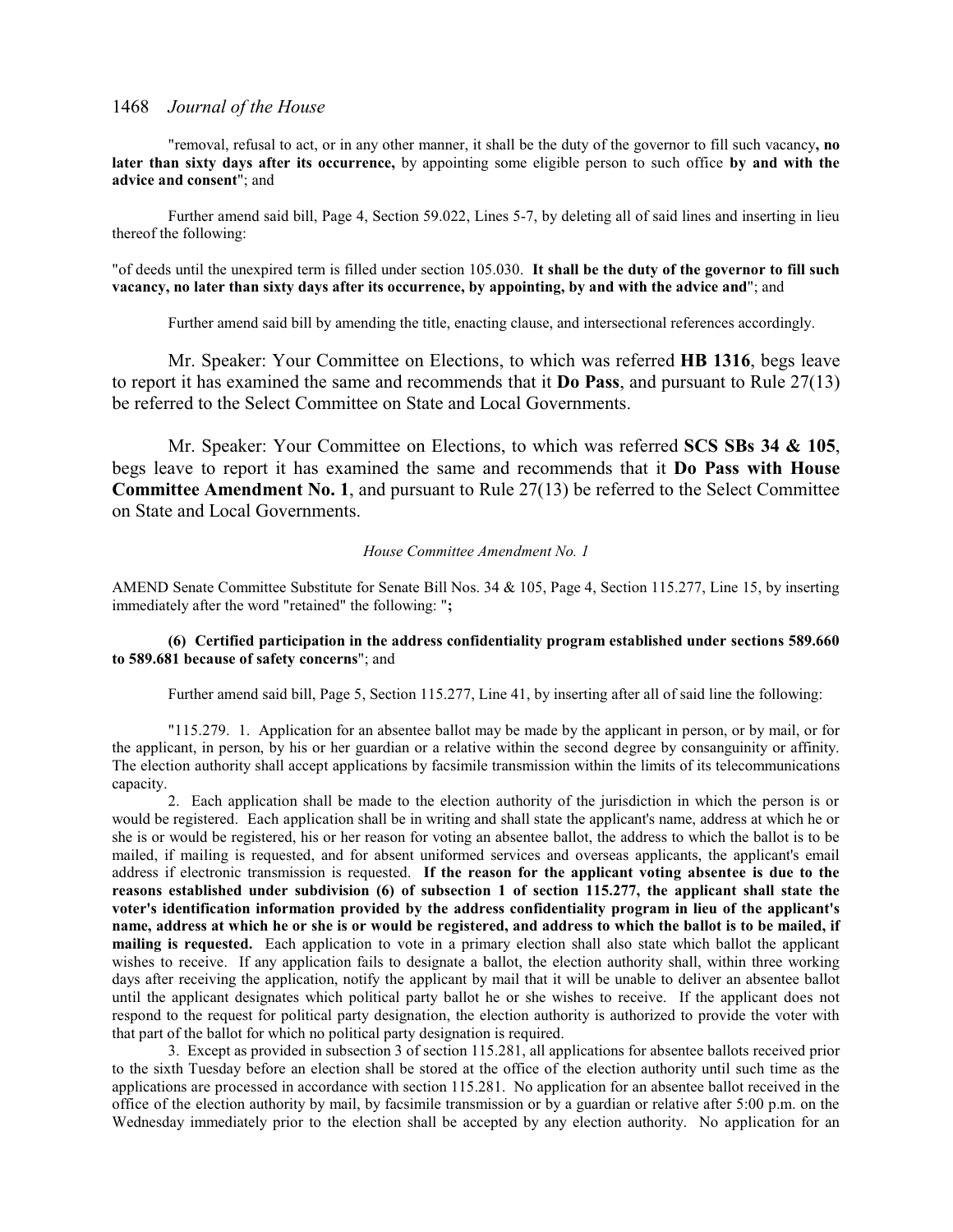absentee ballot submitted by the applicant in person after 5:00 p.m. on the day before the election shall be accepted by any election authority, except as provided in subsections 6, 8 and 9 of this section.

4. Each application for an absentee ballot shall be signed by the applicant or, if the application is made by a guardian or relative pursuant to this section, the application shall be signed by the guardian or relative, who shall note on the application his or her relationship to the applicant. If an applicant, guardian or relative is blind, unable to read or write the English language or physically incapable of signing the application, he or she shall sign by mark, witnessed by the signature of an election official or person of his or her own choosing. Any person who knowingly makes, delivers or mails a fraudulent absentee ballot application shall be guilty of a class one election offense.

5. (1) Notwithstanding any law to the contrary, any resident of the state of Missouri who resides outside the boundaries of the United States or who is on active duty with the Armed Forces of the United States or members of their immediate family living with them may request an absentee ballot for both the primary and subsequent general election with one application.

(2) The election authority shall provide each absent uniformed services voter and each overseas voter who submits a voter registration application or an absentee ballot request, if the election authority rejects the application or request, with the reasons for the rejection.

(3) Notwithstanding any other law to the contrary, if a standard oath regarding material misstatements of fact is adopted for uniformed and overseas voters pursuant to the Help America Vote Act of 2002, the election authority shall accept such oath for voter registration, absentee ballot, or other election-related materials.

(4) Not later than sixty days after the date of each regularly scheduled general election for federal office, each election authority which administered the election shall submit to the secretary of state in a format prescribed by the secretary a report on the combined number of absentee ballots transmitted to, and returned by, absent uniformed services voters and overseas voters for the election. The secretary shall submit to the Election Assistance Commission a combined report of such information not later than ninety days after the date of each regularly scheduled general election for federal office and in a standardized format developed by the commission pursuant to the Help America Vote Act of 2002. The secretary shall make the report available to the general public.

(5) As used in this section, the terms "absent uniformed services voter" and "overseas voter" shall have the meaning prescribed in 42 U.S.C. **Section** 1973ff-6.

6. An application for an absentee ballot by a new resident, as defined in section 115.275, shall be submitted in person by the applicant in the office of the election authority in the election jurisdiction in which such applicant resides. The application shall be received by the election authority no later than 7:00 p.m. on the day of the election. Such application shall be in the form of an affidavit, executed in duplicate in the presence of the election authority or any authorized officer of the election authority, and in substantially the following form:

"STATE OF ..........................

COUNTY OF ........................., ss.

I,......................................, d o solemnly swear that:

(1) Before becoming a resident of this state, I resided at ...................................................... (residence address) in ............................ (town, township, village or city) of ................................. County in the state of .........................................;

(2) I moved to this state after the last day to register to vote in such general presidential election and I am now residing in the county of ........................................., state o f Missouri;

(3) I believe I am entitled pursuant to the laws of this state to vote in the presidential election to be held November ......., .......... (year);

(4) I hereby make application for a presidential and vice presidential ballot. I have not voted and shall not vote other than by this ballot at such election.

Signed .............................

(Applicant)

......................................... (Residence Address)

Subscribed and sworn to before me this ............. day of ................, ......

Signed .............................

(Title and name of officer authorized to administer oaths)"

7. The election authority in whose office an application is filed pursuant to subsection 6 of this section shall immediately send a duplicate of such application to the appropriate official of the state in which the new resident applicant last resided and shall file the original of such application in its office.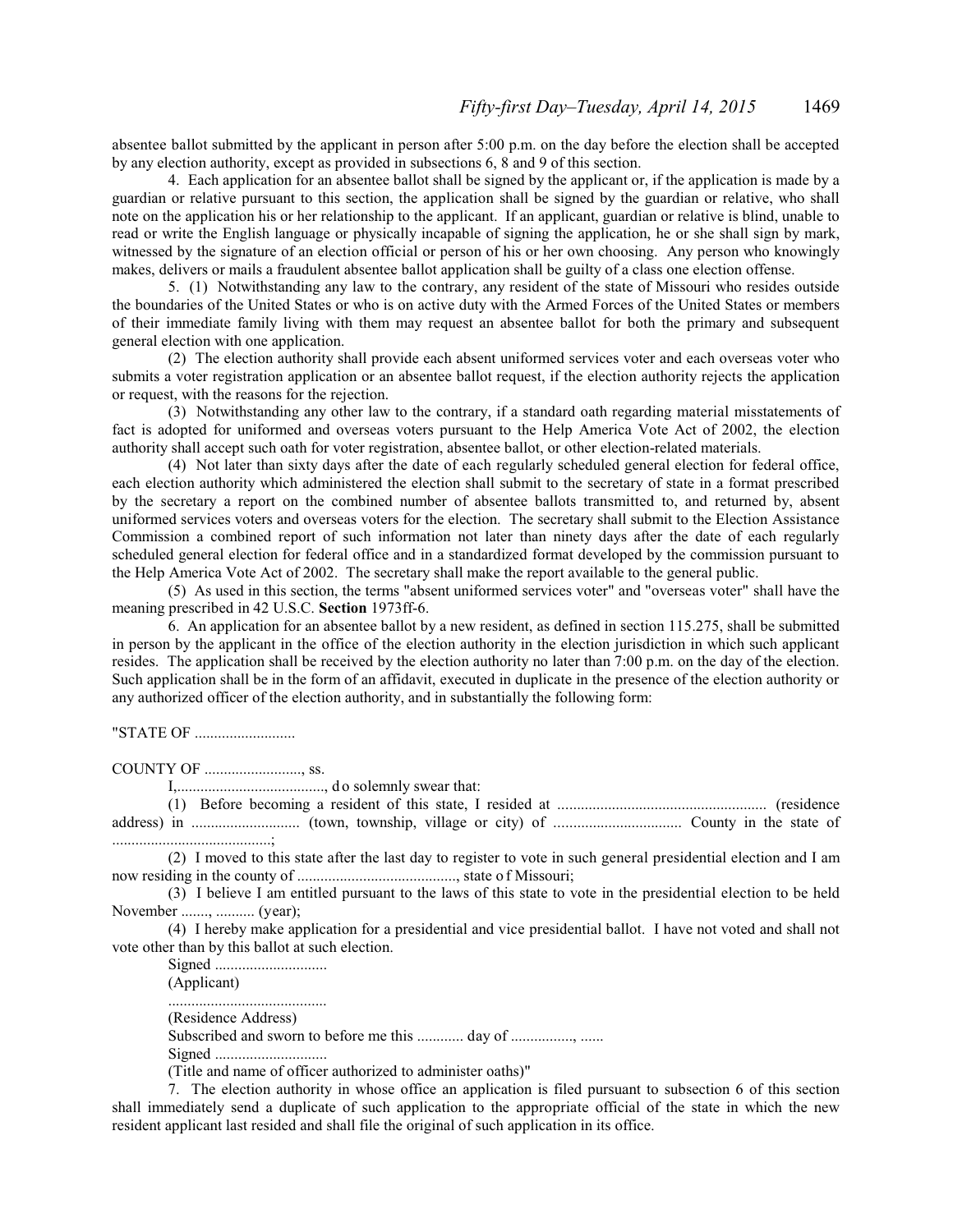8. An application for an absentee ballot by an intrastate new resident, as defined in section 115.275, shall be made in person by the applicant in the office of the election authority in the election jurisdiction in which such applicant resides. The application shall be received by the election authority no later than 7:00 p.m. on the day of the election. Such application shall be in the form of an affidavit, executed in duplicate in the presence of the election authority or an authorized officer of the election authority, and in substantially the following form:

"STATE OF ........................

COUNTY OF ......................, ss.

I, ......................................, d o solemnly swear that:

(1) Before becoming a resident of this election jurisdiction, I resided at ...................................... (residence address) in ........................ (town, township, village or city) of ............................ county in the state of ......................................;

(2) I moved to this election jurisdiction after the last day to register to vote in such election;

(3) I believe I am entitled pursuant to the laws of this state to vote in the election to be held ........................

(date);

(4) I hereby make application for an absentee ballot for candidates and issues on which I am entitled to vote pursuant to the laws of this state. I have not voted and shall not vote other than by this ballot at such election.

Signed ....................... (Applicant) ................................... (Residence Address) Subscribed and sworn to before me this ................ day of ................, ......... Signed ....................... (Title and name of officer authorized to administer oaths)"

9. An application for an absentee ballot by an interstate former resident, as defined in section 115.275, shall be received in the office of the election authority where the applicant was formerly registered by 5:00 p.m. on the Wednesday immediately prior to the election, unless the application is made in person by the applicant in the office of the election authority, in which case such application shall be made no later than 7:00 p.m. on the day of the election.

115.283. 1. Each ballot envelope shall bear a statement on which the voter shall state the voter's name, the voter's voting address, the voter's mailing address and the voter's reason for voting an absentee ballot. **If the reason for the voter voting absentee is due to the reasons established under subdivision (6) of subsection 1 of section 115.277, the voter shall state the voter's identification information provided by the address confidentiality program in lieu of the applicant's name, voting address, and mailing address.** On the form, the voter shall also state under penalties of perjury that the voter is qualified to vote in the election, that the voter has not previously voted and will not vote again in the election, that the voter has personally marked the voter's ballot in secret or supervised the marking of the voter's ballot if the voter is unable to mark it, that the ballot has been placed in the ballot envelope and sealed by the voter or under the voter's supervision if the voter is unable to seal it, and that all information contained in the statement is true. In addition, any person providing assistance to the absentee voter shall include a statement on the envelope identifying the person providing assistance under penalties of perjury. Persons authorized to vote only for federal and statewide officers shall also state their former Missouri residence.

2. The statement for persons voting absentee ballots who are registered voters shall be in substantially the following form:

#### State of Missouri

County (City) of ............................

I, ........................ (print name), a registered voter of ............. County (City of St. Louis, Kansas City), declare under the penalties of perjury that I expect to be prevented from going to the polls on election day due to (check one):

.......... absence on election day from the jurisdiction of the election authority in which I am registered;

.......... incapacity or confinement due to illness or physical disability, including caring for a person who is incapacitated or confined due to illness or disability;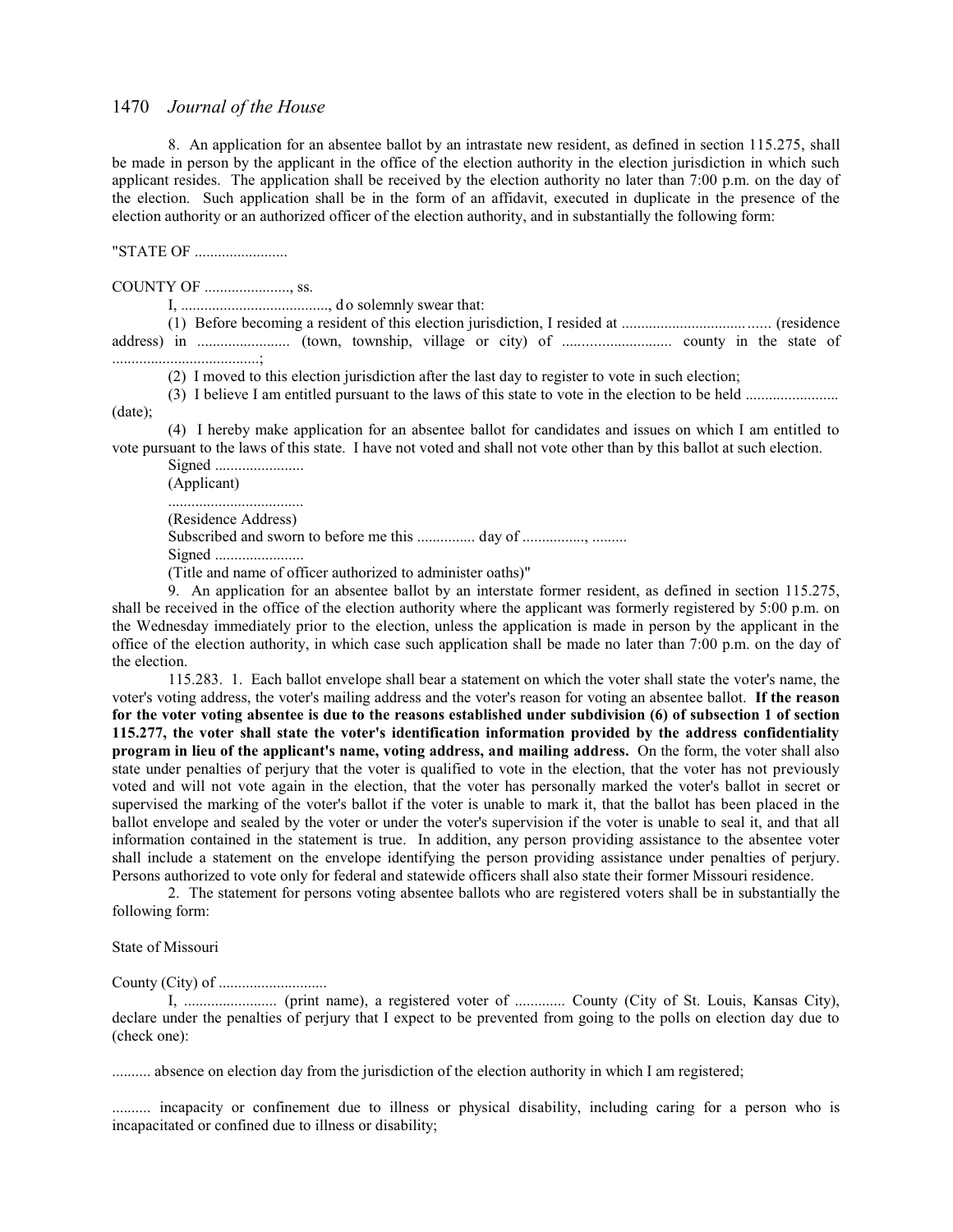......... religious belief or practice;

......... employment as an election authority or by an election authority at a location other than my polling place;

.......... incarceration, although I have retained all the necessary qualifications for voting**;**

## **......... certified participation in the address confidentiality program established under sections 589.660 to 589.681 because of safety concerns**.

I hereby state under penalties of perjury that I am qualified to vote at this election; I have not voted and will not vote other than by this ballot at this election. I further state that I marked the enclosed ballot in secret or that I am blind, unable to read or write English, or physically incapable of marking the ballot, and the person of my choosing indicated below marked the ballot at my direction; all of the information on this statement is, to the best of my knowledge and belief, true.

| Signature of Voter                  | Signature of Person<br><b>Assisting Voter</b><br>(if applicable)          |
|-------------------------------------|---------------------------------------------------------------------------|
| Address of Voter                    | Subscribed and sworn to<br>before me this  day<br>of ,                    |
|                                     |                                                                           |
| Mailing addresses<br>(if different) | Signature of notary or<br>other officer authorized<br>to administer oaths |

3. The statement for persons voting absentee ballots pursuant to the provisions of subsection 2, 3, 4, or 5 of section 115.277 without being registered shall be in substantially the following form:

State of Missouri

County (City) of ......................

I, ............................ (print name), declare under the penalties of perjury that I am a citizen of the United States and eighteen years of age or older. I am not adjudged incapacitated by any court of law, and if I have been convicted of a felony or of a misdemeanor connected with the right of suffrage, I have had the voting disabilities resulting from such conviction removed pursuant to law. I hereby state under penalties of perjury that I am qualified to vote at this election.

I am (check one):

...... a resident of the state of Missouri and a registered voter in .............. County and moved from that county to ............. County, Missouri, after the last day to register to vote in this election.

...... an interstate former resident of Missouri and authorized to vote for presidential and vice presidential electors.

I further state under penalties of perjury that I have not voted and will not vote other than by this ballot at this election; I marked the enclosed ballot in secret or am blind, unable to read or write English, or physically incapable of marking the ballot, and the person of my choosing indicated below marked the ballot at my direction; all of the information on this statement is, to the best of my knowledge and belief, true.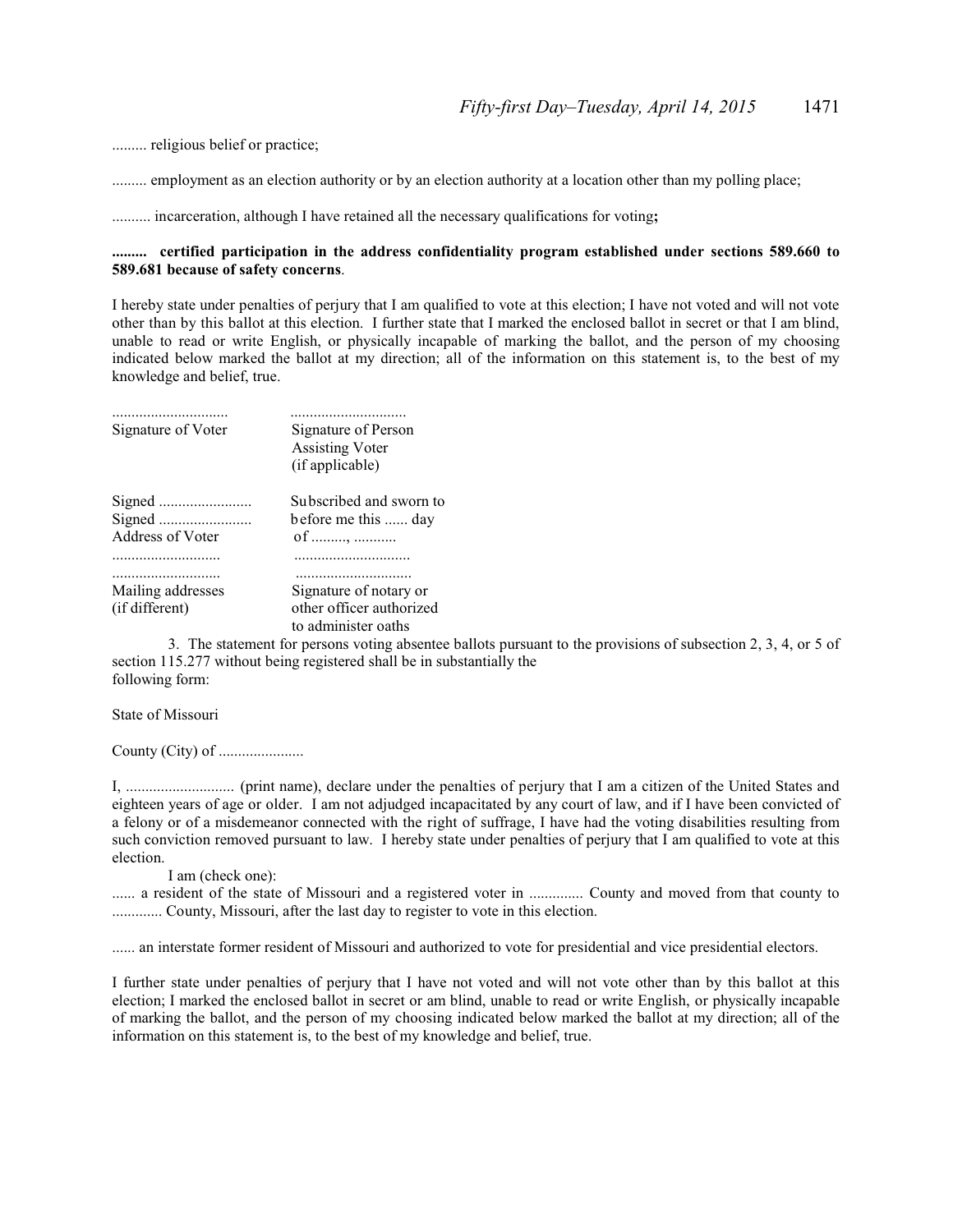| <br>Signature of Voter | Subscribed to and sworn<br>before me this  day<br>of ,                    |
|------------------------|---------------------------------------------------------------------------|
|                        |                                                                           |
| <br>Address of Voter   | Signature of notary or<br>other officer authorized<br>to administer oaths |
|                        |                                                                           |
|                        |                                                                           |
|                        |                                                                           |
|                        |                                                                           |
| Signature of Person    | Address of Last                                                           |
| <b>Assisting Voter</b> | Missouri Residence<br>(if applicable)                                     |
|                        |                                                                           |

4. The statement for persons voting absentee ballots who are entitled to vote at the election pursuant to the provisions of subsection 2 of section 115.137 shall be in substantially the following form:

State of Missouri

County (City) of ..........................

I, ....................................... (print name), declare under the penalties of perjury that I expect to be prevented from going to the polls on election day due to (check one):

....... absence on election day from the jurisdiction of the election authority in which I am directed to vote;

....... incapacity or confinement due to illness or physical disability, including caring for a person who is incapacitated or confined due to illness or disability;

....... religious belief or practice;

....... employment as an election authority or by an election authority at a location other than my polling place;

....... incarceration, although I have retained all the necessary qualifications of voting**; ................... certified participation in the address confidentiality program established under sections 589.660 to 589.681 because of safety concerns**.

I hereby state under penalties of perjury that I own property in the ...................... district and am qualified to vote at this election; I have not voted and will not vote other than by this ballot at this election. I further state that I marked the enclosed ballot in secret or that I am blind, unable to read and write English, or physically incapable of marking the ballot, and the person of my choosing indicated below marked the ballot at my direction; all of the information on this statement is, to the best of my knowledge and belief, true.

| Signature of Voter | Subscribed and sworn<br>to before me this<br>day of ,                     |
|--------------------|---------------------------------------------------------------------------|
|                    |                                                                           |
| Address            | Signature of notary or<br>other officer authorized<br>to administer oaths |
|                    |                                                                           |
| $C_{i\alpha}$      |                                                                           |

Signature of Person Assisting Voter (if applicable)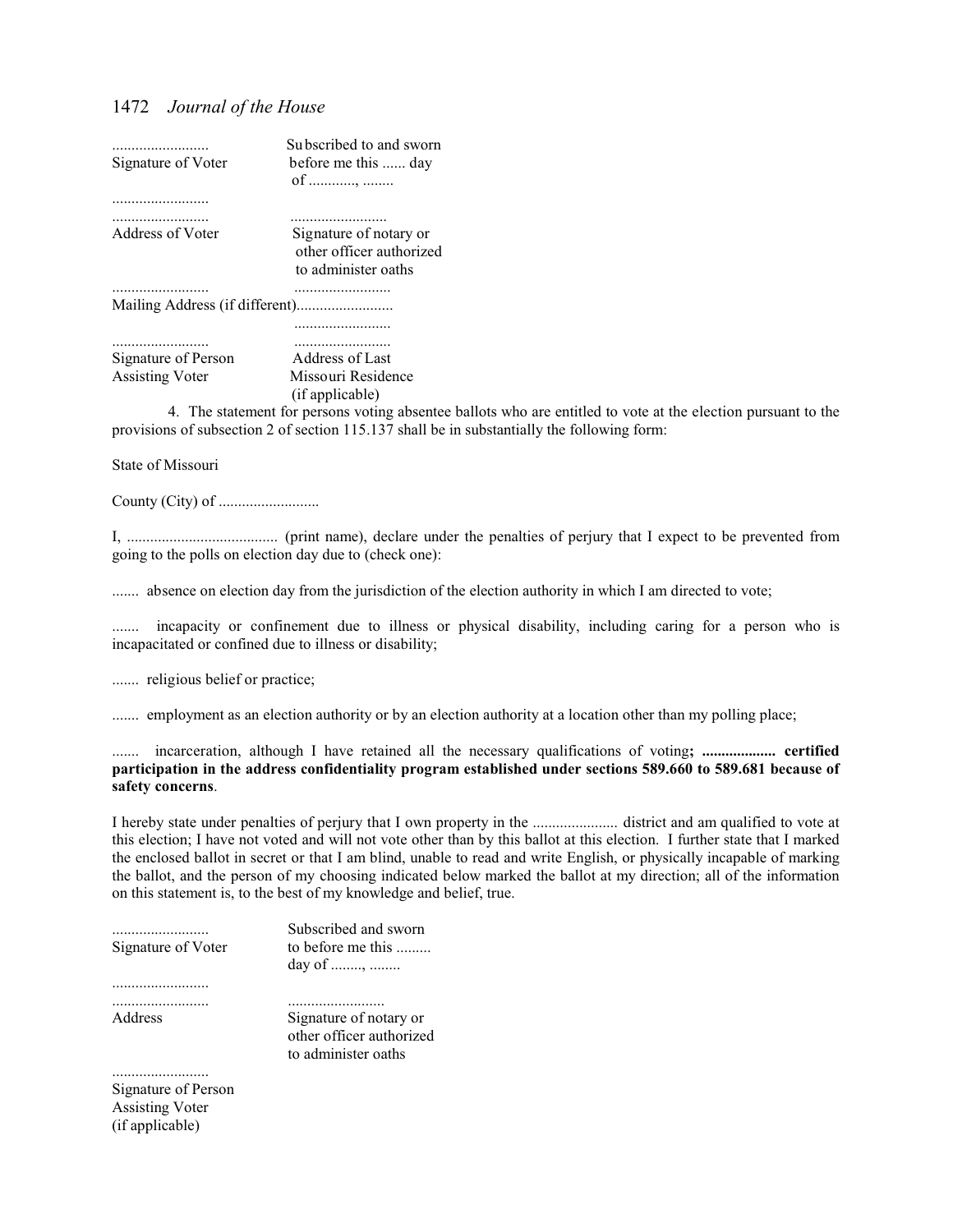5. The statement for persons providing assistance to absentee voters shall be in substantially the following form: The voter needed assistance in marking the ballot and signing above, because of blindness, other physical disability, or inability to read or to read English. I marked the ballot enclosed in this envelope at the voter's direction, when I was alone with the voter, and I had no other communication with the voter as to how he or she was to vote. The voter swore or affirmed the voter affidavit above and I then signed the voter's name and completed the other voter information above. Signed under the penalties of perjury.

Reason why voter needed assistance: ..................

#### ASSISTING PERSON SIGN HERE

- 1. ............ (signature of assisting person)
- 2. ............ (assisting person's name printed)
- 3. ............ (assisting person's residence)
- 4. ............ (assisting person's home city or town).

6. Notwithstanding any other provision of this section, any covered voter as defined in section 115.902 or persons who have declared themselves to be permanently disabled pursuant to section 115.284, otherwise entitled to vote, shall not be required to obtain a notary seal or signature on his or her absentee ballot.

7. Notwithstanding any other provision of this section or section 115.291 to the contrary, the subscription, signature and seal of a notary or other officer authorized to administer oaths shall not be required on any ballot, ballot envelope, or statement required by this section if the reason for the voter voting absentee is due to the reasons established pursuant to subdivision (2) of subsection 1 of section 115.277.

8. No notary shall charge or collect a fee for notarizing the signature on any absentee ballot or absentee voter registration.

9. A notary public who charges more than the maximum fee specified or who charges or collects a fee for notarizing the signature on any absentee ballot or absentee voter registration is guilty of official misconduct."; and

Further amend said bill, Page 7, Section 115.940, Line 5, by inserting after all of said line the following:

"Section B. Because immediate action is necessary to allow the provisions of this act to apply to election procedures before August 28, 2015, in order to protect the security needs of victims of domestic violence, rape, sexual assault, or stalking, the repeal and reenactment of sections 115.277, 115.279, and 115.283 of this act are deemed necessary for the immediate preservation of the public health, welfare, peace, and safety, and are hereby declared to be an emergency act within the meaning of the constitution, and the repeal and reenactment of sections 115.277, 115.279, and 115.283 of this act shall be in full force and effect on July 1, 2015, or upon its passage and approval, whichever first occurs."; and

Further amend said title, enacting clause and intersectional references accordingly.

## **Committee on Elementary and Secondary Education**, Chairman Swan reporting:

Mr. Speaker: Your Committee on Elementary and Secondary Education, to which was referred **HJR 6**, begs leave to report it has examined the same and recommends that it **Do Pass**, and pursuant to Rule 27(5) be referred to the Select Committee on Education.

## **Committee on Emerging Issues**, Chairman Haahr reporting:

Mr. Speaker: Your Committee on Emerging Issues, to which was referred **HJR 20**, begs leave to report it has examined the same and recommends that it **Do Pass**, and pursuant to Rule 27(7) be referred to the Select Committee on General Laws.

Mr. Speaker: Your Committee on Emerging Issues, to which was referred **HB 537**, begs leave to report it has examined the same and recommends that it **Do Pass with House Committee Amendment No. 1**, and pursuant to Rule 27(7) be referred to the Select Committee on General Laws.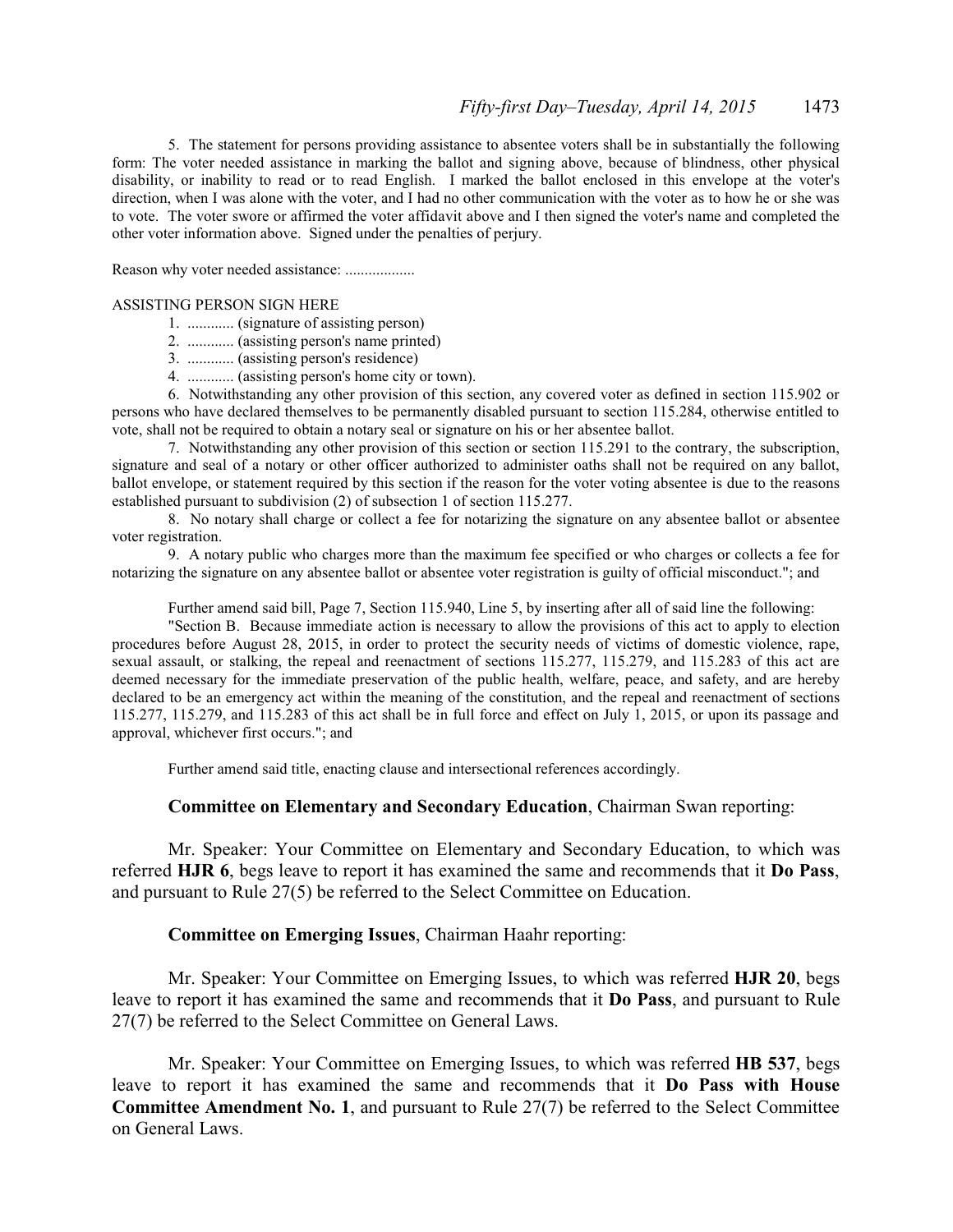### *House Committee Amendment No. 1*

AMEND House Bill No. 537, Pages 1-4, Section 67.1850, by removing all of said section from the bill and inserting in lieu thereof the following:

"67.1850. 1. As used in **[**this section**] sections 67.1850 to 67.1852**, the following terms mean:

(1) "Community", any municipality or county as defined in this section;

(2) **"Computer-assisted mass appraisal (CAMA) system", a system that incorporates computersupported statistical analyses such as multiple regression analysis and adaptive estimation procedure to assist the county assessor in estimating value and its associated data including, but not limited to, all information collected in the process of executing an assessment and equalization maintenance plan as set forth in section 137.115;**

**(3)** "County", any county form of government;

**(4) "County assessor", a county assessor of all second, third, and fourth class counties, and all first class counties without a charter form of government and the assessing officer of the city of St. Louis;**

**[**(3)**] (5)** "Geographical information system", a computerized, spatial coordinate mapping and relational database technology which:

(a) Captures, assembles, stores, converts, manages, analyzes, amalgamates and records, in the digital mode, all kinds and types of information and data;

(b) Transforms such information and data into intelligence and subsequently retrieves, presents and distributes that intelligence to a user for use in making the intelligent decisions necessary for sound management;

**[**(4)**] (6)** "Municipality", any city located in any county.

2. The development of geographical information systems has not been undertaken in any large-scale and useful way by private enterprise. The use of modern technology can enhance the planning and decision-making processes of communities. The development of geographical information systems is a time-consuming and expensive activity. In the interest of maintaining community governments open and accessible to the public, information gathered by communities for use in a geographical information system, unless properly made a closed record, should be available to the public. However, access to the information in a way by which a person could render the investment of the public in a geographical information system a special benefit to that person, and not to the public, should not be permitted.

3. Any community as defined in this section may create a geographical information system for the community. The scope of the geographical information system shall be determined by the governing body of the community. The method of creation, maintenance, use and distribution of the geographical information system shall be determined by the governing body of the community. A community shall not mandate the use of this system or allocate the costs of the system to nonusers.

4. The information collected or assimilated by a community for use in a geographical information system shall not be withheld from the public, unless otherwise properly made a closed record of the community as provided by section 610.021. The information collected or assimilated by a community for use in a geographical information system need not be disclosed in a form which may be read or manipulated by computer, absent a license agreement between the community and the person requesting the information.

5. Information collected or assimilated by a community for use in a geographical information system and disclosed in any form, other than in a form which may be read or manipulated by computer, shall be provided for a reasonable fee, as established by section 610.026. A community maintaining a geographical information system shall make maps and other products of the system available to the public. The cost of the map or other product shall not exceed a reasonable fee representing the cost to the community of time, equipment and personnel in the production of the map or other product. A community may license the use of a geographical information system. The total cost of licensing a geographical information system may not exceed the cost, as established by section 610.026, of the:

(1) Cost to the community of time, equipment and personnel in the production of the information in a geographical information system or the production of the geographical information system; and

(2) Cost to the community of the creation, purchase, or other acquisition of the information in a geographical information system or of the geographical information system.

6. The provisions of this section shall not hinder the daily or routine collection of data from the geographical information system by real estate brokers and agents, title collectors, developers, surveyors, utility companies, banks, news media**, licensed and certified real estate appraisers,** or mortgage companies, nor shall the provisions allow for the charging of fees for the collection of such data exceeding that allowed pursuant to section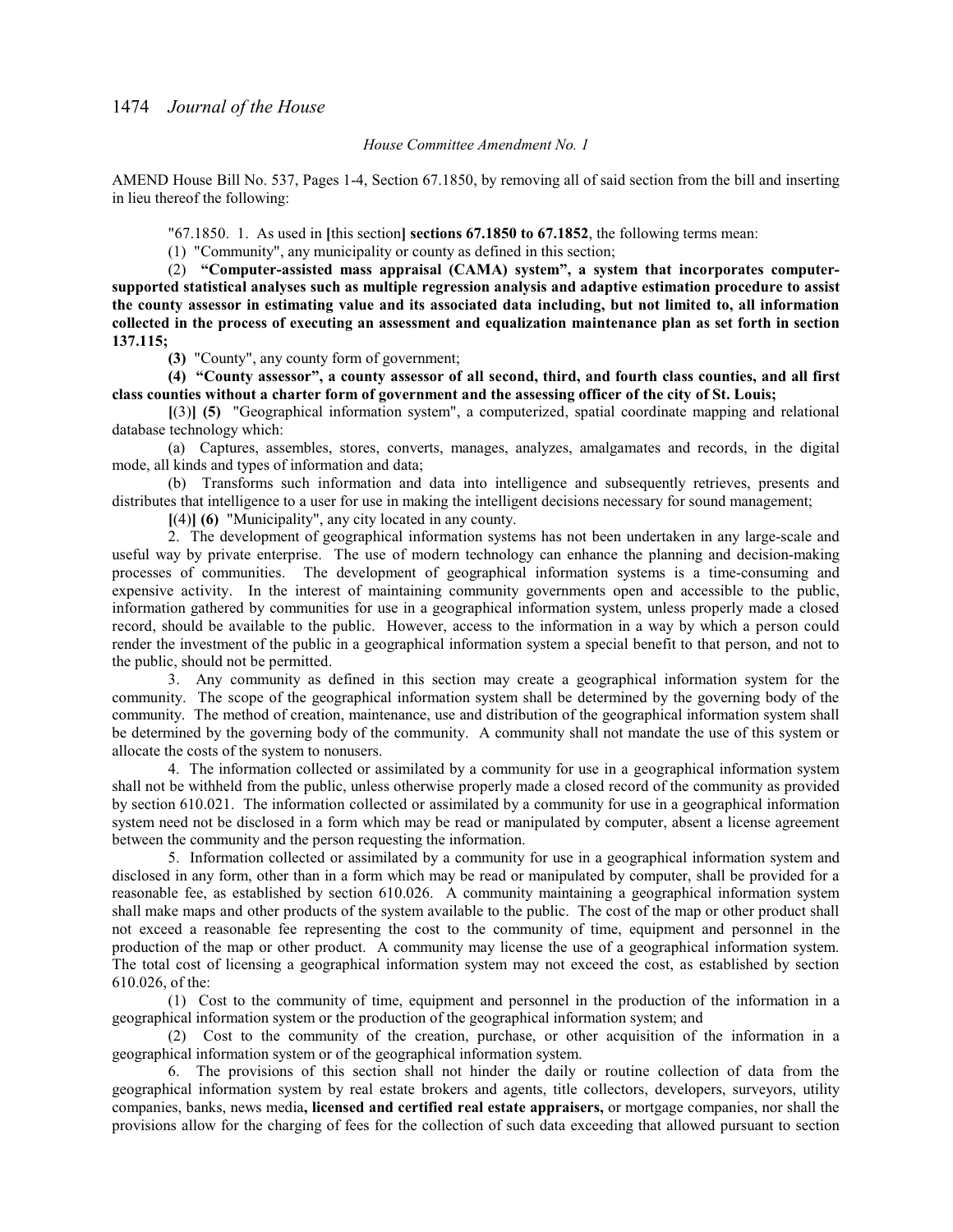610.026. The provisions of this section, however, shall allow a community maintaining a geographical information system to license and establish costs for the use of the system's computer program and computer software, and may also establish costs for the use of computer programs and computer software that provide access to information aggregated with geographic information system information.

7. A community distributing information used in a geographical information system or distributing a geographical information system shall not be liable for any damages which may arise from any error which may exist in the information or the geographical information system."; and

Further amend said bill, Pages 4-7, Section 610.021, by removing all of said section from the bill and inserting in lieu thereof the following:

"**67.1852. 1. Data gathered for use in a CAMA system, unless properly made a closed record as provided by section 610.021, shall be available to the public. Access to the data in a method by which an individual or business entity derives a special benefit from such access shall not be permitted.**

**2. Data collected or assimilated for use in a CAMA system disclosed in any form shall be provided for a reasonable fee, as established by section 610.026. The cost of the data shall not exceed a reasonable fee representing the cost to the county assessor of time, equipment, and personnel in the production of the data.**

**3. In order to maintain the integrity of the data collected or assimilated for use in a CAMA system, such data shall not be disclosed in a form which may be read or manipulated by computer, absent a license agreement between the county assessor and the person requesting the data. The total cost of licensing the data contained in a CAMA system shall not exceed the cost, as established by section 610.026, of the:**

**(1) Cost to the county assessor of time, equipment, and personnel in the production of the data contained in a CAMA system or production of the CAMA system; and**

**(2) Cost to the county assessor of the creation, purchase, or other acquisition of the data contained in a CAMA system or of the CAMA system.**

**4. The provisions of this section shall not hinder the daily or routine collection of data contained in a CAMA system by real estate brokers and agents, title collectors, developers, surveyors, utility companies, banks, news media, licensed and certified real estate appraisers, or mortgage companies, nor shall the provisions allow for the charging of fees for the collection of such data exceeding that allowed under section 610.026. The provisions of this section shall allow a county assessor maintaining a CAMA system to license and establish costs for the use of the system's computer program and computer software, and may also establish costs for the use of computer programs and computer software that provide access to the data contained in a CAMA system.**

**5. A county assessor distributing data contained in a CAMA system or distributing a CAMA system shall not be liable for any damages which may arise from any error which may exist in the CAMA system or its associated data.**"; and

Further amend said bill by amending the title, enacting clause, and intersectional references accordingly.

Mr. Speaker: Your Committee on Emerging Issues, to which was referred **HB 1044**, begs leave to report it has examined the same and recommends that it **Do Pass with House Committee Amendment No. 1**, and pursuant to Rule 27(7) be referred to the Select Committee on General Laws.

### *House Committee Amendment No. 1*

AMEND House Bill No. 1044, Page 1, Section 478.252, Lines 4 to 6, by deleting said lines and inserting in lieu thereof the following:

"**trial, sentencing, and supervision of the accused or convicted in all actions in which the lead charge has been brought under subdivision 2 of section 1 of section 569.020 prior to December 31, 2016, or, beginning January 1, 2017, subdivision 1 of subsection 1 of section 569.160, subdivision 2 of subsection 1 of section 570.023, 571.015, subdivisions 1, 2, 3, or 6, of subsection 1 of section 571.020, 571.030, 571.045, 571.050, subdivision 1 of subsection 1 of section 571.060, 571.063, 571.070, 571.072, or 571.150. For purposes of this**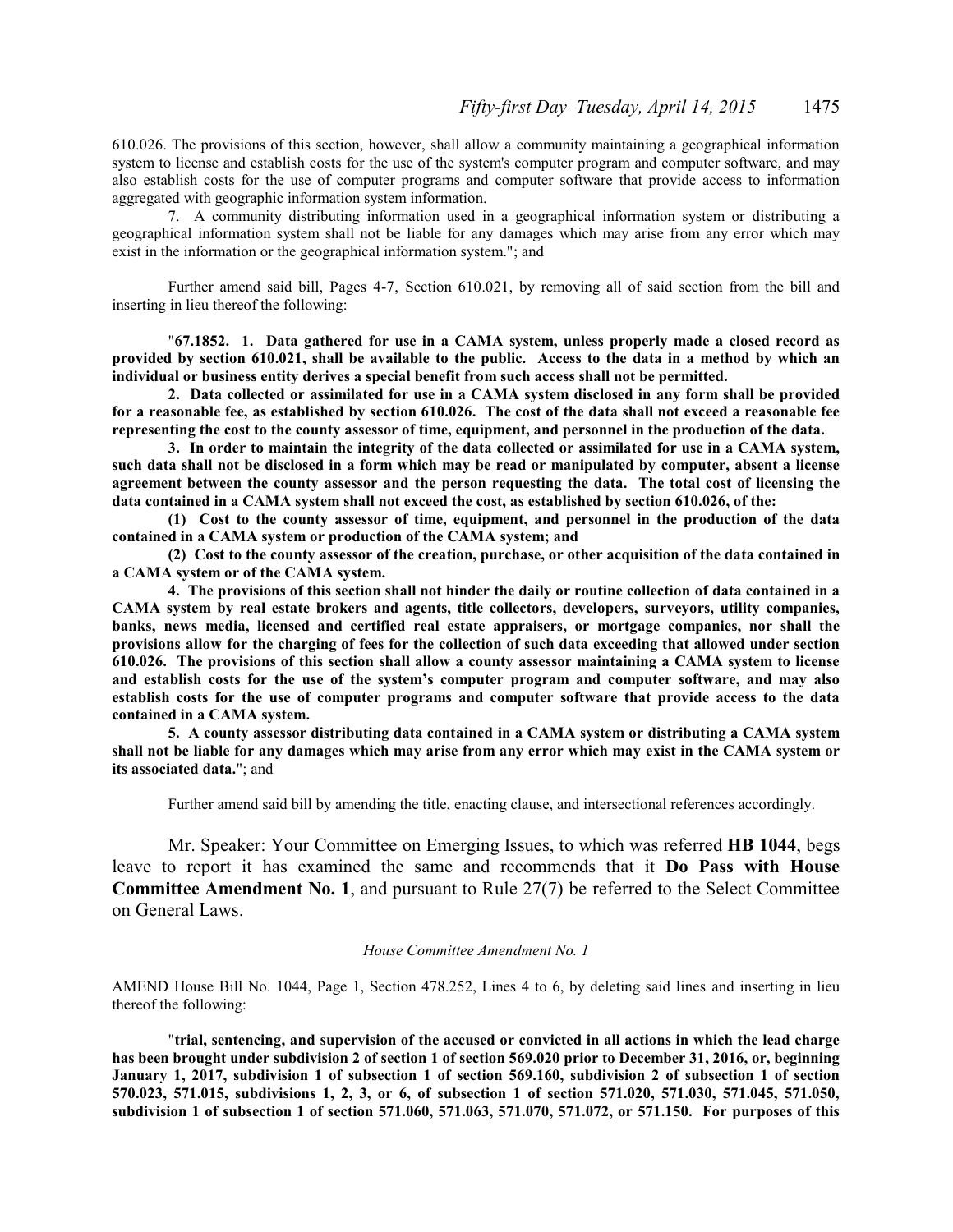**section, a "lead charge", means the highest grade of a charge against a defendant. Charges tried by the docket shall arise from lead charges brought on or after the effective date of the creation of the docket.**"; and

Further amend said bill and section, Page 2, Lines 36 to 38, by deleting all of said lines and inserting in lieu thereof the following:

"**(12) Any non-privileged information reasonably requested by such agencies or by a research university in Missouri with an accredited program in criminology, criminal justice, public health, or social work. Any information that is protected from disclosure by a recognized privilege or statute shall be disclosed only by court order or as provided by statute.**"; and

Further amend said page and section, Line 42, by inserting after the phrase "**research university**" the phrase "**in Missouri**"; and

Further amend said page and section, Line 43, by inserting after the phrase "**prosecuting attorney**" the phrase "**or public defender in such circuit,**"; and

Further amend said bill by amending the title, enacting clause, and intersectional references accordingly.

## **Committee on Energy and the Environment**, Chairman Miller reporting:

Mr. Speaker: Your Committee on Energy and the Environment, to which was referred **HB 1102**, begs leave to report it has examined the same and recommends that it **Do Pass with House Committee Amendment No. 1**, and pursuant to Rule 27(14) be referred to the Select Committee on Utilities.

#### *House Committee Amendment No. 1*

AMEND House Bill No. 1102, Page 2, Section 319.114, Line 28, by deleting the word "**underground**" and inserting in lieu thereof the words "**motor fuel**"; and

Further amend said bill, Page 3, Section 414.036, Line 28, by deleting the words "**petroleum substance**" and inserting in lieu thereof the words "**motor fuel**"; and

Further amend said bill, page, and section, Line 29, by deleting the word "**underground**" and inserting in lieu thereof the words "**motor fuel**"; and

Further amend said bill, Page 5, Section 414.255, Line 94, by deleting the word "**qualify**" and inserting in lieu thereof the word "**quality**"; and

Further amend said bill, page, and section, Line 95, by inserting immediately before the word "**damages**" the word "**property**"; and

Further amend said bill, page, section, and line, by inserting after the word "**vendor**" the following:

### "**so long as the selection of motor fuel was made by the customer and not the vendor**"; and

Further amend said bill, page, and section, Line 97, by inserting after the word "**product**" the words "**for the purposes of a claim for property damage**"; and

Further amend said bill by amending the title, enacting clause, and intersectional references accordingly.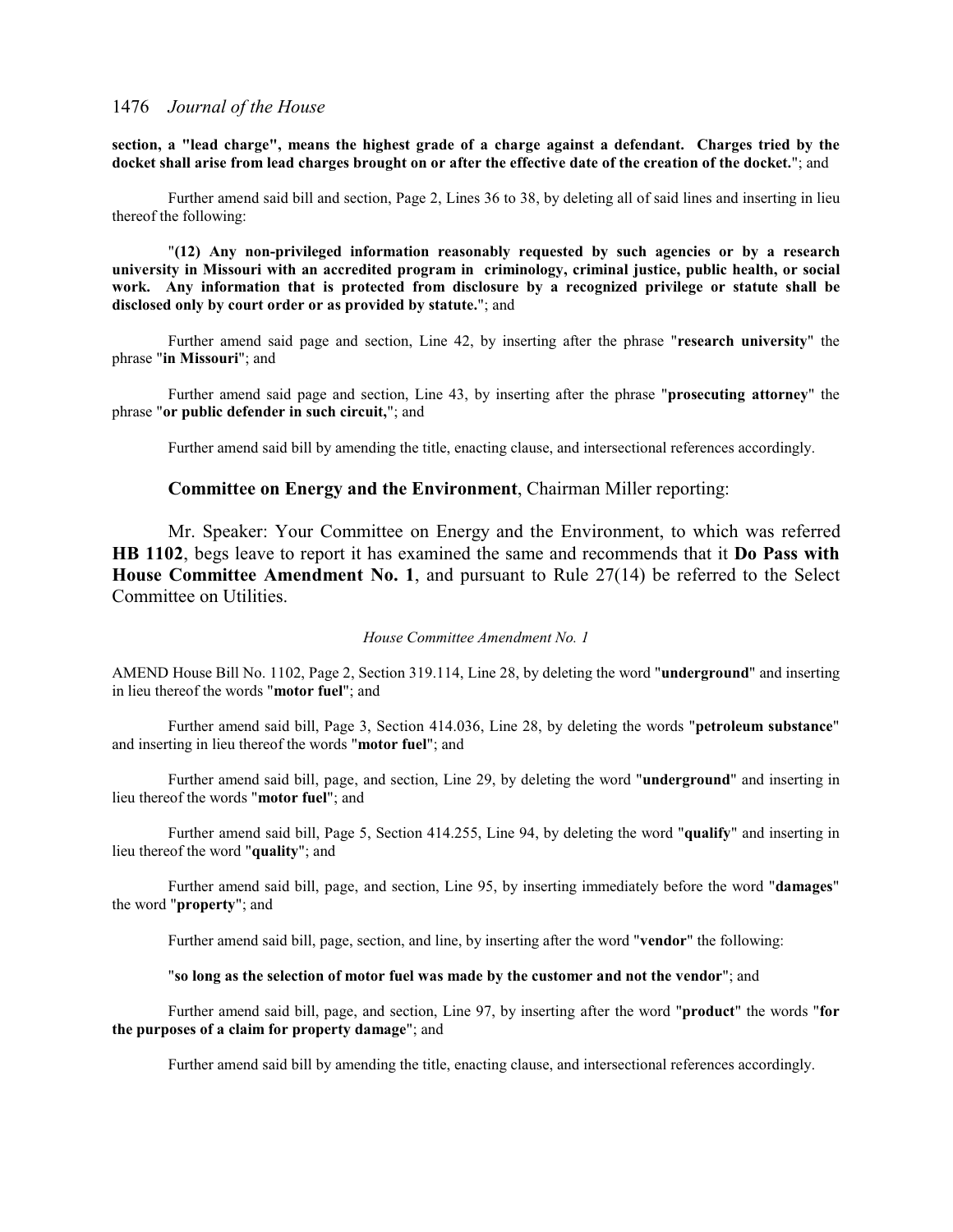## **Committee on Higher Education**, Chairman Cookson reporting:

Mr. Speaker: Your Committee on Higher Education, to which was referred **SB 13**, begs leave to report it has examined the same and recommends that it **Do Pass**, and pursuant to Rule 27(5) be referred to the Select Committee on Education.

## **Committee on Local Government**, Chairman Hinson reporting:

Mr. Speaker: Your Committee on Local Government, to which was referred **HB 1221**, begs leave to report it has examined the same and recommends that it **Do Pass**, and pursuant to Rule 27(13) be referred to the Select Committee on State and Local Governments.

Mr. Speaker: Your Committee on Local Government, to which was referred **HB 1346**, begs leave to report it has examined the same and recommends that it **Do Pass**, and pursuant to Rule 27(13) be referred to the Select Committee on State and Local Governments.

Mr. Speaker: Your Committee on Local Government, to which was referred **SB 68**, begs leave to report it has examined the same and recommends that it **Do Pass**, and pursuant to Rule 27(13) be referred to the Select Committee on State and Local Governments.

Mr. Speaker: Your Committee on Local Government, to which was referred **SB 221**, begs leave to report it has examined the same and recommends that it **Do Pass with House Committee Amendment No. 1** and **House Committee Amendment No. 2**, and pursuant to Rule 27(13) be referred to the Select Committee on State and Local Governments.

#### *House Committee Amendment No. 1*

AMEND Senate Bill No. 221, Page 1, In the Title, Lines 3-4, by deleting all of said lines and inserting in lieu thereof "to political subdivisions."; and

Further amend said bill and page, Section A, Line 2, by inserting the following after all of said line:

"66.620. 1. All county sales taxes collected by the director of revenue under sections 66.600 to 66.630 on behalf of any county, less one percent for cost of collection which shall be deposited in the state's general revenue fund after payment of premiums for surety bonds as provided in section 32.087, shall be deposited in a special trust fund, which is hereby created, to be known as the "County Sales Tax Trust Fund". The moneys in the county sales tax trust fund shall not be deemed to be state funds and shall not be commingled with any funds of the state. The director of revenue shall keep accurate records of the amount of money in the trust fund which was collected in each county imposing a county sales tax, and the records shall be open to the inspection of officers of the county and the public. Not later than the tenth day of each month, the director of revenue shall distribute all moneys deposited in the trust fund during the preceding month to the county which levied the tax; such funds shall be deposited with the **[**county**]** treasurer of the county and all expenditures of funds arising from the county sales tax trust fund shall be by an appropriation act to be enacted by the legislative council of the county, and to the cities, towns and villages located wholly or partly within the county which levied the tax in the manner as set forth in sections 66.600 to 66.630.

2. In any county not adopting an additional sales tax and alternate distribution system as provided in section 67.581, for the purposes of distributing the county sales tax, the county shall be divided into two groups, "Group A" and "Group B". Group A shall consist of all cities, towns and villages which are located wholly or partly within the county which levied the tax and which had a city sales tax in effect under the provisions of sections 94.500 to 94.550 on the day prior to the adoption of the county sales tax ordinance, except that beginning January 1, 1980, group A shall consist of all cities, towns and villages which are located wholly or partly within the county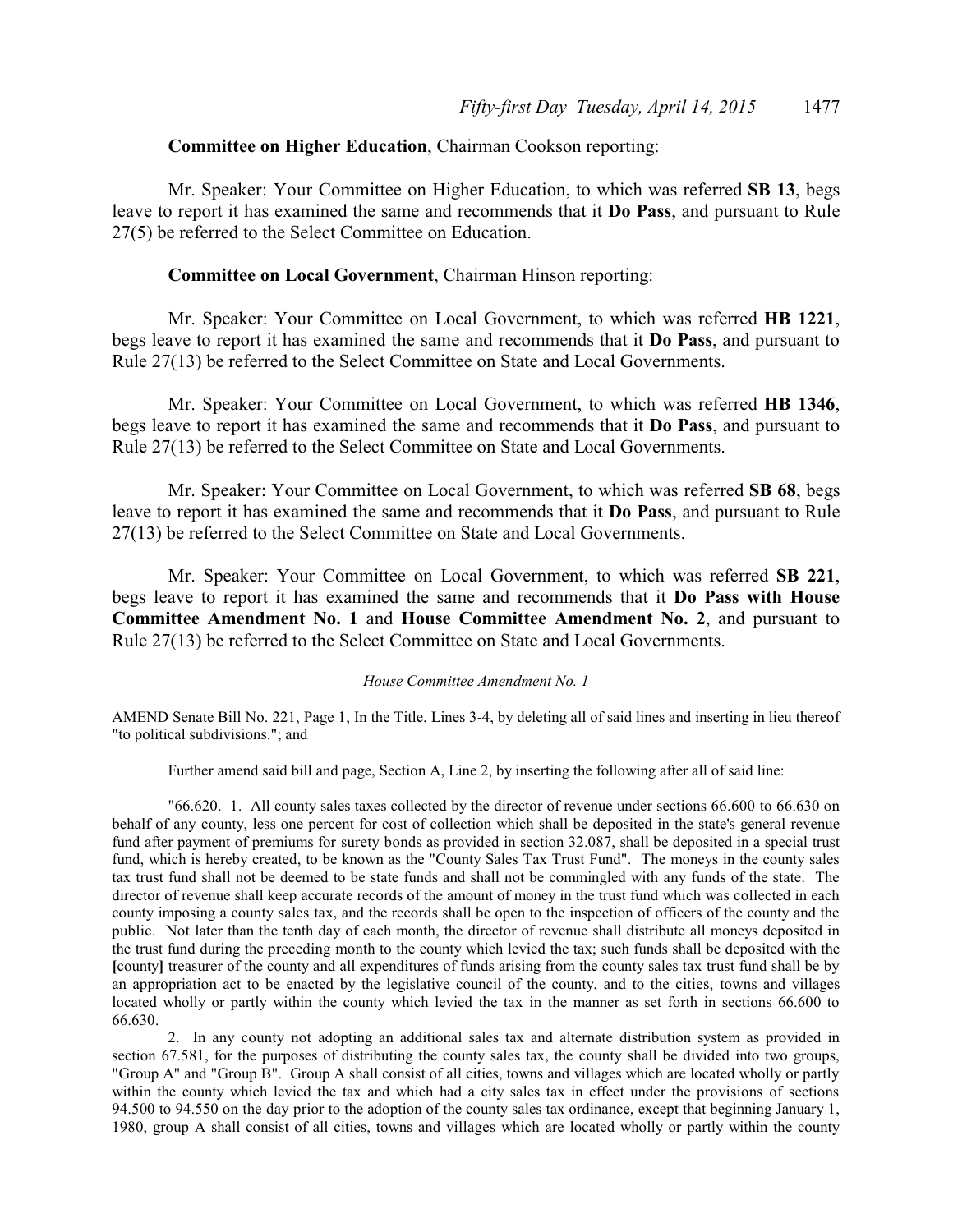which levied the tax and which had a city sales tax approved by the voters of such city under the provisions of sections 94.500 to 94.550 on the day prior to the effective date of the county sales tax. For the purposes of determining the location of consummation of sales for distribution of funds to cities, towns and villages in group A, the boundaries of any such city, town or village shall be the boundary of that city, town or village as it existed on March 19, 1984. Group B shall consist of all cities, towns and villages which are located wholly or partly within the county which levied the tax and which did not have a city sales tax in effect under the provisions of sections 94.500 to 94.550 on the day prior to the adoption of the county sales tax ordinance, and shall also include all unincorporated areas of the county which levied the tax; except that, beginning January 1, 1980, group B shall consist of all cities, towns and villages which are located wholly or partly within the county which levied the tax and which did not have a city sales tax approved by the voters of such city under the provisions of sections 94.500 to 94.550 on the day prior to the effective date of the county sales tax and shall also include all unincorporated areas of the county which levied the tax.

3. Until January 1, 1994, the director of revenue shall distribute to the cities, towns and villages in group A the taxes based on the location in which the sales were deemed consummated under section 66.630 and subsection 12 of section 32.087. Except for distribution governed by section 66.630, after deducting the distribution to the cities, towns and villages in group A, the director of revenue shall distribute the remaining funds in the county sales tax trust fund to the cities, towns and villages and the county in group B as follows: To the county which levied the tax, a percentage of the distributable revenue equal to the percentage ratio that the population of the unincorporated areas of the county bears to the total population of group B; and to each city, town or village in group B located wholly within the taxing county, a percentage of the distributable revenue equal to the percentage ratio that the population of such city, town or village bears to the total population of group B; and to each city, town or village located partly within the taxing county, a percentage of the distributable revenue equal to the percentage ratio that the population of that part of the city, town or village located within the taxing county bears to the total population of group B.

4. From **[**and after**]** January 1, 1994, **until December 31, 2015,** the director of revenue shall distribute to the cities, towns and villages in group A a portion of the taxes based on the location in which the sales were deemed consummated under section 66.630 and subsection 12 of section 32.087 in accordance with the formula described in this subsection. After deducting the distribution to the cities, towns and villages in group A, the director of revenue shall distribute funds in the county sales tax trust fund to the cities, towns and villages and the county in group B as follows: To the county which levied the tax, ten percent multiplied by the percentage of the population of unincorporated county which has been annexed or incorporated since April 1, 1993, multiplied by the total of all sales tax revenues countywide, and a percentage of the remaining distributable revenue equal to the percentage ratio that the population of unincorporated areas of the county bears to the total population of group B; and to each city, town or village in group B located wholly within the taxing county, a percentage of the remaining distributable revenue equal to the percentage ratio that the population of such city, town or village bears to the total population of group B; and to each city, town or village located partly within the taxing county, a percentage of the remaining distributable revenue equal to the percentage ratio that the population of that part of the city, town or village located within the taxing county bears to the total population of group B.

5. **(1) From and after January 1, 2016, the director of revenue shall distribute to the cities, towns, and villages in group A a portion of the taxes based on the location in which the sales were deemed consummated under section 66.630 and subsection 12 of section 32.087, in accordance with the formula described in this subsection. After deducting the distribution to the cities, towns, and villages in group A, the director of revenue shall distribute funds in the county sales tax trust fund to the cities, towns, and villages, and the county in group B as follows: to the county which levied the tax, ten percent multiplied by the percentage of the population of unincorporated county which has been annexed or incorporated since April 1, 1993, multiplied by the total of all sales tax revenues countywide, and a percentage of the remaining distributable revenue equal to the percentage ratio that the population of unincorporated areas of the county bears to the total population of group B as adjusted such that no city, town, or village in group B shall receive a distribution that is less than fifty percent of the amount of taxes generated within such city, town, or village based on the location in which the sales were deemed consummated under section 66.630 and subsection 12 of section 32.087; and to each city, town, or village in group B located wholly within the taxing county, a percentage of the remaining distributable revenue equal to the percentage ratio that the population of such city, town, or village bears to the total population of group B, as adjusted such that no city, town, or village in group B shall receive a distribution that is less than fifty percent of the amount of taxes generated within such city, town, or village based on the location in which the sales were deemed consummated under section 66.630 and subsection 12 of section 32.087; and to each city, town, or village located partly within the taxing county,**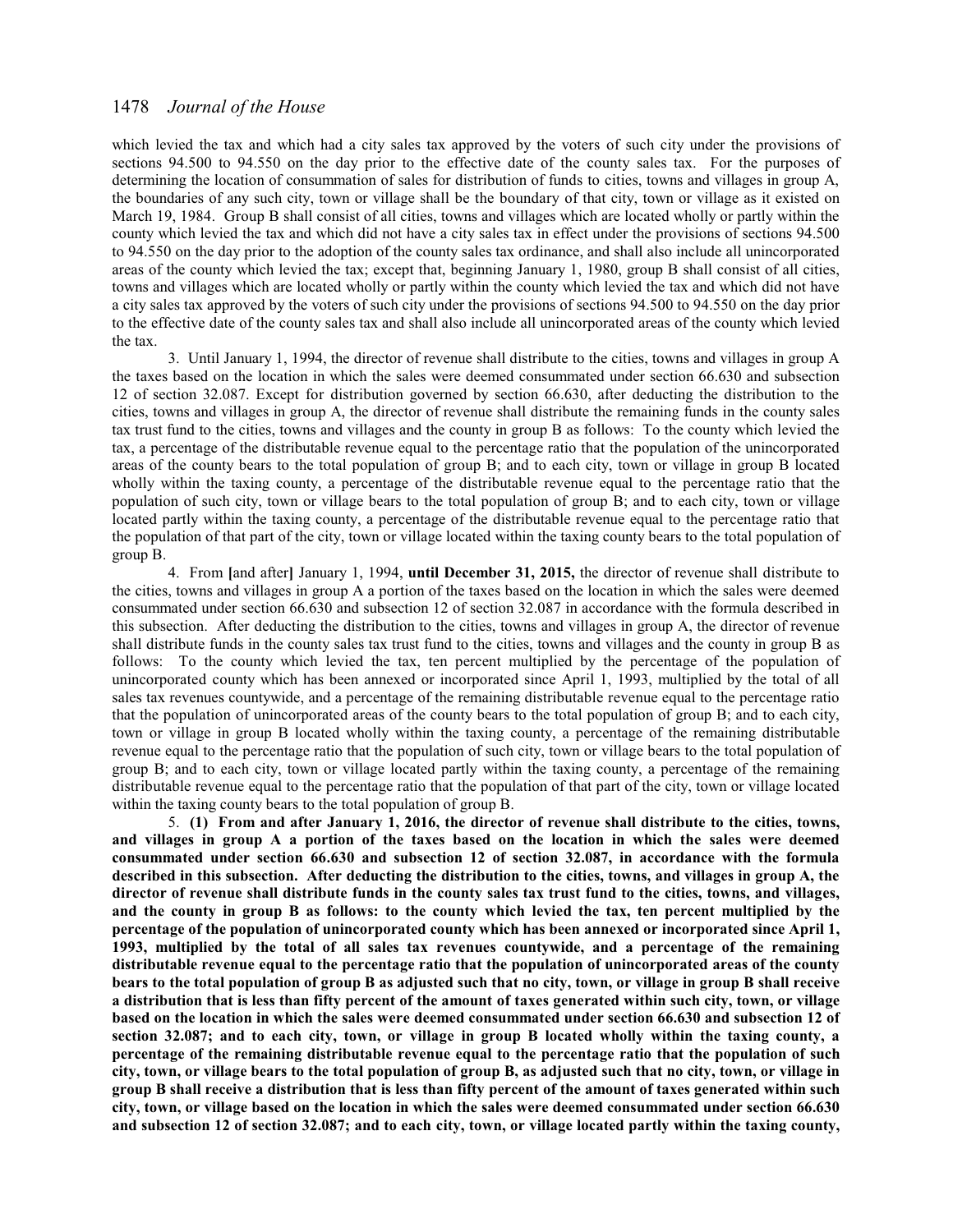**a percentage of the remaining distributable revenue equal to the percentage ratio that the population of that part of the city, town, or village located within the taxing county bears to the total population of group B, as adjusted such that no city, town, or village in group B shall receive a distribution that is less than fifty percent of the amount of taxes generated within such city, town, or village based on the location in which the sales were deemed consummated under section 66.630 and subsection 12 of section 32.087.**

**(2) For purposes of making any adjustment required by this subsection, the director of revenue shall, prior to any distribution to the county or to each city, town, or village in group B located wholly or partly within the taxing county, identify each city, town, or village in group B located wholly or partly within the taxing county that would receive a distribution that is less than fifty percent of the amount of taxes generated within such city, town, or village based on the location in which the sales were deemed consummated under section 66.630 and subsection 12 of section 32.087 if no adjustment were made and calculate the difference between the amount that the distribution to each such city, town, or village would have been without any adjustment and the amount that equals fifty percent of the amount of taxes generated within such city, town, or village based on the location in which the sales were deemed consummated under section 66.630 and subsection 12 of section 32.087. The director of revenue shall then deduct the amount of such difference from the remaining distributable revenue and distribute the amount of such difference to each such city, town, or village that would otherwise have received a distribution that is less than fifty percent of the amount of taxes generated within such city, town, or village based on the location in which the sales were deemed consummated under section 66.630 and subsection 12 of section 32.087 if no adjustment were made. Thereafter, the director of revenue shall distribute the remaining distributable revenue, as adjusted, to the county and to each city, town, or village in group B located wholly or partly within the taxing county in the manner provided in this subsection.**

**(3) For purposes of this subsection, if a city, town, or village is partly in group A and partly in group B, the director of revenue shall calculate fifty percent of the amount of taxes generated within such city, town, or village based on the location in which the sales were deemed consummated under section 66.630 and subsection 12 of section 32.087 by multiplying fifty percent by the amount of all county sales taxes collected by the director of revenue under sections 66.600 to 66.630, less one percent for cost of collection, that are generated within such city, town, or village based on the location in which the sales were deemed consummated under section 66.630 and subsection 12 of section 32.087, regardless of whether such taxes are deemed consummated in group A or group B.**

**6.** (1) For purposes of administering the distribution formula of **[**subsection**] subsections** 4 **and 5** of this section, the revenues arising each year from sales occurring within each group A city, town or village shall be distributed as follows: Until such revenues reach the adjusted county average, as hereinafter defined, there shall be distributed to the city, town or village all of such revenues reduced by the percentage which is equal to ten percent multiplied by the percentage of the population of unincorporated county which has been annexed or incorporated after April 1, 1993; and once revenues exceed the adjusted county average, total revenues shall be shared in accordance with the redistribution formula as defined in this subsection.

(2) For purposes of this subsection, the "adjusted county average" is the per capita countywide average of all sales tax distributions during the prior calendar year reduced by the percentage which is equal to ten percent multiplied by the percentage of the population of unincorporated county which has been annexed or incorporated after April 1, 1993; the "redistribution formula" is as follows: During 1994, each group A city, town and village shall receive that portion of the revenues arising from sales occurring within the municipality that remains after deducting therefrom an amount equal to the cumulative sales tax revenues arising from sales within the municipality multiplied by the percentage which is the sum of ten percent multiplied by the percentage of the population of unincorporated county which has been annexed or incorporated after April 1, 1993, and the percentage, if greater than zero, equal to the product of 8.5 multiplied by the logarithm (to base 10) of the product of 0.035 multiplied by the total of cumulative per capita sales taxes arising from sales within the municipality less the adjusted county average. During 1995, each group A city, town and village shall receive that portion of the revenues arising from sales occurring within the municipality that remains after deducting therefrom an amount equal to the cumulative sales tax revenues arising from sales within the municipality multiplied by the percentage which is the sum of ten percent multiplied by the percentage of the population of unincorporated county which has been annexed or incorporated after April 1, 1993, and the percentage, if greater than zero, equal to the product of seventeen multiplied by the logarithm (to base 10) of the product of 0.035 multiplied by the total of cumulative per capita sales taxes arising from sales within the municipality less the adjusted county average. From January 1, 1996, until January 1, 2000, each group A city, town and village shall receive that portion of the revenues arising from sales occurring within the municipality that remains after deducting therefrom an amount equal to the cumulative sales tax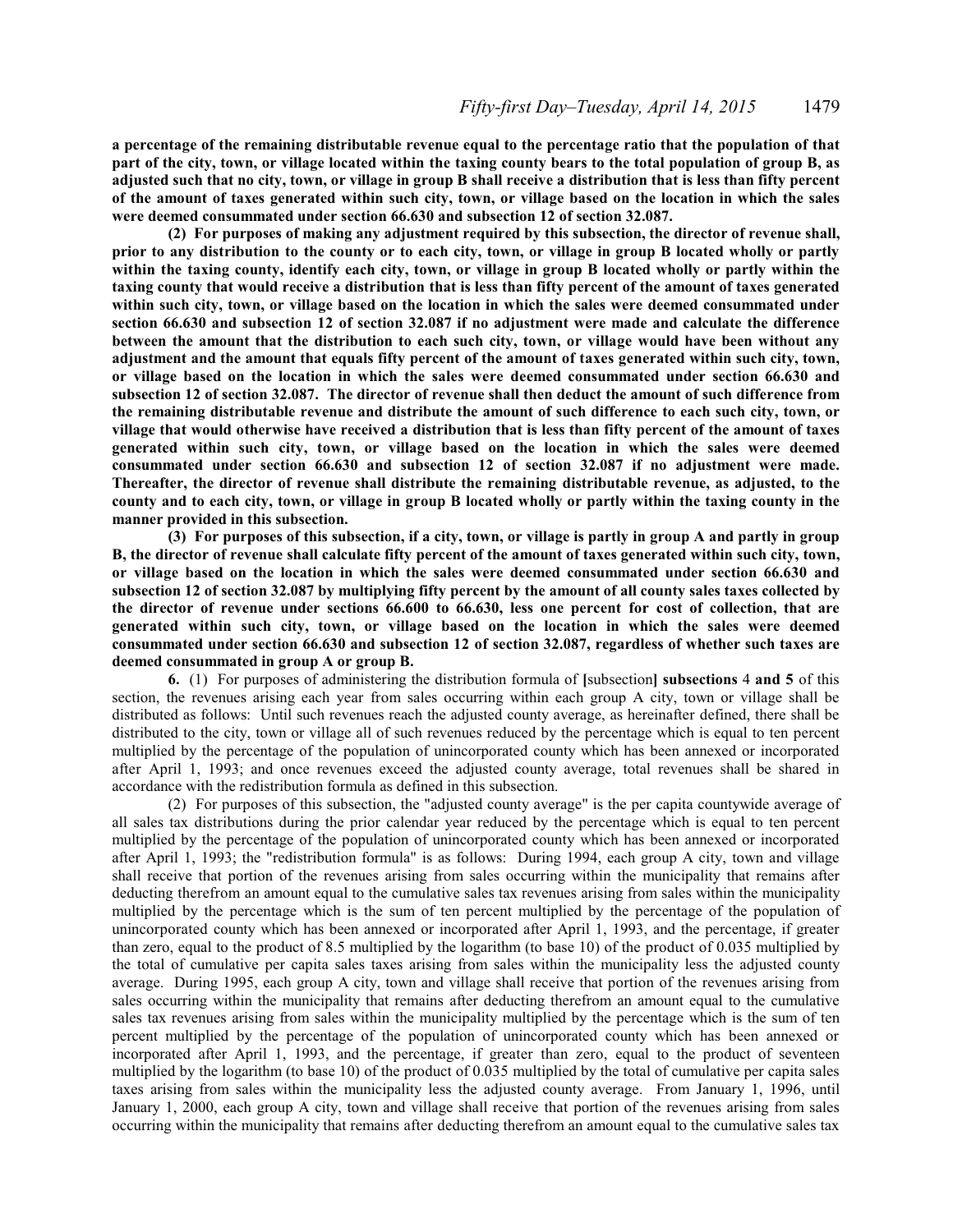revenues arising from sales within the municipality multiplied by the percentage which is the sum of ten percent multiplied by the percentage of the population of unincorporated county which has been annexed or incorporated after April 1, 1993, and the percentage, if greater than zero, equal to the product of 25.5 multiplied by the logarithm (to base 10) of the product of 0.035 multiplied by the total of cumulative per capita sales taxes arising from sales within the municipality less the adjusted county average. From and after January 1, 2000, the distribution formula covering the period from January 1, 1996, until January 1, 2000, shall continue to apply, except that the percentage computed for sales arising within the municipalities shall be not less than 7.5 percent for municipalities within which sales tax revenues exceed the adjusted county average, nor less than 12.5 percent for municipalities within which sales tax revenues exceed the adjusted county average by at least twenty-five percent.

(3) For purposes of applying the redistribution formula to a municipality which is partly within the county levying the tax, the distribution shall be calculated alternately for the municipality as a whole, except that the factor for annexed portion of the county shall not be applied to the portion of the municipality which is not within the county levying the tax, and for the portion of the municipality within the county levying the tax. Whichever calculation results in the larger distribution to the municipality shall be used.

(4) Notwithstanding any other provision of this section, the fifty percent of additional sales taxes as described in section 99.845 arising from economic activities within the area of a redevelopment project established after July 12, 1990, pursuant to sections 99.800 to 99.865, while tax increment financing remains in effect shall be deducted from all calculations of countywide sales taxes, shall be distributed directly to the municipality involved, and shall be disregarded in calculating the amounts distributed or distributable to the municipality. Further, any agreement, contract or covenant entered into prior to July 12, 1990, between a municipality and any other political subdivision which provides for an appropriation of incremental sales tax revenues to the special allocation fund of a tax increment financing project while tax increment financing remains in effect shall continue to be in full force and effect and the sales taxes so appropriated shall be deducted from all calculations of countywide sales taxes, shall be distributed directly to the municipality involved, and shall be disregarded in calculating the amounts distributed or distributable to the municipality. In addition, and notwithstanding any other provision of this chapter to the contrary, economic development funds shall be distributed in full to the municipality in which the sales producing them were deemed consummated. Additionally, economic development funds shall be deducted from all calculations of countywide sales taxes and shall be disregarded in calculating the amounts distributed or distributable to the municipality. As used in this subdivision, the term "economic development funds" means the amount of sales tax revenue generated in any fiscal year by projects authorized pursuant to chapter 99 or chapter 100 in connection with which such sales tax revenue was pledged as security for, or was guaranteed by a developer to be sufficient to pay, outstanding obligations under any agreement authorized by chapter 100, entered into or adopted prior to September 1, 1993, between a municipality and another public body. The cumulative amount of economic development funds allowed under this provision shall not exceed the total amount necessary to amortize the obligations involved.

**[**6.**] 7.** If the qualified voters of any city, town or village vote to change or alter its boundaries by annexing any unincorporated territory included in group B or if the qualified voters of one or more city, town or village in group A and the qualified voters of one or more city, town or village in group B vote to consolidate, the area annexed or the area consolidated which had been a part of group B shall remain a part of group B after annexation or consolidation. After the effective date of the annexation or consolidation, the annexing or consolidated city, town or village shall receive a percentage of the group B distributable revenue equal to the percentage ratio that the population of the annexed or consolidated area bears to the total population of group B and such annexed area shall not be classified as unincorporated area for determination of the percentage allocable to the county. If the qualified voters of any two or more cities, towns or villages in group A each vote to consolidate such cities, towns or villages, then such consolidated cities, towns or villages shall remain a part of group A. For the purpose of sections 66.600 to 66.630, population shall be as determined by the last federal decennial census or the latest census that determines the total population of the county and all political subdivisions therein. For the purpose of calculating the adjustment based on the percentage of unincorporated county population which is annexed after April 1, 1993, the accumulated percentage immediately before each census shall be used as the new percentage base after such census. After any annexation, incorporation or other municipal boundary change affecting the unincorporated area of the county, the chief elected official of the county shall certify the new population of the unincorporated area of the county and the percentage of the population which has been annexed or incorporated since April 1, 1993, to the director of revenue. After the adoption of the county sales tax ordinance, any city, town or village in group A may by adoption of an ordinance by its governing body cease to be a part of group A and become a part of group B. Within ten days after the adoption of the ordinance transferring the city, town or village from one group to the other, the clerk of the transferring city, town or village shall forward to the director of revenue, by registered mail, a certified copy of the ordinance. Distribution to such city as a part of its former group shall cease and as a part of its new group shall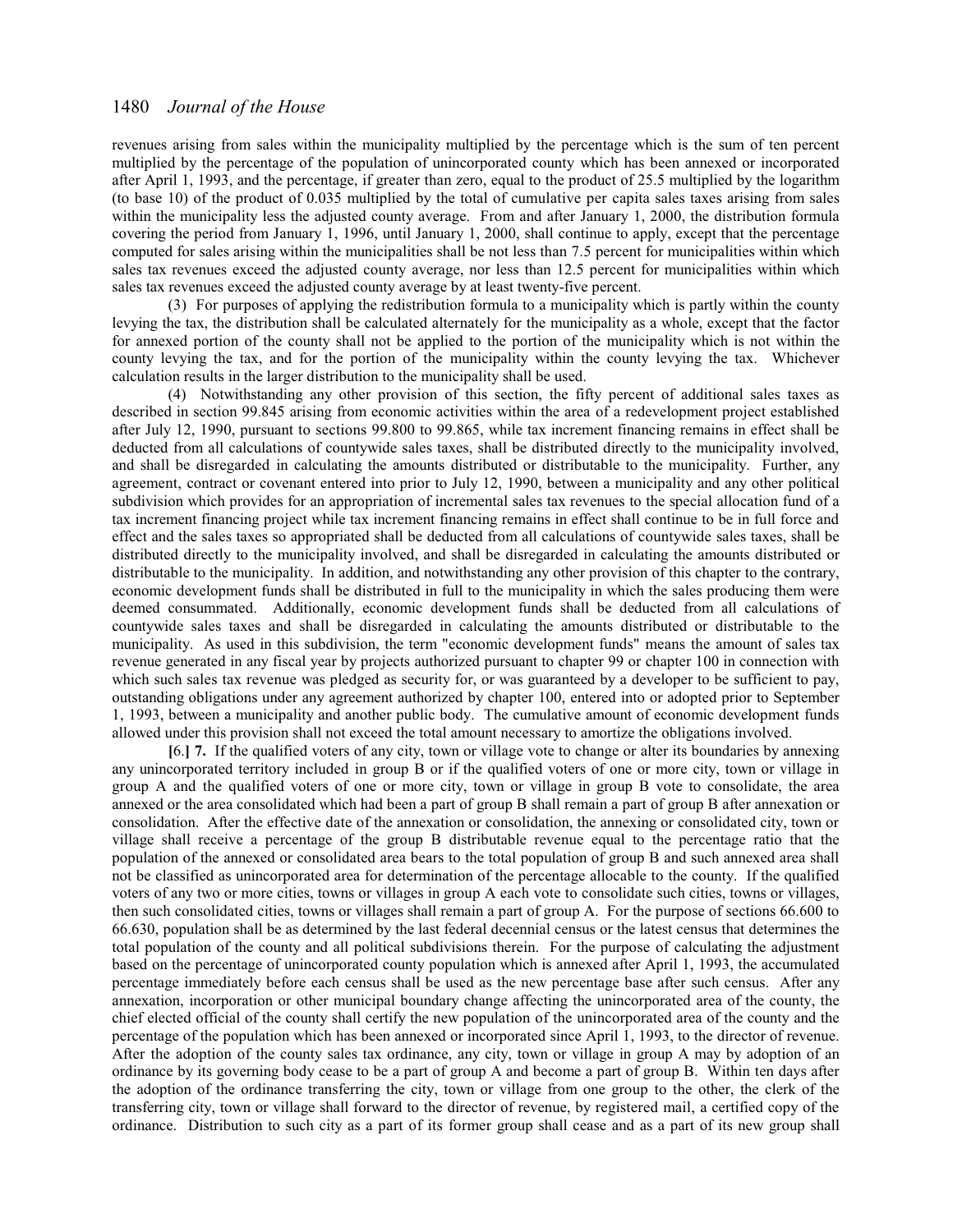begin on the first day of January of the year following notification to the director of revenue, provided such notification is received by the director of revenue on or before the first day of July of the year in which the transferring ordinance is adopted. If such notification is received by the director of revenue after the first day of July of the year in which the transferring ordinance is adopted, then distribution to such city as a part of its former group shall cease and as a part of its new group shall begin the first day of July of the year following such notification to the director of revenue. Once a group A city, town or village becomes a part of group B, such city may not transfer back to group A.

**[**7.**] 8.** If any city, town or village shall hereafter change or alter its boundaries, the city clerk of the municipality shall forward to the director of revenue, by registered mail, a certified copy of the ordinance adding or detaching territory from the municipality. The ordinance shall reflect the effective date thereof, and shall be accompanied by a map of the municipality clearly showing the territory added thereto or detached therefrom. Upon receipt of the ordinance and map, the tax imposed by sections 66.600 to 66.630 shall be redistributed and allocated in accordance with the provisions of this section on the effective date of the change of the municipal boundary so that the proper percentage of group B distributable revenue is allocated to the municipality in proportion to any annexed territory. If any area of the unincorporated county elects to incorporate subsequent to the effective date of the county sales tax as set forth in sections 66.600 to 66.630, the newly incorporated municipality shall remain a part of group B. The city clerk of such newly incorporated municipality shall forward to the director of revenue, by registered mail, a certified copy of the incorporation election returns and a map of the municipality clearly showing the boundaries thereof. The certified copy of the incorporation election returns shall reflect the effective date of the incorporation. Upon receipt of the incorporation election returns and map, the tax imposed by sections 66.600 to 66.630 shall be distributed and allocated in accordance with the provisions of this section on the effective date of the incorporation.

**[**8.**] 9.** The director of revenue may authorize the state treasurer to make refunds from the amounts in the trust fund and credited to any county for erroneous payments and overpayments made, and may redeem dishonored checks and drafts deposited to the credit of such counties. If any county abolishes the tax, the county shall notify the director of revenue of the action at least ninety days prior to the effective date of the repeal and the director of revenue may order retention in the trust fund, for a period of one year, of two percent of the amount collected after receipt of such notice to cover possible refunds or overpayment of the tax and to redeem dishonored checks and drafts deposited to the credit of such accounts. After one year has elapsed after the effective date of abolition of the tax in such county, the director of revenue shall remit the balance in the account to the county and close the account of that county. The director of revenue shall notify each county of each instance of any amount refunded or any check redeemed from receipts due the county.

**[**9.**] 10.** Except as modified in sections 66.600 to 66.630, all provisions of sections 32.085 and 32.087 shall apply to the tax imposed under sections 66.600 to 66.630."; and

Further amend said bill, Section 72.401, Page 4, Line 92, by inserting the following after all of said line:

"**94.860. 1. Notwithstanding the provisions of subsection 1 of section 67.582, the governing body of a county with a charter form of government and with more than nine hundred fifty thousand inhabitants is authorized to impose by ordinance a sales tax in the amount of up to one-half of one percent on all retail sales made in the part of the county outside of incorporated cities, towns and villages which are subject to taxation pursuant to sections 144.010 to 144.525 for the purpose of providing law enforcement services to such county. The tax authorized by this section shall be in addition to any and all other sales taxes allowed by law, except that no ordinance imposing a sales tax pursuant to this section shall be effective unless the governing body of the county submits to the voters residing in the part of the county outside of incorporated cities, towns and villages, at a county or state general, primary or special election, a proposal to authorize the governing body of the county to impose a tax.**

**2. The ballot submission for the proposal to authorize imposition of the tax authorized by this section shall contain substantially the following language:**

**Shall (name of charter county) impose a sales tax of (insert amount) in the part of (name of charter county) outside of incorporated cities, towns and villages for the purpose of providing law enforcement services for the county?**

**Yes** □ **No** □

**If you are in favor of the question, place an "X" in the box opposite "Yes." If you are opposed to the question, place an "X" in the box opposite "No."**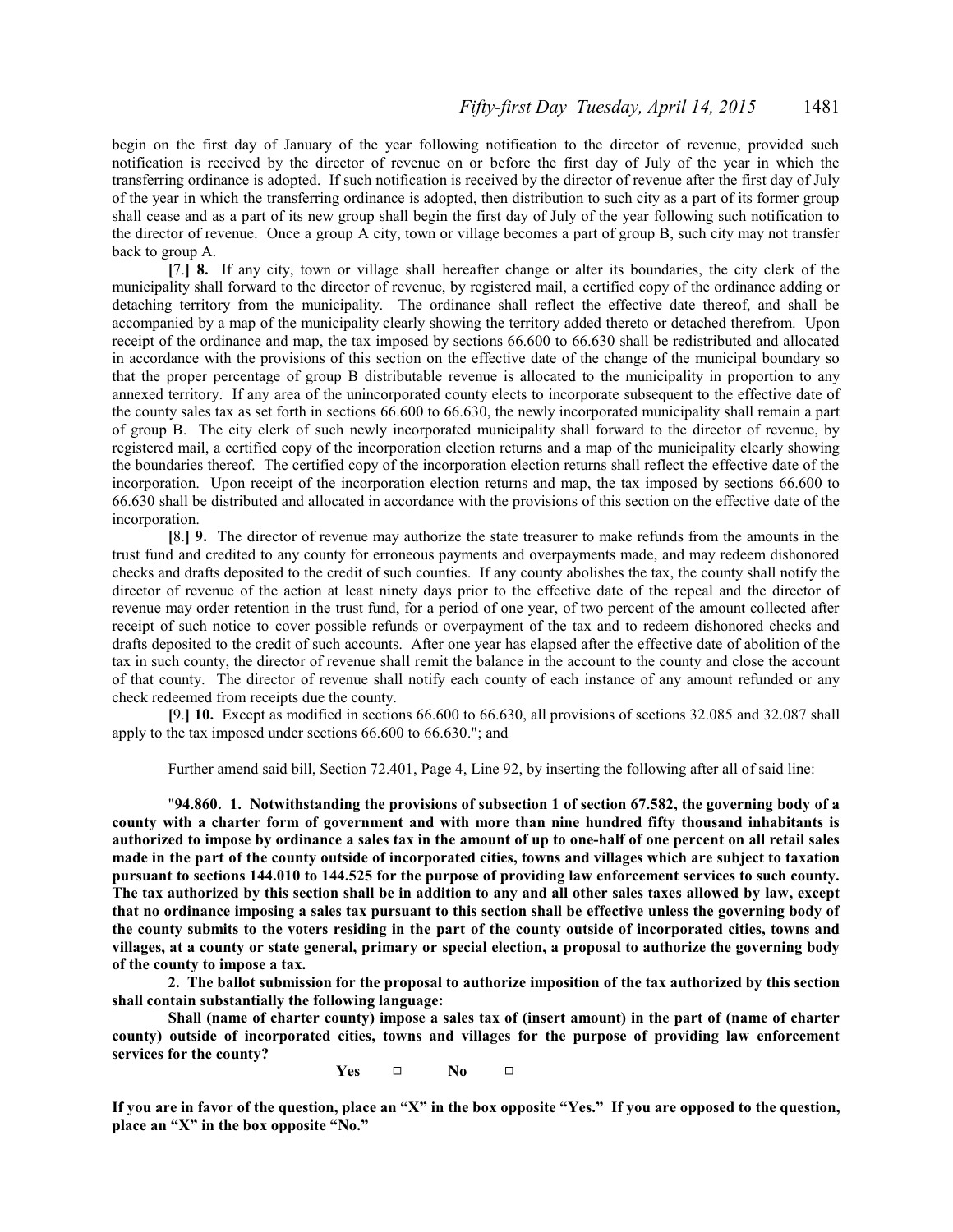**If a majority of the votes cast on the proposal by the qualified voters voting thereon are in favor of the proposal submitted pursuant to this subsection, then the ordinance and any amendments thereto shall be in effect on the first day of the second quarter immediately following the election approving the proposal. If a proposal receives less than the required majority, then the governing body of the county shall have no power to impose the sales tax herein authorized unless and until the governing body of the county shall again have submitted another proposal to authorize the governing body of the county to impose the sales tax authorized by this section and such proposal is approved by the required majority of the qualified voters voting thereon. However, in no event shall a proposal pursuant to this section be submitted sooner than twelve months from the date of the last proposal pursuant to this section.**

**3. The revenue received by a county treasurer from the tax authorized under the provisions of this section shall be deposited in a special trust fund and used solely for providing law enforcement services in the part of the county outside of incorporated cities, towns and villages, for so long as the tax shall remain in effect. Revenue placed in the special trust fund may also be utilized for capital improvement projects for law enforcement facilities serving the part of the county outside of incorporated cities, towns and villages. Any funds in such special trust fund which are not needed for current expenditures may be invested by the governing body in accordance with applicable laws relating to the investment of other county funds.**

**4. The sales taxes collected by the director of revenue pursuant to this section on behalf of a county with a charter form of government and with more than nine hundred fifty thousand inhabitants shall be deposited in the "County Law Enforcement Sales Tax Trust Fund" created by subsection 5 of section 67.582, less one percent for cost of collection which shall be deposited in the state's general revenue fund after payment of premiums for surety bonds as provided in section 32.087. The moneys in the trust funds shall not be deemed to be state funds and shall not be commingled with any funds of the state. The director of revenue shall keep accurate records of the amount of money in the trusts and which were collected in each county imposing a sales tax under this section, and the records shall be open to the inspection of the officers of the county and the public. Not later than the tenth day of each month the director of revenue shall distribute all moneys deposited in the trust fund during each month to the county which levied the tax; such funds shall be deposited with the county treasurer of each such county, and all expenditures of funds arising from the tax authorized by this section shall be by an appropriation act to be enacted by the governing body of each such county. Expenditures may be made from the funds for any functions authorized in the ordinance adopted by the governing body submitting the tax to the voters.**

**5. The director of revenue may authorize the state treasurer to make refunds from the amounts in the trust fund and credited to any county for erroneous payments and overpayments made, and may redeem dishonored checks and drafts deposited to the credit of such counties. If any county abolishes the tax, the county shall notify the director of revenue of the action at least ninety days before the effective date of the repeal and the director of revenue may order retention in the appropriate trust fund, for a period of one year, or two percent of the amount collected after receipt of such notice to cover possible refunds and overpayments of the tax and to redeem dishonored checks and drafts deposited to the credit of such accounts. After one year has elapsed after the abolition of the tax in such county, the director of revenue shall remit the balance in the account to the county and close the accounts of that county established pursuant to this section. The director of revenue shall notify each county of each instance of any amount refunded or any check redeemed from the receipts due to the county.**

**6. Except as modified in this section, all provisions of sections 32.085 and 32.087 shall apply to the tax imposed pursuant to this section.**"; and

Further amend said bill by amending the title, enacting clause, and intersectional references accordingly.

#### *House Committee Amendment No. 2*

AMEND Senate Bill No. 221, Page 1, Section A, Line 2, by inserting immediately after said line the following:

"72.150. When two or more cities, towns or villages in this state adjoining and contiguous to each other in the same or adjoining county or two or more cities, towns or villages located in a county of the second classification having a population of at least forty-seven thousand but not more than forty-nine thousand which are not adjoining and contiguous to each other but whose combined territory when combined will be contiguous **or when two or more cities, towns, or villages located in a county of the first classification or a county of the second classification that have entered into one or more intergovernmental agreements related to municipal services**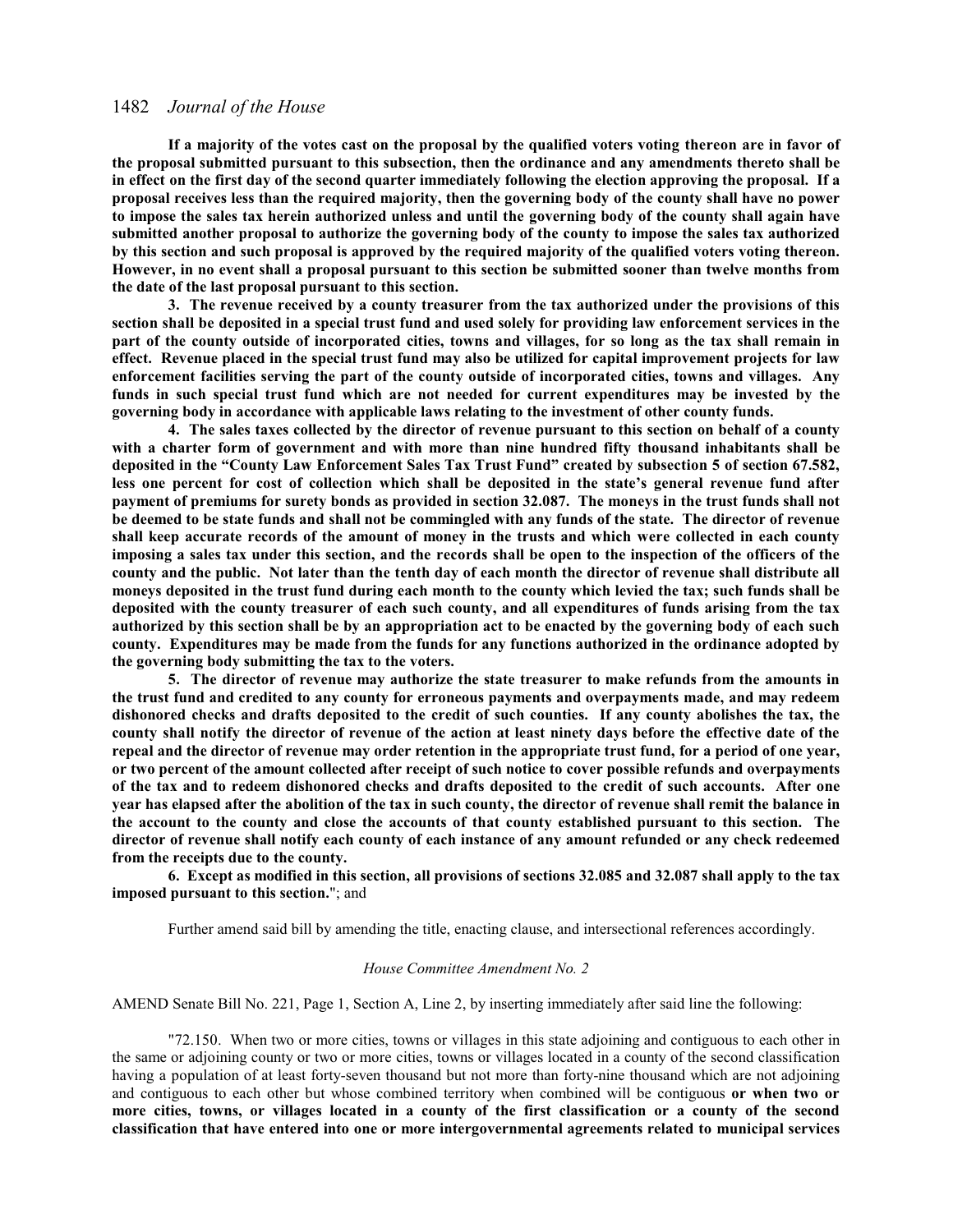**and are separated by a distance of not more than one mile and are connected by at least two public maintained rights of way** shall be desirous of being consolidated, it shall be lawful for them to consolidate under one government of the classification under which any of them was organized or the classification provided for the consolidated population, in the manner and subject to the provisions prescribed in sections 72.150 to 72.220. Any cities, towns or villages within any county with a charter form of government where fifty or more cities, towns and villages have been incorporated shall consolidate pursuant to the provisions of section 72.420."; and

Further amend said bill by amending the title, enacting clause, and intersectional references accordingly.

## **Committee on Pensions**, Chairman Walker reporting:

Mr. Speaker: Your Committee on Pensions, to which was referred **SCS SB 270**, begs leave to report it has examined the same and recommends that it **Do Pass with House Committee Amendment No. 2**, and pursuant to Rule 27(6) be referred to the Select Committee on Financial Institutions and Taxation.

## *House Committee Amendment No. 2*

AMEND Senate Committee Substitute for Senate Bill No. 270, Page 1, In the Title, Line 3, by deleting the words, "members of the boards of trustees of"; and

Further amend said bill, Page 1, Section A, Line 3, by inserting after all of said line the following:

"169.070. 1. The retirement allowance of a member whose age at retirement is sixty years or more and whose creditable service is five years or more, or whose sum of age and creditable service equals eighty years or more, or who has attained age fifty-five and whose creditable service is twenty-five years or more or whose creditable service is thirty years or more regardless of age, may be the sum of the following items, not to exceed one hundred percent of the member's final average salary:

(1) Two and five-tenths percent of the member's final average salary for each year of membership service;

(2) Six-tenths of the amount payable for a year of membership service for each year of prior service not exceeding thirty years. In lieu of the retirement allowance otherwise provided in subdivisions (1) and (2) of this subsection, a member may elect to receive a retirement allowance of:

(3) Two and four-tenths percent of the member's final average salary for each year of membership service, if the member's creditable service is twenty-nine years or more but less than thirty years, and the member has not attained age fifty-five;

(4) Two and thirty-five-hundredths percent of the member's final average salary for each year of membership service, if the member's creditable service is twenty-eight years or more but less than twenty-nine years, and the member has not attained age fifty-five;

(5) Two and three-tenths percent of the member's final average salary for each year of membership service, if the member's creditable service is twenty-seven years or more but less than twenty-eight years, and the member has not attained age fifty-five;

(6) Two and twenty-five-hundredths percent of the member's final average salary for each year of membership service, if the member's creditable service is twenty-six years or more but less than twenty-seven years, and the member has not attained age fifty-five;

(7) Two and two-tenths percent of the member's final average salary for each year of membership service, if the member's creditable service is twenty-five years or more but less than twenty-six years, and the member has not attained age fifty-five;

(8) **[**Between July 1, 2001, and July 1, 2014,**]** Two and fifty-five hundredths percent of the member's final average salary for each year of membership service, if the member's creditable service is thirty-one years or more regardless of age.

2. In lieu of the retirement allowance provided in subsection 1 of this section, a member whose age is sixty years or more on September 28, 1975, may elect to have the member's retirement allowance calculated as a sum of the following items:

(1) Sixty cents plus one and five-tenths percent of the member's final average salary for each year of membership service;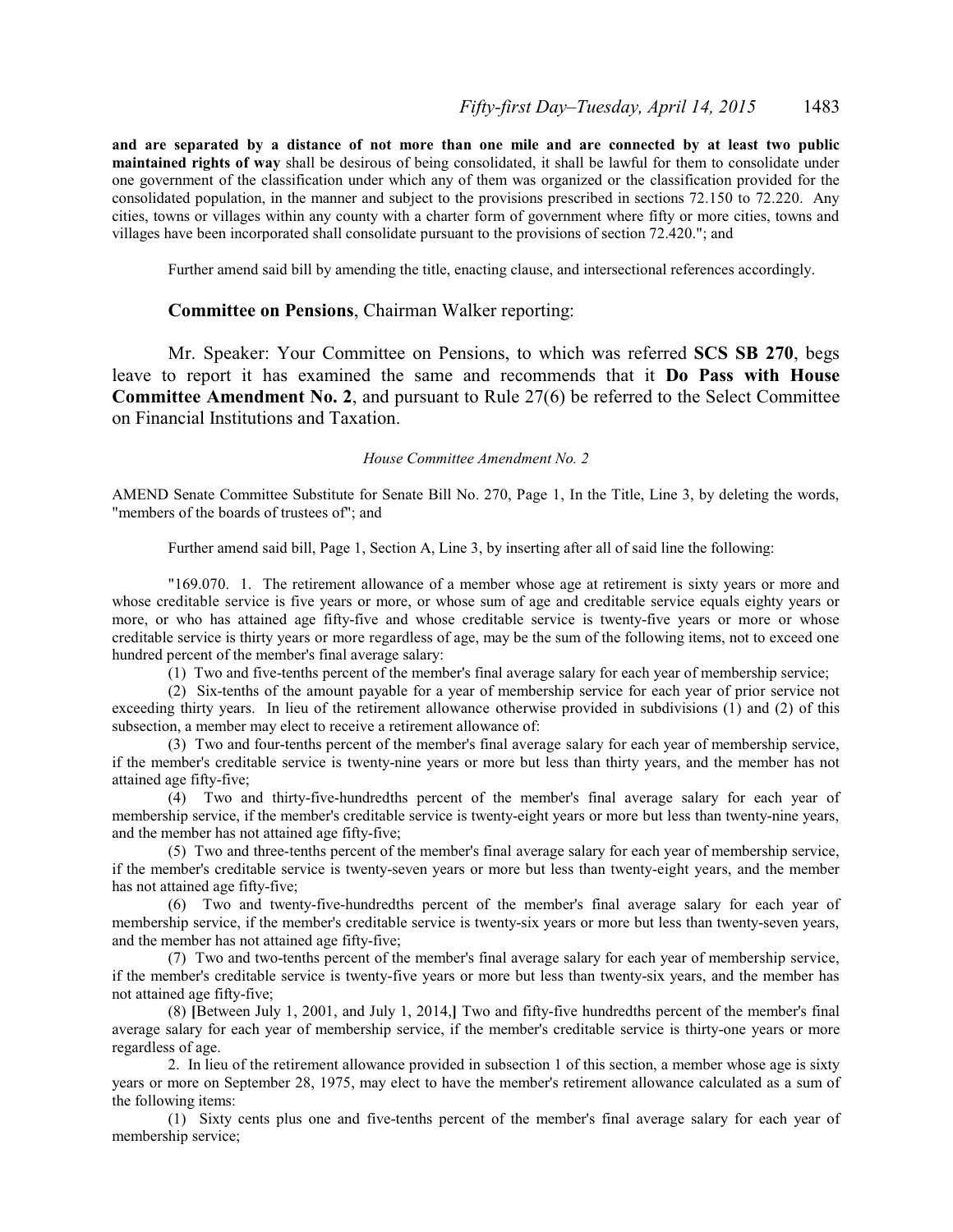(2) Six-tenths of the amount payable for a year of membership service for each year of prior service not exceeding thirty years;

(3) Three-fourths of one percent of the sum of subdivisions (1) and (2) of this subsection for each month of attained age in excess of sixty years but not in excess of age sixty-five.

3. (1) In lieu of the retirement allowance provided either in subsection 1 or 2 of this section, collectively called "option 1", a member whose creditable service is twenty-five years or more or who has attained the age of fifty-five with five or more years of creditable service may elect in the member's application for retirement to receive the actuarial equivalent of the member's retirement allowance in reduced monthly payments for life during retirement with the provision that:

Option 2. Upon the member's death the reduced retirement allowance shall be continued throughout the life of and paid to such person as has an insurable interest in the life of the member as the member shall have nominated in the member's election of the option, and provided further that if the person so nominated dies before the retired member, the retirement allowance will be increased to the amount the retired member would be receiving had the retired member elected option 1;

OR

Option 3. Upon the death of the member three-fourths of the reduced retirement allowance shall be continued throughout the life of and paid to such person as has an insurable interest in the life of the member and as the member shall have nominated in an election of the option, and provided further that if the person so nominated dies before the retired member, the retirement allowance will be increased to the amount the retired member would be receiving had the member elected option 1;

#### OR

Option 4. Upon the death of the member one-half of the reduced retirement allowance shall be continued throughout the life of, and paid to, such person as has an insurable interest in the life of the member and as the member shall have nominated in an election of the option, and provided further that if the person so nominated dies before the retired member, the retirement allowance shall be increased to the amount the retired member would be receiving had the member elected option 1;

OR

Option 5. Upon the death of the member prior to the member having received one hundred twenty monthly payments of the member's reduced allowance, the remainder of the one hundred twenty monthly payments of the reduced allowance shall be paid to such beneficiary as the member shall have nominated in the member's election of the option or in a subsequent nomination. If there is no beneficiary so nominated who survives the member for the remainder of the one hundred twenty monthly payments, the total of the remainder of such one hundred twenty monthly payments shall be paid to the surviving spouse, surviving children in equal shares, surviving parents in equal shares, or estate of the last person, in that order of precedence, to receive a monthly allowance in a lump sum payment. If the total of the one hundred twenty payments paid to the retired individual and the beneficiary of the retired individual is less than the total of the member's accumulated contributions, the difference shall be paid to the beneficiary in a lump sum;

OR

Option 6. Upon the death of the member prior to the member having received sixty monthly payments of the member's reduced allowance, the remainder of the sixty monthly payments of the reduced allowance shall be paid to such beneficiary as the member shall have nominated in the member's election of the option or in a subsequent nomination. If there is no beneficiary so nominated who survives the member for the remainder of the sixty monthly payments, the total of the remainder of such sixty monthly payments shall be paid to the surviving spouse, surviving children in equal shares, surviving parents in equal shares, or estate of the last person, in that order of precedence, to receive a monthly allowance in a lump sum payment. If the total of the sixty payments paid to the retired individual and the beneficiary of the retired individual is less than the total of the member's accumulated contributions, the difference shall be paid to the beneficiary in a lump sum.

(2) The election of an option may be made only in the application for retirement and such application must be filed prior to the date on which the retirement of the member is to be effective. If either the member or the person nominated to receive the survivorship payments dies before the effective date of retirement, the option shall not be effective, provided that:

(a) If the member or a person retired on disability retirement dies after acquiring twenty-five or more years of creditable service or after attaining the age of fifty-five years and acquiring five or more years of creditable service and before retirement, except retirement with disability benefits, and the person named by the member as the member's beneficiary has an insurable interest in the life of the deceased member, the designated beneficiary may elect to receive either survivorship benefits under option 2 or a payment of the accumulated contributions of the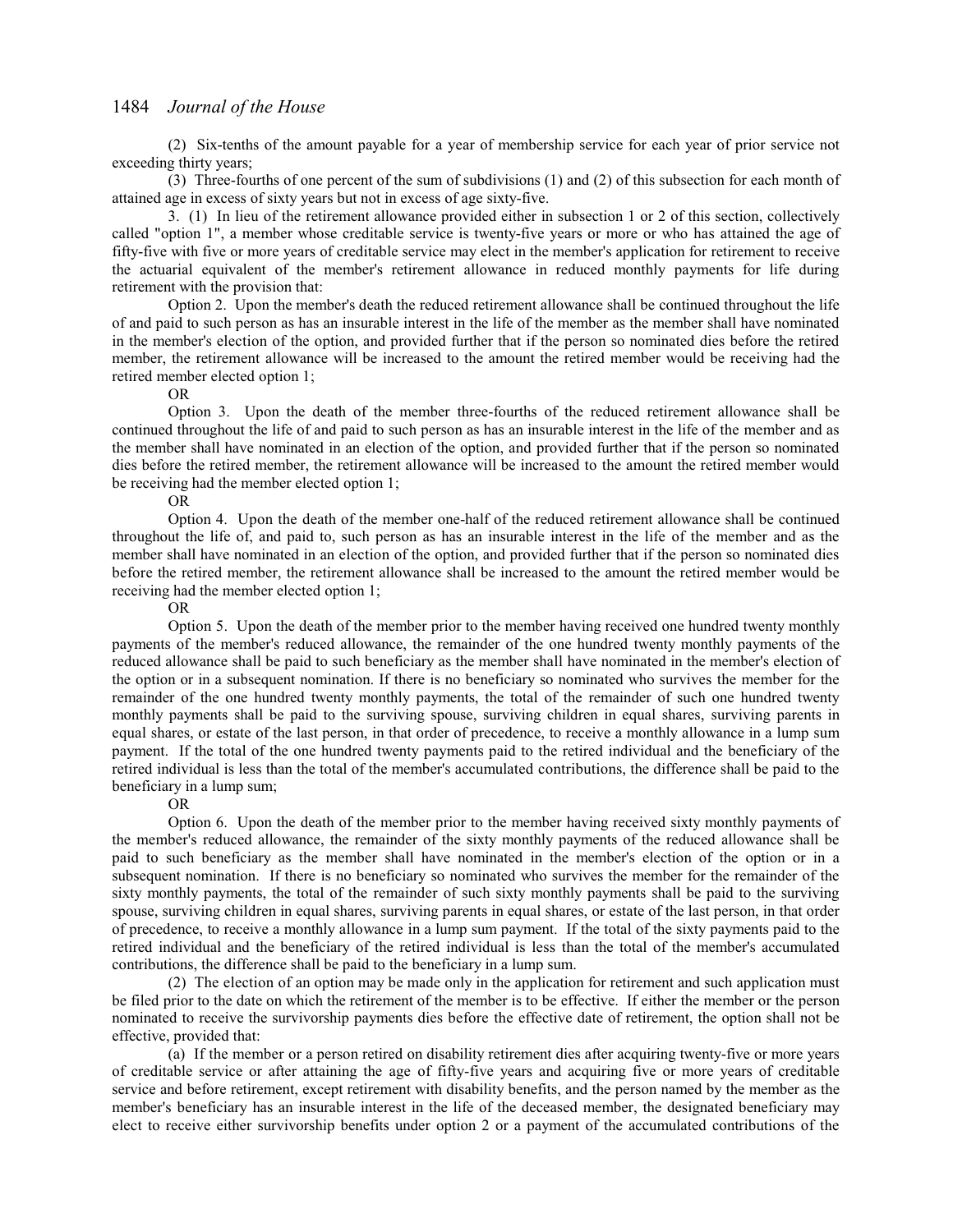member. If survivorship benefits under option 2 are elected and the member at the time of death would have been eligible to receive an actuarial equivalent of the member's retirement allowance, the designated beneficiary may further elect to defer the option 2 payments until the date the member would have been eligible to receive the retirement allowance provided in subsection 1 or 2 of this section;

(b) If the member or a person retired on disability retirement dies before attaining age fifty-five but after acquiring five but fewer than twenty-five years of creditable service, and the person named as the member's beneficiary has an insurable interest in the life of the deceased member, the designated beneficiary may elect to receive either a payment of the member's accumulated contributions, or survivorship benefits under option 2 to begin on the date the member would first have been eligible to receive an actuarial equivalent of the member's retirement allowance, or to begin on the date the member would first have been eligible to receive the retirement allowance provided in subsection 1 or 2 of this section.

4. If the total of the retirement or disability allowance paid to an individual before the death of the individual is less than the accumulated contributions at the time of retirement, the difference shall be paid to the beneficiary of the individual, or to the surviving spouse, surviving children in equal shares, surviving parents in equal shares, or estate of the individual in that order of precedence. If an optional benefit as provided in option 2, 3 or 4 in subsection 3 of this section had been elected, and the beneficiary dies after receiving the optional benefit, and if the total retirement allowance paid to the retired individual and the beneficiary of the retired individual is less than the total of the contributions, the difference shall be paid to the surviving spouse, surviving children in equal shares, surviving parents in equal shares, or estate of the beneficiary, in that order of precedence, unless the retired individual designates a different recipient with the board at or after retirement.

5. If a member dies and his or her financial institution is unable to accept the final payment or payments due to the member, the final payment or payments shall be paid to the beneficiary of the member or, if there is no beneficiary, to the surviving spouse, surviving children in equal shares, surviving parents in equal shares, or estate of the member, in that order of precedence, unless otherwise stated. If the beneficiary of a deceased member dies and his or her financial institution is unable to accept the final payment or payments, the final payment or payments shall be paid to the surviving spouse, surviving children in equal shares, surviving parents in equal shares, or estate of the member, in that order of precedence, unless otherwise stated.

6. If a member dies before receiving a retirement allowance, the member's accumulated contributions at the time of the death of the member shall be paid to the beneficiary of the member or, if there is no beneficiary, to the surviving spouse, surviving children in equal shares, surviving parents in equal shares, or to the estate of the member, in that order of precedence; except that, no such payment shall be made if the beneficiary elects option 2 in subsection 3 of this section, unless the beneficiary dies before having received benefits pursuant to that subsection equal to the accumulated contributions of the member, in which case the amount of accumulated contributions in excess of the total benefits paid pursuant to that subsection shall be paid to the surviving spouse, surviving children in equal shares, surviving parents in equal shares, or estate of the beneficiary, in that order of precedence.

7. If a member ceases to be a public school employee as herein defined and certifies to the board of trustees that such cessation is permanent, or if the membership of the person is otherwise terminated, the member shall be paid the member's accumulated contributions with interest.

8. Notwithstanding any provisions of sections 169.010 to 169.141 to the contrary, if a member ceases to be a public school employee after acquiring five or more years of membership service in Missouri, the member may at the option of the member leave the member's contributions with the retirement system and claim a retirement allowance any time after reaching the minimum age for voluntary retirement. When the member's claim is presented to the board, the member shall be granted an allowance as provided in sections 169.010 to 169.141 on the basis of the member's age, years of service, and the provisions of the law in effect at the time the member requests the member's retirement to become effective.

9. The retirement allowance of a member retired because of disability shall be nine-tenths of the allowance to which the member's creditable service would entitle the member if the member's age were sixty, or fifty percent of one-twelfth of the annual salary rate used in determining the member's contributions during the last school year for which the member received a year of creditable service immediately prior to the member's disability, whichever is greater, except that no such allowance shall exceed the retirement allowance to which the member would have been entitled upon retirement at age sixty if the member had continued to teach from the date of disability until age sixty at the same salary rate.

10. Notwithstanding any provisions of sections 169.010 to 169.141 to the contrary, from October 13, 1961, the contribution rate pursuant to sections 169.010 to 169.141 shall be multiplied by the factor of two-thirds for any member of the system for whom federal Old Age and Survivors Insurance tax is paid from state or local tax funds on account of the member's employment entitling the person to membership in the system. The monetary benefits for a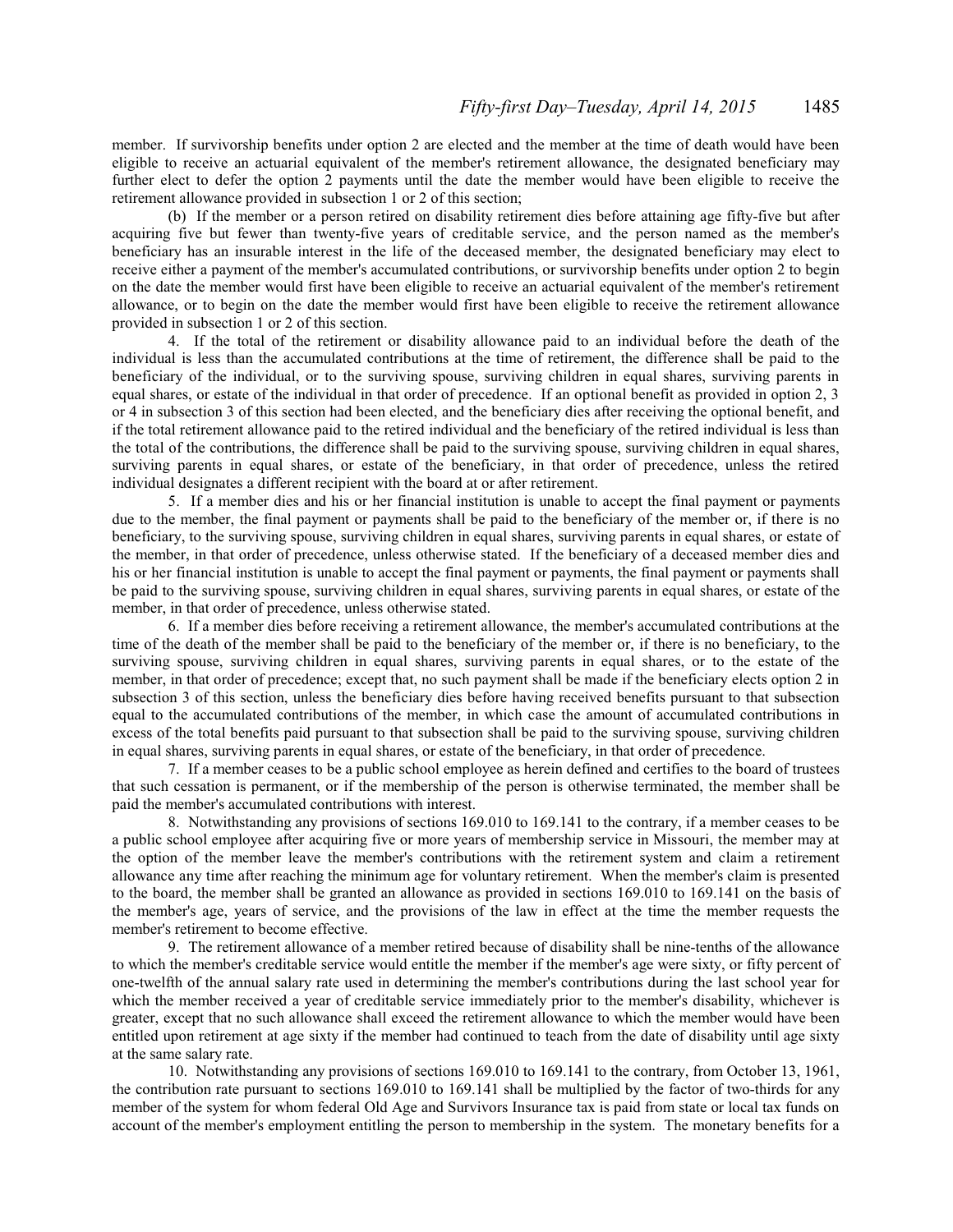member who elected not to exercise an option to pay into the system a retroactive contribution of four percent on that part of the member's annual salary rate which was in excess of four thousand eight hundred dollars but not in excess of eight thousand four hundred dollars for each year of employment in a position covered by this system between July 1, 1957, and July 1, 1961, as provided in subsection 10 of this section as it appears in RSMo, 1969, shall be the sum of:

(1) For years of service prior to July 1, 1946, six-tenths of the full amount payable for years of membership service;

(2) For years of membership service after July 1, 1946, in which the full contribution rate was paid, full benefits under the formula in effect at the time of the member's retirement;

(3) For years of membership service after July 1, 1957, and prior to July 1, 1961, the benefits provided in this section as it appears in RSMo, 1959; except that if the member has at least thirty years of creditable service at retirement the member shall receive the benefit payable pursuant to that section as though the member's age were sixty-five at retirement;

(4) For years of membership service after July 1, 1961, in which the two-thirds contribution rate was paid, two-thirds of the benefits under the formula in effect at the time of the member's retirement.

11. The monetary benefits for each other member for whom federal Old Age and Survivors Insurance tax is or was paid at any time from state or local funds on account of the member's employment entitling the member to membership in the system shall be the sum of:

(1) For years of service prior to July 1, 1946, six-tenths of the full amount payable for years of membership service;

(2) For years of membership service after July 1, 1946, in which the full contribution rate was paid, full benefits under the formula in effect at the time of the member's retirement;

(3) For years of membership service after July 1, 1957, in which the two-thirds contribution rate was paid, two-thirds of the benefits under the formula in effect at the time of the member's retirement.

12. Any retired member of the system who was retired prior to September 1, 1972, or beneficiary receiving payments under option 1 or option 2 of subsection 3 of this section, as such option existed prior to September 1, 1972, will be eligible to receive an increase in the retirement allowance of the member of two percent for each year, or major fraction of more than one-half of a year, which the retired member has been retired prior to July 1, 1975. This increased amount shall be payable commencing with January, 1976, and shall thereafter be referred to as the member's retirement allowance. The increase provided for in this subsection shall not affect the retired member's eligibility for compensation provided for in section 169.580 or 169.585, nor shall the amount being paid pursuant to these sections be reduced because of any increases provided for in this section.

13. If the board of trustees determines that the cost of living, as measured by generally accepted standards, increases two percent or more in the preceding fiscal year, the board shall increase the retirement allowances which the retired members or beneficiaries are receiving by two percent of the amount being received by the retired member or the beneficiary at the time the annual increase is granted by the board with the provision that the increases provided for in this subsection shall not become effective until the fourth January first following the member's retirement or January 1, 1977, whichever later occurs, or in the case of any member retiring on or after July 1, 2000, the increase provided for in this subsection shall not become effective until the third January first following the member's retirement, or in the case of any member retiring on or after July 1, 2001, the increase provided for in this subsection shall not become effective until the second January first following the member's retirement. Commencing with January 1, 1992, if the board of trustees determines that the cost of living has increased five percent or more in the preceding fiscal year, the board shall increase the retirement allowances by five percent. The total of the increases granted to a retired member or the beneficiary after December 31, 1976, may not exceed eighty percent of the retirement allowance established at retirement or as previously adjusted by other subsections. If the cost of living increases less than five percent, the board of trustees may determine the percentage of increase to be made in retirement allowances, but at no time can the increase exceed five percent per year. If the cost of living decreases in a fiscal year, there will be no increase in allowances for retired members on the following January first.

14. The board of trustees may reduce the amounts which have been granted as increases to a member pursuant to subsection 13 of this section if the cost of living, as determined by the board and as measured by generally accepted standards, is less than the cost of living was at the time of the first increase granted to the member; except that, the reductions shall not exceed the amount of increases which have been made to the member's allowance after December 31, 1976.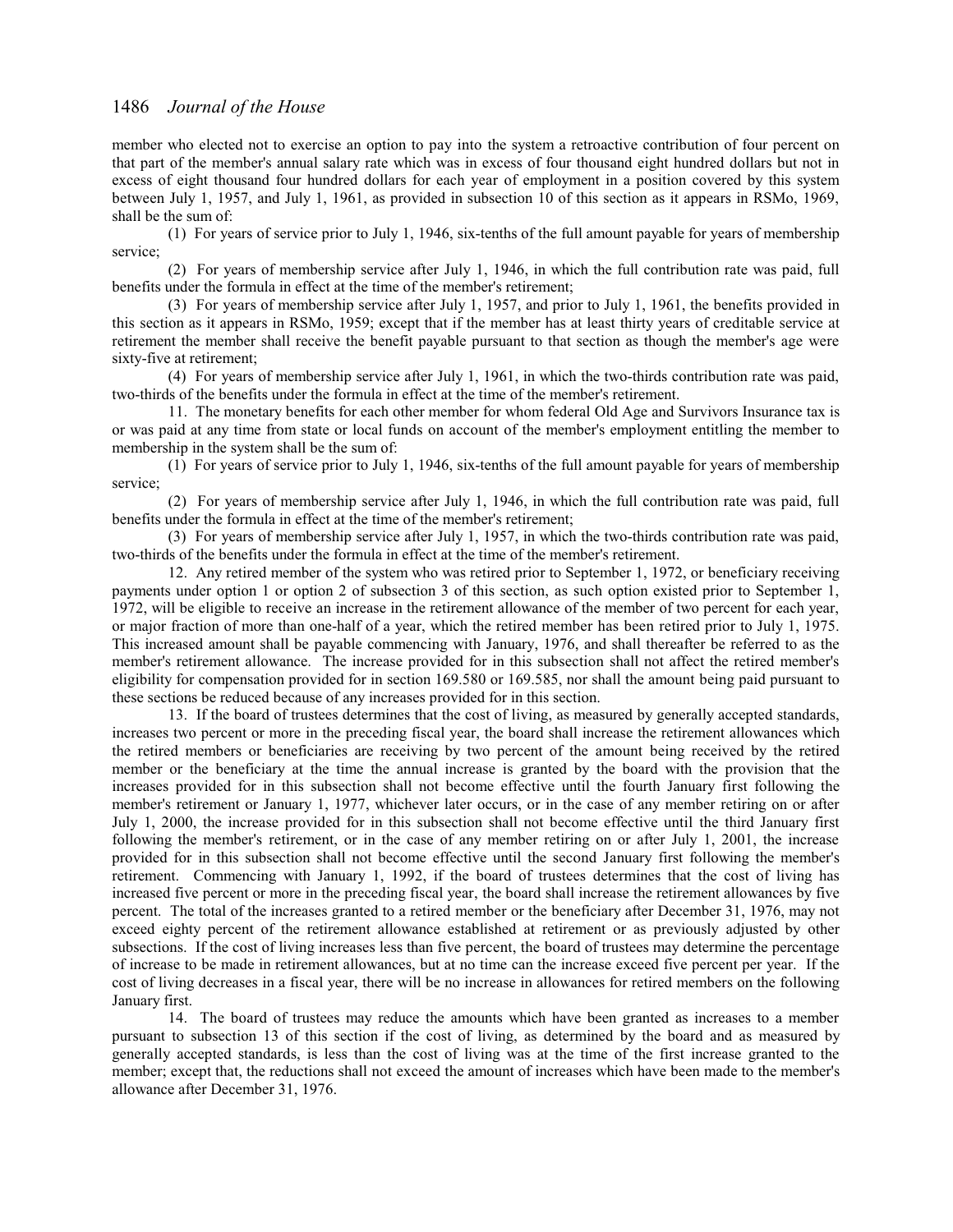15. Any application for retirement shall include a sworn statement by the member certifying that the spouse of the member at the time the application was completed was aware of the application and the plan of retirement elected in the application.

16. Notwithstanding any other provision of law, any person retired prior to September 28, 1983, who is receiving a reduced retirement allowance under option 1 or option 2 of subsection 3 of this section, as such option existed prior to September 28, 1983, and whose beneficiary nominated to receive continued retirement allowance payments under the elected option dies or has died, shall upon application to the board of trustees have his or her retirement allowance increased to the amount he or she would have been receiving had the option not been elected, actuarially adjusted to recognize any excessive benefits which would have been paid to him or her up to the time of application.

17. Benefits paid pursuant to the provisions of the public school retirement system of Missouri shall not exceed the limitations of Section 415 of Title 26 of the United States Code except as provided pursuant to this subsection. Notwithstanding any other law to the contrary, the board of trustees may establish a benefit plan pursuant to Section 415(m) of Title 26 of the United States Code. Such plan shall be created solely for the purpose described in Section 415(m)(3)(A) of Title 26 of the United States Code. The board of trustees may promulgate regulations necessary to implement the provisions of this subsection and to create and administer such benefit plan.

18. Notwithstanding any other provision of law to the contrary, any person retired before, on, or after May 26, 1994, shall be made, constituted, appointed and employed by the board as a special consultant on the matters of education, retirement and aging, and upon request shall give written or oral opinions to the board in response to such requests. As compensation for such duties the person shall receive an amount based on the person's years of service so that the total amount received pursuant to sections 169.010 to 169.141 shall be at least the minimum amounts specified in subdivisions (1) to (4) of this subsection. In determining the minimum amount to be received, the amounts in subdivisions (3) and (4) of this subsection shall be adjusted in accordance with the actuarial adjustment, if any, that was applied to the person's retirement allowance. In determining the minimum amount to be received, beginning September 1, 1996, the amounts in subdivisions (1) and (2) of this subsection shall be adjusted in accordance with the actuarial adjustment, if any, that was applied to the person's retirement allowance due to election of an optional form of retirement having a continued monthly payment after the person's death. Notwithstanding any other provision of law to the contrary, no person retired before, on, or after May 26, 1994, and no beneficiary of such a person, shall receive a retirement benefit pursuant to sections 169.010 to 169.141 based on the person's years of service less than the following amounts:

- (1) Thirty or more years of service, one thousand two hundred dollars;
- (2) At least twenty-five years but less than thirty years, one thousand dollars;
- (3) At least twenty years but less than twenty-five years, eight hundred dollars;
- (4) At least fifteen years but less than twenty years, six hundred dollars.

19. Notwithstanding any other provisions of law to the contrary, any person retired prior to May 26, 1994, and any designated beneficiary of such a retired member who was deceased prior to July 1, 1999, shall be made, constituted, appointed and employed by the board as a special consultant on the matters of education, retirement or aging and upon request shall give written or oral opinions to the board in response to such requests. Beginning September 1, 1996, as compensation for such service, the member shall have added, pursuant to this subsection, to the member's monthly annuity as provided by this section a dollar amount equal to the lesser of sixty dollars or the product of two dollars multiplied by the member's number of years of creditable service. Beginning September 1, 1999, the designated beneficiary of the deceased member shall as compensation for such service have added, pursuant to this subsection, to the monthly annuity as provided by this section a dollar amount equal to the lesser of sixty dollars or the product of two dollars multiplied by the member's number of years of creditable service. The total compensation provided by this section including the compensation provided by this subsection shall be used in calculating any future cost-of-living adjustments provided by subsection 13 of this section.

20. Any member who has retired prior to July 1, 1998, and the designated beneficiary of a deceased retired member shall be made, constituted, appointed and employed by the board as a special consultant on the matters of education, retirement and aging, and upon request shall give written or oral opinions to the board in response to such requests. As compensation for such duties the person shall receive a payment equivalent to eight and seven-tenths percent of the previous month's benefit, which shall be added to the member's or beneficiary's monthly annuity and which shall not be subject to the provisions of subsections 13 and 14 of this section for the purposes of the limit on the total amount of increases which may be received.

21. Any member who has retired shall be made, constituted, appointed and employed by the board as a special consultant on the matters of education, retirement and aging, and upon request shall give written or oral opinions to the board in response to such request. As compensation for such duties, the beneficiary of the retired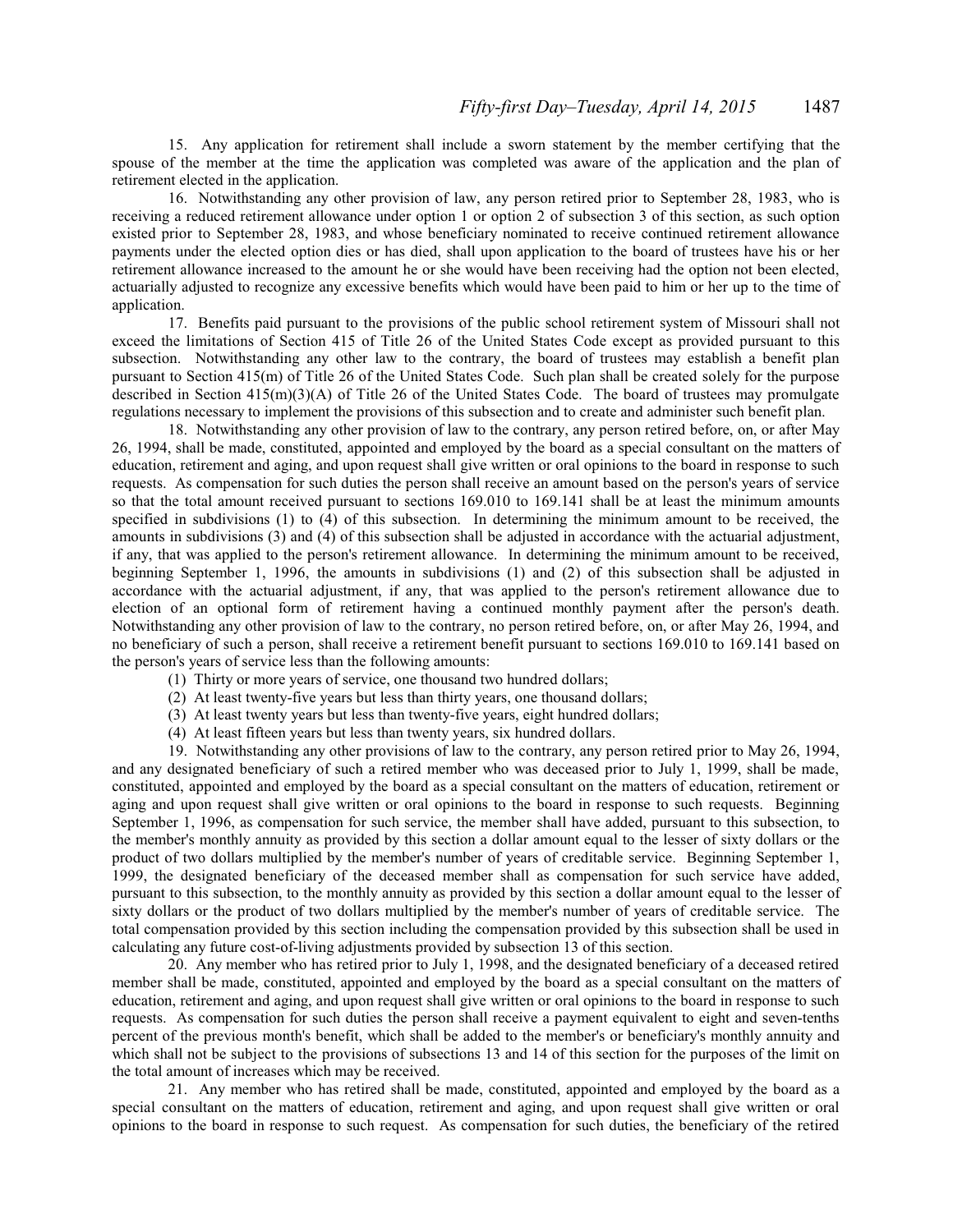member, or, if there is no beneficiary, the surviving spouse, surviving children in equal shares, surviving parents in equal shares, or estate of the retired member, in that order of precedence, shall receive as a part of compensation for these duties a death benefit of five thousand dollars.

22. Any member who has retired prior to July 1, 1999, and the designated beneficiary of a retired member who was deceased prior to July 1, 1999, shall be made, constituted, appointed and employed by the board as a special consultant on the matters of education, retirement and aging, and upon request shall give written or oral opinions to the board in response to such requests. As compensation for such duties, the person shall have added, pursuant to this subsection, to the monthly annuity as provided by this section a dollar amount equal to five dollars times the member's number of years of creditable service.

23. Any member who has retired prior to July 1, 2000, and the designated beneficiary of a deceased retired member shall be made, constituted, appointed and employed by the board as a special consultant on the matters of education, retirement and aging, and upon request shall give written or oral opinions to the board in response to such requests. As compensation for such duties, the person shall receive a payment equivalent to three and five-tenths percent of the previous month's benefit, which shall be added to the member or beneficiary's monthly annuity and which shall not be subject to the provisions of subsections 13 and 14 of this section for the purposes of the limit on the total amount of increases which may be received.

24. Any member who has retired prior to July 1, 2001, and the designated beneficiary of a deceased retired member shall be made, constituted, appointed and employed by the board as a special consultant on the matters of education, retirement and aging, and upon request shall give written or oral opinions to the board in response to such requests. As compensation for such duties, the person shall receive a dollar amount equal to three dollars times the member's number of years of creditable service, which shall be added to the member's or beneficiary's monthly annuity and which shall not be subject to the provisions of subsections 13 and 14 of this section for the purposes of the limit on the total amount of increases which may be received.

169.141. 1. Any person receiving a retirement allowance under sections 169.010 to 169.140, and who elected a reduced retirement allowance under subsection 3 of section 169.070 with his spouse as the nominated beneficiary, may nominate a successor beneficiary under either of the following circumstances:

(1) If the nominated beneficiary precedes the retired person in death, the retired person may, upon remarriage, nominate the new spouse under the same option elected in the application for retirement;

(2) If the marriage of the retired person and the nominated beneficiary is dissolved, and if the dissolution decree provides for sole retention by the retired person of all rights in the retirement allowance, the retired person may, upon remarriage, nominate the new spouse under the same option elected in the application for retirement.

2. Any nomination of a successor beneficiary under subdivision (1) or (2) of subsection 1 of this section must be made in accordance with procedures established by the board of trustees, and must be filed within ninety days of May 6, 1993, or within **[**ninety days**] one year** of the remarriage, whichever later occurs. Upon receipt of a successor nomination filed in accordance with those procedures, the board shall adjust the retirement allowance to reflect actuarial considerations of that nomination as well as previous beneficiary and successor beneficiary nominations.

**3. Any person receiving a retirement allowance under sections 169.010 to 169.140, and who elected a reduced retirement allowance under subsection 3 of section 169.070 with his or her spouse as the nominated beneficiary may have the retirement allowance increased to the amount the retired member would be receiving had the retired member elected option 1 if:**

**(1) The marriage of the retired person and the nominated spouse is dissolved on or after September 1, 2015;**

**(2) If the dissolution decree provides for sole retention by the retired person of all rights in the retirement allowance; and**

**(3) The person would have received under subsection 3 of section 169.070.**

## **Any such increase in the retirement allowance shall be effective upon the receipt of an application for such increase and a certified copy of the decree of dissolution that meets the requirements of this section.**"; and

Further amend said bill, Page 5, Section 169.291, Line 142, by inserting after all of said line the following:

"169.324. 1. The annual service retirement allowance payable pursuant to section 169.320 shall be the retirant's number of years of creditable service multiplied by a percentage of the retirant's average final compensation, determined as follows: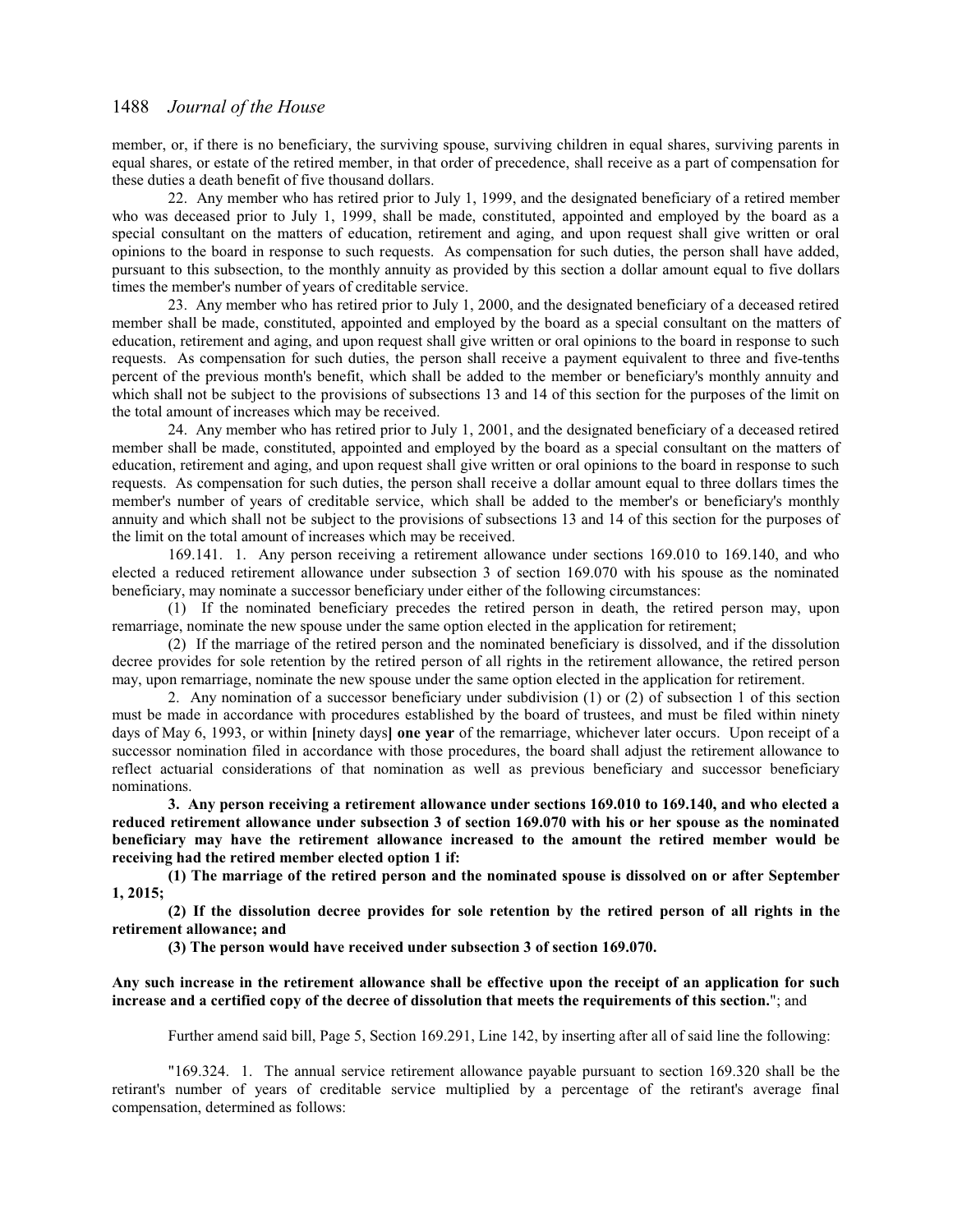(1) A retirant whose last employment as a regular employee ended prior to June 30, 1999, shall receive an annual service retirement allowance payable pursuant to section 169.320 in equal monthly installments for life equal to the retirant's number of years of creditable service multiplied by one and three-fourths percent of the person's average final compensation, subject to a maximum of sixty percent of the person's average final compensation;

(2) A retirant whose number of years of creditable service is greater than thirty-four and one-quarter on August 28, 1993, shall receive an annual service retirement allowance payable pursuant to section 169.320 in equal monthly installments for life equal to the retirant's number of years of creditable service as of August 28, 1993, multiplied by one and three-fourths percent of the person's average final compensation but shall not receive a greater annual service retirement allowance based on additional years of creditable service after August 28, 1993;

(3) A retirant who was an active member of the retirement system at any time on or after June 30, 1999, and who either retires before January 1, 2014, or is a member of the retirement system on December 31, 2013, and remains a member continuously to retirement shall receive an annual service retirement allowance payable pursuant to section 169.320 in equal monthly installments for life equal to the retirant's number of years of creditable service multiplied by two percent of the person's average final compensation, subject to a maximum of sixty percent of the person's final compensation;

(4) A retirant who becomes a member of the retirement system on or after January 1, 2014, including any retirant who was a member of the retirement system before January 1, 2014, but ceased to be a member for any reason other than retirement, shall receive an annual service retirement allowance payable pursuant to section 169.320 in equal monthly installments for life equal to the retirant's number of years of creditable service multiplied by one and three-fourths percent of the person's average final compensation, subject to a maximum of sixty percent of the person's average final compensation;

(5) Notwithstanding the provisions of subdivisions (1) to (4) of this subsection, effective January 1, 1996, any retirant who retired on, before or after January 1, 1996, with at least twenty years of creditable service shall receive at least three hundred dollars each month as a retirement allowance, or the actuarial equivalent thereof if the retirant elected any of the options available under section 169.326. Any retirant who retired with at least ten years of creditable service shall receive at least one hundred fifty dollars each month as a retirement allowance, plus fifteen dollars for each additional full year of creditable service greater than ten years but less than twenty years (or the actuarial equivalent thereof if the retirant elected any of the options available under section 169.326). Any beneficiary of a deceased retirant who retired with at least ten years of creditable service and elected one of the options available under section 169.326 shall also be entitled to the actuarial equivalent of the minimum benefit provided by this subsection, determined from the option chosen.

2. Except as otherwise provided in sections 169.331, 169.580 and 169.585, payment of a retirant's retirement allowance will be suspended for any month for which such person receives remuneration from the person's employer or from any other employer in the retirement system established by section 169.280 for the performance of services except any such person other than a person receiving a disability retirement allowance under section 169.322 may serve as a nonregular substitute, part-time or temporary employee for not more than six hundred hours in any school year without becoming a member and without having the person's retirement allowance discontinued, provided that through such substitute, part-time, or temporary employment, the person may earn no more than fifty percent of the annual salary or wages the person was last paid by the employer before the person retired and commenced receiving a retirement allowance, adjusted for inflation. If a person exceeds such hours limit or such compensation limit, payment of the person's retirement allowance shall be suspended for the month in which such limit was exceeded and each subsequent month in the school year for which the person receives remuneration from any employer in the retirement system. **In addition to the conditions set forth above, this subsection shall apply to any person retired and currently receiving a retirement allowance under sections 169.270 to 169.400, other than for disability, who is employed by a third party or is performing work as an independent contractor if such person is performing work in a district included in the retirement system as a temporary or long-term substitute teacher or in any other position that would normally require that person to be duly certificated under the laws governing the certification of teachers in Missouri if such person was employed by the district. The retirement system may require the district, the third-party employer, the independent contractor, and the retiree subject to this subsection to provide documentation showing compliance with this subsection. If such documentation is not provided, the retirement system may deem the retiree to have exceeded the limitations provided in this subsection.** If a retirant is reemployed by any employer in any capacity, whether pursuant to this section, or section 169.331, 169.580, or 169.585, or as a regular employee, the amount of such person's retirement allowance attributable to service prior to the person's first retirement date shall not be changed by the reemployment. If the person again becomes an active member and earns additional creditable service, upon the person's second retirement the person's retirement allowance shall be the sum of: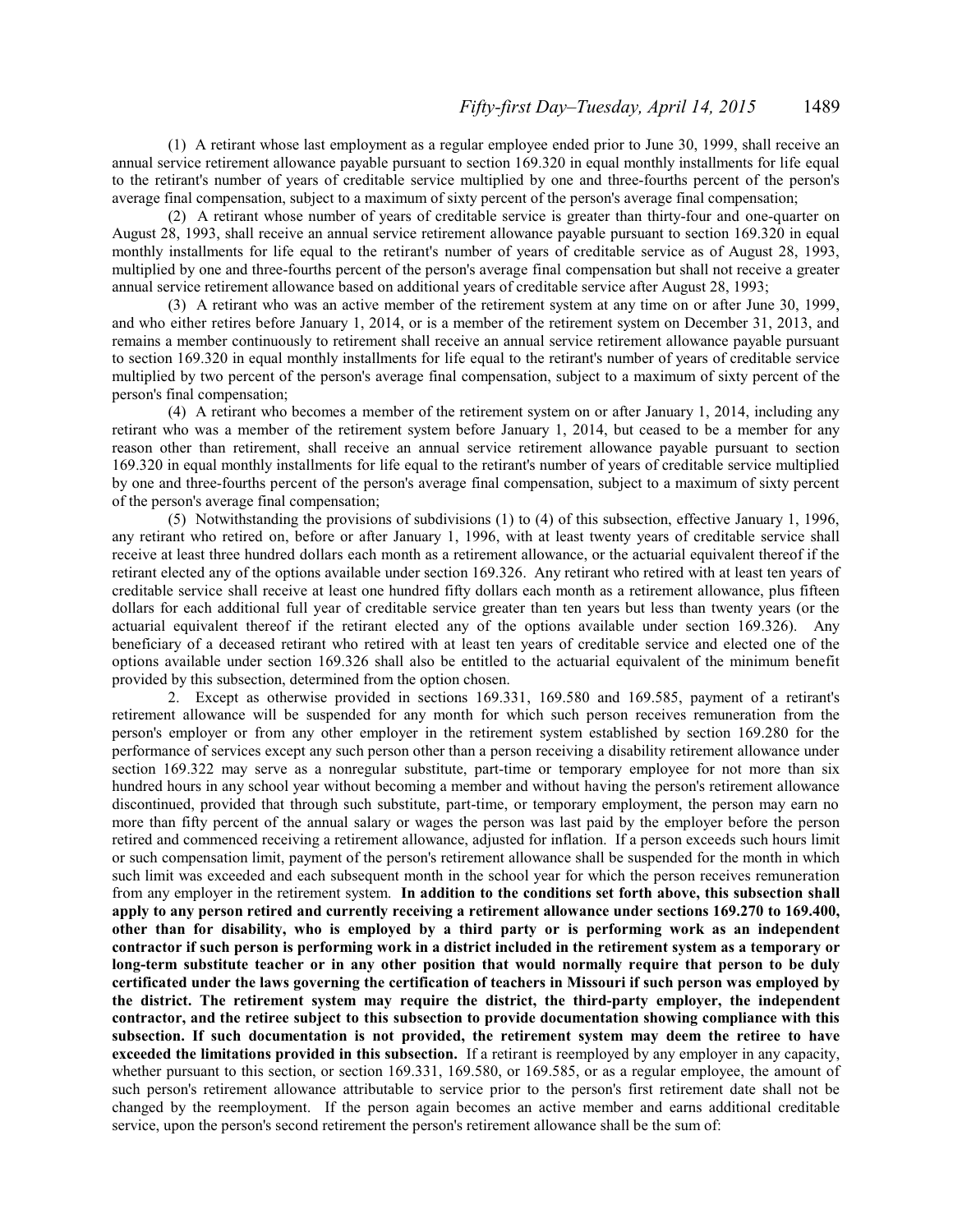(1) The retirement allowance the person was receiving at the time the person's retirement allowance was suspended, pursuant to the payment option elected as of the first retirement date, plus the amount of any increase in such retirement allowance the person would have received pursuant to subsection 3 of this section had payments not been suspended during the person's reemployment; and

(2) An additional retirement allowance computed using the benefit formula in effect on the person's second retirement date, the person's creditable service following reemployment, and the person's average final annual compensation as of the second retirement date. The sum calculated pursuant to this subsection shall not exceed the greater of sixty percent of the person's average final compensation as of the second retirement date or the amount determined pursuant to subdivision (1) of this subsection. Compensation earned prior to the person's first retirement date shall be considered in determining the person's average final compensation as of the second retirement date if such compensation would otherwise be included in determining the person's average final compensation.

3. The board of trustees shall determine annually whether the investment return on funds of the system can provide for an increase in benefits for retirants eligible for such increase. A retirant shall and will be eligible for an increase awarded pursuant to this section as of the second January following the date the retirant commenced receiving retirement benefits. Any such increase shall also apply to any monthly joint and survivor retirement allowance payable to such retirant's beneficiaries, regardless of age. The board shall make such determination as follows:

(1) After determination by the actuary of the investment return for the preceding year as of December thirty-first (the "valuation year"), the actuary shall recommend to the board of trustees what portion of the investment return is available to provide such benefits increase, if any, and shall recommend the amount of such benefits increase, if any, to be implemented as of the first day of the thirteenth month following the end of the valuation year, and first payable on or about the first day of the fourteenth month following the end of the valuation year. The actuary shall make such recommendations so as not to affect the financial soundness of the retirement system, recognizing the following safeguards:

(a) The retirement system's funded ratio as of January first of the year preceding the year of a proposed increase shall be at least one hundred percent after adjusting for the effect of the proposed increase. The funded ratio is the ratio of assets to the pension benefit obligation;

(b) The actuarially required contribution rate, after adjusting for the effect of the proposed increase, may not exceed the then applicable employer and member contribution rate as determined under subsection 4 of section 169.350;

(c) The actuary shall certify to the board of trustees that the proposed increase will not impair the actuarial soundness of the retirement system;

(d) A benefit increase, under this section, once awarded, cannot be reduced in succeeding years;

(2) The board of trustees shall review the actuary's recommendation and report and shall, in their discretion, determine if any increase is prudent and, if so, shall determine the amount of increase to be awarded.

4. This section does not guarantee an annual increase to any retirant.

5. If an inactive member becomes an active member after June 30, 2001, and after a break in service, unless the person earns at least four additional years of creditable service without another break in service, upon retirement the person's retirement allowance shall be calculated separately for each separate period of service ending in a break in service. The retirement allowance shall be the sum of the separate retirement allowances computed for each such period of service using the benefit formula in effect, the person's average final compensation as of the last day of such period of service and the creditable service the person earned during such period of service; provided, however, if the person earns at least four additional years of creditable service without another break in service, all of the person's creditable service prior to and including such service shall be aggregated and, upon retirement, the retirement allowance shall be computed using the benefit formula in effect and the person's average final compensation as of the last day of such period of four or more years and all of the creditable service the person earned prior to and during such period.

6. Notwithstanding anything contained in this section to the contrary, the amount of the annual service retirement allowance payable to any retirant pursuant to the provisions of sections 169.270 to 169.400, including any adjustments made pursuant to subsection 3 of this section, shall at all times comply with the provisions and limitations of Section 415 of the Internal Revenue Code of 1986, as amended, and the regulations thereunder, the terms of which are specifically incorporated herein by reference.

7. All retirement systems established by the laws of the state of Missouri shall develop a procurement action plan for utilization of minority and women money managers, brokers and investment counselors. Such retirement systems shall report their progress annually to the joint committee on public employee retirement and the governor's minority advocacy commission.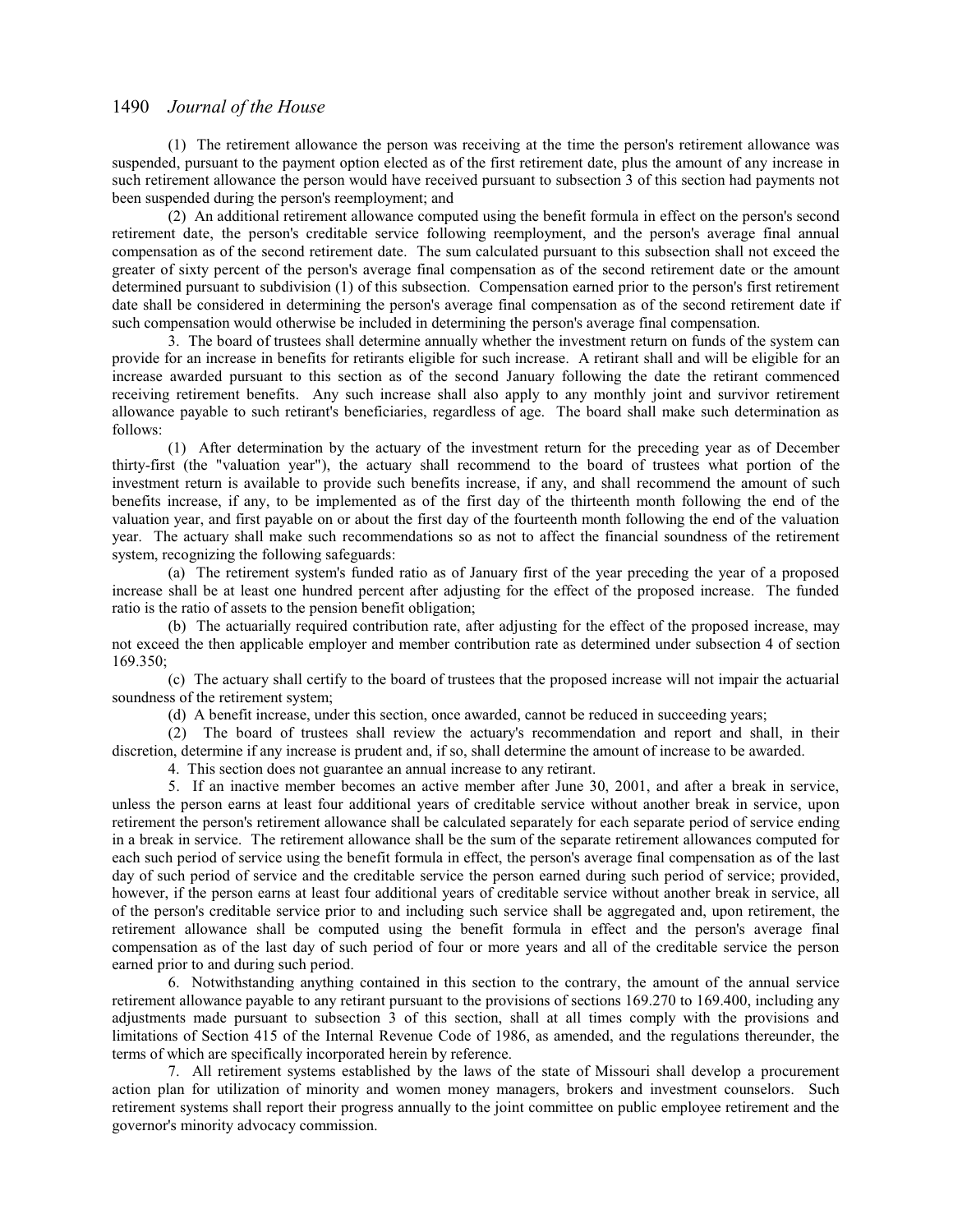169.715. 1. Any person receiving a retirement allowance under sections 169.600 to 169.712, and who elected a reduced retirement allowance under subsection 4 of section 169.670 with his spouse as the nominated beneficiary, may nominate a successor beneficiary under either of the following circumstances:

(1) If the nominated beneficiary precedes the retired person in death, the retired person may, upon remarriage, nominate the new spouse under the same option elected in the application for retirement;

(2) If the marriage of the retired person and the nominated beneficiary is dissolved, and if the dissolution decree provides for sole retention by the retired person of all rights in the retirement allowance, the retired person may, upon remarriage, nominate the new spouse under the same option elected in the application for retirement.

2. Any nomination of a successor beneficiary under subdivision (1) or (2) of subsection 1 of this section must be made in accordance with procedures established by the board of trustees, and must be filed within ninety days of May 6, 1993, or within **[**ninety days**] one year** of the remarriage, whichever later occurs. Upon receipt of a successor nomination filed in accordance with those procedures, the board shall adjust the retirement allowance to reflect actuarial considerations of that nomination as well as previous beneficiary and successor beneficiary nominations.

**3. Any person receiving a retirement allowance under sections 169.600 to 169.715, and who elected a reduced retirement allowance under subsection 3 of section 169.670 with his or her spouse as the nominated beneficiary may have the retirement allowance increased to the amount the retired member would be receiving had the retired member elected option 1 if:**

**(1) The marriage of the retired person and the nominated spouse is dissolved on or after September 1, 2015;**

**(2) If the dissolution decree provides for sole retention by the retired person of all rights in the retirement allowance; and**

**(3) The person would have received under subsection 4 of section 169.670.**

**Any such increase in the retirement allowance shall be effective upon the receipt of an application for such increase and a certified copy of the decree of dissolution that meets the requirements of this section.** "; and

Further amend said bill, Page 5, Section 169.450, Lines 3-4, by deleting the words "**[**eleven**] twelve**" and inserting in lieu thereof the word "eleven"; and

Further amend said bill, page, and section, Lines 15-16, by deleting all of said lines and inserting in lieu thereof the following:

"further, that **[**not more than**] at least** two of such persons shall be teachers and **[**two**] not more than one** be **a** nonteacher**[**s**], and beginning in 2016, one shall be a person employed as a teacher or administrator at a charter school, as "charter school" is defined in section 169.270, and elected for a term of four years by the members of the retirement system**."; and

Further amend said bill, page, and section, Lines 30-33, by deleting all of said lines; and

Further amend said section, Page 7, Lines 80-81, by deleting the words "**[**Six**] Seven**" and inserting in lieu thereof the word "Six"; and

Further amend said bill, Page 9, Section 169.450, Line 137, by inserting after all of said line the following:

"169.560. Any person retired and currently receiving a retirement allowance pursuant to sections 169.010 to 169.141, other than for disability, may be employed in any capacity in a district included in the retirement system created by those sections on either a part-time or temporary-substitute basis not to exceed a total of five hundred fifty hours in any one school year, and through such employment may earn up to fifty percent of the annual compensation payable under the **[**employing**]** district's salary schedule for the position or positions filled by the retiree, given such person's level of experience and education, without a discontinuance of the person's retirement allowance. If the **[**employing**]** school district does not utilize a salary schedule, or if the position in question is not subject to the **[**employing**]** district's salary schedule, a retiree employed in accordance with the provisions of this section may earn up to fifty percent of the annual compensation paid to the person or persons who last held such position or positions. If the position or positions did not previously exist, the compensation limit shall be determined in accordance with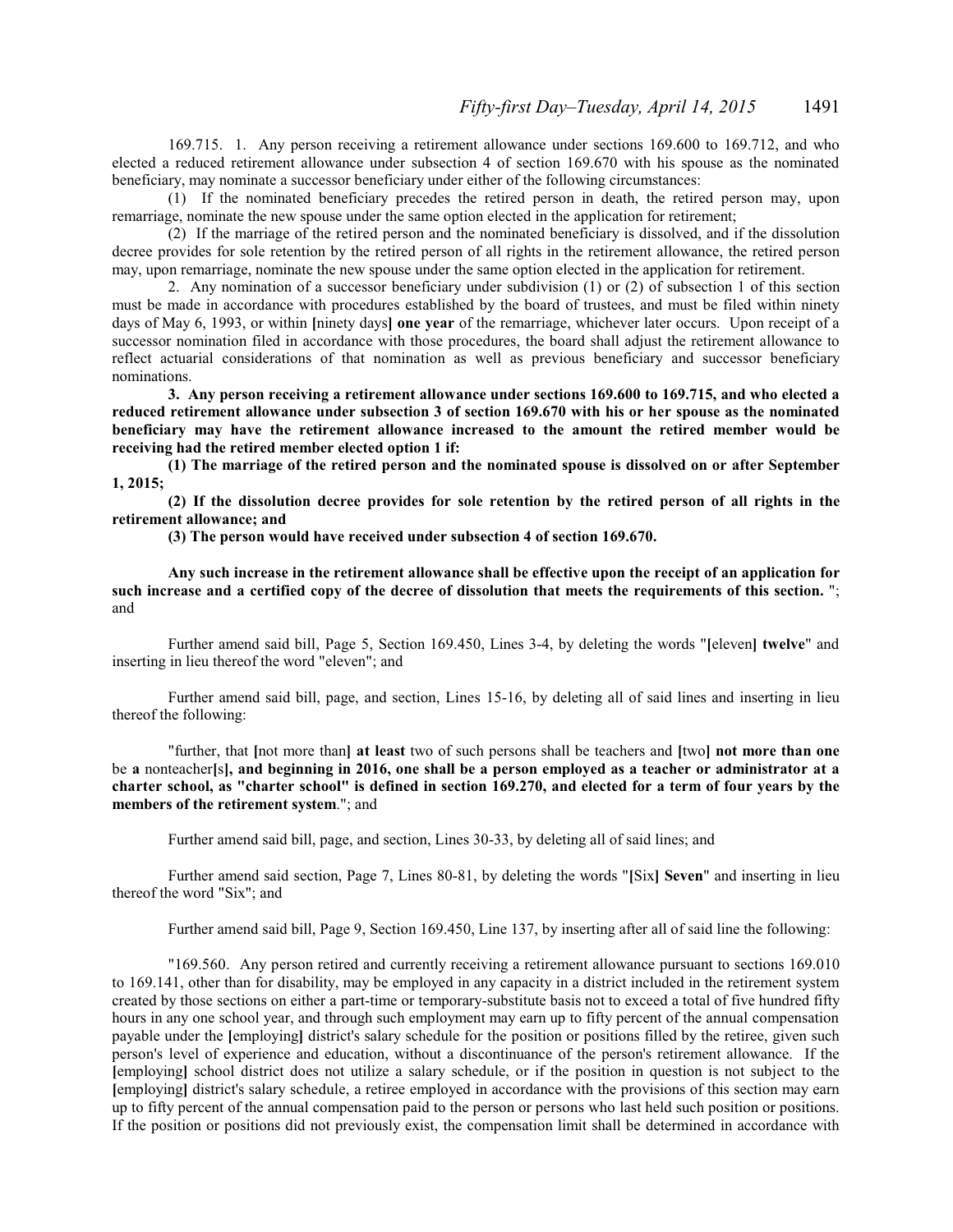rules duly adopted by the board of trustees of the retirement system; provided that, it shall not exceed fifty percent of the annual compensation payable for the position in the **[**employing**]** school district that is most comparable to the position filled by the retiree. In any case where a retiree fills more than one position during the school year, the fifty-percent limit on permitted earning shall be based solely on the annual compensation of the highest paid position occupied by the retiree for at least one-fifth of the total hours worked during the year. Such a person shall not contribute to the retirement system or to the public education employee retirement system established by sections 169.600 to 169.715 because of earnings during such period of employment. If such a person is employed in any capacity by such a district **[**on a regular, full-time basis,**] in excess of the limitations set forth in this section,** the person shall not be eligible to receive the person's retirement allowance for any month during which the person is so employed**. In addition, such person [**and**]** shall contribute to the retirement system**, if the person satisfies the retirement system's membership eligibility requirements. In addition to the conditions set forth above, this section shall apply to any person retired and currently receiving a retirement allowance under sections 169.010 to 169.141, other than for disability, who is employed by a third party or is performing work as an independent contractor if such person is performing work in a district included in the retirement system as a temporary or long-term substitute teacher or in any other position that would normally require that person to be duly certificated under the laws governing the certification of teachers in Missouri if such person was employed by the district. The retirement system may require the district, the third-party employer, the independent contractor, and the retiree subject to this section to provide documentation showing compliance with this section. If such documentation is not provided, the retirement system may deem the retiree to have exceeded the limitations provided in this section**.

Section B. Because of the importance of providing an additional retirement allowance option to Missouri teachers, section 169.070 of section A of this act is deemed necessary for the immediate preservation of the public health, welfare, peace and safety, and is hereby declared to be an emergency act within the meaning of the constitution, and section 169.070 of section A of this act shall be in full force and effect upon its passage and approval. "; and

Further amend said bill by amending the title, enacting clause, and intersectional references accordingly.

Mr. Speaker: Your Committee on Pensions, to which was referred **SB 283**, begs leave to report it has examined the same and recommends that it **Do Pass**, and pursuant to Rule 27(6) be referred to the Select Committee on Financial Institutions and Taxation.

## **Committee on Professional Registration and Licensing**, Chairman Burlison reporting:

Mr. Speaker: Your Committee on Professional Registration and Licensing, to which was referred **HB 1113**, begs leave to report it has examined the same and recommends that it **Do** Pass, and pursuant to Rule 27(7) be referred to the Select Committee on General Laws.

# **Committee on Property, Casualty, and Life Insurance**, Chairman Shull reporting:

Mr. Speaker: Your Committee on Property, Casualty, and Life Insurance, to which was referred **HB 1040**, begs leave to report it has examined the same and recommends that it **Do Pass with House Committee Amendment No. 1**, and pursuant to Rule 27(8) be referred to the Select Committee on Insurance.

#### *House Committee Amendment No. 1*

AMEND House Bill No. 1040, Page 1, In the Title, Line 3, by deleting the words "title insurance" and inserting in lieu thereof the words "titles to property"; and

Further amend said bill, Page 4, Section 381.058, Line 32, by inserting immediately after all of said section and line the following: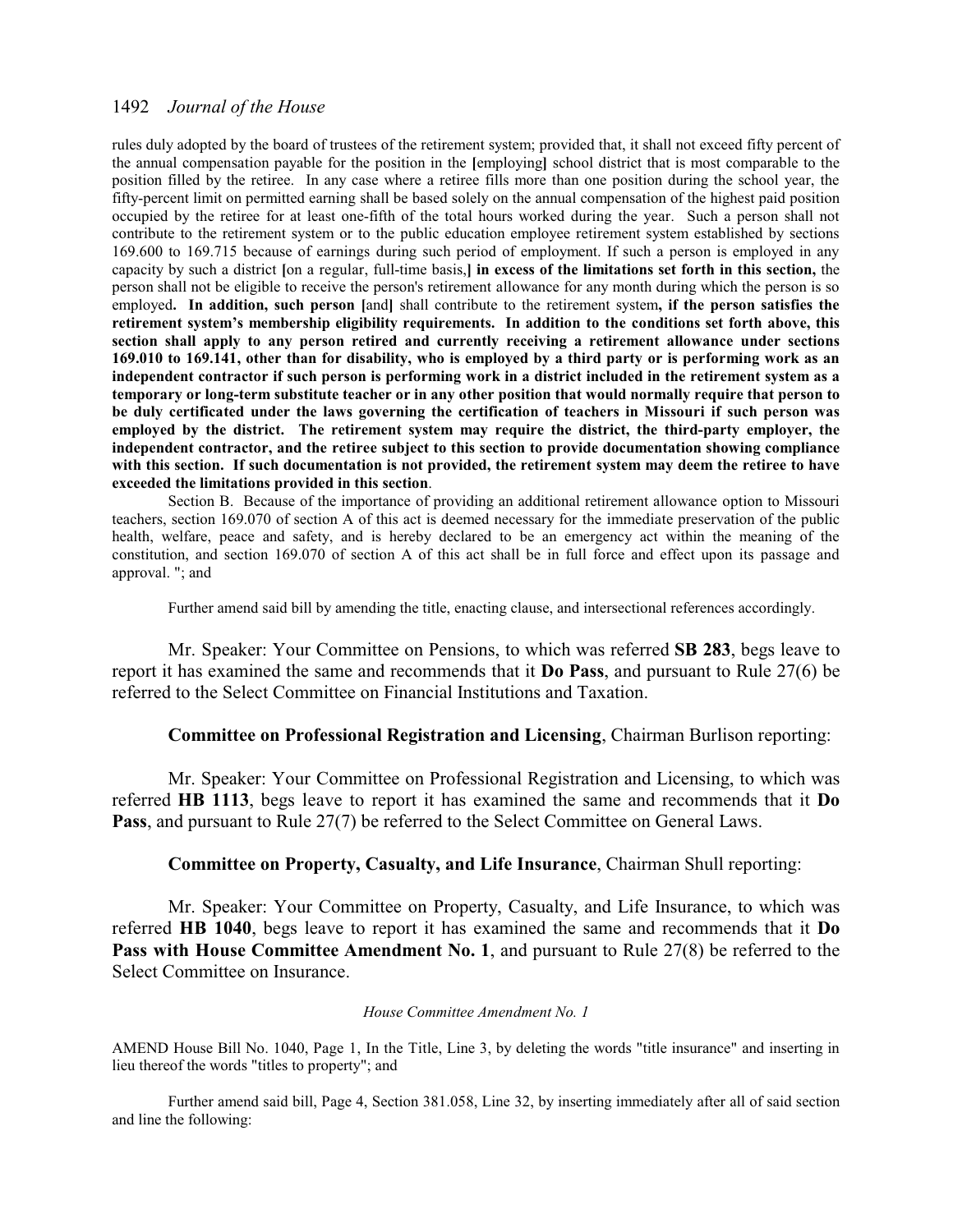"456.950. 1. As used in this section, "qualified spousal trust" means a trust:

(1) The settlors of which are **[**husband and wife**] married to each other** at the time of the creation of the trust; and

(2) The terms of which provide that during the joint lives of the settlors all property **[**or interests in property**]** transferred to, or held by, the trustee are:

(a) Held and administered in one trust for the benefit of both settlors, revocable by either **settlor** or both settlors **[**acting together**]** while either or both are alive, and each settlor having the right to receive distributions of income or principal, whether mandatory or within the discretion of the trustee, from the entire trust for the joint lives of the settlors and for the survivor's life; or

(b) Held and administered in two separate shares of one trust for the benefit of each of the settlors, with the trust revocable by each settlor with respect to that settlor's separate share of that trust without the participation or consent of the other settlor, and each settlor having the right to receive distributions of income or principal, whether mandatory or within the discretion of the trustee, from that settlor's separate share for that settlor's life; or

(c) Held and administered under the terms and conditions contained in paragraphs (a) and (b) of this subdivision.

2. A qualified spousal trust may contain any other trust terms that are not inconsistent with the provisions of this section**, including, without limitation, a discretionary power to distribute trust property to a person in addition to a settlor.**

3. **[**Any property or interests in property that are at any time transferred to the trustee of a qualified spousal trust of which the husband and wife are the settlors, shall thereafter be administered as provided by the trust terms in accordance with paragraph (a), (b), or (c) of subdivision (2) of subsection 1 of this section. All trust property and interests in property that is deemed for purposes of this section to be held as tenants by the entirety, including the proceeds thereof, the income thereon, and any property into which such property, proceeds, or income may be converted, shall have the same immunity from the claims of the separate creditors of the settlors as would have existed if the settlors had continued to hold that property as husband and wife as tenants by the entirety. Property or interests in property held by a husband and wife as tenants by the entirety or as joint tenants or other form of joint ownership with right of survivorship shall be conclusively deemed for purposes of this section to be held as tenants by the entirety upon its transfer to the qualified spousal trust. All such transfers shall retain said immunity, so long as:

(1) Both settlors are alive and remain married; and

(2) The property, proceeds, or income continue to be held in trust by the trustee of the qualified spousal trust**] All property at any time held in a qualified spousal trust, without regard to how such property was titled prior to it being so held, shall have the same immunity from the claims of a separate creditor of either settlor as if such property were held outside the trust by the settlors as tenants by the entirety, unless otherwise provided in writing by the settlor or settlors who transferred such property to the trust, and such property shall be treated for that purpose, including without limitation, federal and state bankruptcy laws, as tenants by entirety property. Property held in a qualified spousal trust shall cease to receive immunity from the claims of creditors upon the dissolution of marriage of the settlors by a court**.

4. **[**Property or interests in property held by a husband and wife or held in the sole name of a husband or wife that are not held as tenants by the entirety or deemed held as tenants by the entirety for purposes of this section and are transferred to a qualified spousal trust shall be held as directed in the qualified spousal trust's governing instrument or in the instrument of transfer and the rights of any claimant to any interest in that property shall not be affected by this section**] As used in this section, "property" means any interest in any type of property held in a qualified spousal trust, the income thereon, and any property into which such interest, proceeds, or income may be converted**.

5. Upon the death of each settlor, all property **[**and interests in property**]** held by the trustee of the qualified spousal trust shall be distributed as directed by the then current terms of the governing instrument of such trust. Upon the death of the first settlor to die, if immediately prior to death the predeceased settlor's interest in the qualified spousal trust was then held in such settlor's separate share, the property **[**or interests in property**] held** in such settlor's separate share may pass into an irrevocable trust for the benefit of the surviving settlor upon such terms as the governing instrument shall direct, including without limitation a spendthrift provision as provided in section 456.5-502.

6. **The respective rights of settlors who are married to each other in any property for purposes of a dissolution of the settlors' marriage shall not be affected or changed by reason of the transfer of that property to, or its subsequent administration as an asset of, a qualified spousal trust during the marriage of the settlors, unless both settlors expressly agree otherwise in writing.**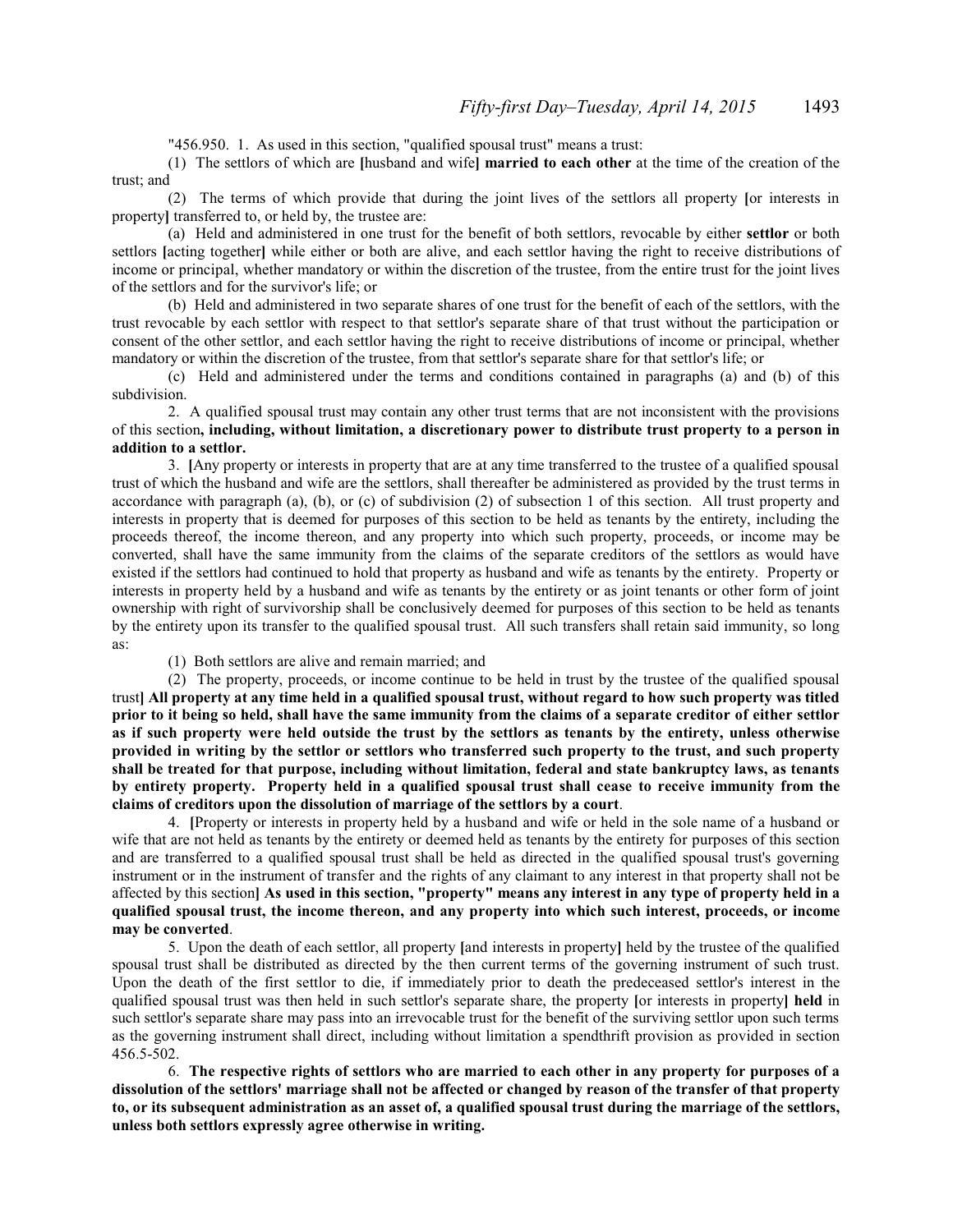**7.** No transfer **[**by a husband and wife as settlors**]** to a qualified spousal trust shall **[**affect or change either settlor's marital property rights to the transferred property or interest therein immediately prior to such transfer in the event of dissolution of marriage of the spouses, unless both spouses otherwise expressly agree in writing**] avoid or defeat the Missouri uniform transfer act in chapter 428**.

**[**7.**] 8.** This section shall apply to all trusts which fulfill the criteria set forth in this section for a qualified spousal trust regardless of whether such trust was created before**, on,** or after August 28, 2011.

**456.1-113. Any transfer of an asset to a trustee of a trust, to such trust itself, or to a share of such trust, in a manner that is reasonably calculated to identify such trust or that share of such trust, subjects that asset to the terms of such trust or that share.**"; and

Further amend said bill by amending the title, enacting clause, and intersectional references accordingly.

Mr. Speaker: Your Committee on Property, Casualty, and Life Insurance, to which was referred **SB 205**, begs leave to report it has examined the same and recommends that it **Do Pass**, and pursuant to Rule 27(8) be referred to the Select Committee on Insurance.

Mr. Speaker: Your Committee on Property, Casualty, and Life Insurance, to which was referred **SB 282**, begs leave to report it has examined the same and recommends that it **Do Pass**, and pursuant to Rule 27(8) be referred to the Select Committee on Insurance.

**Committee on Public Safety and Emergency Preparedness**, Chairman Rhoads reporting:

Mr. Speaker: Your Committee on Public Safety and Emergency Preparedness, to which was referred **HB 602**, begs leave to report it has examined the same and recommends that it **Do** Pass with House Committee Amendment No. 1, and pursuant to Rule 27(13) be referred to the Select Committee on State and Local Governments.

#### *House Committee Amendment No. 1*

AMEND House Bill No. 602, Page 2, Section 563.046, Lines 15-16, by deleting all of said lines and inserting in lieu thereof the following:

"(a) Has committed or attempted to commit a felony; **[**or**]** (b) Is attempting to escape **[**by use of a deadly weapon; or**]; and**"; and

Further amend said bill, page, section, Lines 21-24, by deleting all of said lines; and

Further amend said bill, page, the second occurrence of Section 563.046, Lines 15-16, by deleting all of said lines and inserting in lieu thereof the following:

"(a) Has committed or attempted to commit a felony; **[**or**]** (b) Is attempting to escape **[**by use of a deadly weapon; or**]; and**"; and

Further amend said bill, page, section, Lines 21-24, by deleting all of said lines; and

Further amend said bill by amending the title, enacting clause, and intersectional references accordingly.

Mr. Speaker: Your Committee on Public Safety and Emergency Preparedness, to which was referred **HB 1137**, begs leave to report it has examined the same and recommends that it **Do** Pass, and pursuant to Rule 27(13) be referred to the Select Committee on State and Local Governments.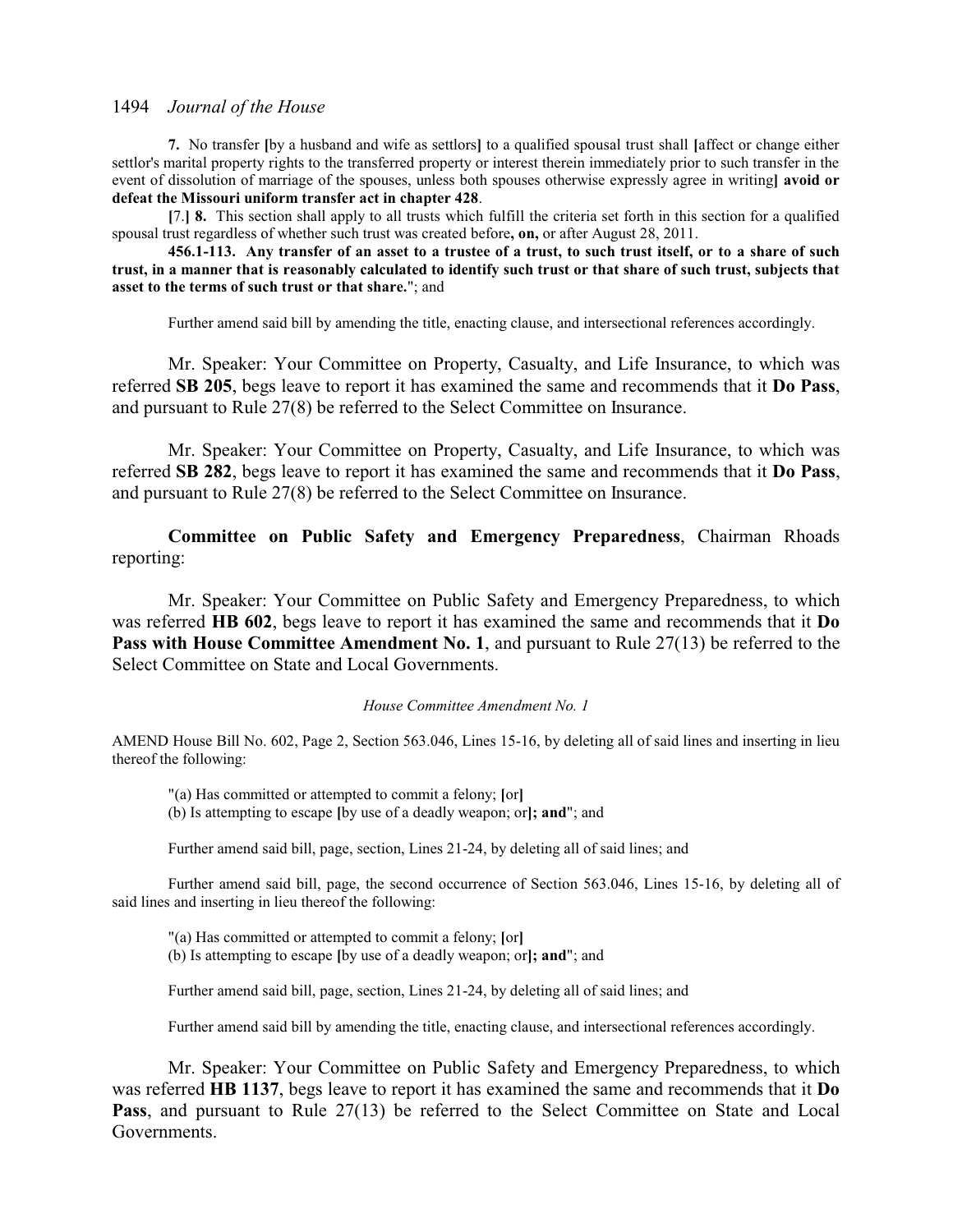Mr. Speaker: Your Committee on Public Safety and Emergency Preparedness, to which was referred **HB 1170**, begs leave to report it has examined the same and recommends that it **Do Pass**, and pursuant to Rule 27(13) be referred to the Select Committee on State and Local Governments.

Mr. Speaker: Your Committee on Public Safety and Emergency Preparedness, to which was referred **SB 231**, begs leave to report it has examined the same and recommends that it **Do Pass**, and pursuant to Rule 27(13) be referred to the Select Committee on State and Local Governments.

## **Committee on Veterans**, Chairman Davis reporting:

Mr. Speaker: Your Committee on Veterans, to which was referred **SB 116**, begs leave to report it has examined the same and recommends that it **Do Pass by Consent**, and pursuant to Rule 27(11)(d) be referred to the Select Committee on Rules.

**Committee on Ways and Means**, Chairman Koenig reporting:

Mr. Speaker: Your Committee on Ways and Means, to which was referred **HB 879**, begs leave to report it has examined the same and recommends that it **Do Pass with House Committee Amendment No. 1**, and pursuant to Rule 27(6) be referred to the Select Committee on Financial Institutions and Taxation.

### *House Committee Amendment No. 1*

AMEND House Bill No. 879, Page 1, Section 137.018, Line 3, by inserting after the word, "**companies**" the following words, "**under 532412 or 532210 of the 2012 edition of the North American Industry Classification System as prepared by the Executive Office of the President, Office of Management and Budget**"; and

Further amend said bill, page, section, Line 7, by deleting all of said line and inserting in lieu thereof the following:

"**merchandise held or owned by a merchant whether or not currently subject to a short term rental and which will**"; and

Further amend said bill by amending the title, enacting clause, and intersectional references accordingly.

## **Select Committee on Social Services**, Chairman Allen reporting:

Mr. Speaker: Your Select Committee on Social Services, to which was referred **HB 867,** with House Committee Amendment No. 1, begs leave to report it has examined the same and recommends that it **Do Pass with House Committee Substitute**.

## **MESSAGES FROM THE SENATE**

Mr. Speaker: I am instructed by the Senate to inform the House of Representatives that the Senate has taken up and adopted the Conference Committee Report on **HCS SS#2 SCS SB 24** and has taken up and passed **CCS HCS SS#2 SCS SB 24**.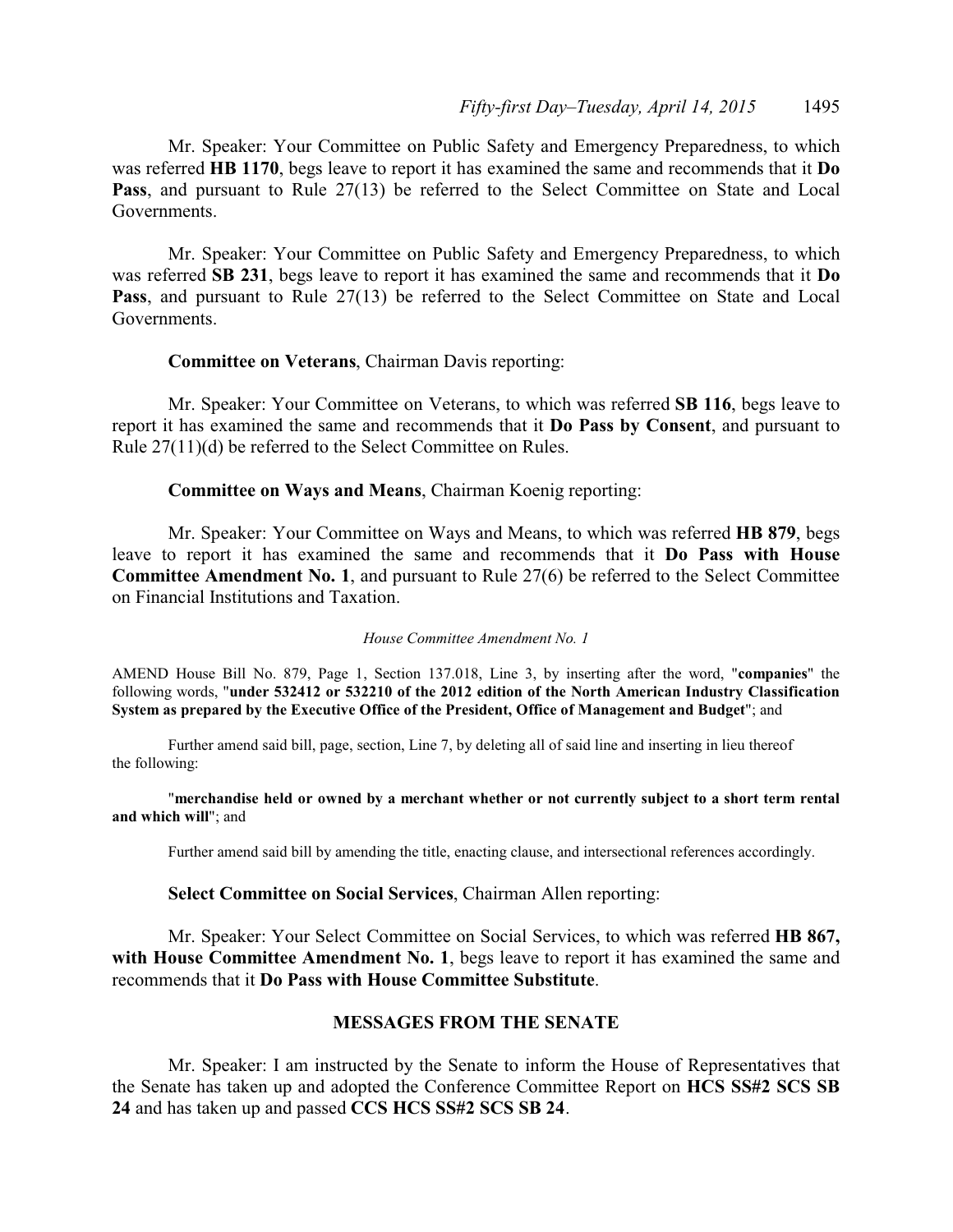# **COMMITTEE CHANGES**

April 14, 2015

Mr. Adam Crumbliss, Chief Clerk Missouri House of Representatives State Capitol, Room 306C Jefferson City, MO 65101

Dear Mr. Crumbliss:

I hereby remove Representative Mike Cierpiot from the Committee on Utility Infrastructure and appoint Representative Jeanie Lauer.

If you have any questions, please feel free to contact my office.

Very truly yours,

/s/ John J. Diehl, Jr. Speaker Missouri House of Representatives District 89

April 14, 2015

 $\overline{\phantom{a}}$  , and the set of the set of the set of the set of the set of the set of the set of the set of the set of the set of the set of the set of the set of the set of the set of the set of the set of the set of the s

Mr. Adam Crumbliss, Chief Clerk Missouri House of Representatives State Capitol 306C Jefferson City, MO 65101

Dear Mr. Crumbliss:

I hereby remove Representative Michael Butler and appoint Representative Alan Green to the Select Committee on Commerce.

If you have any questions please do not hesitate to contact my office.

Sincerely,

/s/ Jacob Hummel House Minority Floor Leader District 81

# **CONFERENCE COMMITTEE REPORT ON HOUSE COMMITTEE SUBSTITUTE FOR SENATE SUBSTITUTE NO. 2 FOR SENATE COMMITTEE SUBSTITUTE FOR SENATE BILL NO. 24**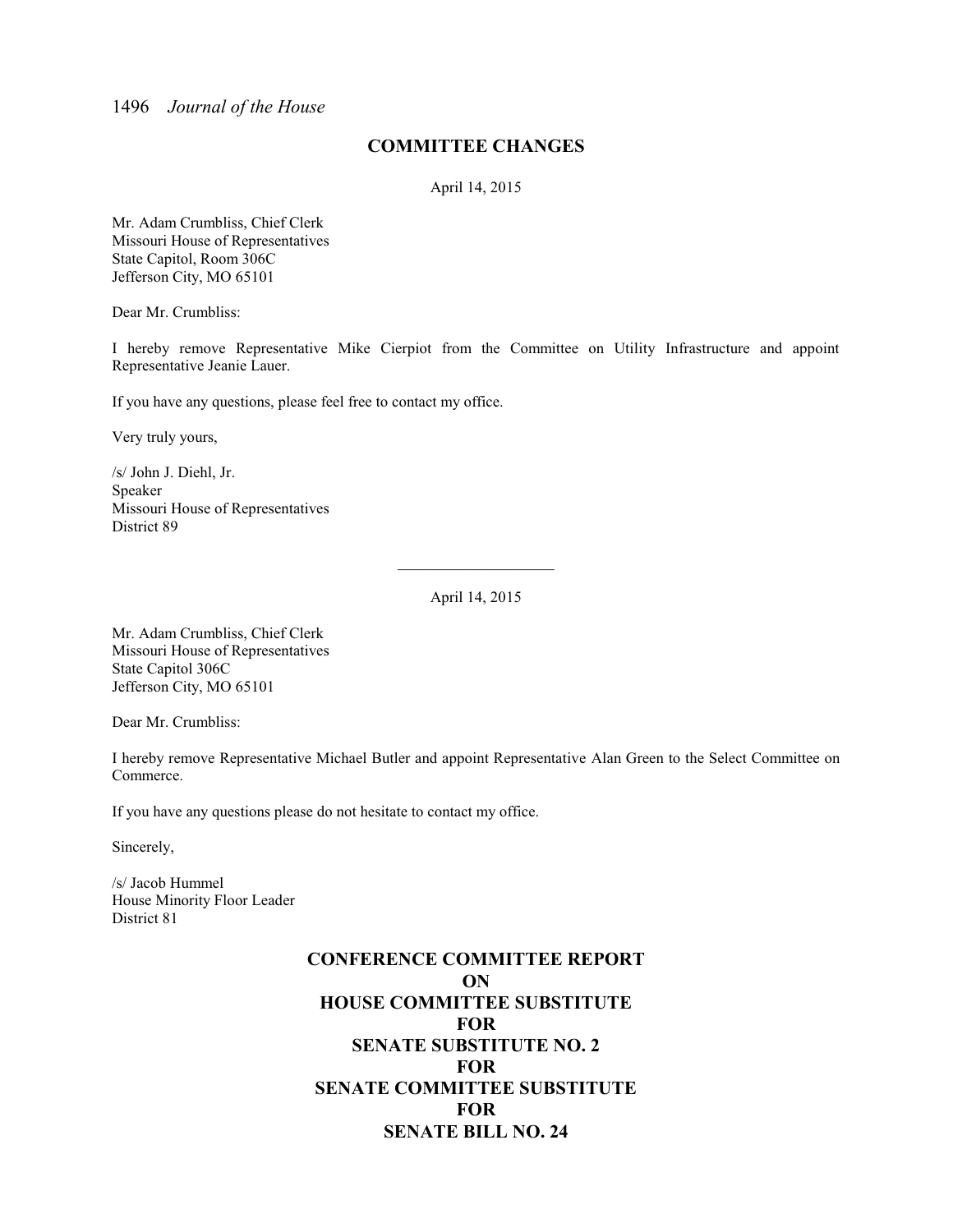The Conference Committee appointed on House Committee Substitute for Senate Substitute No. 2 for Senate Committee Substitute for Senate Bill No. 24, with House Amendment No. 1, begs leave to report that we, after free and fair discussion of the differences, have agreed to recommend and do recommend to the respective bodies as follows:

1. That the House recede from its position on House Committee Substitute for Senate Substitute No. 2 for Senate Committee Substitute for Senate Bill No. 24, as amended;

2. That the Senate recede from its position on Senate Substitute No. 2 for Senate Committee Substitute for Senate Bill No. 24;

3. That the attached Conference Committee Substitute for House Committee Substitute for Senate Substitute No. 2 for Senate Committee Substitute for Senate Bill No. 24 be Third Read and Finally Passed.

| FOR THE SENATE: | FOR THE HOUSE:       |
|-----------------|----------------------|
| /s/ David Sater | /s/ Diane Franklin   |
| /s/ Gary Romine | $\sqrt{s}$ Sue Allen |

/s/ Jeanie Riddle /s/ Marsha Haefner

# **REFERRAL OF CONFERENCE COMMITTEE REPORTS**

#### **CCR HCS SS#2 SCS SB 24** - Fiscal Review

#### **ADJOURNMENT**

On motion of Representative Richardson, the House adjourned until 10:00 a.m., Wednesday, April 15, 2015.

#### **COMMITTEE HEARINGS**

CIVIL AND CRIMINAL PROCEEDINGS Wednesday, April 15, 2015, 12:00 PM, House Hearing Room 1. Public hearing will be held: HB 407, HB 877, HB 1124, HB 1209, HB 1220 Executive session may be held on any matter referred to the committee.

CONFERENCE COMMITTEE ON BUDGET Thursday, April 16, 2015, 8:15 AM, House Hearing Room 3. Executive session may be held on any matter referred to the committee. Conference Committee Meeting on House Appropriations Bills: SCS HCS HB 2, SCS HCS HB 3, SCS HCS HB 4, SCS HCS HB 5, SCS HCS HB 6, SCS HCS HB 7, SCS HCS HB 8, SCS HCS HB 9, SCS HCS HB 10, SCS HCS HB 11, SS SCS HCS HB 12, SCS HCS HB 13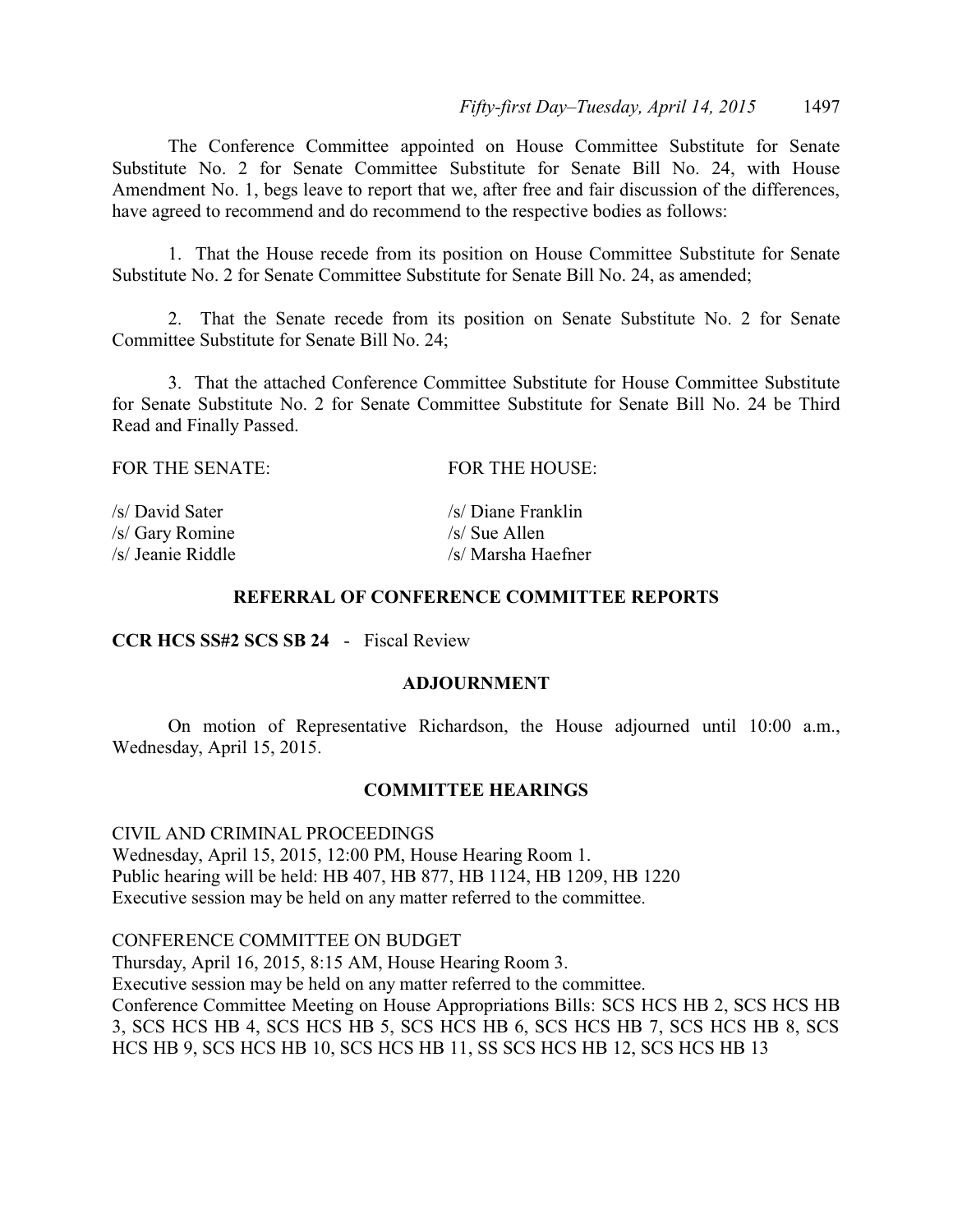#### 1498 *Journal of the House*

#### CONSERVATION AND NATURAL RESOURCES

Wednesday, April 15, 2015, Upon Conclusion of Morning Session, South Gallery. Executive session will be held: HB 1094, HB 1096 Executive session may be held on any matter referred to the committee.

#### **CORRECTIONS**

Wednesday, April 15, 2015, 8:00 AM, House Hearing Room 5. Public hearing will be held: HB 1218 Executive session may be held on any matter referred to the committee.

#### EMERGING ISSUES

Wednesday, April 15, 2015, 1:00 PM, House Hearing Room 5. Public hearing will be held: HB 1282, SB 148, SCS SB 38 Executive session may be held on any matter referred to the committee.

EMERGING ISSUES IN EDUCATION Monday, April 20, 2015, 12:00 PM, House Hearing Room 1. Public hearing will be held: HB 1083 Executive session will be held: HB 1262, HB 1293 Executive session may be held on any matter referred to the committee.

EMPLOYMENT SECURITY

Wednesday, April 15, 2015, 8:30 AM, House Hearing Room 7. Public hearing will be held: HB 1227 Executive session may be held on any matter referred to the committee.

#### FISCAL REVIEW

Wednesday, April 15, 2015, 9:15 AM, South Gallery. Executive session may be held on any matter referred to the committee. Executive Session on bill(s) referred to the committee.

FISCAL REVIEW Thursday, April 16, 2015, 9:15 AM, South Gallery. Executive session may be held on any matter referred to the committee. Executive Session on bill(s) referred to the committee.

## HEALTH AND MENTAL HEALTH POLICY

Wednesday, April 15, 2015, Upon Morning Recess or Noon, whichever is later, House Hearing Room 7. Public hearing will be held: SS SB 239, SCS SB 35, HB 1153, HB 785, SCS SB 380, SB 426 Executive session may be held on any matter referred to the committee. Location Change. **CORRECTED** 

HEALTH INSURANCE Wednesday, April 15, 2015, 9:00 AM, House Hearing Room 4. Executive session will be held: HB 262 Executive session may be held on any matter referred to the committee.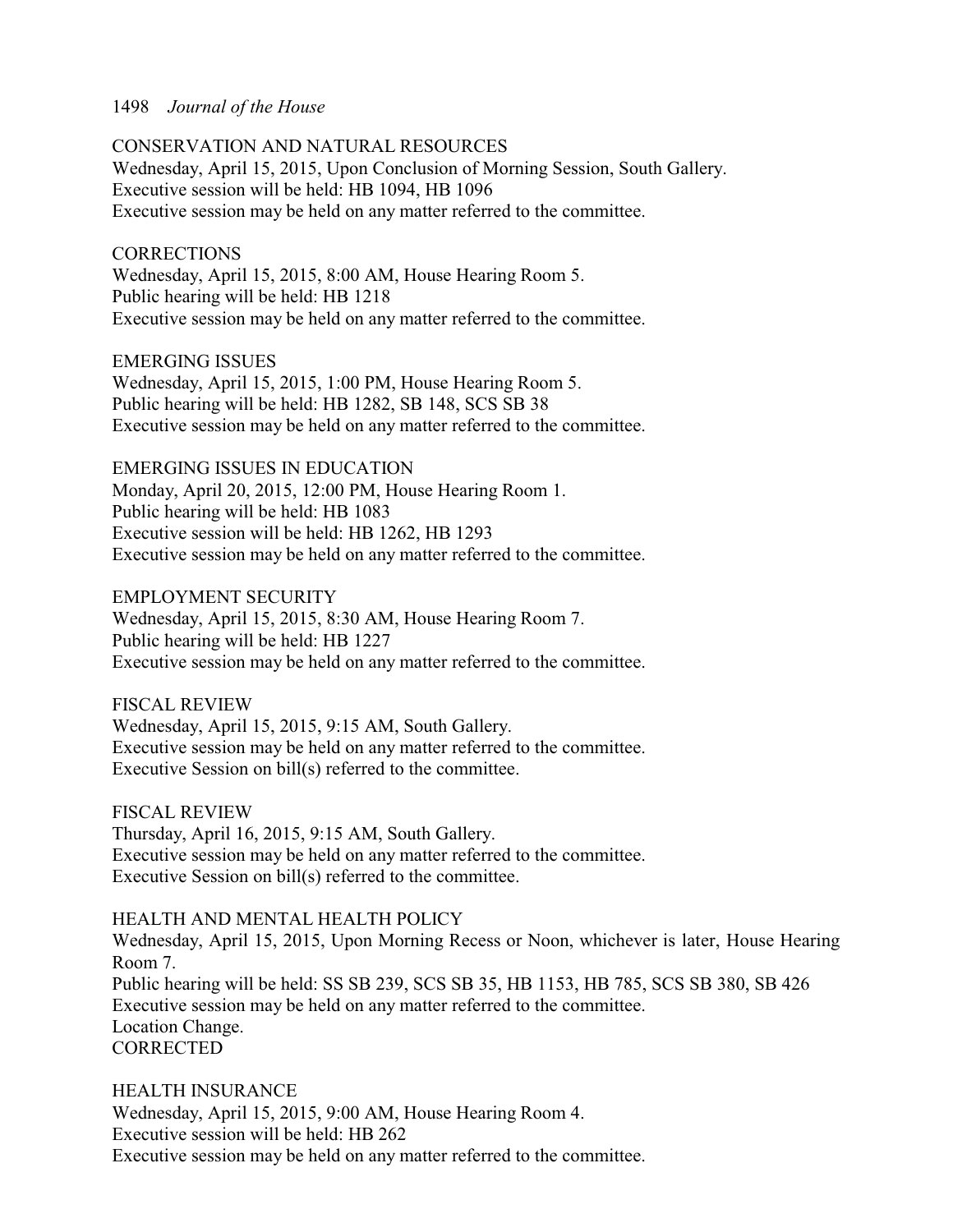#### HIGHER EDUCATION

Tuesday, April 21, 2015, 8:00 AM, House Hearing Room 6. Public hearing will be held: HB 687, HB 905, SCS SB 224 Executive session may be held on any matter referred to the committee.

#### **PENSIONS**

Tuesday, April 21, 2015, 9:00 AM, House Hearing Room 4. Public hearing will be held: SCS SB 300 Executive session may be held on any matter referred to the committee.

SELECT COMMITTEE ON BUDGET Thursday, April 16, 2015, 8:15 AM, House Hearing Room 3. Public hearing will be held: HB 17, HB 18 Executive session may be held on any matter referred to the committee.

#### SELECT COMMITTEE ON COMMERCE

Wednesday, April 15, 2015, Upon Conclusion of Afternoon Session, House Hearing Room 7. Executive session will be held: HB 165, HB 253, HB 801, SCR 2, SB 194 Executive session may be held on any matter referred to the committee. AMENDED

#### SELECT COMMITTEE ON EDUCATION

Thursday, April 16, 2015, 8:00 AM, House Hearing Room 5. Executive session will be held: SCS SB 473, HB 1254, HB 957, HB 312, HB 642, HB 1054, HB 382, HB 428

Executive session may be held on any matter referred to the committee.

SELECT COMMITTEE ON FINANCIAL INSTITUTIONS AND TAXATION Thursday, April 16, 2015, 8:00 AM, House Hearing Room 7. Executive session will be held: SB 283, SCS SB 270, HB 1085, HB 194, HB 879, HB 1043, HB 1123, HB 590, HB 1067 Executive session may be held on any matter referred to the committee.

#### SELECT COMMITTEE ON GENERAL LAWS

Wednesday, April 15, 2015, 12:00 PM, House Hearing Room 4. Executive session will be held: HB 1024, HB 1048, HB 1074, HB 1247, HB 1318, HB 288, HCR 17, HJR 38 Executive session may be held on any matter referred to the committee. Upon Morning Recess or Noon whichever is later. **CORRECTED** 

SELECT COMMITTEE ON INSURANCE Thursday, April 16, 2015, 8:00 AM, House Hearing Room 4. Executive session will be held: HB 1040, HB 1197 Executive session may be held on any matter referred to the committee.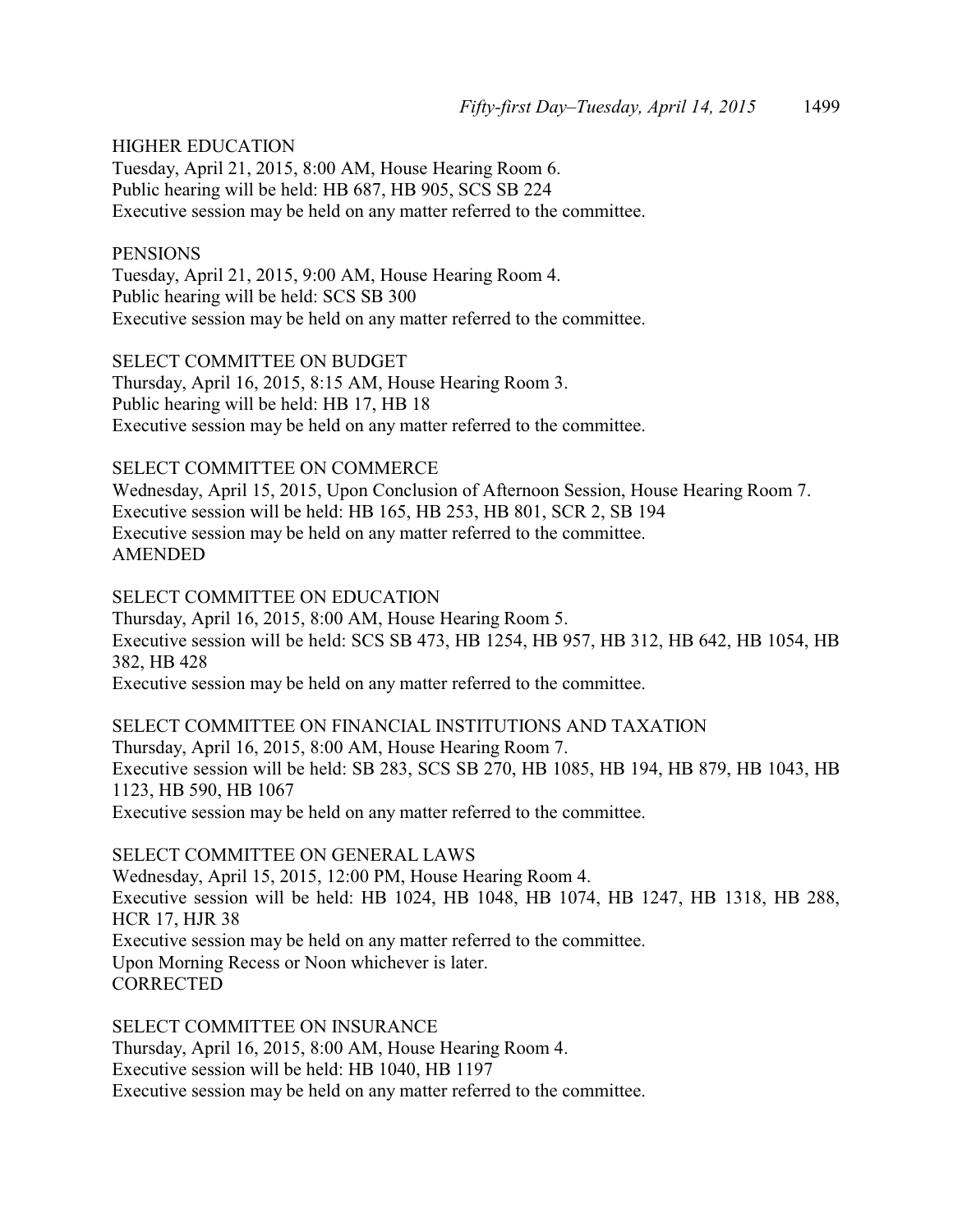#### 1500 *Journal of the House*

SELECT COMMITTEE ON RULES Wednesday, April 15, 2015, 12:00 PM, North Gallery. Executive session may be held on any matter referred to the committee.

Executive session will be held pending referral of consent bills

#### SELECT COMMITTEE ON STATE AND LOCAL GOVERNMENTS

Thursday, April 16, 2015, 8:00 AM, House Hearing Room 1. Executive session will be held: SCS SBs 34 & 105, SB 68, SB 221, SB 231, HB 1221, HB 1346, HB 539, HB 1137, HB 1179 Executive session may be held on any matter referred to the committee.

#### SELECT COMMITTEE ON UTILITIES

Thursday, April 16, 2015, 8:30 AM, House Hearing Room 6. Executive session will be held: HB 857, HB 824, HB 1005, HB 956 Executive session may be held on any matter referred to the committee.

#### VETERANS

Wednesday, April 15, 2015, 9:00 AM, House Hearing Room 1. Public hearing will be held: SB 254 Executive session will be held: SB 254 Executive session may be held on any matter referred to the committee.

WORKFORCE STANDARDS AND DEVELOPMENT Wednesday, April 15, 2015, 9:30 AM, North Gallery. Executive session will be held: HB 126 Executive session may be held on any matter referred to the committee.

## **HOUSE CALENDAR**

FIFTY-SECOND DAY, WEDNESDAY, APRIL 15, 2015

#### **HOUSE JOINT RESOLUTIONS FOR PERFECTION**

HJR 44 - Shumake HCS HJR 24 - Cierpiot HCS HJR 7 - Engler HJR 9 - Burlison HJR 4 - Haahr HCS HJR 41 - Jones

#### **HOUSE BILLS FOR PERFECTION**

HCS HB 138 - Reiboldt HCS HB 181 - Haahr HCS HB 497 - Austin HCS HB 203 - Curtman HB 793 - Rizzo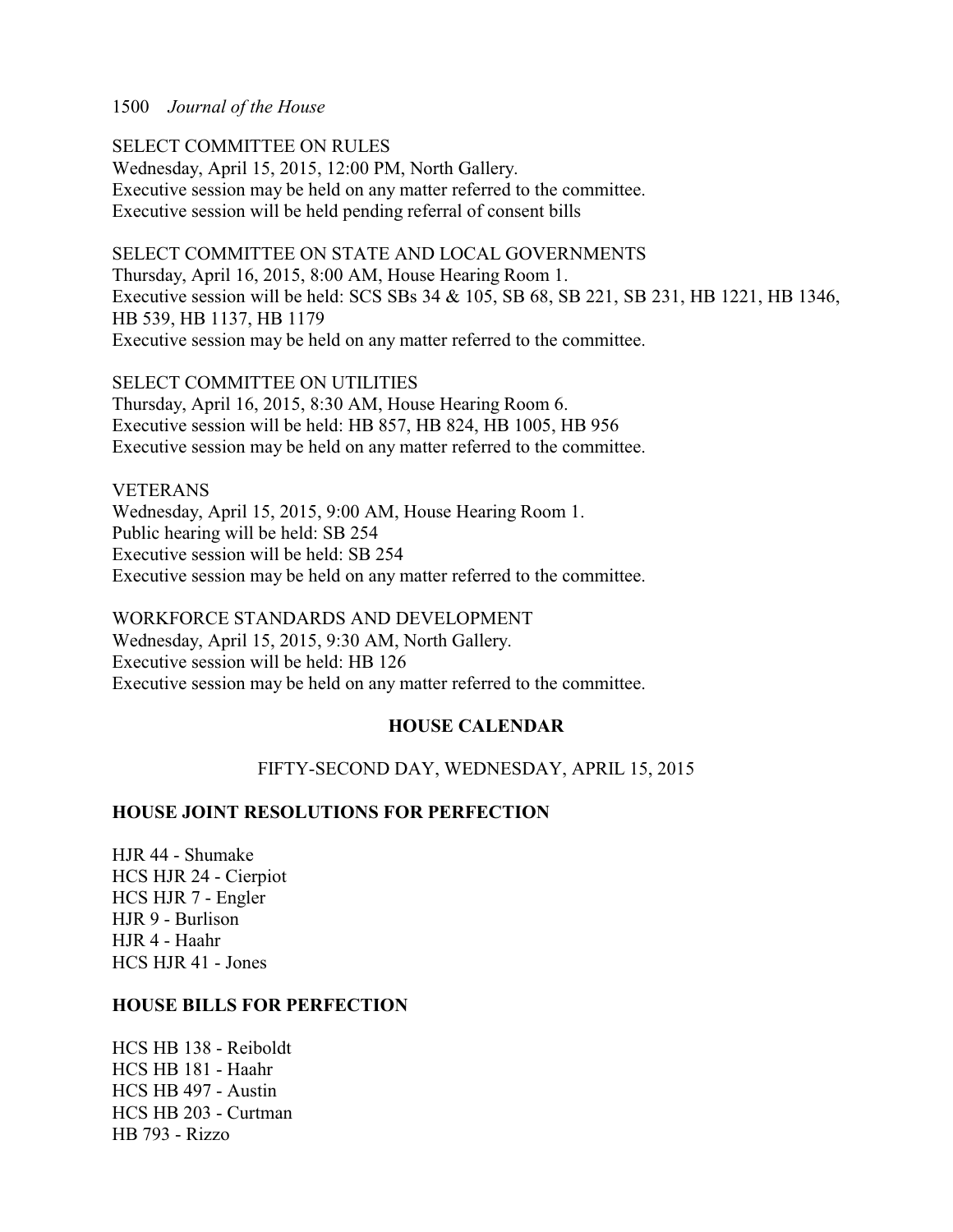HCS HB 321 - Jones HB 324 - Shumake HCS HB 339 - McGaugh HCS HB 550 - Wood HCS HB 655 - Love HB 676 - Rowden HB 494 - Leara HB 609 - Gosen HB 691 - Leara HB 928 - Corlew HCS HB 965 - Allen HCS HB 356 - Jones HCS HB 624 - Franklin HCS HB 654 - Allen HCS HB 770 - Jones HCS HB 838 - Cross HB 1087 - Bernskoetter HCS HB 1312 - Rowden HCS HB 117 - Burlison HCS HB 461 - Bahr HCS HB 520 - Hicks HCS HB 540 - Johnson HCS HBs 671 & 683 - Frederick HB 684, HCA 1 - Koenig HCS HB 714 - Lauer HB 739 - McCann Beatty HCS HB 762 - Higdon HCS HB 781 - Gosen HCS HB 807 - Cornejo HB 832, HCA 1 - Brown (57) HCS HB 844 - Hough HCS HB 955 - Ross HCS HB 1002 - Berry HCS HB 1058 - Miller HCS HB 137 - McCaherty HCS HB 385 - Walker HCS HB 519 - Vescovo HCS HB 547 - Allen HCS HB 583 - Cross HB 630 - Leara HCS HB 884 - Rowden HB 940 - Jones HB 981 - Rowden HB 1039 - Dugger HCS HB 1066 - Allen HB 1093 - Houghton HCS HB 1184 - Hummel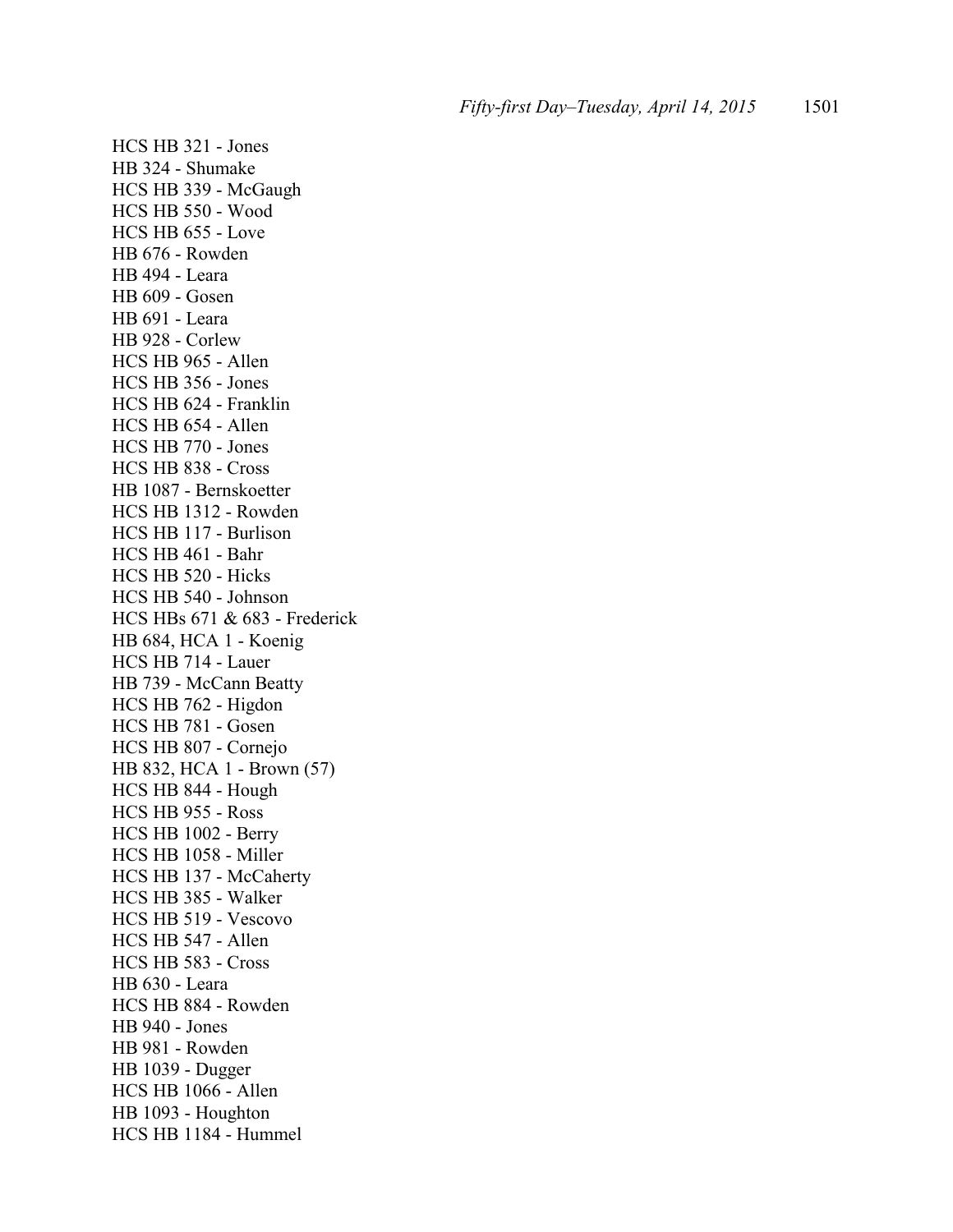HCS HB 67 - Dugger HCS HB 375 - McGaugh HB 411 - Kelley HCS HB 422 - Burlison HCS HB 527 - Hill HB 536 - Redmon HB 571 - Burlison HCS HB 634 - Burlison HCS HB 665 - Franklin HB 702 - Higdon HB 761 - Jones HB 842 - McDaniel HB 892 - Shumake HCS HB 976 - Franklin HCS HB 1023 - Swan HCS HB 1047 - Zerr HCS HB 1091 - Phillips HCS HB 120 - Davis HCS HB 122 - McGaugh HCS HB 209 - Conway (104) HB 464 - Rowden HCS HB 476 - Fitzwater (144) HCS HB 479 - Houghton HCS HB 618 - Fraker HCS HB 627 - King HCS HB 658 - Ross HCS HB 694 - Brattin HCS HB 742 - Bahr HCS HB 760 - Flanigan HCS HB 803 - Swan HCS HB 830 - Curtman HCS HB 867 - Frederick HCS HB 921 - Burlison HCS HB 1003 - Hummel HCS HB 1243 - English HB 1313 - Rowden HB 1324, HCA 1 - Rowden

#### **HOUSE CONCURRENT RESOLUTIONS FOR THIRD READING**

HCR 35 - Reiboldt

#### **HOUSE BILLS FOR THIRD READING**

HB 582 - Curtis HCS HB 513, (Fiscal Review 3/4/15) - McCaherty HCS HB 110, (Fiscal Review 4/8/15) - McCaherty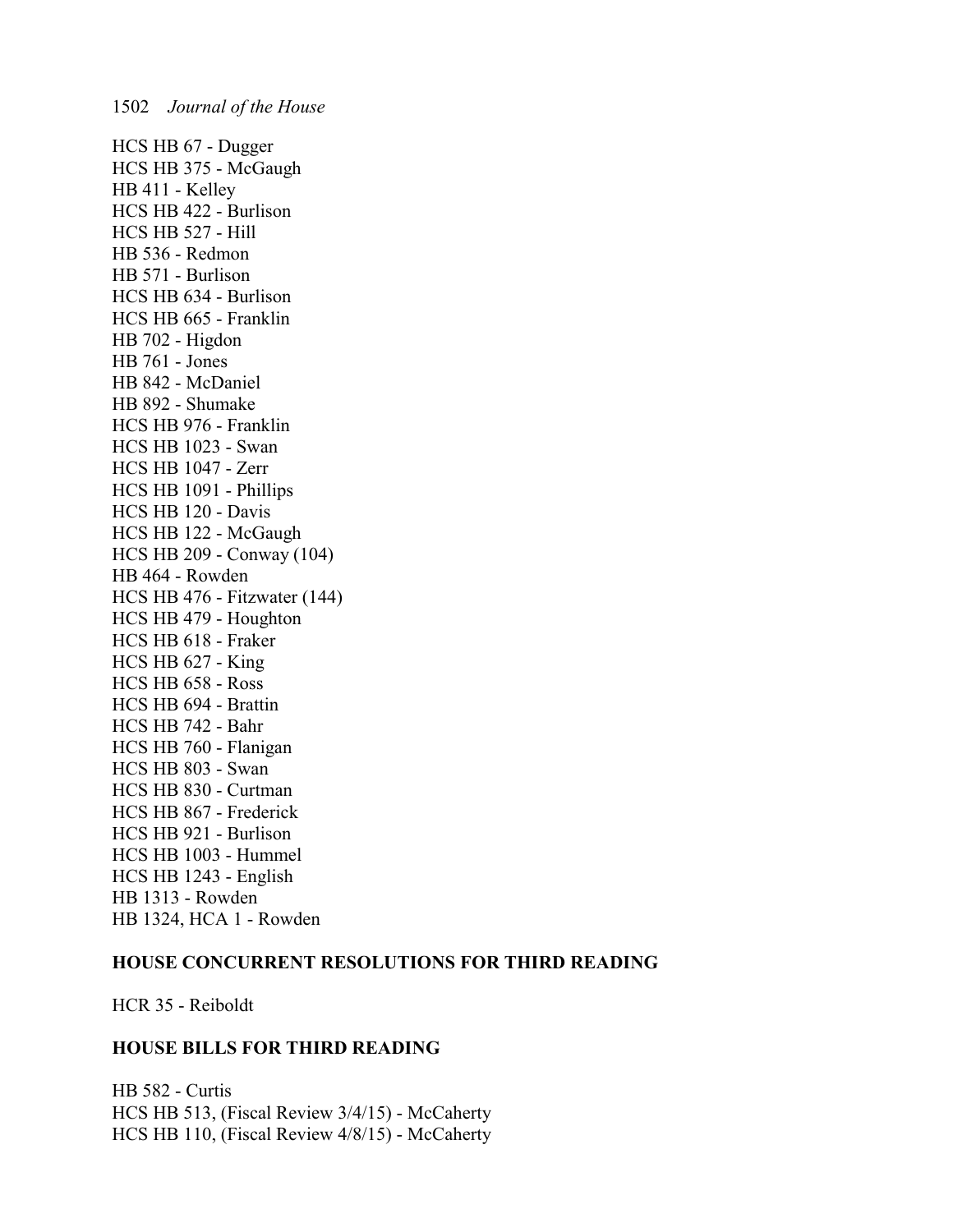HB 557 - Bahr HB 776, (Fiscal Review 4/14/15) - Higdon HB 918, (Fiscal Review 4/14/15) - Johnson HB 1064 - Shull HCS HB 1084 - Miller HCS HB 538 - Lynch HCS HBs 405 & 381, (Fiscal Review 4/14/15) - Gannon HB 923 - Miller HCS HB 296 - Kelley HCS HB 129 - Brattin HCS HB 444, (Fiscal Review 4/14/15) - English HCS HB 759, (Fiscal Review 4/14/15) - Koenig HCS HB 868 - Rhoads

#### **SENATE BILLS FOR THIRD READING**

HCS SB 104, E.C. - Dugger SCS SB 19, (Fiscal Review 4/13/15) - Jones HCS SCS SB 152 - Miller

#### **HOUSE BILLS WITH SENATE AMENDMENTS**

SCS HCS HB 1 - Flanigan

#### **BILLS IN CONFERENCE**

CCR HCS SS#2 SCS SB 24, as amended (Fiscal Review 4/14/15) - Franklin SCS HCS HB 2 - Flanigan SCS HCS HB 3 - Flanigan SCS HCS HB 4 - Flanigan SCS HCS HB 5 - Flanigan SCS HCS HB 6 - Flanigan SCS HCS HB 7 - Flanigan SCS HCS HB 8 - Flanigan SCS HCS HB 9 - Flanigan SCS HCS HB 10 - Flanigan SCS HCS HB 11, as amended - Flanigan SS SCS HCS HB 12 - Flanigan SCS HCS HB 13 - Flanigan SS#2 SCS SB 11, HA 1, HA 1 HA 2, HA 2, a.a., HA 1 HA 3, HA 3, a.a., & HA 4 - Rowden

#### **HOUSE RESOLUTIONS**

HR 321 - Leara